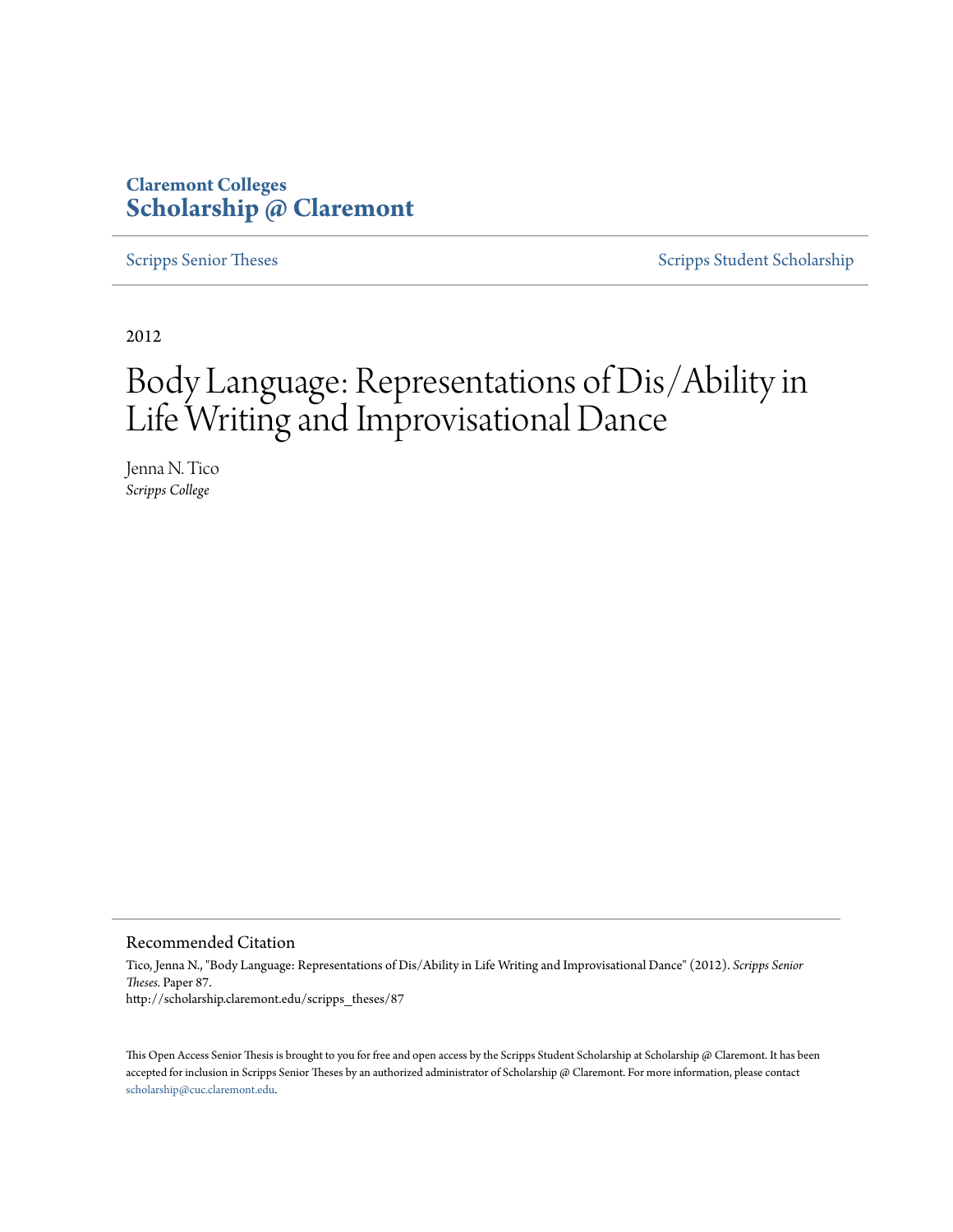## BODY LANGUAGE:

Representations of Dis/Ability in Life Writing and Improvisational Dance

by

# JENNA TICO

# SUBMITTED TO SCRIPPS COLLEGE IN PARTIAL FULFILLMENT OF THE DEGREE OF BACHELOR OF ARTS

# PROFESSOR EMILY CUMING PROFESSOR GAIL ABRAMS

April 20, 2012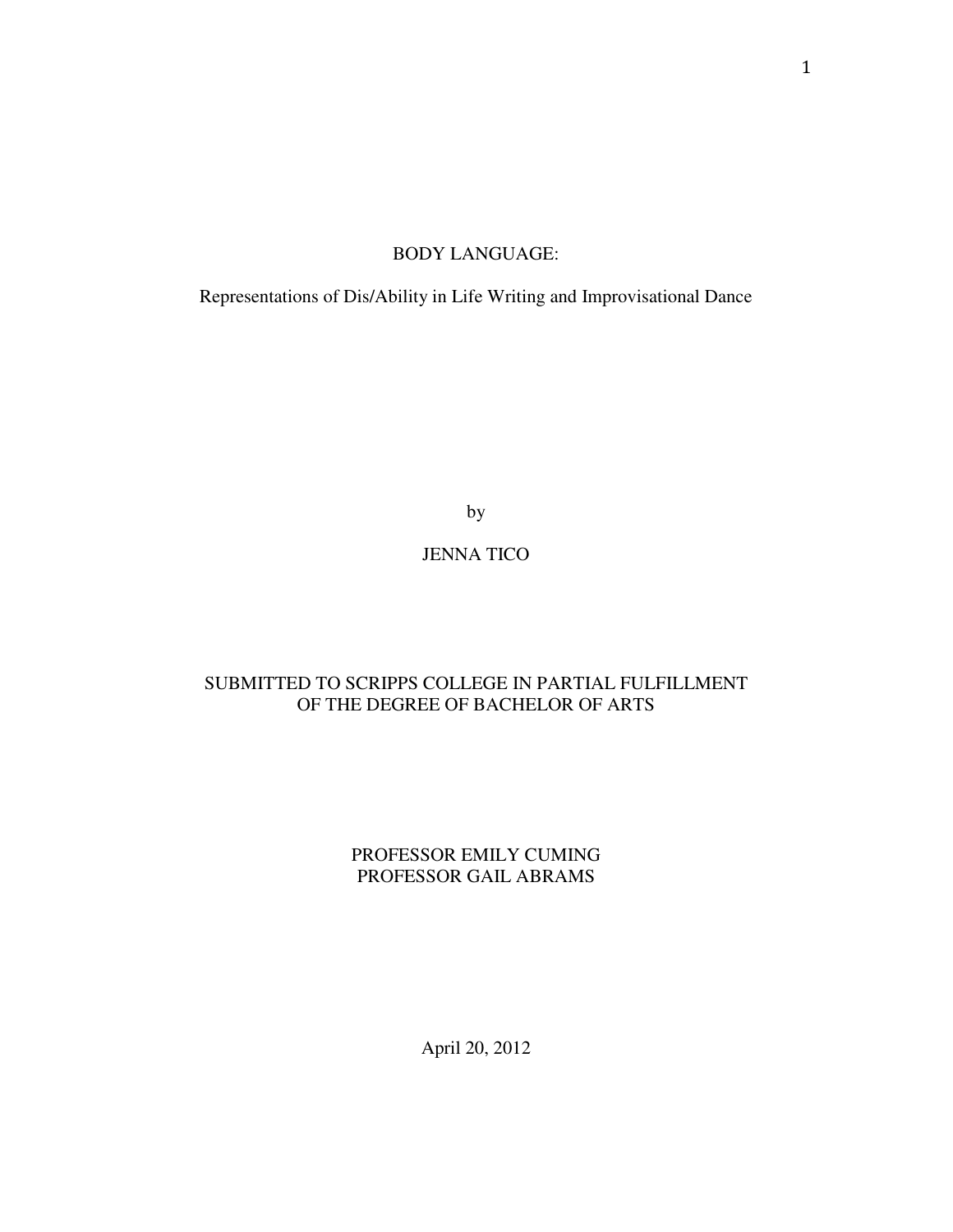Still other times, the 'book' has felt more like a performance piece, something in which the act of doing both equaled and surpassed the notion of a single moment in which a piece is 'completed'…the conceptual became the 'real' through an applied process which itself was invisible.

- Lucy Grealy, in a letter to Ann Patchett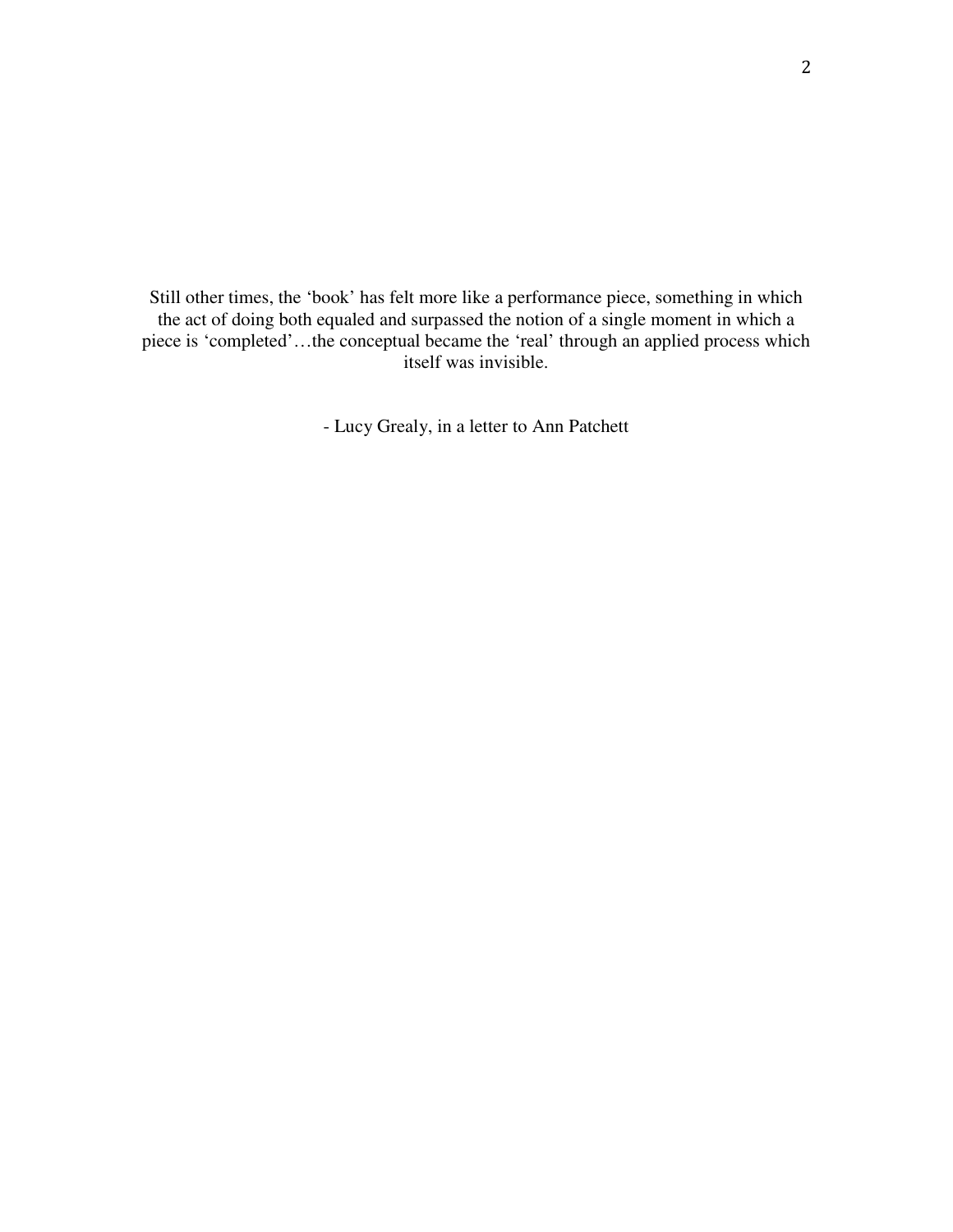Many thanks to my readers, Emily Cuming and Gail Abrams, for their unwavering support every step of the way. Thank you also to Jessica Harris and Javier Baca, two of the most extraordinary dancers I have ever had the pleasure of meeting, for bringing Contact Improvisation into my life. It is there to stay.

Thank you to the faculty and staff of the Claremont Colleges, particularly the Humanities and Dance departments, for providing me with the resources and determination to complete this project. Finally, thank you to my friends and family for holding my hand, guiding me forward, and letting me fly.

**Table of Contents**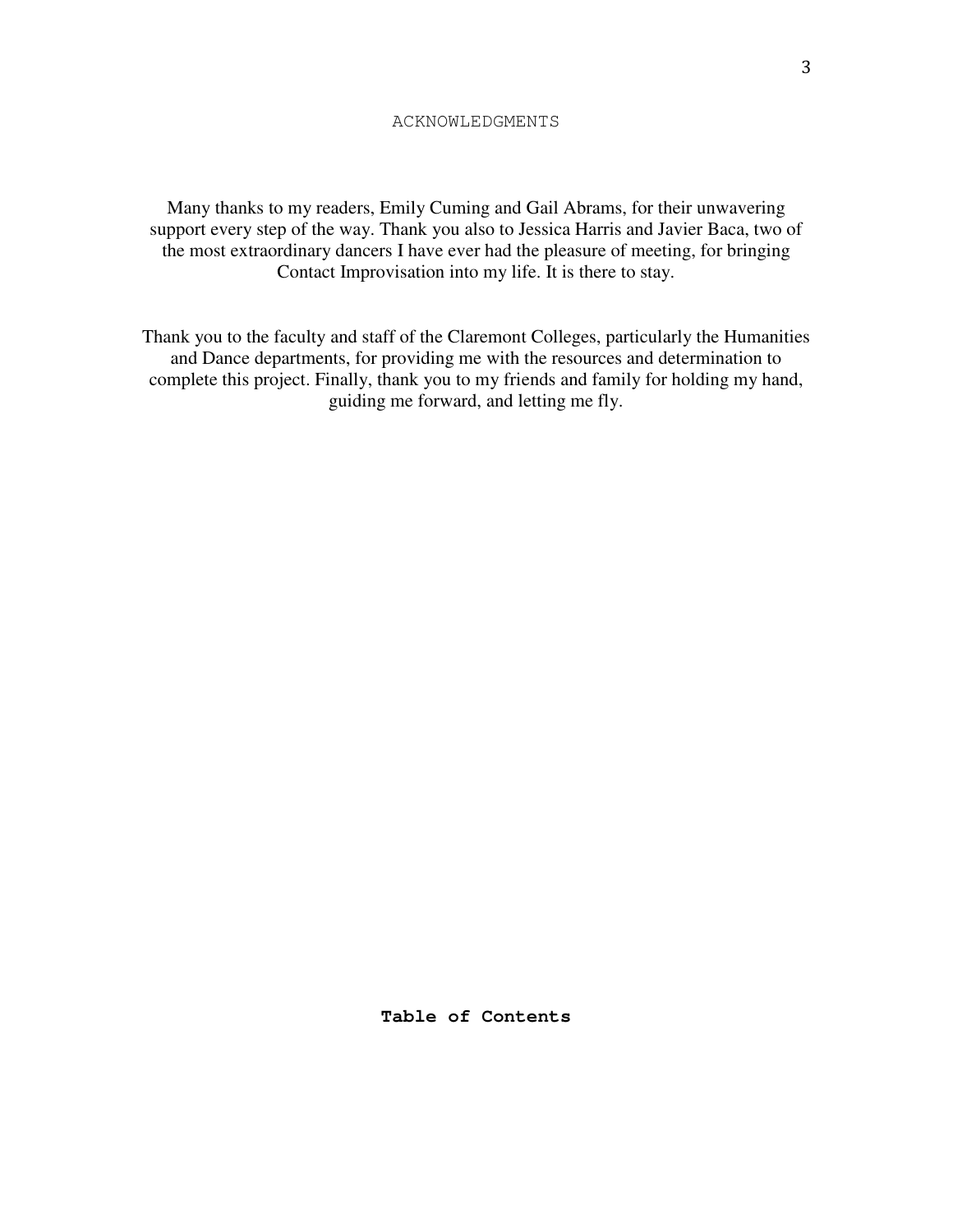# **Chapter One**  Nancy Mairs: *Plaintext* 17

# **Chapter Two**  Lucy Grealy: *Autobiography of a Face*

38

# **Chapter Three**  Dis/Ability and Dance 60

## **Conclusion**  Moment[um] 86

**Works Cited**  91

## **INTRODUCTION**

Every disease is a work of art/if you play it rightly. - Gwyneth Lewis, *Angel of Healing*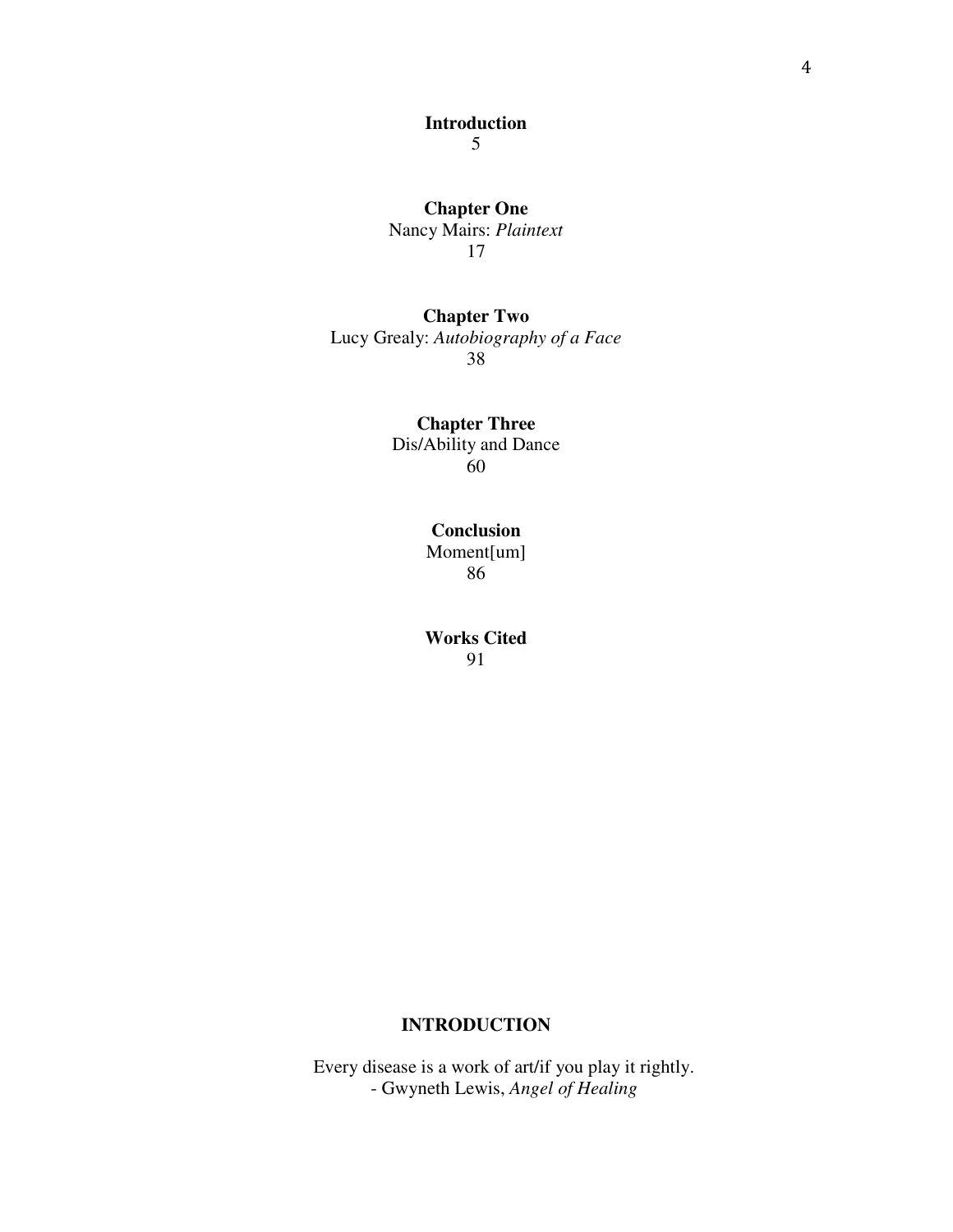In English, the root "dis-" is often treated like a mask; remove it, and a perfectly legible word still exists underneath. The disempowered are only ever three letters away from empowerment, and disembodiment may be resolved with the flick of a syllable; language, like life, can appear to be a world of black and white that may be categorized and therefore comprehended. However, behind these clean lines, are the in-betweens the monstrous "harbingers of category crisis" (Cohen 6) who remind us that disgruntlement does not modify "gruntlement," and that no "tort" exists that can then be distorted. *Disability* is a word that is expected to encompass a wide range of physical and mental experiences; however, it is not the opposite of ability, despite its semantic stance as such. Ability exists on a spectrum: one may be equally debilitated by depression as by a car accident, though only one is socially recognized as disability. "English is not a very flexible language in terms of the body" (Albright 86), but it forms the basis for our social categories; and despite the fact that it *describes* rather than *invents*, it can influence perception to the point where "our experience of a Chagall painting actually depends to some extent on whether our language has a word for blue" (*LA Times* qtd. in Morrison 323). It stands to reason, then, that our treatment of disability is influenced—disabled, even (Kuppers 58)—by the word: it separates the reality of lived experience into a binary in order to make it decipherable. But are we underestimating our capacity to read different languages?

A couple of years ago, I attended a performance of Heidi Latsky's GIMP project, a mixed-ability dance performance that explored issues of connection and communication between bodies of radically different abilities. At the time, I was astonished by a show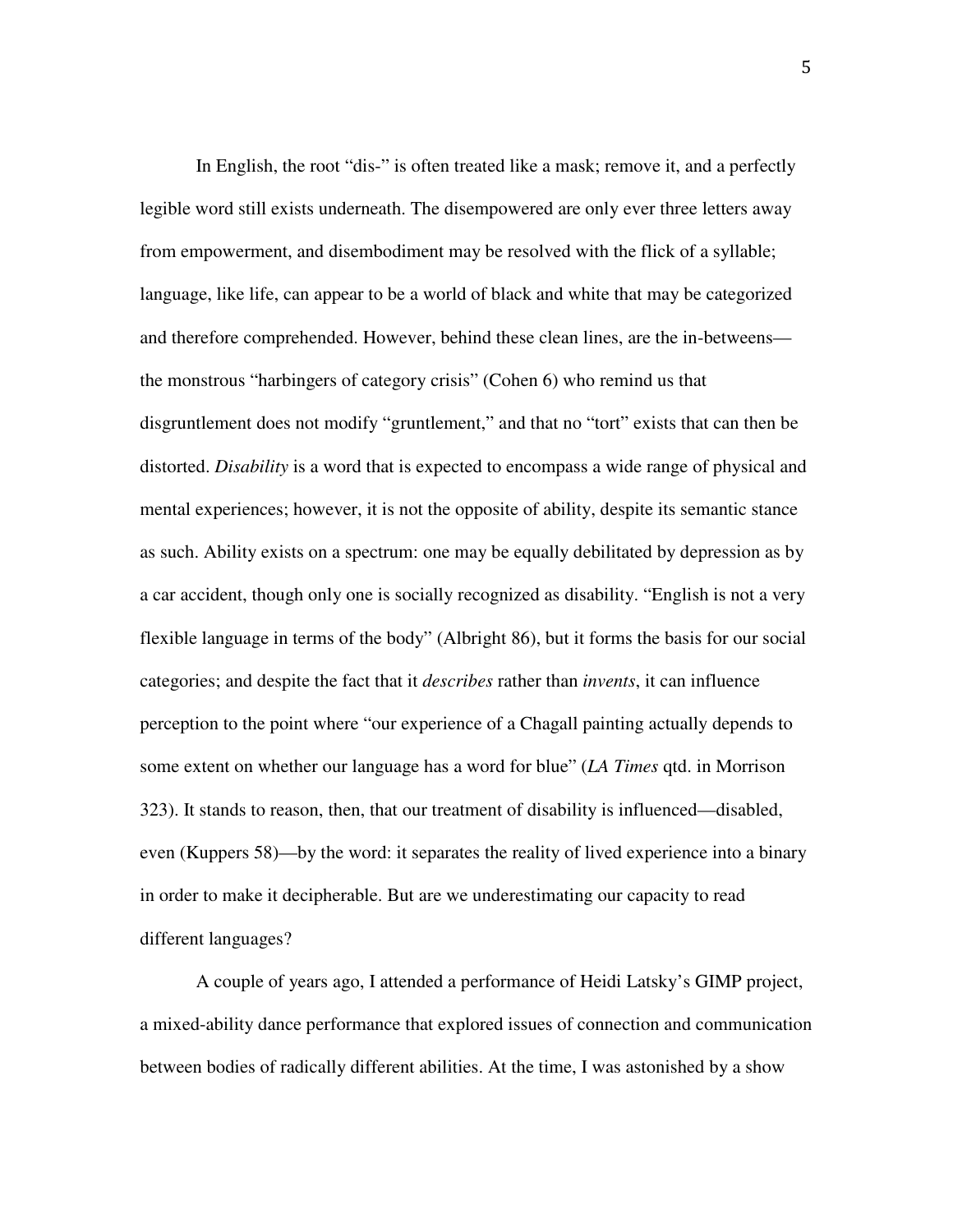unlike anything I had ever seen; and like many observers of physically disabled dancers, I articulated my experience with the language of mystique and awe. *Did you see her? She had no legs, but looked taller than anyone I've ever seen!* 

At the onset of this project, I expected GIMP to be one of my primary sources; however, the more literature I read on the topic of disability and its intersection with dance, the more curious I became about Latsky's choreographic tactics. Can she, for example, effectively represent the experiences of those living with disabilities when she has never identified as disabled? This question cropped up in my personal experience as well; on numerous occasions, my peers asked why I was interested in studying disability—as if it were a category isolated from the realm of normal inquiry, one that I surely could not be interested in without personal, physical impetus. Though I could not pinpoint it at the time, I could only say that there was some reason—some force driving my project—that led me to question why, as a nondisabled person, I was not expected to regret the absence of disability studies from my undergraduate college discourse. I had been considering issues of ability since I began my classical ballet training, a world that I devoted a decade of my life to pursuing. During this time, issues surrounding body image were prevalent enough that it was normal for dancers to periodically crumple into heaps on the floor, unable to move; if that is not a disabling experience, what is? What defines disability, and who gets to decide?

In *Monster Culture: Seven Theses,* Jeffrey Jerome Cohen offers a way of reading cultures through what they hold to be monstrous. Whether they are vampires and werewolves, or—as the American media currently suggests, fear of aging, and bodily imperfection—"monsters are the embodiment of a cultural moment" (Cohen 4). While I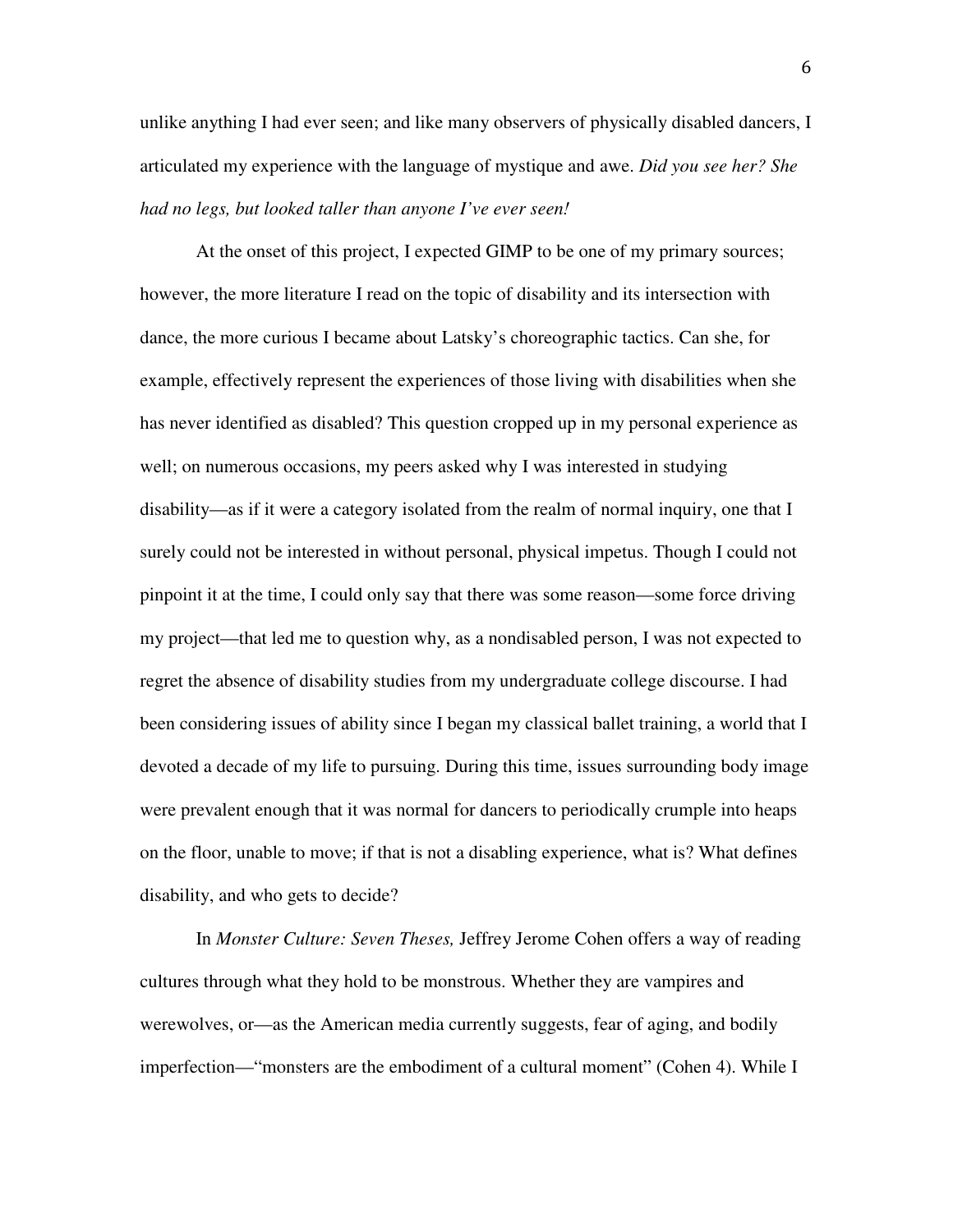do not wish to suggest that the disabled body is monstrous, I believe that its position as the representation of corporeal Otherness—of a body that has rebelled against its host, reminding those around it of the same potential disruption—makes it an ideal lens for accessing and exposing some of the fears currently at the heart of American culture. Disabled bodies are at once "incoherent"—understood to be the opposite of abled— and yet are also undeniably *same*; they are what Cohen calls "disturbing hybrids…a form suspended between forms that threatens to smash distinctions" (6).

This grey area is what allows for the "propensity to shift" (Cohen 5), for the monster to perform different versions of itself until it can no longer be categorized making it more difficult for an audience to understand, and therefore judge. Though Cohen's argument does not concentrate on disability, *Monster Theory* provides interesting groundwork for viewing the disabled body, particularly in its performance of identity: considering that our "fear of the monster is really a type of desire" (Cohen 16), what prompts us to disown it? If "the same creatures who terrify and interdict can evoke potent escapist fantasies" (Cohen 17), what relevance does this have for the historic place of racial, sexual, and bodily Otherness in *dance*, which has long been celebrated as a medium for voyeurism? Finally, what forums allow for supposed 'creatures' of Otherness to become *creators*—who "attract the gaze," and then "show it those sights which will brutalize, horrify, repulse, or shame it" (Pafunda 314)?

Despite its connection to theories surrounding racial and sexual Otherness, historically, disability has itself been Othered by these categories. Perhaps because it is "the most unstable designation of them all" (Bérubé qtd. in Samuels 65), the study of disability as an identity category did not gather momentum until the past two decades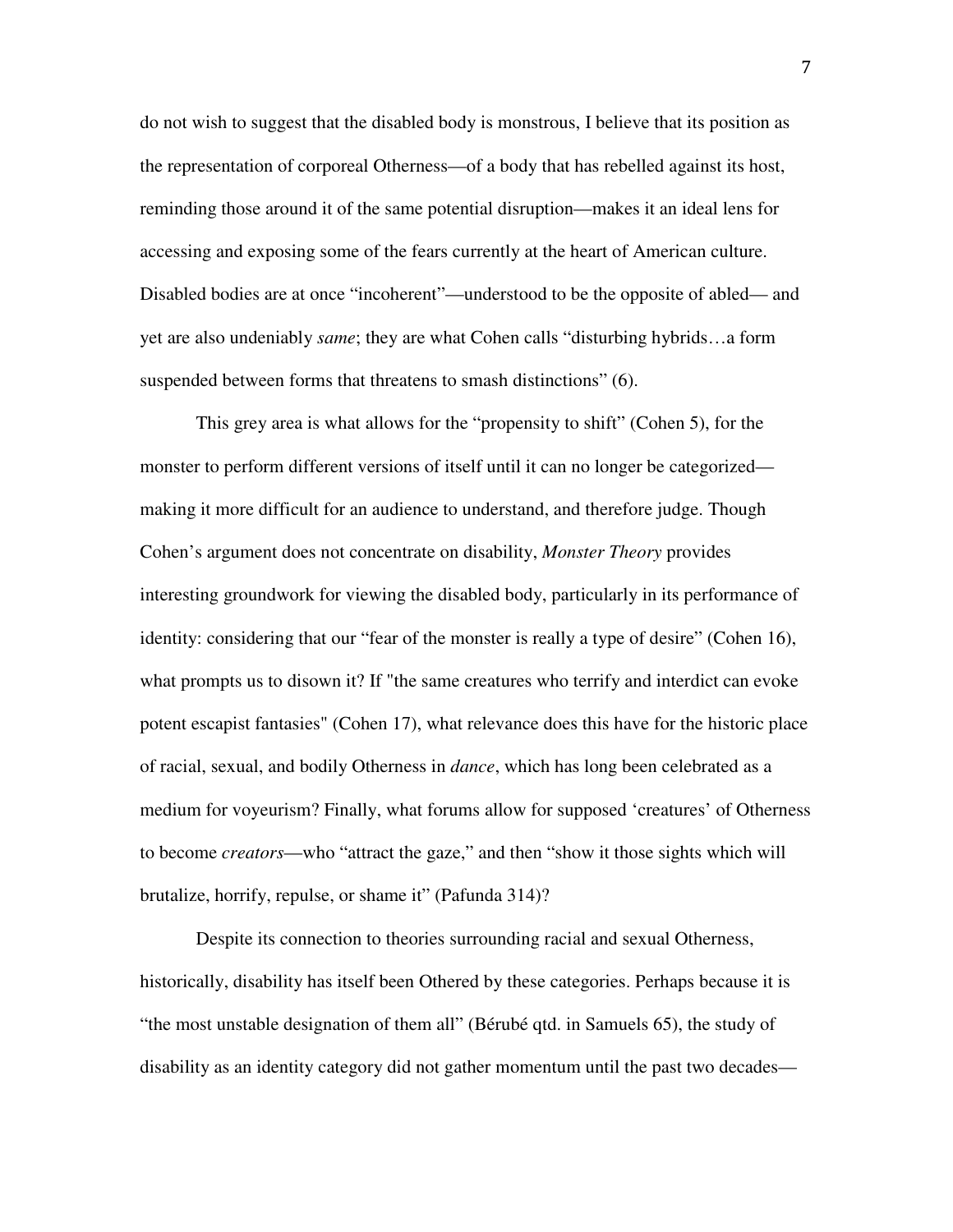and even now, it is rarely given due emphasis in academic discourse, despite the fact that disabled people make up the largest minority in the United States (Crutchfield & Epstein, 14). What accounts for this gap? According to Samuels, "the disabled body is a nightmare for the fashionable discourse of theory because that discourse has been limited by the very predilection of the dominant, ableist culture" (Samuels 68). Even Judith Butler, whose theories of performativity and the appropriation of gender give voice to marginal discursive subjects, takes a stance that assumes her own position as a woman who can "walk, talk, give birth, see, and be seen" (Samuels 65). While *Gender Trouble* and *Bodies that Matter* paved the way for disability theorists to apply concepts of parody and performativity to their studies—notably Robert McRuer with *Crip Theory*, an examination of disability and queerness—any careless application of one identity category to another necessarily undermines the specificity of both.

As Cohen suggests, another reason that disability has been consistently bypassed is the fact that because it is a hybrid, its definition is slippery; perhaps part of the motivation behind the semantic strictness of *dis*ability was the hope that if it can be contained "linguistically and theoretically, then the society would do that as well" (Linton 115). If they are not given a name, they must not exist. However, the reality of the bodies lurking behind that label represents an avalanche of potential energy that may at any moment break loose and override organized notions of acceptability. Attempts have been made in recent years to come up with an accurate prototype for studying disability; one example is the British "Social Model of Disability," attributed to Mike Oliver in 1983. In this model, which grew from the "hard-line, male-dominated, and determined" (Shakespeare 198) Union of Physically Impaired Against Segregation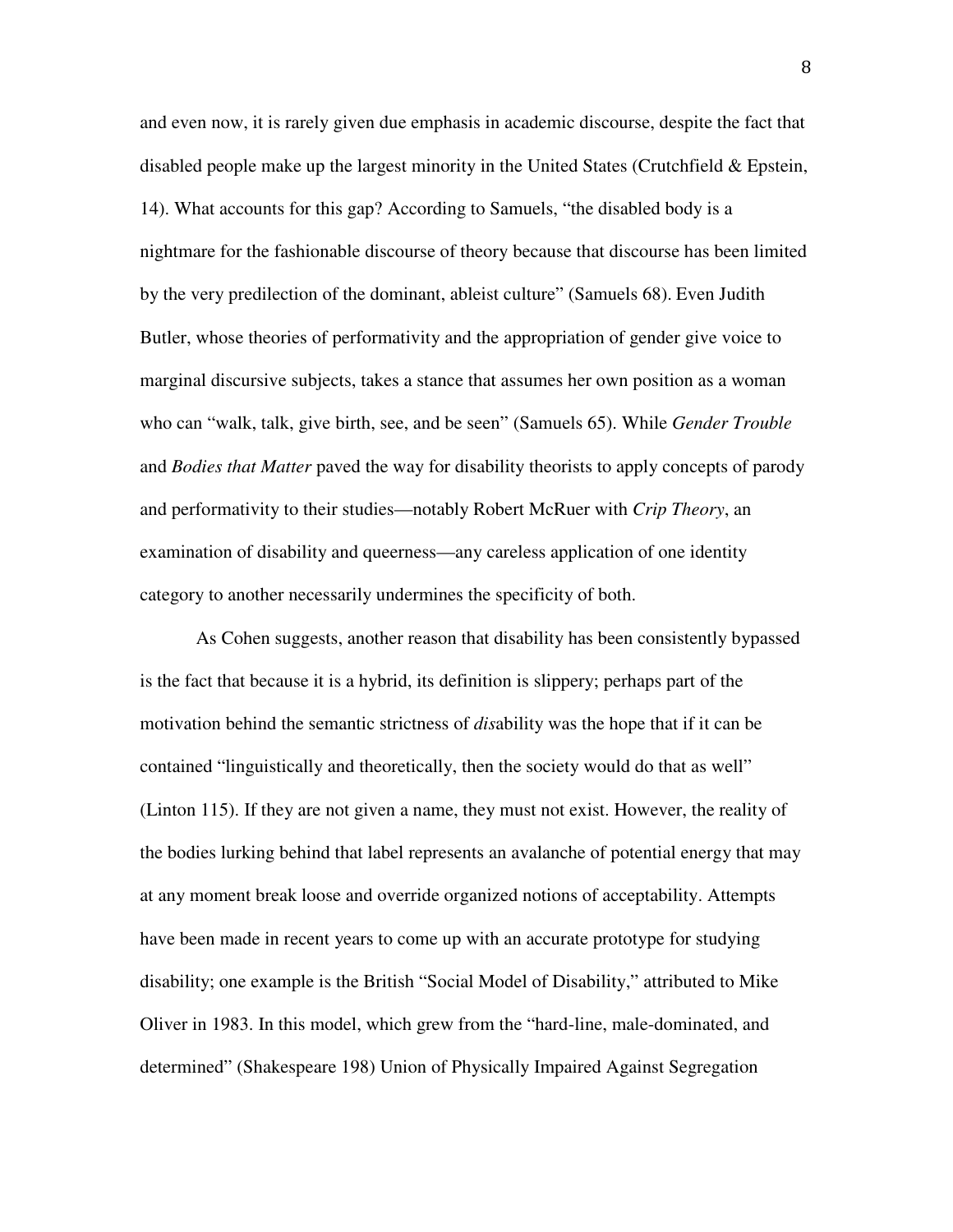(UPIAS), disability is understood to be distinguished from impairment: the former is a social construction, and the latter is rooted in the physical. This model, which sees "disability as something imposed on top of our impairments by the way we are unnecessarily isolated and excluded from full participation in society" (Shakespeare 198), places the burden on society to remove the barriers—physical and theoretical—that prevent disabled people from accessing public spaces. At its best, the model seeks to remove pressure from disabled people themselves and to unite them in a collective force that is empowered, worthy, and mad as hell.

However, as Tom Shakespeare points out, the model contains critical flaws. For one, it was developed by a small group of largely white, heterosexual men, most of whom had injured spinal cords. This homogeneity contributed to the Social Model's lack of range; not only does it gloss over less visible disabilities, it runs the risk of implying that impairment may be alleviated by political mobilization—when oftentimes, the physical aspect of disability is unable to be ignored, even for a second. It assumes that the solution lies in removing environmental barriers in order to accommodate every disability, despite the impossibility—and oftentimes, undesirability—of that goal; leading to Shakespeare's claim that the model "is a blunt instrument for explaining and combating the social exclusion that disabled people face, and the complexity of our needs" (202). If physical spaces may not be altered to fit every need, perhaps the solution lies in the less tangible spheres—art, dance, literature—that can bend not only to accommodate, but also to *celebrate* each individual rung on the ladder of ability.

While significant progress has been made in disability studies, and the body of literature on integrated arts is growing, the field contains critical limitations that do not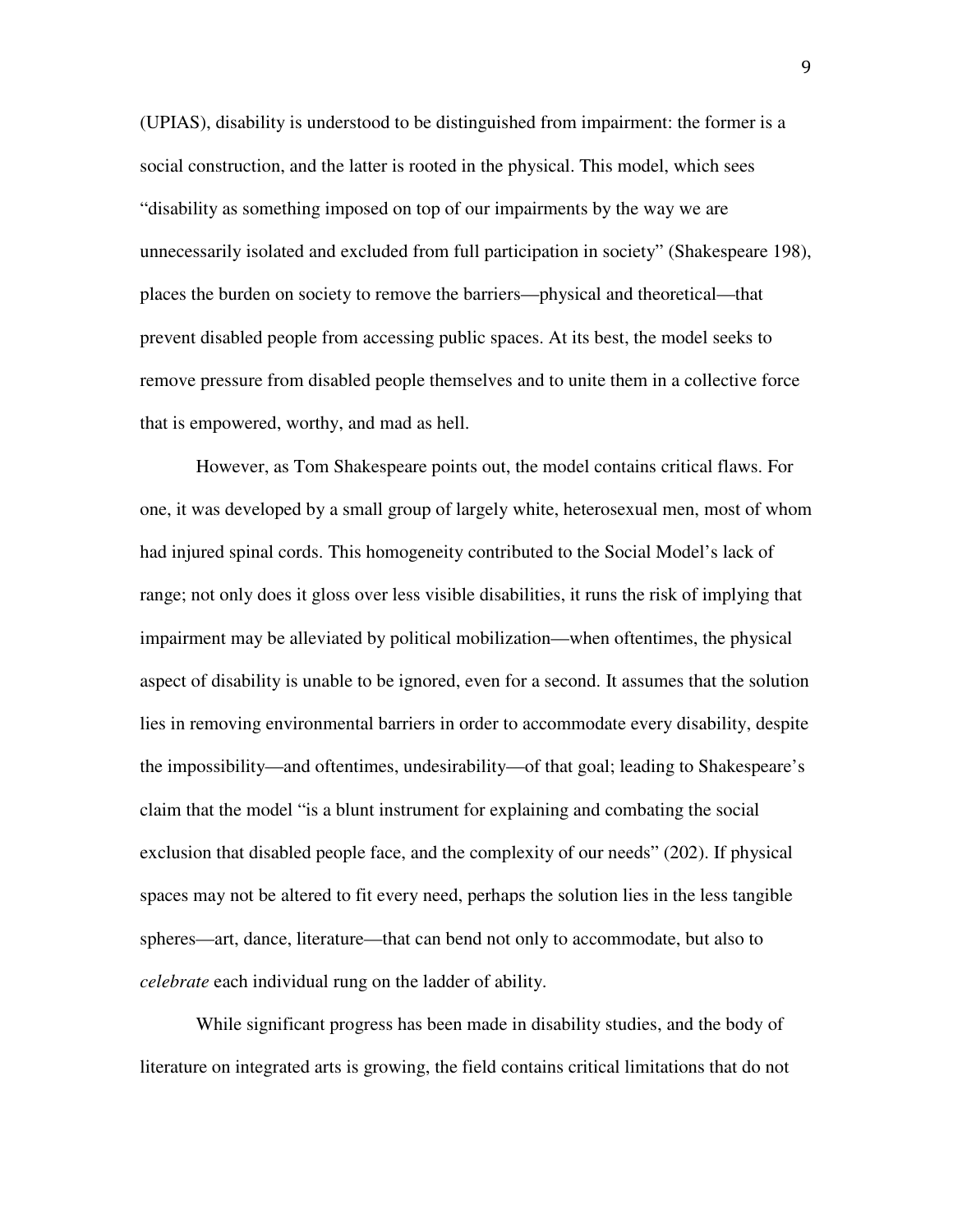allow for a full understanding to be reached. Disability is not simply a "minority issue," a problem for only a select few: as Irving Zola states, "disability is a universal experience of humanity" (qtd. in Shakespeare 203). It has historically been partitioned from other identity categories because, according to Shakespeare, sexual and racial differences do not impede the body from functioning; but disability is "difficult to recuperate as a concept, as it refers either to limitation and incapacity, or else to oppression and exclusion, or else to both" (Shakespeare 202). What we have, then, is an issue of perception; more so than any bodily malfunction, the societal portrayal of disability as a "lack" is in need of rehabilitation. In this thesis, I argue that giving voice and expression to the disabled experience can do this by restoring authority to the individual experiences that reframe the able-bodied advantage as one with "losses as well as gains to be contemplated" (Linton 69). I believe that the same mediums that define disability language and physical ability—are also the means for its release: not only separately, but *together.* Writing—specifically life writing—and Contact Improvisation, a postmodern dance form, articulate disability with new vocabularies, reframing its position in society and allowing the complexity that Shakespeare bemoans as missing to materialize to its fullest.

My experience with GIMP broadened my interest in how bodily truths are articulated, and led me to seek out the forums that facilitate that effort. On the one hand, I chose to focus on dance because—of all the physical arts—it is the most notoriously concerned with bodily perfection, and therefore provides a keyhole for investigating when, and *how*, non-normative bodily experiences are depicted. I began to research the field of physically integrated dance in an effort to pinpoint what is working, and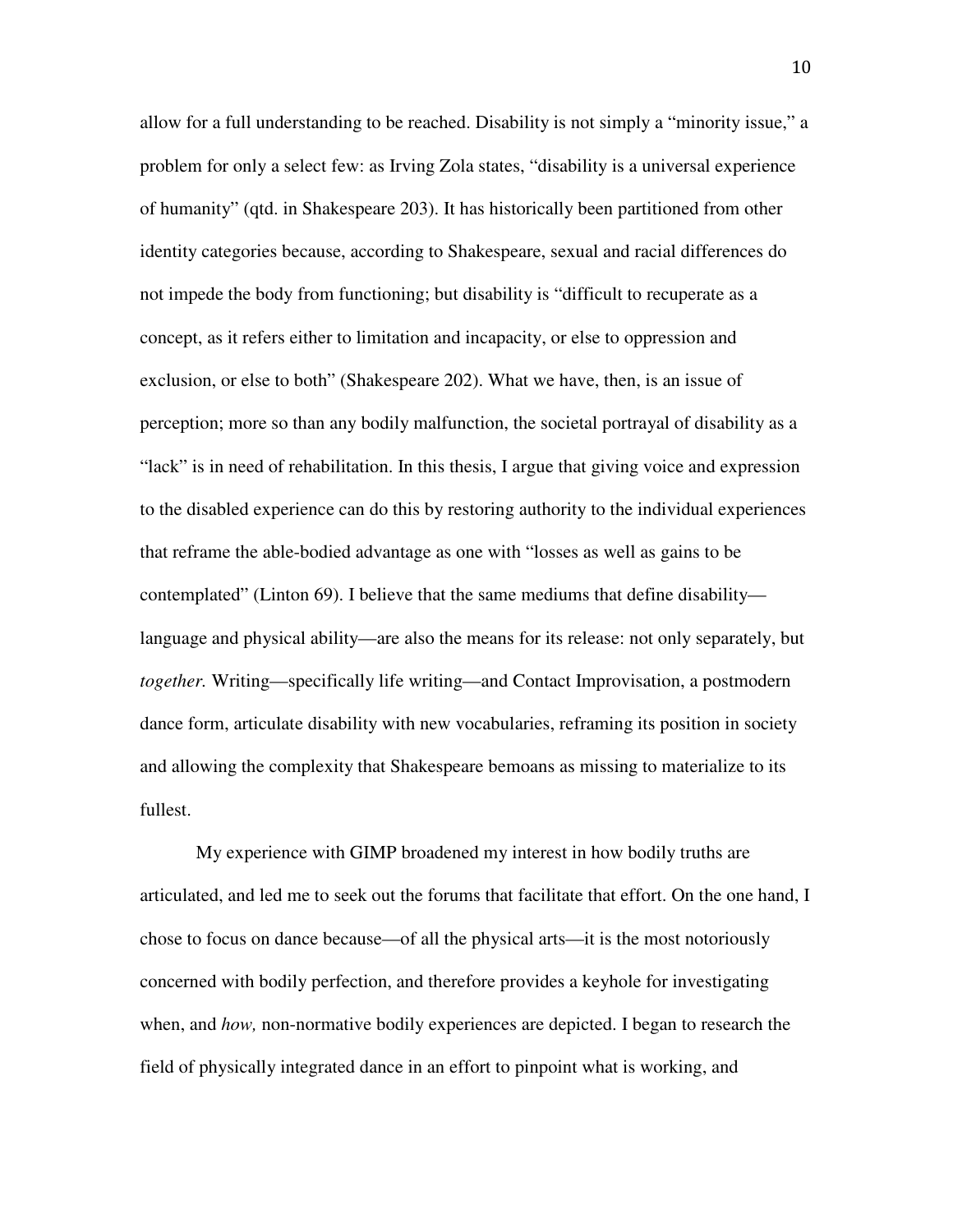significantly, what is not; but of all the dance forms I investigated, I believe that only one captures the unpredictable, dialogical nature of illness and disability in a way that is true to life. Contact Improvisation (CI) allows for freedom, and a breaching of boundaries, that traditional narrative-bound dance does not. By its very nature, CI is spontaneous; it has no formal aesthetic to cling to, and thus is malleable—similar to contemporary life writing, which has "proved remarkably flexible in adapting to new voices and assuming new shapes" (Smith & Watson 109).<sup>1</sup> Unlike traditional plot-bound autobiography, and unlike outsider perspectives that often feature the spirit overcoming the "broken" body, $\frac{2}{3}$ life writing allows for the subject to revise the cultural tropes that plague disability. This freedom is even more significant for women with disabilities, because it displays the contradictions within feminist arguments that posit "rugged individualis[m]" (Ferris 91) as the only means of independence. Not only are these female bodies dependent on others, they remind us that we *all* are at some point—presenting a truth that makes many readers uncomfortable. This discomfort, however, is where the power lies: it allows for a renegotiation of expectations and ideals, so long as the medium grants it space to move.

While CI and life writing have been theorized in relation to disability, I am looking at them together: as two parts to a necessary whole. On a structural level, the two mirror each other in ways that connect to the physical experience of being disabled: they are capricious, disorderly, and not easily definable. Furthermore, because the reality of

<sup>1</sup> Life writing, as opposed to traditional autobiography, refers to the act of writing the events of one's life in a creative, often non-sequential, manner. See Smith and Watson (2001) for distinction between life writing, creative nonfiction, memoir, etc.

 $\overline{a}$ 

 $2$  "The disabled poets who seem to get the most attention often write about their disability while asserting that disability does not define them—a rhetorical tack that fits squarely into the 'overcoming overachiever' disability stereotype so reassuring to the nondisabled population"(Ferris 91).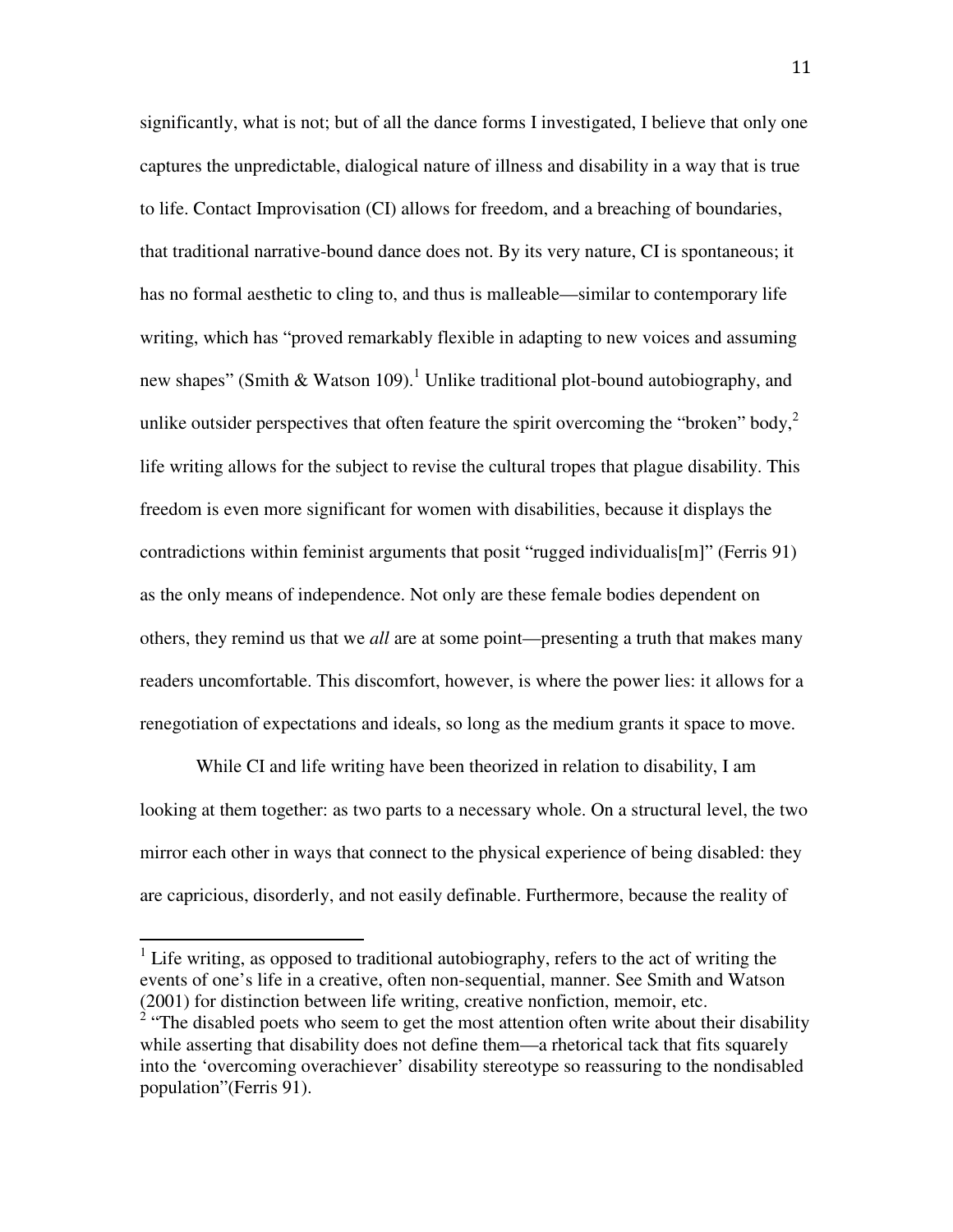being disabled is one that affects the body and the brain—equally, interchangeably, together—a more comprehensive picture is gained when that experience is examined through two lenses that are themselves intensely physical and emotional. Doing so reveals the false separation of those categories, and blends the intellectual and physical in a way that is significant for revaluing disability's place in society. While dance is often considered a physical feat, CI engages the brain and spirit in a way that makes it uniquely qualified to uncover, and alleviate, bodily and emotional stress. Its bridging of mind and body is especially crucial in the context of disability, which often encourages a separation of the dysfunctional part from the rest of the whole; in CI, the physical interaction is always determined by the emotional state of both participants. It is a "dance of our entire being" (Pallant 100).

Additionally, though writing is often considered to be restricted to the intellectual realm, it takes a physical body to be able to write; and the nuance of corporeality often reveals itself in literary tics, breaths, momentum, and structure. While disability may limit a writer's ability to move through the world, its manifestations are not always negative; Larry Eigner, an acclaimed poet with Cerebral Palsy, made a career out of writing only what he could see while looking out his window. Likewise, in CI, participants are often instructed to move as though one limb is paralyzed, or to shut off their vision: these restrictions are valued, not rejected.

Granted, there are countless autobiographies—particularly in the flexible realm of life writing—that capture the vulnerabilities and complexities inherent in living in *any* body, not just a disabled one. However, the reason for my interest in life writing and dance by women with disabilities is the fact that, by their very presence, these creations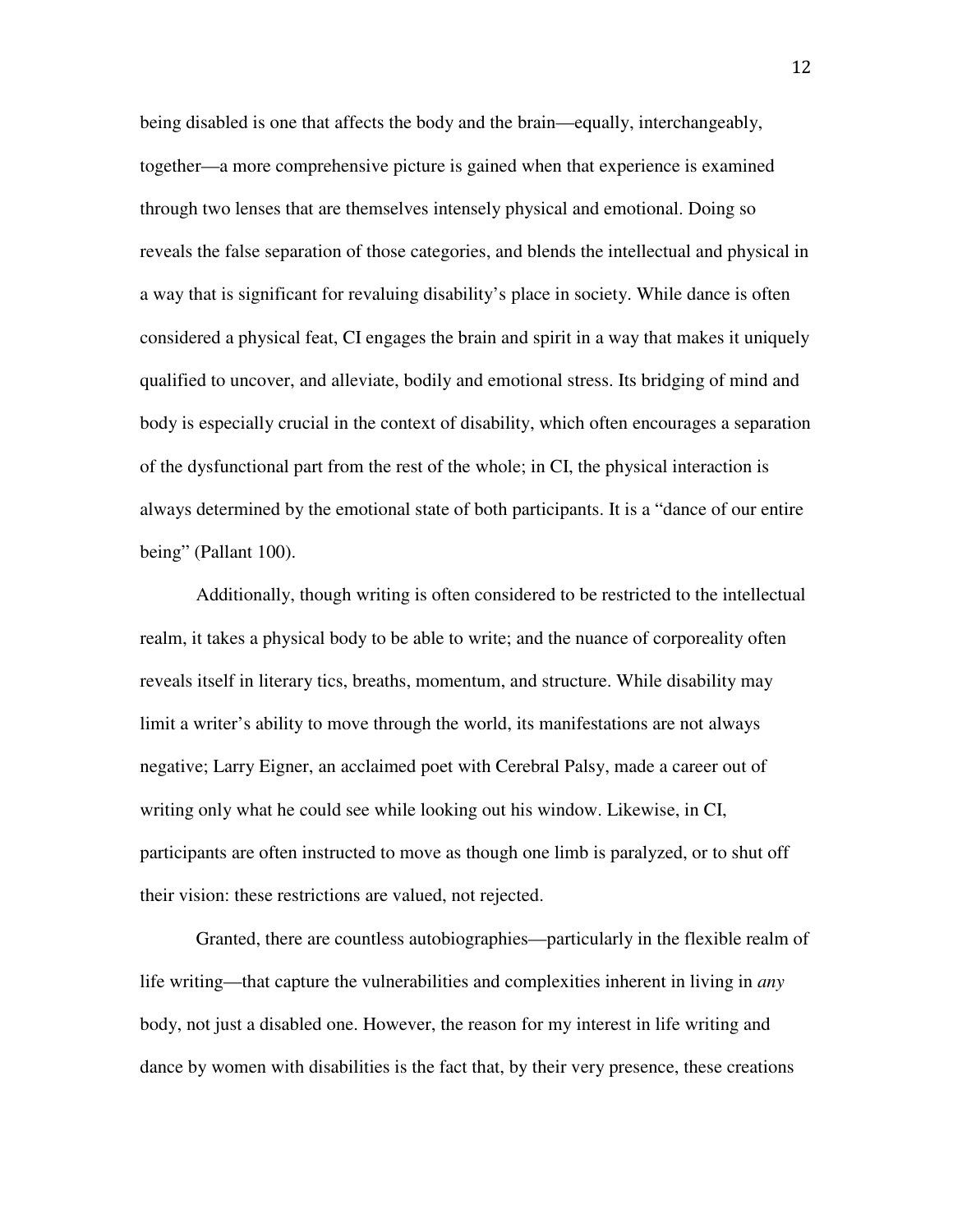combat the absence of disability from mainstream art. Their stories, and the unique way that they are told, bring readers face-to-face with deep-seated cultural fears of bodily Otherness: they claim space in a culture that does not always make room for bodies that do not fit the "ideal" mold. Even though disability is not always the main subject, it "cannot help but have an impact on the artistic production of people so marked" (Ferris 91)—and the specific aesthetic of disabled bodies in motion, whether on the page or on the stage, gives voice to a marginalized population and urges reconsideration of what is deemed beautiful.

 One of the primary issues with existing models for theorizing disability is the difficulty of identifying the locus of the disorder: if it originates in physical impairment, how much is each condition exacerbated by social discrimination? Shakespeare asks:

If a person with MS is depressed, how easy is it to make a causal separation between the effect of the impairment itself; her reaction to having an impairment; her reaction to being oppressed and excluded on the basis of having an impairment; [and] other, unrelated reasons for her to be depressed? (201).

In Contact Improvisation, the subject is granted the freedom to distinguish between these states; and when she is not able to, her relationship with her partner—one of weight sharing and listening—often reveals the origin. In life writing, a similar flexibility of structure gives the writer agency to distinguish between disease and dis-ease, if such a boundary even exists—because oftentimes, it is more blurred than not.

In keeping with this lack of easy categorization, I aim to demonstrate that dancing and writing may not be so easily located as physical or emotional activities; and in order to demonstrate the impossibility of any binaristic definition of disability, have chosen to take an interdisciplinary approach to the topic. I look first at written text in order to demonstrate that language, a medium that marginalizes disabled bodies, may be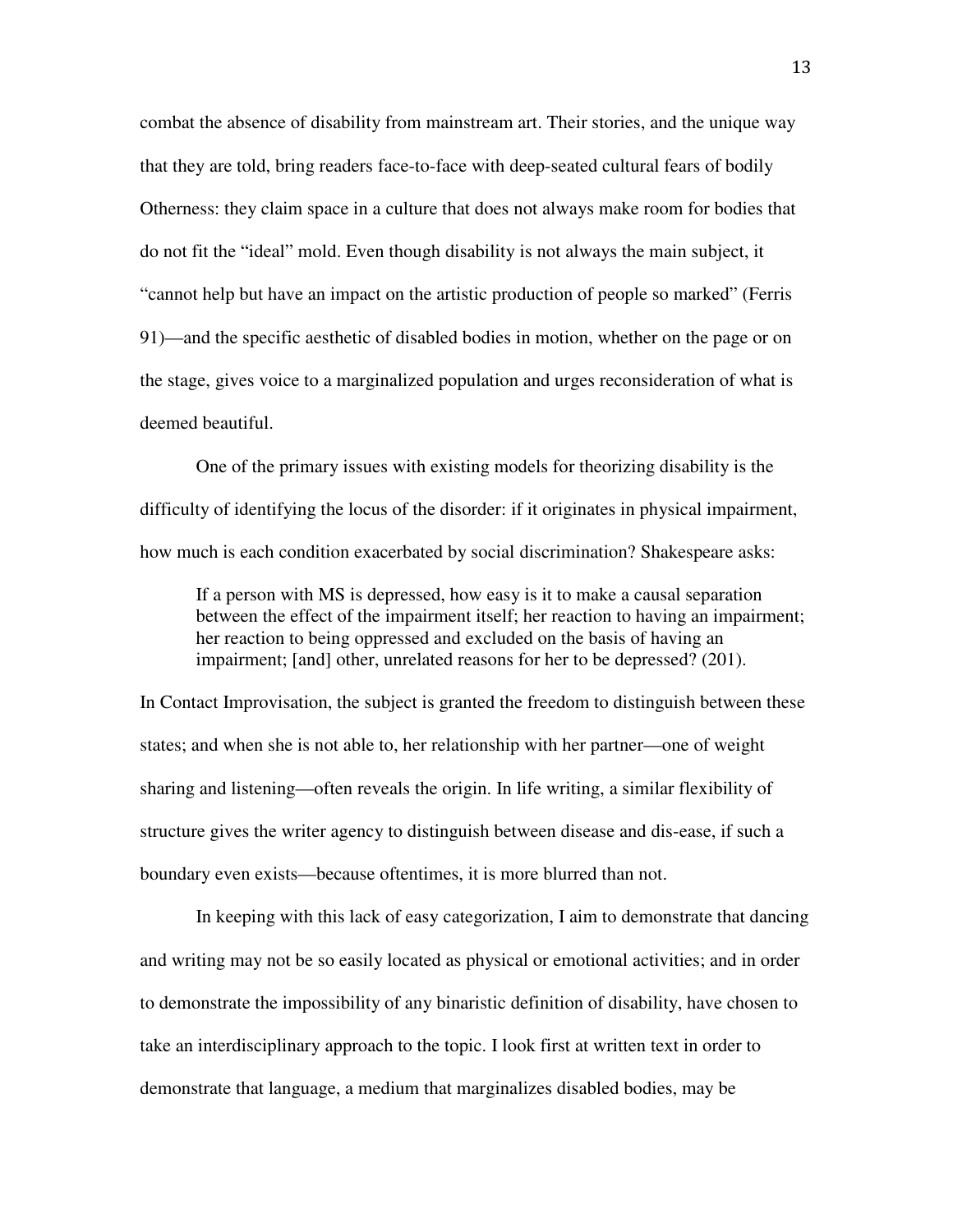appropriated and used as a source of empowerment; and then point to the limitations of language in order to argue that dance—while historically unaccommodating toward bodily difference—is the more revelatory form of communication. Rather than restrict my research to texts that explicitly theorize disability, I have expanded my search to reflect its social construction—meaning, "everyone, in a sense, is disabled because we are all disabled by *something*" (DiPietra 273). I do not wish this to undermine the specific experience of living with severe physical and mental impairments; however, by broadening my argument to examine issues of dis-ease and body image, I aim to encourage a reconsideration of the way ability and access affect everyone—regardless of the little blue sign that hangs in the front of some cars, and not in others.

In chapter one, I examine *Plaintext,* a collection of essays by Nancy Mairs. I emphasize the way in which Mairs uses the sporadic nature of essaying to reflect her complicated—and oft changing—relationship to her body, and to depict the unpredictability of living with disease. As poet Cynthia Hogue writes in "In A Mute Season," "the phenomenology of pain/harbors words which refuse/syntax and order, predictable/eventual inevitability" (Hogue 311); and Mairs, whose disjointed text is anything but *Plain*, treats each essay as an opportunity to deny any linear "inevitability" within her ending, happy or otherwise. In chapter two, I discuss *Autobiography of a Face*, a critically acclaimed memoir by the late poet Lucy Grealy. *Face* traces Grealy's journey through Ewing's Sarcoma—a rare form of cancer—and even more significantly, the turmoil surrounding the largely unsuccessful reconstructive surgeries that followed her diagnosis. I address the ways that Grealy, with particular emphasis on expectations of beauty in the United States, explores the conflicts that occur when the face—the part of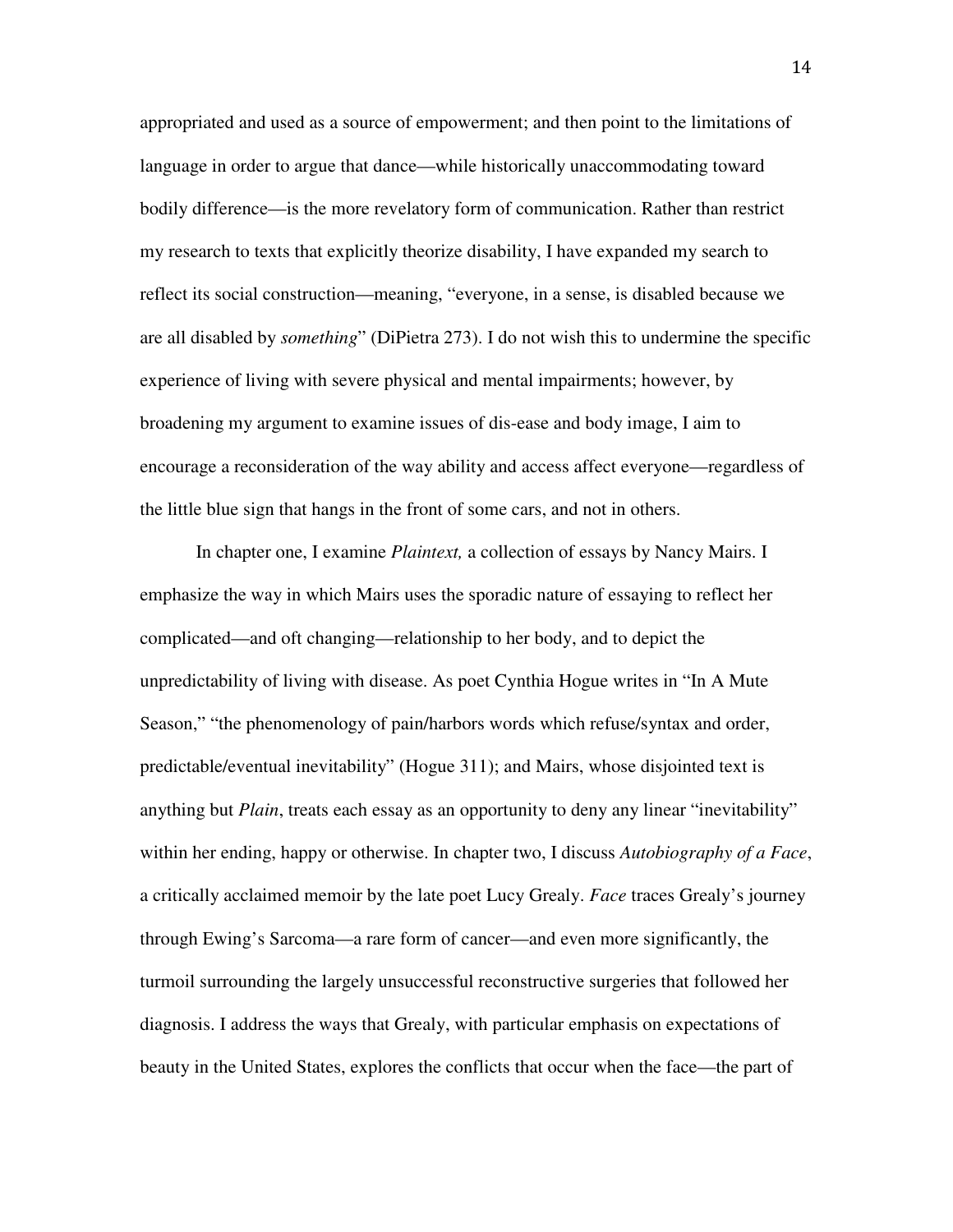her body that she equates with attractiveness—is constantly changing. I draw on the irregularity of her appearance, and the various roles that she takes on throughout her life, to undermine the idea of any singular *self* in life writing and otherwise: the lines between perspectives, and people, often touch.

Finally, in chapter three, I use my research into the field of mixed-ability dance companies to highlight Contact Improvisation as a site for altering the role of disability in mainstream dance. Rejecting the typical confinements of formal performance, ideal bodies, and classical aesthetic, CI presents an opportunity for everyone—regardless of ability—to engage in an activity that is as therapeutic as it is artistic. Structurally, CI parallels the work of Mairs and Grealy in its denial of linearity; and like the texts, challenges the typical mind/body dichotomy by denying that either one is more "crippling." While I expand on the history and relevance of CI in chapter three, I introduce it in chapter one as a lens for analyzing Mairs's complex relationship to touch, physical and otherwise. CI provides a tangible, visible answer to the question of origin; but rather than identify one site of disability, demonstrates how issues of the mind and body to lead to one another in a mutually informative, endless cycle. Far from being perfect, CI is not a light at the end of the tunnel—instead, like Simi Linton, it is "more interested in finding a way out of the tunnel, doing away with tunnels" (Linton 62).

If the past is a perpetually changing, volatile entity from which we are always traveling, then we must move in order to capture it. As sociologist Ken Plummer says, "[storytellers] even and more complexly can perform their stories—not just in words and scripts but as emotionally charged bodies in action" (Plummer qtd. in Smith & Watson 74). In representations of disability—a term that, from this point forward, I will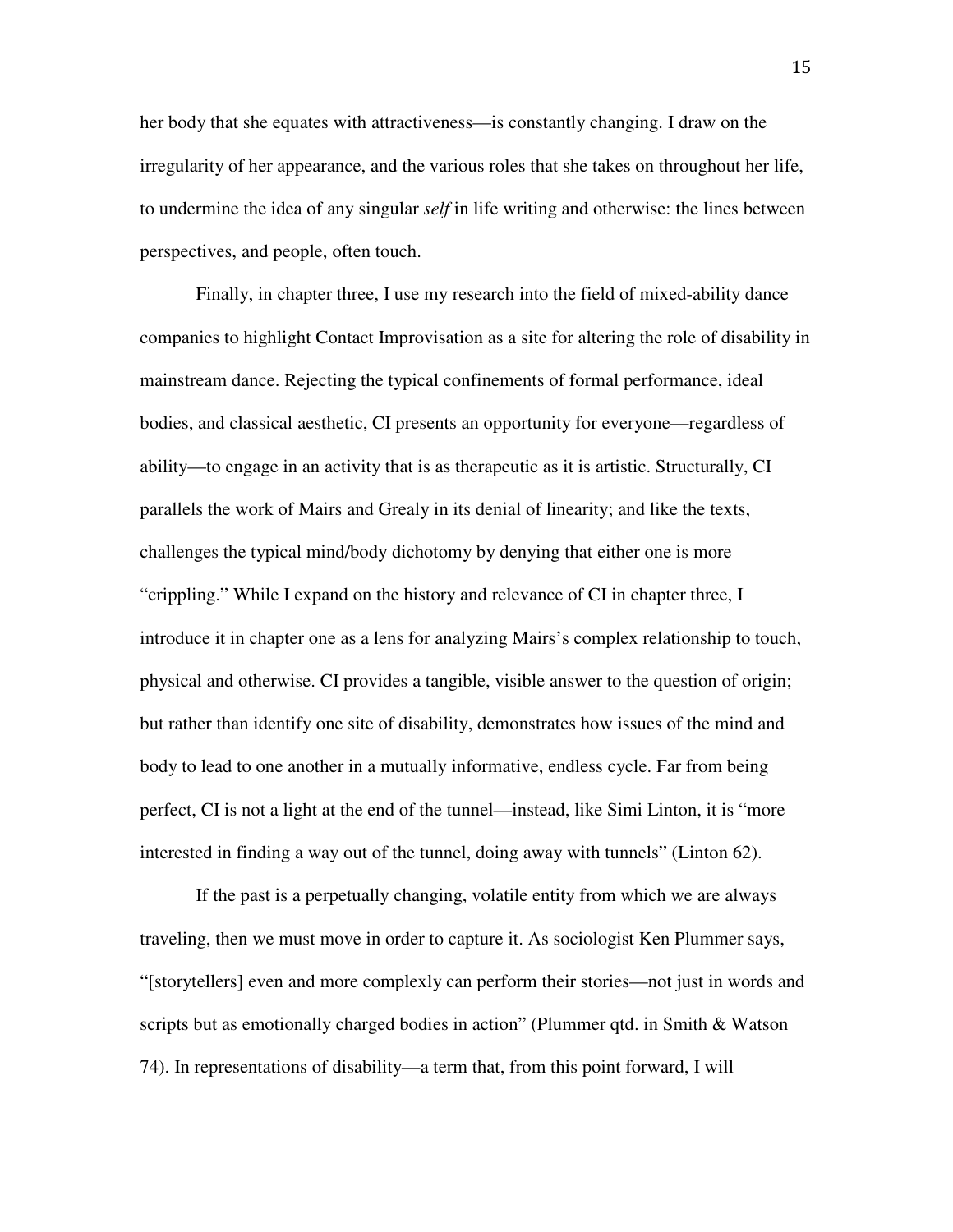periodically refer to as dis/ability in order to heighten the interrelatedness of both states<sup>3</sup>—the narrative cannot be removed from the ailment; just as Grealy proposes "there is also no way to disentangle the physical from the thinking mind or writerly consciousness" (Mintz 52). In this thesis, I argue that life writing and Contact Improv blank stages for the performance of endlessly changing identities—enable the perpetual change and uncertainty inherent in disability and chronic illness to be expressed in a way that is sensitive to the spectrum of individual experience. Rather than treated separately, they must be viewed as two parts of an interlocking whole. In the place of "dis-," I argue for "re-": renewal, re-visitation, and cultural revision of dis/ability as a subject that brings each and every one of us in closer contact with our embodied selves.

### **CHAPTER ONE**

Nancy Mairs: *Plaintext* 

When I walk, I aim to get somewhere. If my meters are sprung, if my feet are uneven, if my path is irregular, that's just how I walk. And how I write. -Jim Ferris, "The Enjambed Body"

 $\overline{a}$ 

<sup>3</sup> See Roberts and Swadener, *Semiotics and Dis/Ability: Interrogating Categories of Difference* (2001).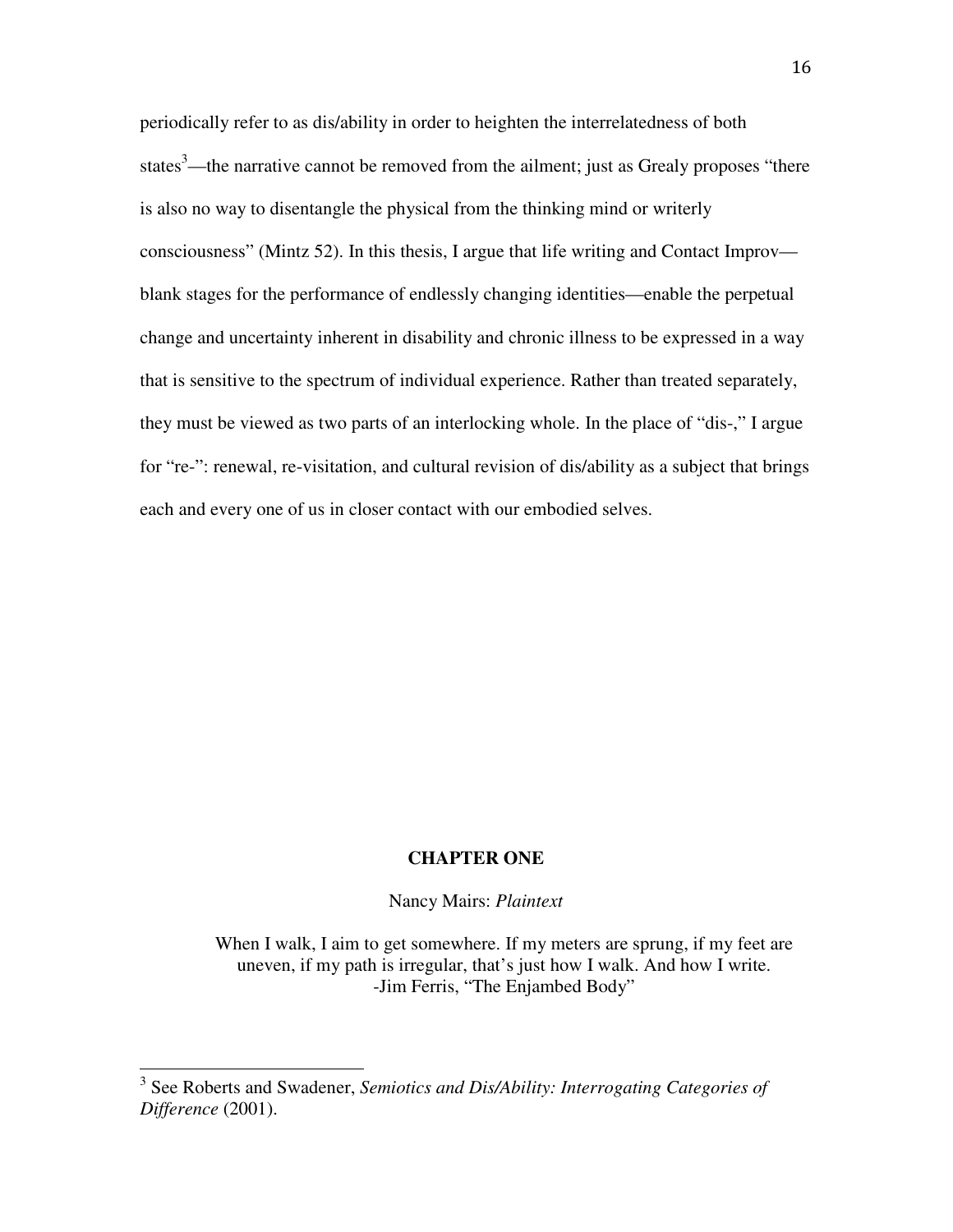Perhaps some people are born knowing they were put on this earth in order to save it. Perhaps they, the lucky ones, even know what tool they intend to use: sword, brain, legs, or inky pen to blank piece of paper. Perhaps the latter, the writer, really does wake up on the morning of his or her "happily ever after" to find that the light remains golden across the land: no "hysterical weeping" (Mairs 91) from the princess, no ellipsis tugging on the tail of the neat ending. Nancy Mairs, a born writer, admits that she "love[s] closure enough to pretend that quick resolution lies among the length of a cell" (91)—however, by the time she begins writing her own story, she has lived long enough to know that "the true texts are the ones that do not end but revolve and reflect and spin out new constellations of meaning day after day, page after page" (92). Mairs may have known that her destiny was to write, but it took half a lifetime—and a handful of unanticipated self-identifications—for her to "look at the contents" of her life "squarely" (85) enough to reflect upon them. By the time it occurs, she is no longer simply *Nancy* or even *Nancy the writer*: she is a woman, mother, wife, depressive, and—most notably—a self-named "cripple" (9).

After being diagnosed with multiple sclerosis, the erratic nature of her illness influenced both the content and structure of her writing: her prose reflects the jolted nature of her changed movement, a point I will return to later. However, whether or not Mairs's disability is the focus of her writing, it is treated equally—and often, as the "logical concomitant"—to the rest of her being, including that which is more "immobilizing" (Mairs 13) than the disease itself. In *Plaintext*, a collection of essays, Mairs dips in and out of her variety of roles with the brazenness of a memoirist and the fluidity of a dancer, drawing structural parallels to the spontaneous role-shifting innate in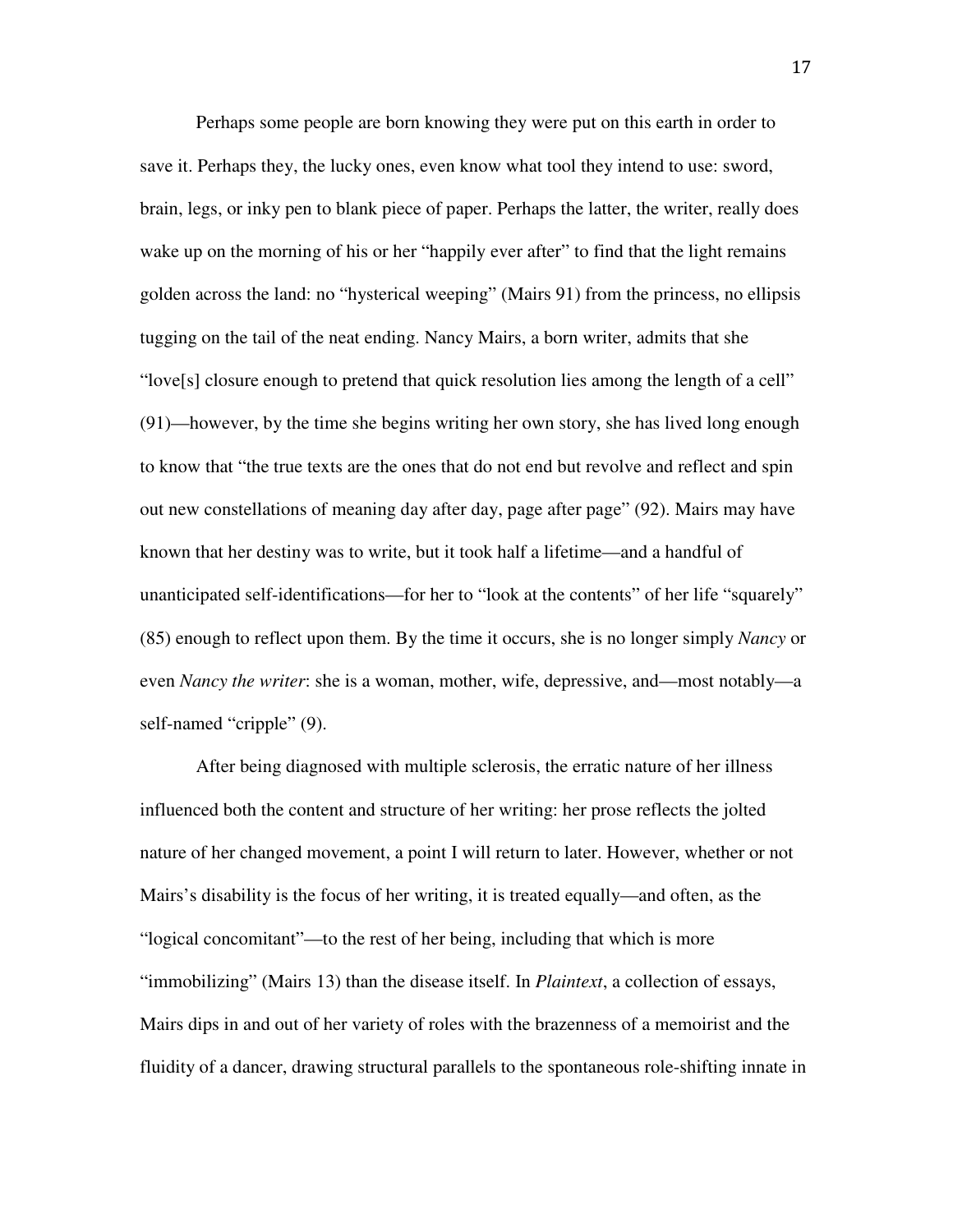Contact Improvisation. Mairs inserts deliberate rhetoric into the structural disjointedness of essay writing, revising her life into one that denies any simplistic ending—meanwhile, filling in a crucial gap in the argument presented by some postmodern feminists. Mairs revises the gap, but also, revisions it: and by asking the reader to fill in the blanks left open by her "blurry right eye" (11), confronting her own fear of human touch, we are engaged in a dialogue that ends with a responsibility to alter the way we view disability.

#### Rhetoric, Reliability, and Power

 Nancy Mairs is not afraid to write about her body; on the contrary, she declares that she "couldn't write bodiless prose…no body, no voice; no voice, no body" (Mairs qtd. in Mintz 23). While not every *Plaintext* essay deals explicitly with issues of embodiment, Mairs's struggle to understand her "troubled" (Mairs qtd. in Mintz 40) body—both before and after her diagnosis—influences her writing at all levels. She unabashedly posits "*her* self as inextricably enmeshed" with the realities of her physical and mental state, thus "recall[ing] intellect to the body" in a way that author Suzanna Mintz recognizes as imperative (40). In *Unruly Bodies: Life Writing by Women with Disabilities*, Mintz asserts that "woman does, in the very act of telling her own story, enter a political arena by asserting the legitimacy of her participation in a domain until quite recently dominated by the *res gestae* narratives of men" (Mintz 9)—even more so when she is disabled, and belongs to a group typically excluded from the mainstream cultural presentation of femaleness. "Advertisers…deny the existence of me and my kind," explains Mairs, so "viewers won't feel threatened by her or his own physical vulnerability" (Mairs qtd. in Mintz 35). Therefore, it stands to reason that an entire text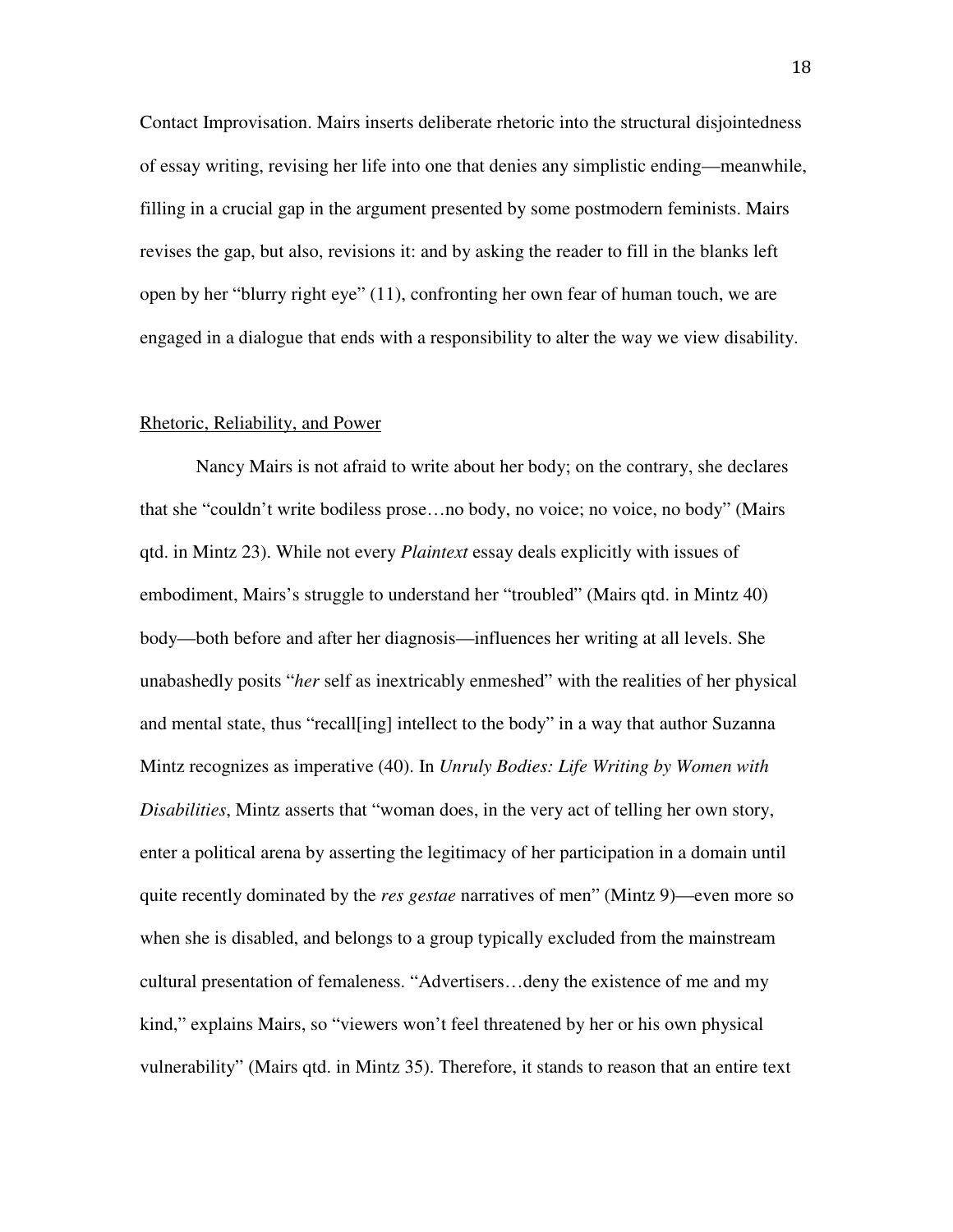devoted to one person's experience of disability —unapologetically drawing attention to its difference, yet also insisting on its undeniable sameness—will splinter delusions of "normalcy" (Mairs 24). Finally in possession of the "tools" that will allow her to "smash the entire hideous alien structure wide open" (141), Mairs does just that, utilizing everything down to the structure of her prose.

 She begins by leveling the playing field, giving the majority of her essays an identical first name: *On.* She writes "On" the topic of "Being a Cripple," "On Touching By Accident," "On Having Adventures," "On Living Behind Bars," and more. Right off the bat, the reader understands that each of these aspects of Mairs's existence will be given equal weight; they are individual pieces of the patchwork life she intends to relay, of which being "a cripple" is only one. She chooses this identifying word—"cripple" deliberately, telling the reader that "it describes [her] condition: I have lost the full use of my limbs" (Mairs 10). At age twenty-eight—after being misdiagnosed with a brain tumor—Mairs was told she had multiple sclerosis, a degenerative disease that targets the communication between nerves in the brain and spinal cord. While she states that every story she tells will be necessarily colored by her identification as a "cripple," she intentionally picks that word because it narrows the scope of "disability" down from a term that "suggests any incapacity, physical or mental" (10). Because of a long history battling with depression, which she also considers to be disabling, Mairs semantically partitions her disease from the rest of her identity—using the word most likely to render uncomfortable a society "no readier to accept crippledness than to accept death, war, sex, sweat, or wrinkles" (10). "Perhaps I want them to wince" (9), she tells us—*us*, not them.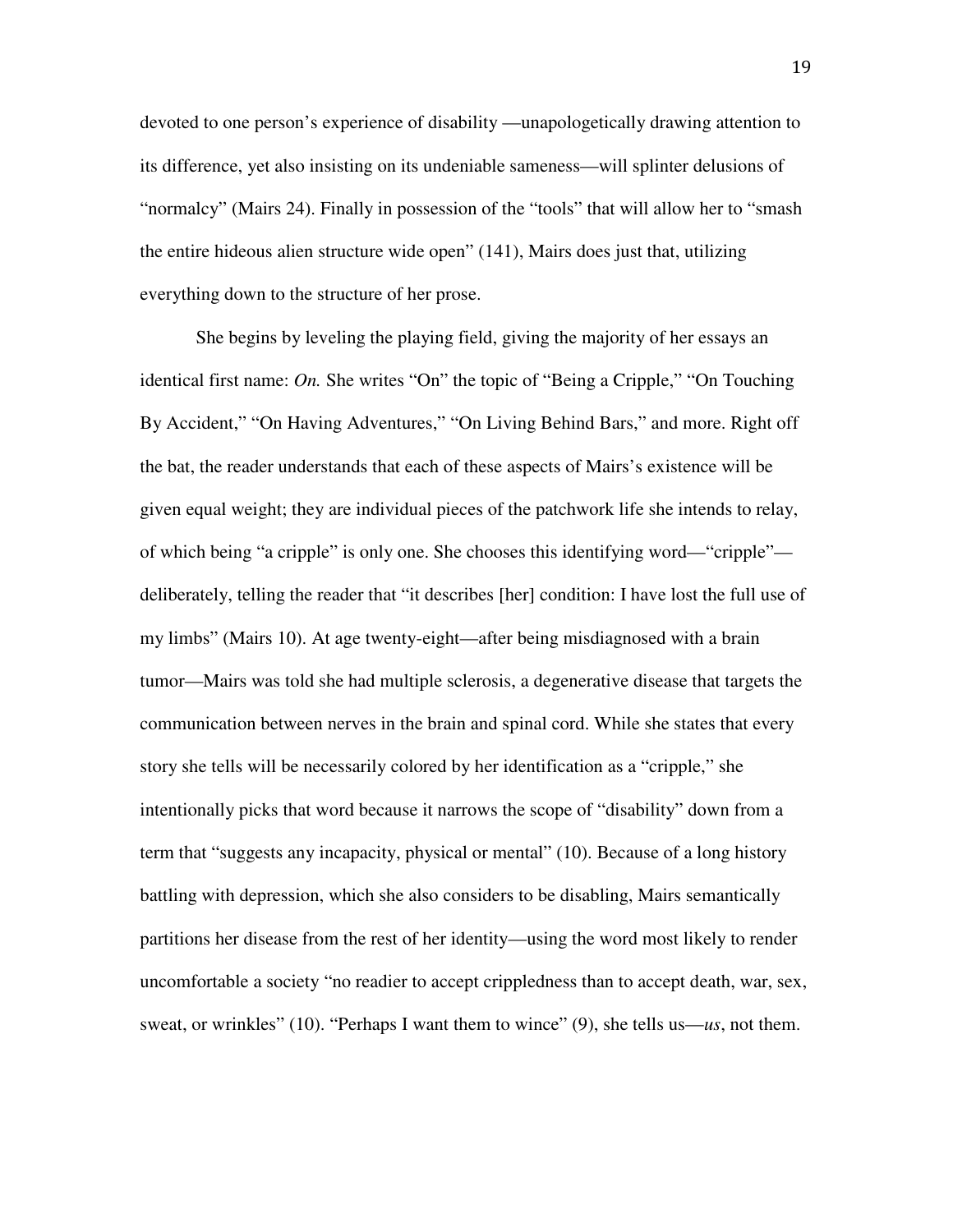But where do *they* end, and where do we begin? Does she trust the reader, or does she want us to flinch as well?

 In a text full of narrative twists and counter-clockwise turns, Mairs pulls the rug out from underneath her reader with the elegance of Houdini. Right after describing the "gift" (11) that has been the ten years following her phantom brain tumor, and relishing the domestic rituals that—though hardly the adventures she used to crave—fulfill the adapted "terms" (7) of her life as a cripple, she amends her tone: "Lest I begin to sound like Pollyanna, however, let me say that I don't like having MS. I hate it" (12). Later, Mairs interrupts the description of a family vacation—much in the way that the unpredictability of her disease interrupts her day-to-day routine—to describe the "exacerbation" (19) that prevented her from enjoying it. These rapid mood-changes are not incidental: as soon as we begin to indulge in the warm and fuzzy feelings of emotional triumph and strength of spirit that often dominate writing about disability, Mairs forces us to realize her disease's deep ambivalence. She knows that "God doesn't give bonus points for a limp" (20), and refuses to write a memoir that will feed into the common desire for a happy ending.

 After a few essays, it becomes clear that Mairs is toying with the reader's emotions for much more than theatrical effect. In addition to her insistence on the moment-by-moment ambivalence of MS, she posits herself as an unreliable narrator who deliberately contradicts and revises her own statements over the course of one anecdote. First, she forges a critical distance: in "On Not Liking Sex," she establishes that she is "so old now" (Mairs 85)—and will be reflecting upon her previous experiences with the sense of removal that only time allows. The essay is a revisal of an earlier piece on the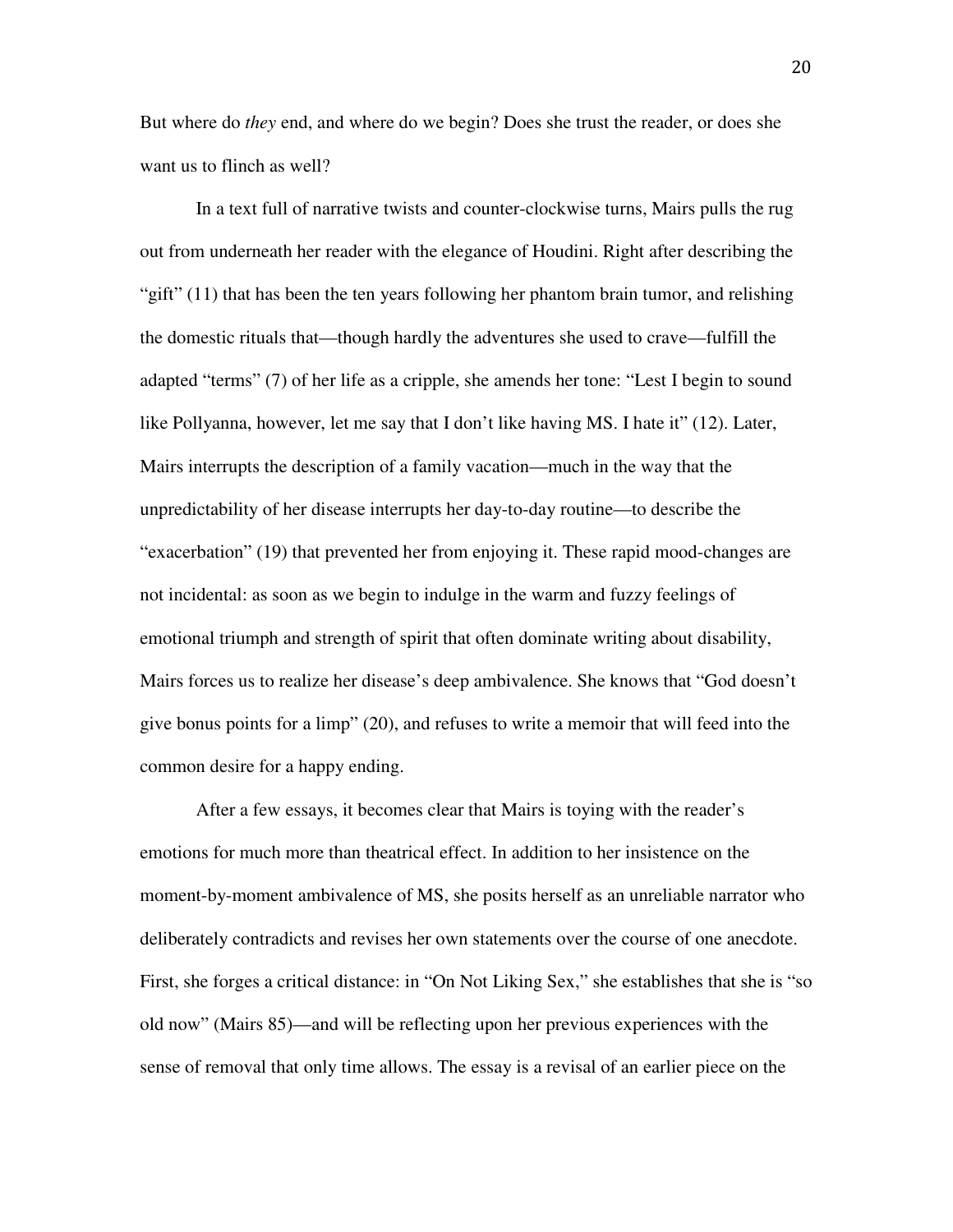topic of sex, and Mairs uses it as a forum to undo virtually everything that she established in the previous text. "I wrote the truth when I said that I'd fallen in love with only two lovers in my life," she tells us, "though I can't think now who I had in mind…Quod scripsi, scripsi" (87). Later, in "On Living Behind Bars," she begins the essay by revealing, "in truth, the windows and doors were not barred" (125)—but the image suits her description of the "space that encloses" her (153). She attributes the "gaps and lapses" in her narrative to the fact that "[her] brain was zapped twenty-one times" (125) during her stint in a mental hospital—and by unapologetically taking the space to revise her feelings about the past, to literally rewrite her personal history, she allows readers to consider our own histories while still adopting a level of initiative in interpreting hers. Chances are, we pick up on a truth that Mairs herself may not have even realized while writing; as Mintz puts it, "she grants us the authorship of our own going along" (Mintz 46).

#### The Structure of Illness: Humor and Hindsight

Her game of cat-and-mouse in relaying—and re-relaying—the truth may leave us disoriented and even a little bit embarrassed, but that is not what concerns Mairs. Multiple sclerosis is an incurable disease that is "unpredictable and uncontrollable" (Mairs 11), and in keeping with that truth, Mairs refuses to provide a "progress-narrative of classic autobiographical prose," and instead "evokes the open-ended corporeal reality" (Mintz 27) of living with her disease. In the place of linear chronology, fierce individuality, and a unified identity, all ideals of a classical type of autobiography, Mairs turns to essay writing: a form that, in its disjointedness, encompasses the instability of her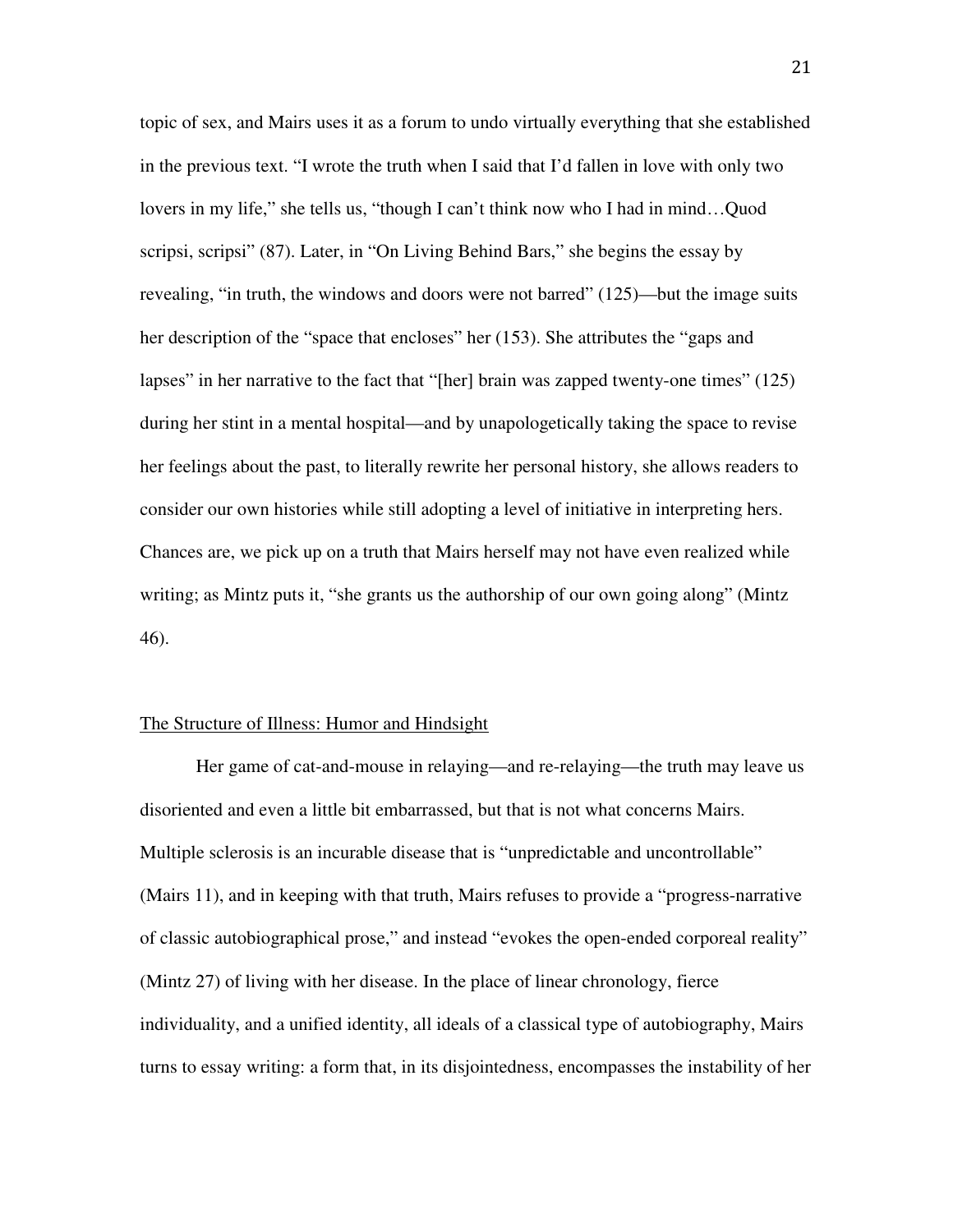experience. "The essay provides a counternarrative," Mintz explains, that evokes "a more realistically ambivalent effort to occupy a body that offers both pleasure and despair" (32). In *Plaintext,* this ambivalence is highlighted through a voice that—in addition to periodically correcting itself—interrupts the story's timeline; self-reflexive and unafraid, it expresses the "paradox of chronic conditions" (Mintz 27) that render a body both permanently ill and temporarily stable. In "On Living Behind Bars*,*" Mairs establishes distance from her pre-collegiate expectation that "as future moves through present into past, one revises the raw material into an orderly whole…" (Mairs 131). Instead, she expresses her lifelong negotiation of the "knotty confluence and contradictions between disability, gender, and sexuality" in a form of "inventive narrative shaping" (Mintz 18) as disorderly as the life experiences themselves. A typical narrative structure, complete with a neat little bow of *happily ever after* tying off the end, would be untrue to Mairs's physical reality. She tells readers, "I can't be sure of the outcome, as the terminally ill cancer patient can" (Mairs 18). And though the realization of that fact throws us offbalance, neither can we.

For each moment that we find ourselves flat on our backs after having the narrative jerked out from underneath our feet, Mairs herself is experiencing a similar unpredictability of body and mind; and in the freedom of her own life writing, chooses to approach it with humor:

I pulled the door open I fell over backward, landing fully clothed on the toilet seat with my legs splayed in front of me: the old beetle-on-its back routine. Saturday afternoon, the building deserted, I was free to laugh aloud as I wriggled back to my feet, my voice bouncing off the yellowish tiles from all directions. (Mairs 9)

In reminding us that the building was "deserted," Mairs suggests that she granted herself permission to make light of her situation because she was alone; had others been there,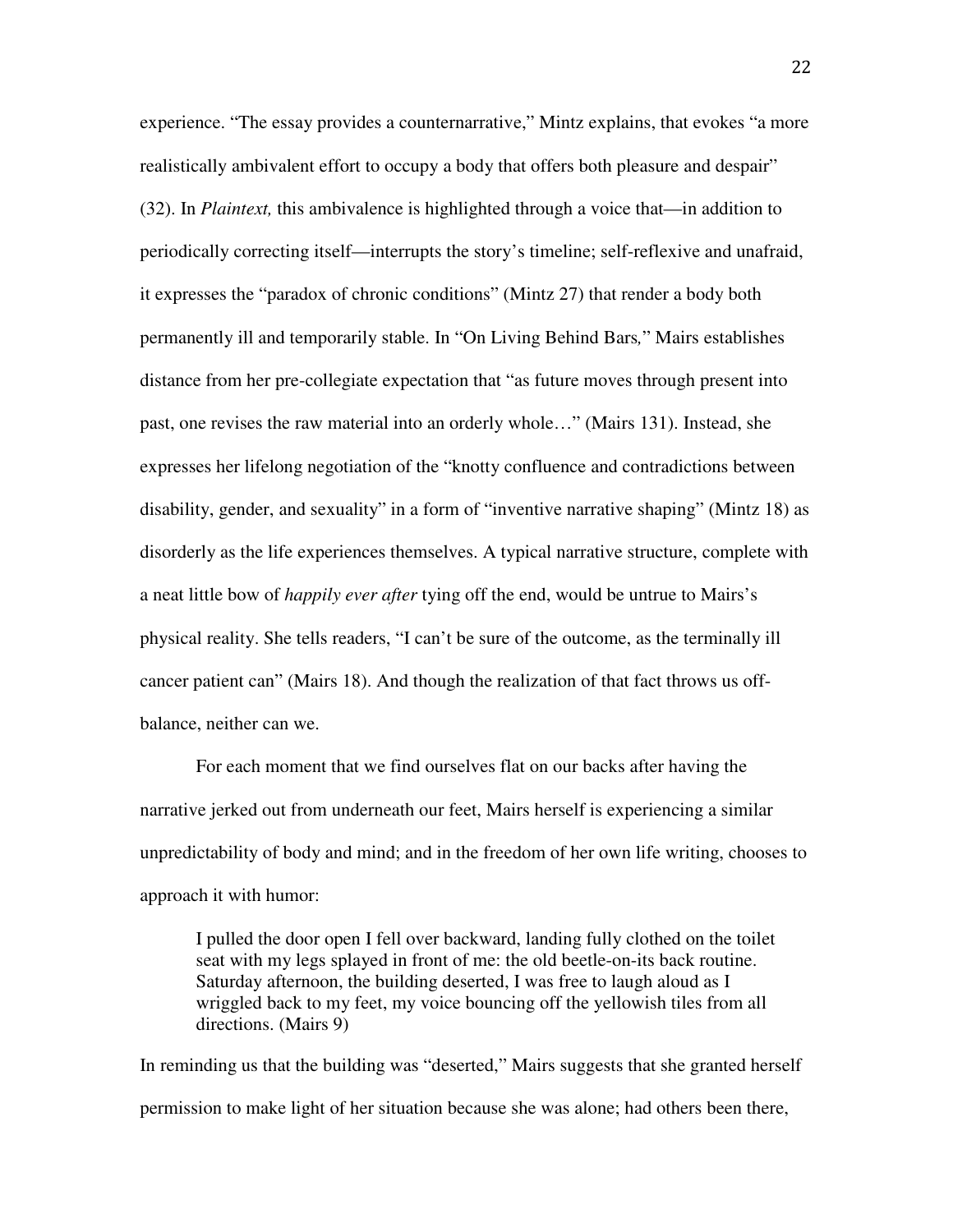she might not have been willing to laugh out loud. This type of vocalization, found here in an empty bathroom, is also found in life-writing: in contrast with the type of negativereflection that occurs when Mairs internalizes the looks and expectations of those observing her body, memoir provides a forum for uninhibited reflection—a chance to hear one's voice "bouncing off" (Mairs 9) the parameters of experience. Even though her essays were written with a future audience in mind, Mairs treats them as solitary activities in which she is free to posit her disability however she chooses. As demonstrated above, she often employs humor in this endeavor: never losing sight of the "maddening and sometimes painful" (13) aspect of her disease, she emphasizes that "almost every pickle that  $[she]$  get $[s]$  into... is funny as well" (13). For a reader who may have spent a lifetime swallowing the mainstream societal standard of normalcy, a rule contingent on codified binary, Mairs's statements come as a radical blurring of the boundaries: the disabled body can be a source of humor as well as anguish.

 While she never indulges in a story of emotional triumph, never moderating the disabled experience in order to make it easier for her reader to digest, Mairs deliberately de-stigmatizes disability by tackling it head on. Just as she uses the abstraction of essay writing to interrupt herself mid-anecdote and bounce around the timeline of her life, she describes the physical interruption of MS in a lighthearted way. Even though the resulting injuries were decidedly "not funny" and in fact very painful, when she "thinks of [her] friend talking earnestly to the hot thin air" while her legs buckled beneath her and she "dropped from his view as though through a trap door," she declares the image to be "as silly as something from a Marx Brothers movie" (Mairs 13). Though sporadic, this type of comedy reinforces the significance of the genre in which she writes: life writing,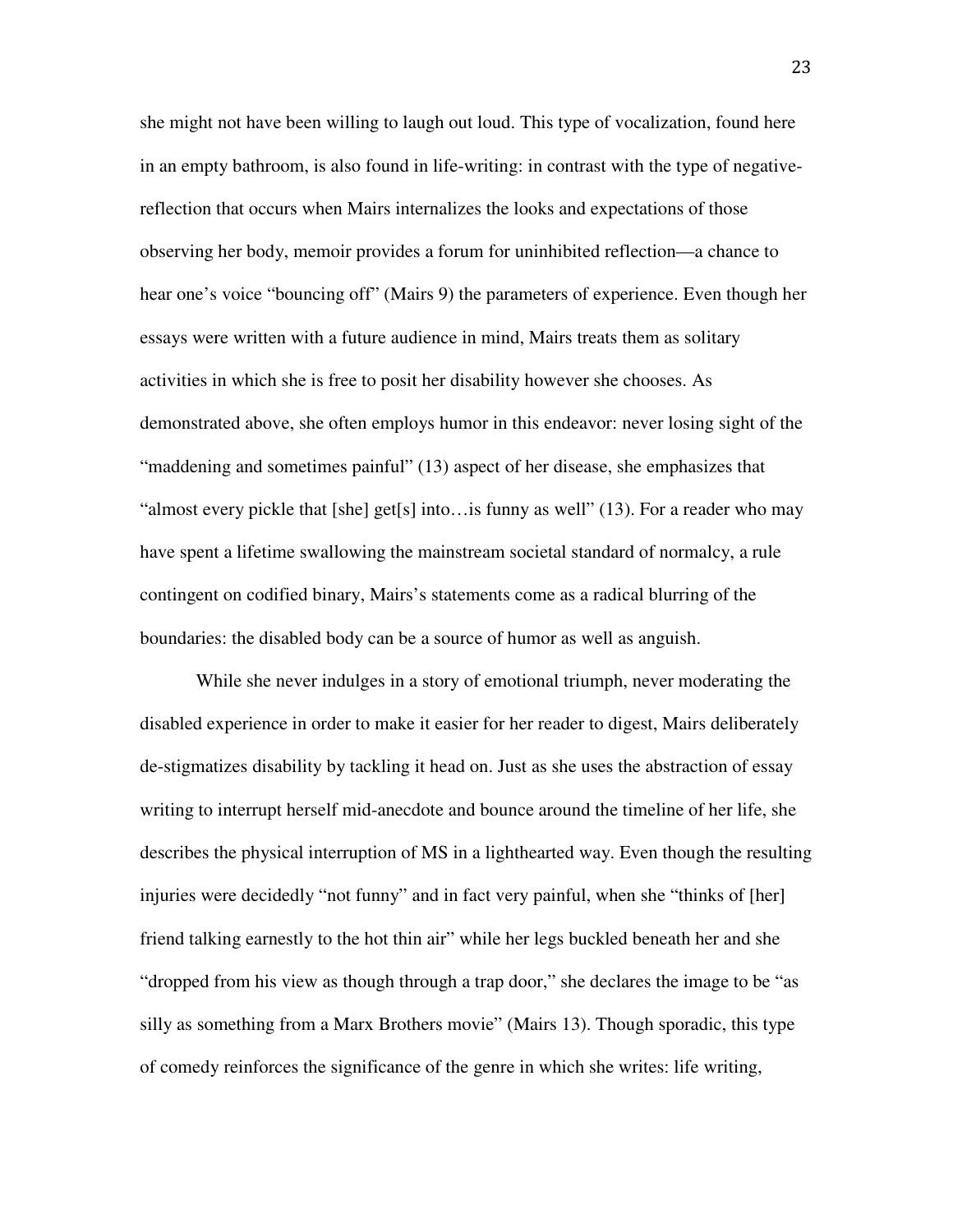intensely personal and a safety net for self-effacing humor. No story can be offensive to the author, no matter how embarrassing its content, because it is disclosed with permission and the authority of his or her own voice. In Mairs's case, life writing provides for more accuracy as well; even though she chooses the word "cripple" to best describe the reality of her condition, she maintains that she would "never refer to another person as a cripple" (10). Therefore, if someone other than she were to attempt to capture her life on paper, there is no telling what politically correct—and in Mairs's opinion, erroneous—jargon would be inserted in place of her truth. "Only the life narrator knows the experience of traffic rushing toward her," and is the only one qualified to "make an interpretation of that situation, that is, write her subjectivity" (Smith & Watson 5).

 Because she is the one telling her story, Mairs has the last word—and the first, for that matter—on its emotional pitch. While watching a television show attempting to depict disability, she is shocked at the way "her" body is portrayed, and remarks, "I couldn't believe anything but an inchworm could make progress humping along like that" (Mairs 17). In stark contrast, however, the freedom of her own life writing is an opportunity to present her disability however she chooses. Just as an outsider might be too nervous to call Mairs a "cripple" even though it is the description she believes to be most accurate, someone living without disability might not be brave enough to flip it on its head:

If every human being formed patches of plaque in his or her central nervous system, then I would not have multiple sclerosis; I would be normal and those without sclerotic spots…would be aberrant. (Mairs 141)

Imagining a world where everyone has MS, Mairs "rename[s] 'people who lack disabilities as the nondisabled'" (Mintz 36), because in comparison to herself, "they are the deficient ones" (36). In doing so, she demonstrates how subjective our categories are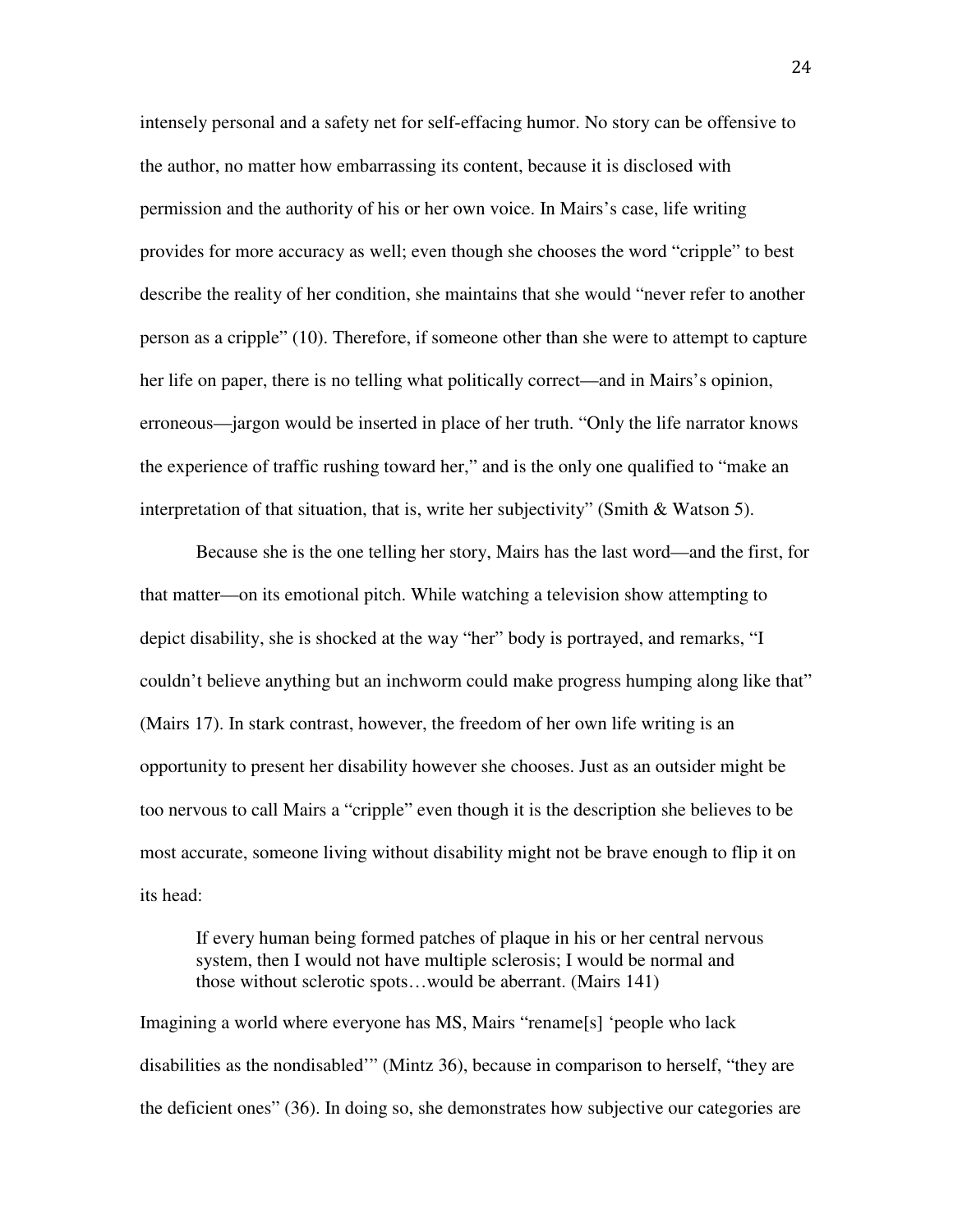in the first place; and she proves the capacity of language to completely reframe our conception of disability, "whatever its corporeal realities" (46).

 Words contain power, and Mairs uses the act of writing as a forum for positive reflection. This is not to say that her meditations on her life are always cheery: quite the opposite. However, in the act of looking back on her experiences, Mairs is able to "look at the contents squarely" and "give tongue to the grammar" (Mairs 85) of their happening. As already mentioned, she felt compelled to write from a very young age, but it was not until Mairs was middle-aged—living with multiple sclerosis and having survived multiple suicide attempts—that she was willing to unpack the contents of her life onto paper. Cushioned by time and experience, Mairs tells the reader, and herself, that she finally understands: "I am a locus, not a terminus, of language, and what speaks to me can also be spoken and, *through utterance, transformed*" (123, emphasis mine). The act of speaking about her experiences, in all their complexity, goes beyond being an outlet for Mairs—even though she reveals that the "mandate" of writing is the only thing keeping her from "trying to kill [her]self" (104). By using language as the medium through which she fights expectations, the same structure that attempts to suppress Otherness, Mairs brings all linguistic binaries into crisis: engaging in the purposeful repetition that Judith Butler believes to be a key form of liberation.

#### Judith Butler: Performativity and Repetition

 Mairs's humor does more than just disarm her audience: it forces reconsideration of the solemn stigmatization of disability. When she paints her MS in a specific way, she engages in what Butler calls "parodic repetition" (Butler 200): a process that, by putting

25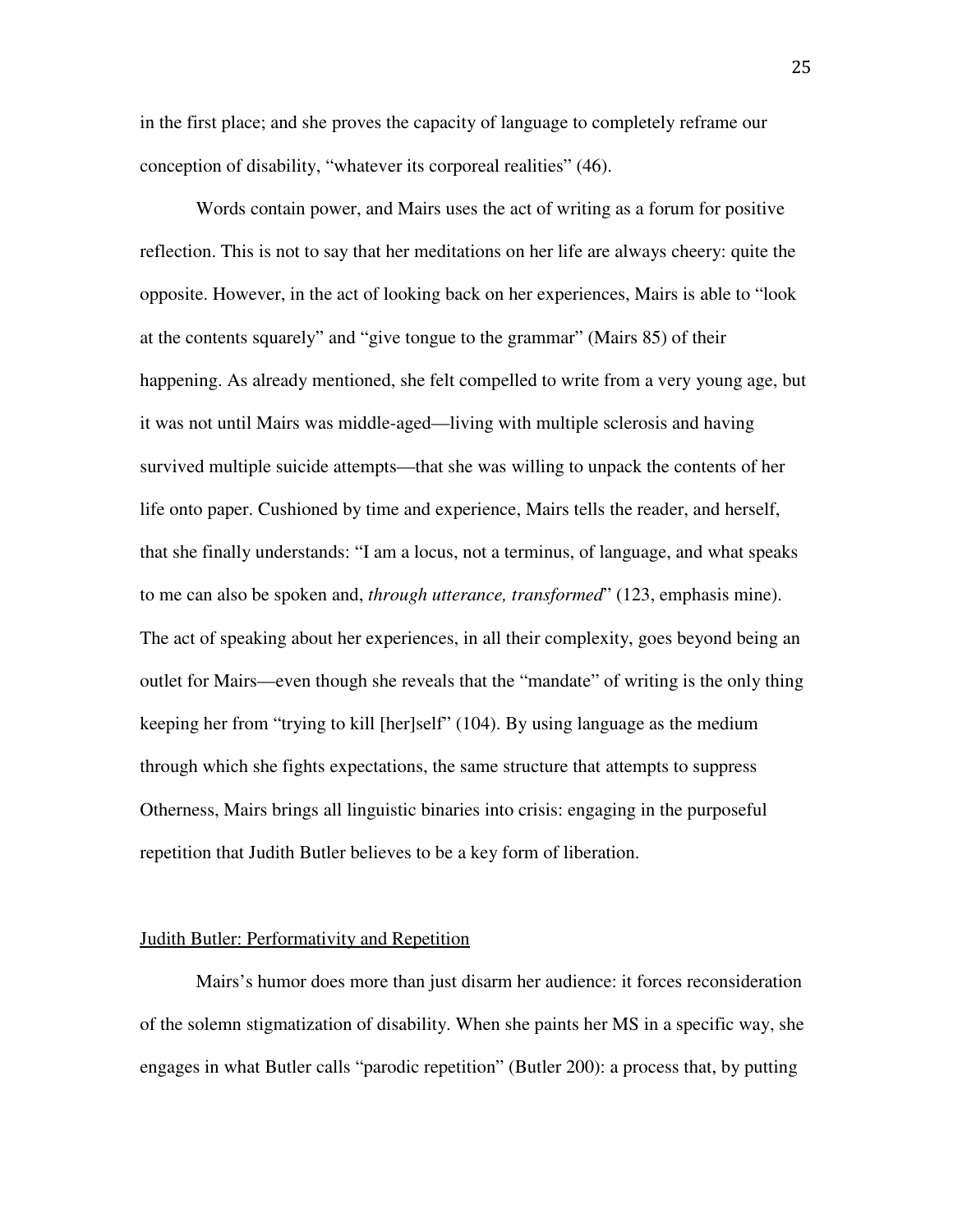the portrayal of "the rules that govern intelligible identity" (198) in the hands of the person who breaks them, draws attention to the artificiality of the "real" (200). Butler, an American philosopher who specializes in issues of embodiment and sexuality, is well known for using the idea of "performativity" in relation to representations of gender and self. Though she has been criticized for leaving the dichotomy of dis/ability out of her conversation, many disability theorists have appropriated her ideas relating to why society shames bodies appearing to be "abnormal."<sup>4</sup> Just as the existence of a *disabled*  body is crucial for the reinforcement of an *able* one, Butler explains that "binary opposition is a strategic move within a set of signifying practices" that "pits the 'I' against an 'Other' and, once that separation is effected, creates an artificial set of questions about the knowability and recoverability of that Other" (197). The existence of a deviant body provides the framework for an ideal one to be naturalized—without it, there would be no "normal" for "generative political structures" (Butler 201) to attempt to set in stone. Although she is referring specifically to the binary between sexualities, Butler's solution for defying this construction is applicable to the dis/abled body as well.

According to Butler, the "signification" that legitimizes categories of acceptability is reinforced by its repetition in culture. Rather than subvert this repetition, Butler suggests that it is through this process itself—moreover, the "possibility of a variation on that repetition" (198)—that the lack of any original, untouched self is realized. Like Mairs's intentionally comedic descriptions, the "parodic repetition" (Butler 200) of aberrance—for Mairs, her MS—draws attention to the fact that "the original, the authentic, and the real…are themselves...effects" (200). As Mairs does through the

 $\overline{a}$ 

<sup>&</sup>lt;sup>4</sup> Samuels suggests Corker 1999; Price and Shildrick 1999a; Sandahl 1999; Stocker 2001; McRuer 2006 for further research (61).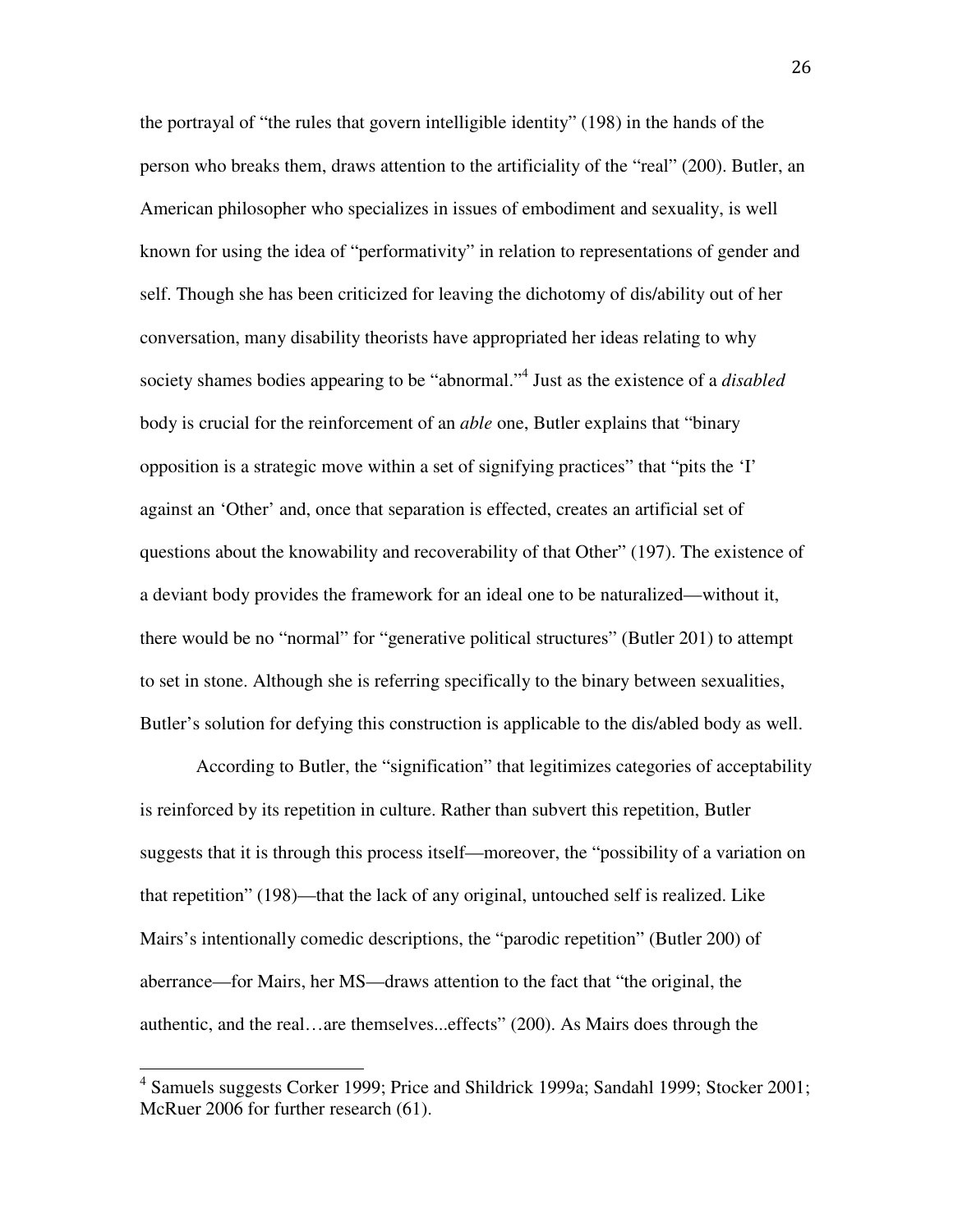physical act of writing, Butler suggests that we can "redescribe" (203) the binaries that are presented as factual by "participating in precisely those practices of repetition that constitute identity" (201). Similar to the way that Mairs uses language—the same edifice that threatens to reduce her with its cruel oversimplification—Butler asserts that presenting a "dissonant and denaturalized performance" on the body, the site of controversy, "reveals the performative status of the natural itself" (200). In his speech on "Disability and the Aesthetics of Human Disqualification," Tobin Siebers claims that "normalcy" is brought into crisis when the stereotypes surrounding it are intentionally repeated. When the bodies performing the tropes of normalcy are the same ones who typically suffer at the hands of such stereotypes, a power shift occurs. Suddenly, the joke is no longer on them—it is on anyone who continues to believe in one definition of ability, or of personhood itself.

As I previously mentioned, Butler has been interrogated for leaving disability out of her discussion on *Bodies that Matter*, even though her theory is in some ways "the most easily adapted" to modern disability studies (Samuels 59). Ellen Samuels explains this snub as characteristic of the topic—disability is not yet recognized in the same space as race, sexuality, and other identity-categories  $(58)$ .<sup>5</sup> Where other theorists often use the relevance of Butler's argument to justify their own ideas on the cultural significance of disability, Samuels points out the dilemma in doing so: "What meaning, or intention, is lost through the wholesale adaptation of Butler's theoretical framework inflected only by a mere substitution of terms?" (64). She declares that inserting "able-bodiedness" or "disability" where Butler originally used "heterosexuality" and "homosexuality" runs the

 $\overline{a}$ 

<sup>5</sup> "Critical Divides: Judith Butler's Body Theory and the Question of Disability." (2002).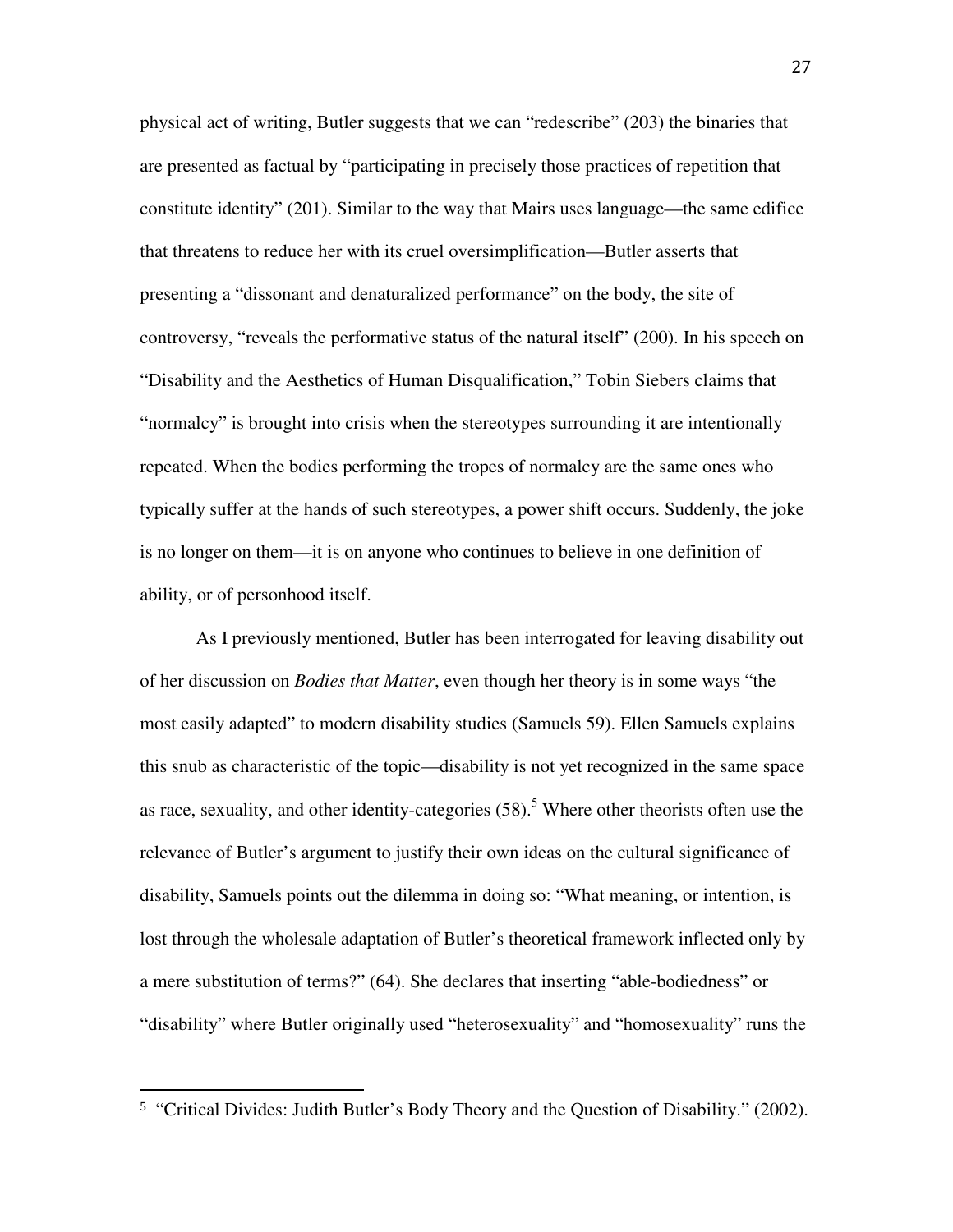risk of glossing over both categories for the worse. According to Samuels, who examines the work of essayist Julia Cho to prove her point, the careless layering of the disabled body onto the gendered body leaves the latter "realized," while the "disabled body remains a reflective trope" (63). The only way to combat this imprecision, then, is to return the discussion of disability to those living with it: the life writers, like Mairs, who cannot help but grant the experience specificity. Mairs does not simply reduce her disabled body to a variation on a sexual one, she grants equal weight to each aspect of her identity. Just as Butler claims that "language sustains the body" because it erects the "matrices" that attempt to keep deviant bodies in check (qtd. in Samuels 67, 73), language also has the power—when put in the hands of those seeking to sustain it in a positive way—to rewrite history. In the context of life writing, language enables women with disabilities to take a stand on their own experiences—whether or not they can physically stand.

#### Authority and Multiplicity of Identity

One of the ways that Mairs keeps her life on her own "terms" (Mairs 18) is to acknowledge the way her self-perception will change over her lifetime, depending on the role she happens to be adopting. As previously mentioned, Mairs considers "disease" to be "simply one element of the continually revisable relation of a life" (Mintz 46): while she cannot separate her story from the way MS has altered it, disease is only one element in the "patchwork" (36) that makes up who she is. Just as *Plaintext* is structured as a collection of individual essays, each contributing to the whole but refusing to be gelled into a chronological path, Mairs represents herself as a similar collection of identities: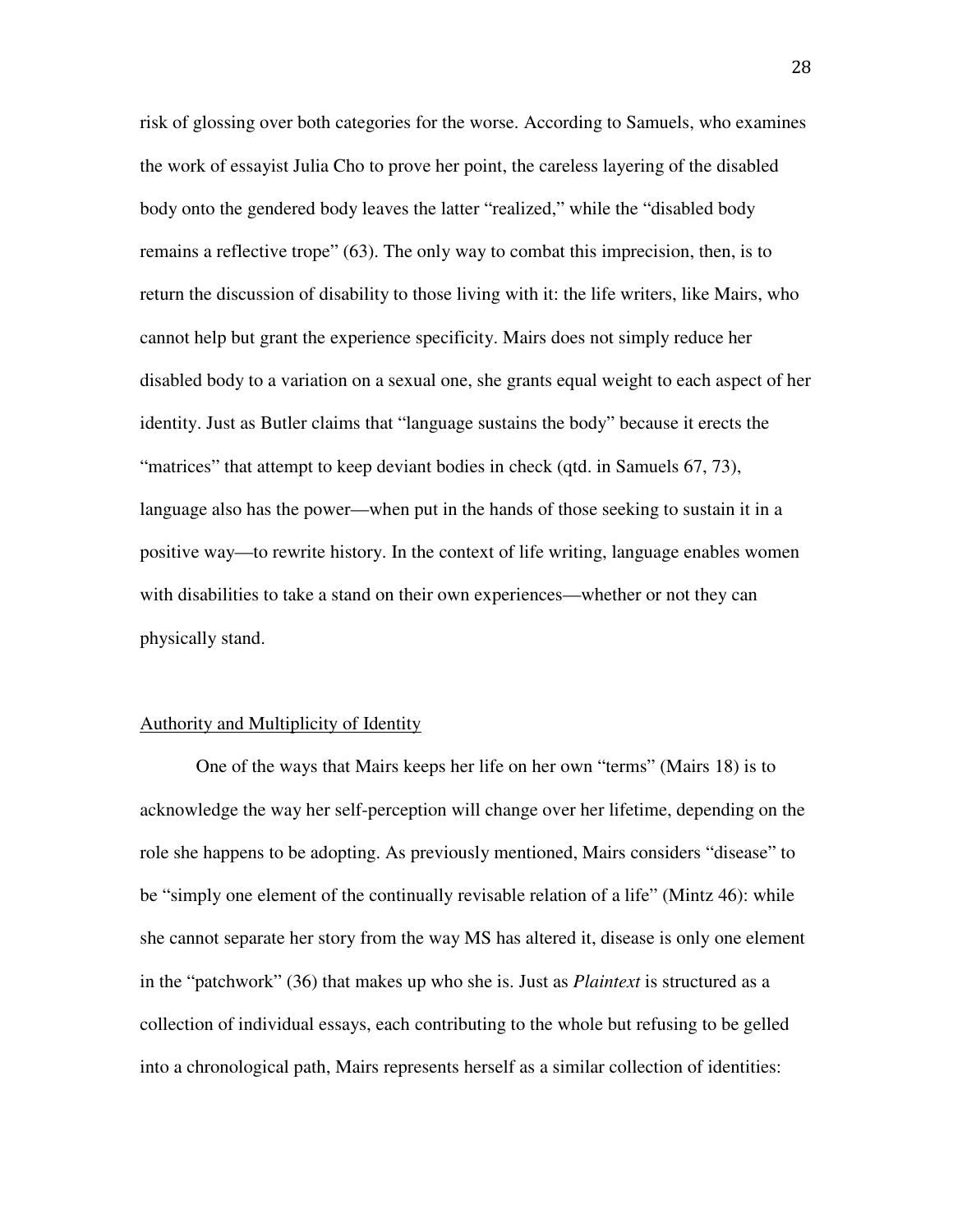woman, mother, wife, professor, depressive, cripple, and *self—*past, present, and future. The freedom of writing allows Mairs to defy temporal linearity and shift between the various versions of her being, even describing her periods of depression—times when she feels most locked inside her head—with the removal of someone looking *outward*, accounting for the needs and wishes of "Future Nancy" (Mairs 18). By removing herself from one moment of her identity long enough to address the various aspects of her true "self," she proves that she feels powerful enough to navigate between them.

By showing us that there is no such thing as a singular, cohesive self, Mairs establishes that "the 'truth' of the body or the self is endlessly interpretable" (Mintz 36)—and interpret she does. When she falls in love with a fellow inmate at a mental hospital, she declares that together they "*played*: two irresponsible loonies in a legally drugged haze" (Mairs 137, emphasis mine). Juxtaposed with her declaration that she has "been in terrible trouble, [but] never been insane" (127), we are led to the conclusion that each of Mairs's characters is acted out—and that she has enough control over them to demarcate what she is and is not. "I may be a cripple," she tells us, "but I'm only occasionally a loony and never a saint" (20). By clarifying the laws of propriety—for example, that "cripples must bear their lot meekly and cheerfully. A grumpy cripple isn't playing by the rules"—we understand how masterful it is for her to then defy them, and play "Caliban, a most scurvy monster" instead of the more palatable "Tiny Tim" (Mairs 15). Like Butler, Mairs believes that to act is to engage in the purposeful repetition of a sign that carries with it a "multiplicity of meanings"—and in her writing, she weeds through "their implications, their resonances" (81). Mairs does more than just live her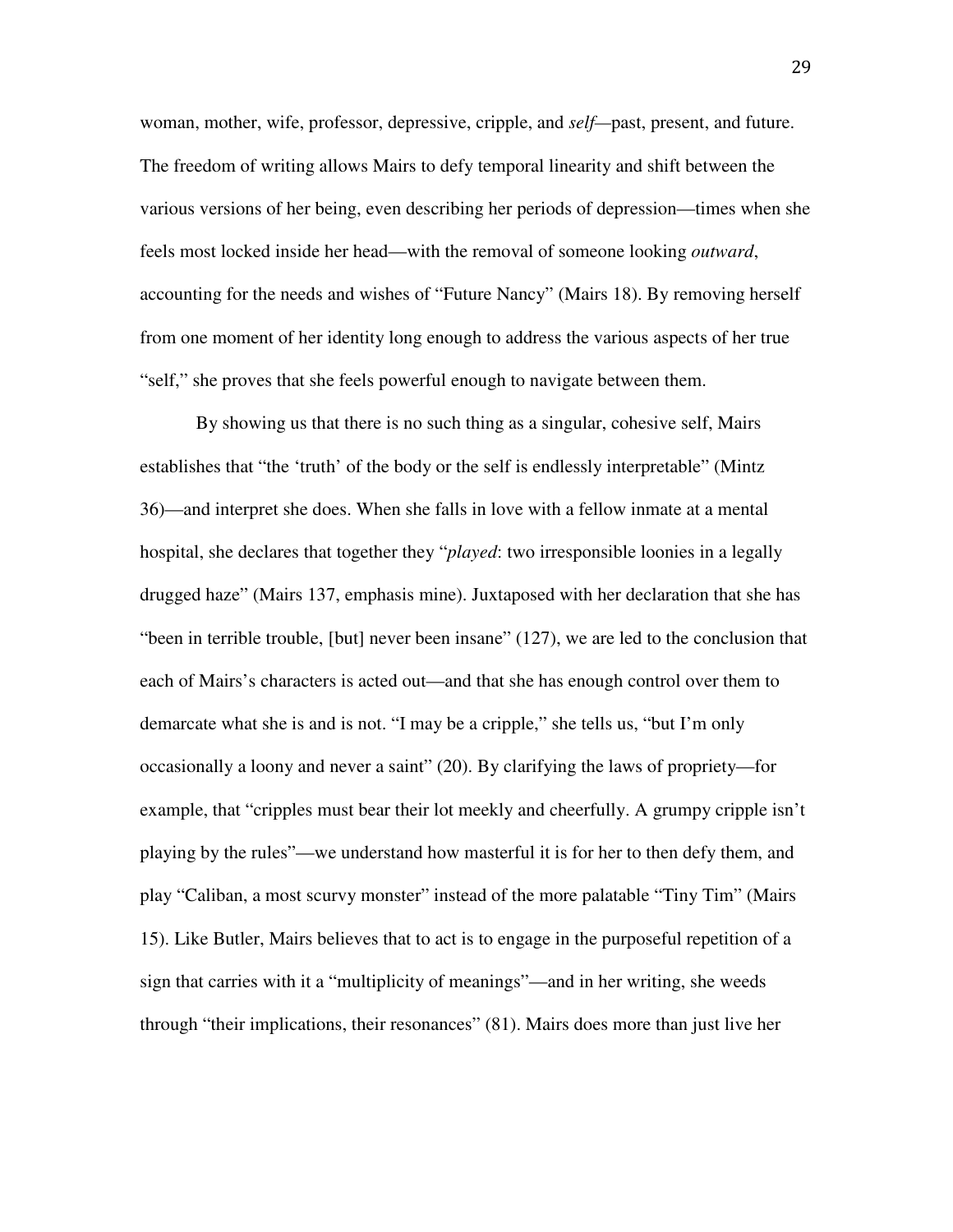roles as they occur; she purposefully performs each and every one of them, whether in keeping with her disability or any of the other identities she embodies.

This act of performance, of performativity, sheds new light on Butler's argument. In the space of her prose, Mairs is able to "step back" and "watch [her]self as though upon a stage" (Mairs 17): she indicates that she has a *choice* in selecting the different personas that make up her being, that she can be "sulky if I want, or blithe; temperamental or gay or pensive" (143). In her writings on embodiment and the performance of identity, Butler suggests such authority in regards to gender: someone whose phenotype hovers at the border of recognition may choose between male and female identities. This same power has not traditionally been allotted to disabled bodies, because it is assumed that physical incapacity exists out of the subject's control; for example, a paraplegic cannot stand up and choose to perform able-bodiedness. However, someone like Mairs—whose disease is not always readily identifiable—represents a critical fissure in this assumption. Depending on the day, Mairs's MS might either be completely obvious or entirely invisible, mocking onlookers in its "intransigence" (Mairs 20). Flexing her authorial control, Mairs claims that this blurriness "defeats" doctors who "think of themselves as healers"; though she is often infuriated by her disease, she is "not diminished by it—and they are…I incarnate the limitation of their powers" (20). Here, Mairs takes on a brand new identity: medical kryptonite. Whether she is anguished during bouts of depression or using her MS to subvert power hierarchies, Mairs is always at the helm of her life story. By the time she lists her seemingly mundane activities—"childrearing, editing, writing, teaching" and taunts us by asking, "What real harm could I do?" (Mairs 149), we already know the answer: as much as she chooses to.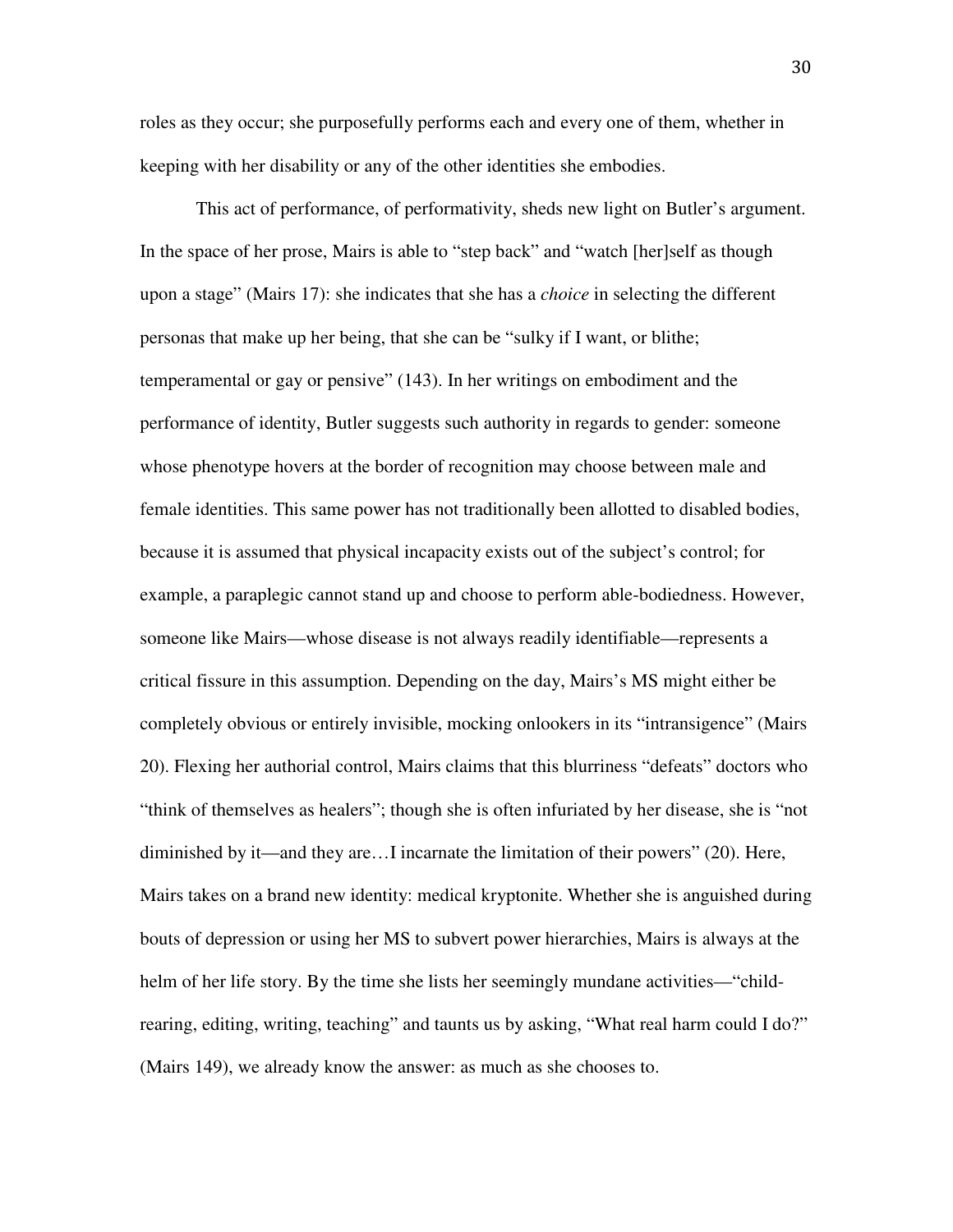One of the most pervasive aspects of Butler's argument is her assertion that there is no authentic self: identity is constructed, and one may perform heterosexuality, homosexuality, and everything in between. Both disturbing and enlightening, it forces the subject to abandon any binary understanding of the categories composing sexuality or recognition. Because disability is typically shackled to the idea of a fixed body, and the subjects living with disability are considered inseparably bound to their physical difference, the line between dis/ability is not often granted the same leeway. The ablebodied might not be uncomfortable watching a disabled person enact a series of motions—or say, describe that same series in writing—because they believe they understand the limitations dictating such an experience, and do not expect to be surprised. For Mairs, this false assumption acts as the perfect gateway for disruption. Because it is unexpected, her performance of able-bodiedness—of "normalcy" and of mental stability—knocks her reader off-guard, and forces us to amend our expectations.

Thus Mairs purposefully asserts the choice involved in her suicide attempt, and meticulously describes her actions leading up to it: feeding the cat, writing a letter, and cleaning her kitchen are all domestic performances that would appear to contradict her position on the brink of insanity. On the outside, she gives such a compelling performance that "You're more likely to think you're seeing Mrs. Middle America than a madwoman" (Mairs 149). In regards to her MS, less disguisable than her struggle with depression, Mairs still maintains control over her performance. When describing the dayto-day activities that she completes, the domestic rituals that she associates with "normalcy," she rarely alludes to her physical limitation; in fact, several of her *Plaintext* essays neglect to mention the fact that she has MS at all. Taken out of context, the reader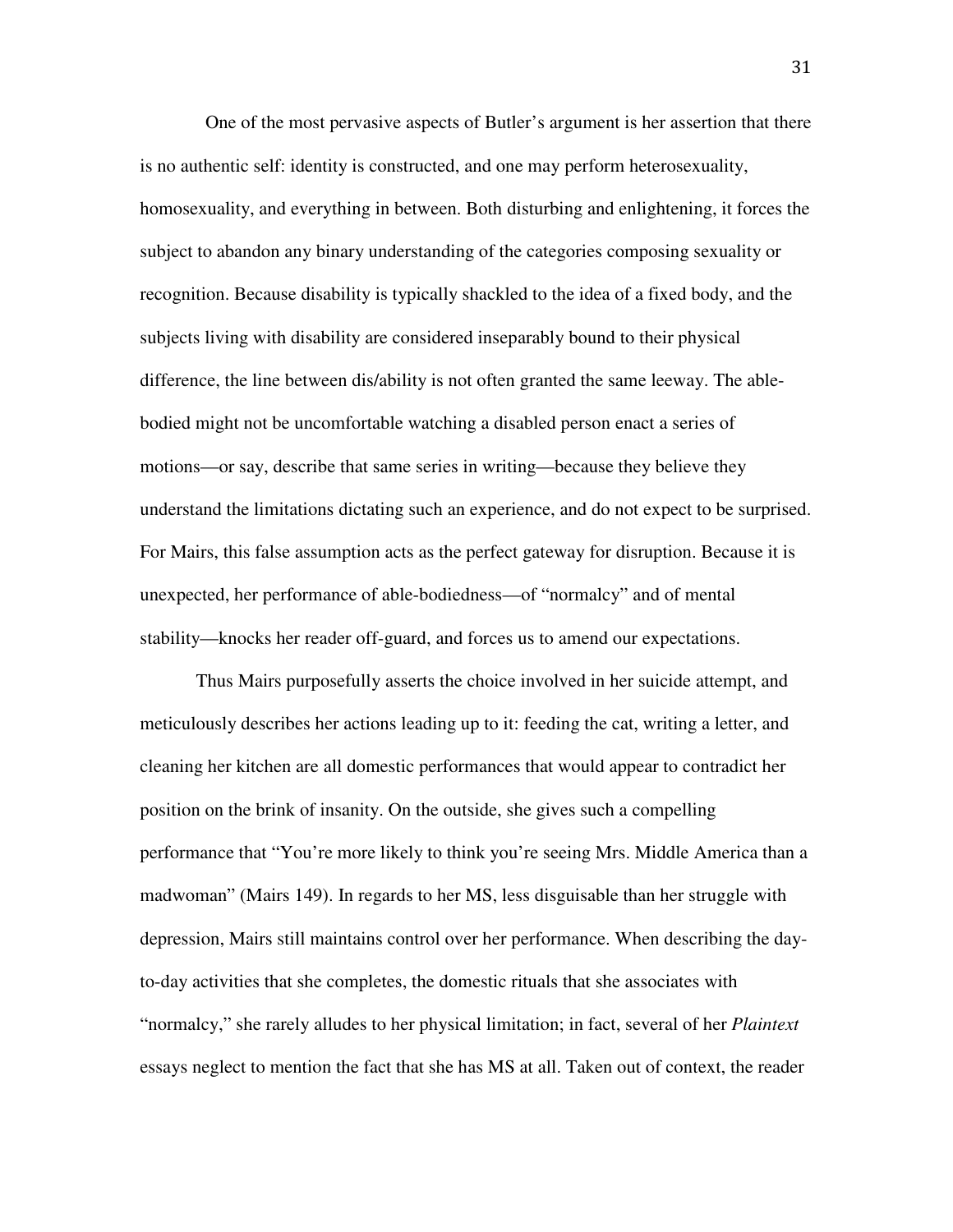might never know. Like gender, ability is a performative state; the behavioral characteristics that define it go far beyond physical capacity, and can be appropriated by anyone who has been exposed to them. For someone like Nancy Mairs, this point is highlighted even further by the ambiguity of her disease. While sitting down waiting for a doctor to approach, she gives such a convincing performance of able-bodiedness that it takes him a moment to realize why she is there. It is not until she "push[es] [her]self up…and stumble[s] toward him" (20) that he believes he can categorize, and therefore understand, her.

Mairs claims authority with her written word, and by placing herself at an advantage, repositions MS as merely one of the many challenges she faces. She identifies disability—and the supposed opposite, "normalcy"—as mutual aspects of the performance of her identity, and makes conscious shifts between them. Even when the physical takes over, as is inevitable with a disease such as MS, Mairs's writing remains as the site of her ultimate control. But what are the limitations on this medium? Is there a way to acknowledge the moment when the disabled body defies intellectual control without assuming that it compromises the subject's power? The answer is yes; and it exists in *dance*. A far cry from its classical, image-obsessed roots, there is a world of dance that embraces not only a multitude of bodies, but also multiplicity of storylines, identities, and themes: Contact Improvisation. Here, the usually segregated worlds of writing and dance are seen for what they really are: terms of communication for voices that might not otherwise be heard.

#### Moving Bodies, Moving Words

32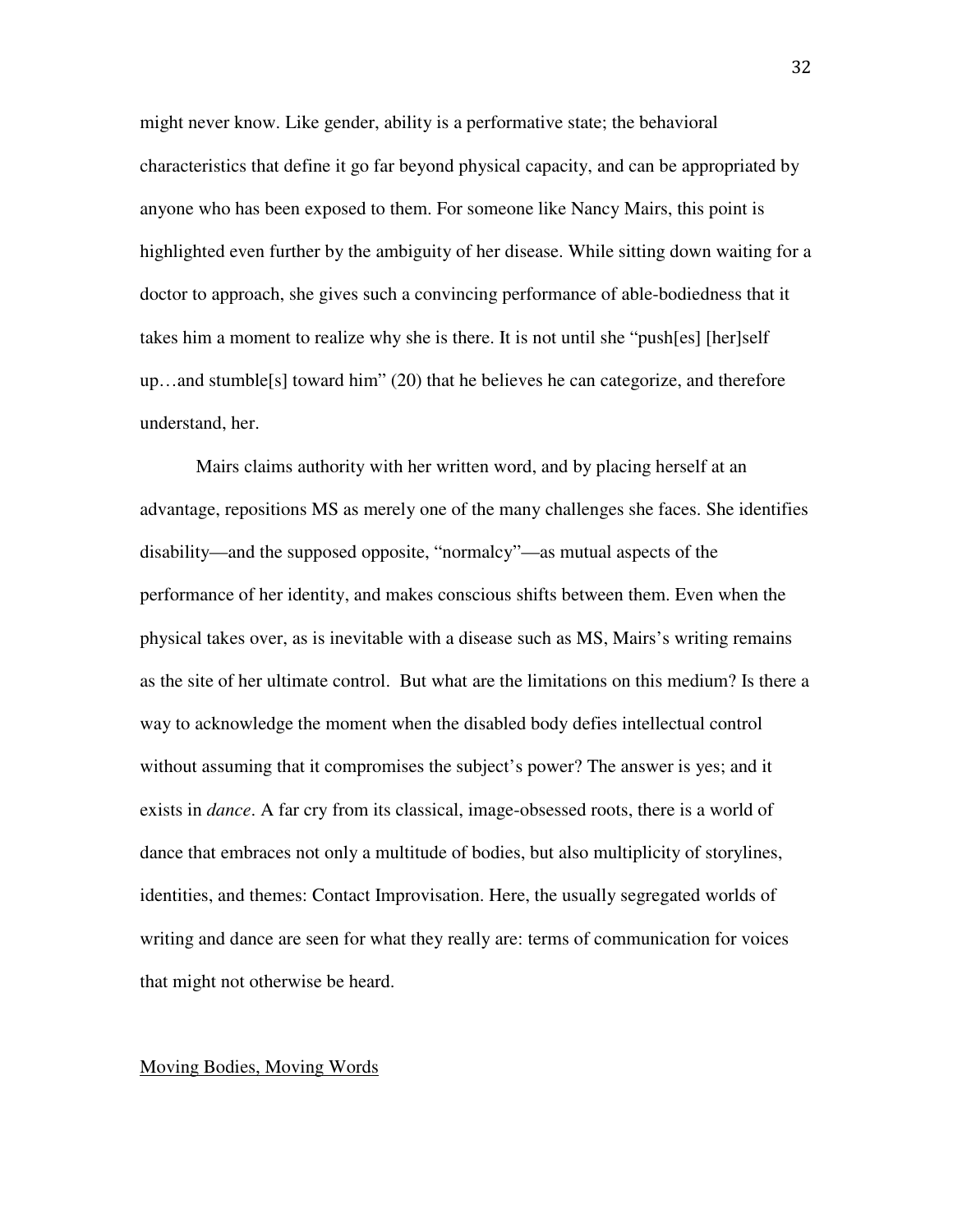In this day and age "to dance is a radical act" (LaMothe). Even though the written word has traditionally been heralded as the pinnacle mode of expression, and it certainly is for Mairs, there are certain truths that may not be translated to paper: the "authority" of words "comes from the experiences they express" (LaMothe). When considering the art forms most accepting of disabled bodies, dance has typically been left out of the question—and for good reason. Classical dance, such as ballet, worships an impossible ideal of bodily perfection, often at the expense of the dancers' wellbeing. However, Contact Improvisation (CI) is on the opposite end of the spectrum: with no ideal body to sensationalize, it exists only for the freedom of dancers and audiences alike. A far cry from ballet, this "casual" dance form "emphasizes the release of the body's weight," and is far more concerned with "the experience of internal sensations and the flow of the movement between two bodies" (Albright 84) than with controlled perfection.

According to Albright, a dancer-theorist who "enjoys making academics dance and dancers write" (216), the boundaries we erect between these two modes of expression are not as legitimate as we take them for. The structure—or lack thereof—of Contact mirrors the open-endedness of *Plaintext*, and like Mairs's writing, "redefines the body" by forcing us to see it as "a body in process, a body *becoming*" (Albright 76). Many of Albright's descriptions of CI praise it for "radically restructuring the traditional frames of dance representation" (64), deconstructing the expectation that dance exists in and for a proscenium stage-bound narrative. Where most classical dance forms revolve around linear storytelling, CI is concerned with the "dancers' ongoing experience" (86): with no clear beginning or end to the movement dialogue created, it accommodates the "everchanging flux of bodies" (76) in a way that is true to reality. The improvisation at the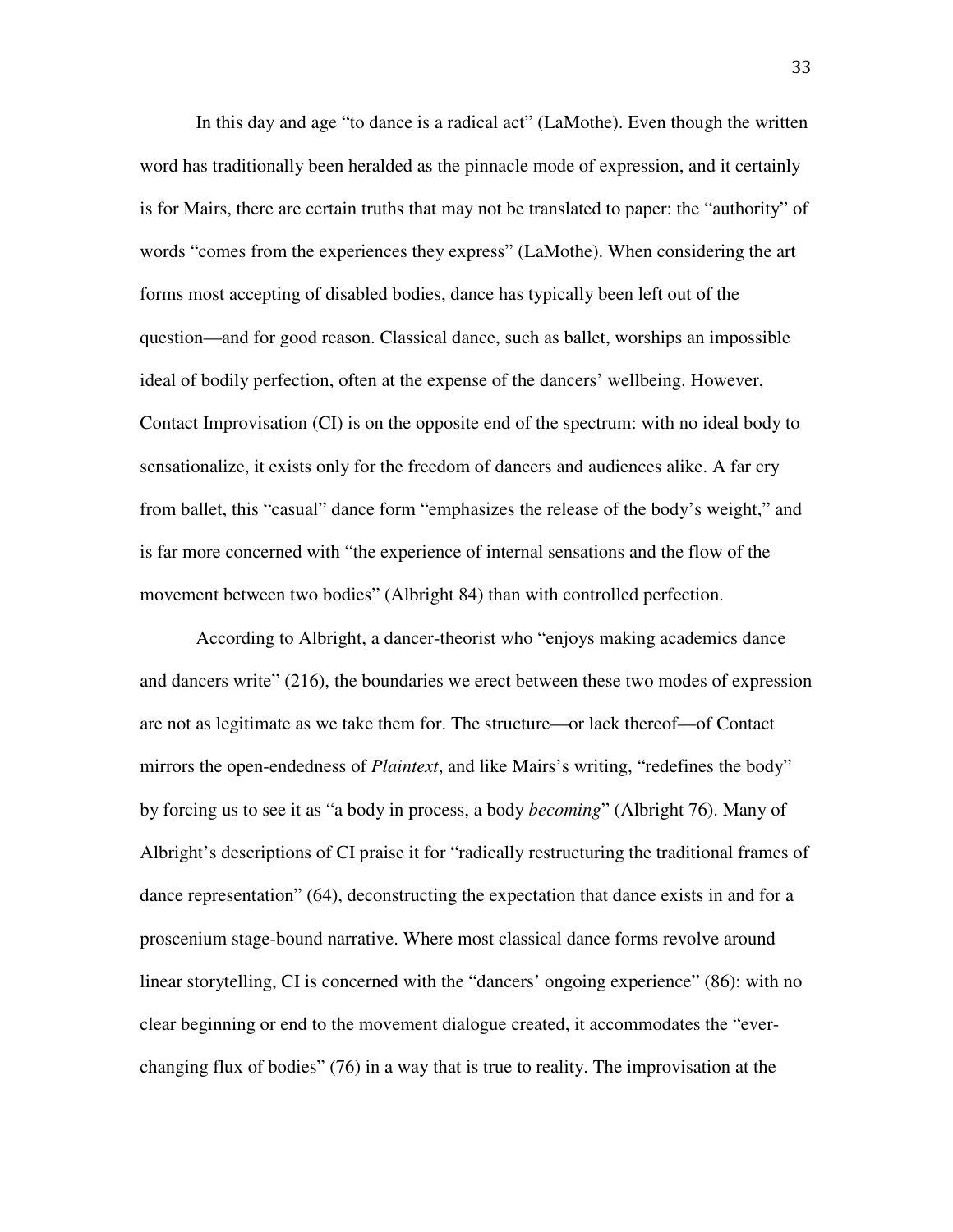heart of Contact forms a strikingly similar parallel to Mairs's description of her life trajectory; because "one never finishes adjusting to MS" (Mairs 19), she never attempts to present her experience as anything other than a "work-in-progress, a process of *becoming* rather than an immutable fact of physicality" (Mintz 4, emphasis mine). Mairs's essays present structural disjointedness that mirrors the unpredictability of the "pain, altered shape, and loss of function and mobility" (Mintz 26) contained in her disease, and furthermore, "force a continual renegotiation of the nature of self and selfhood" (26). Just as her textual inventiveness allows this negotiation to be realized, Contact demands that its subjects navigate the instability of adapting to each and every moment. Any veteran of the dance form could relate to Mairs's disclosure that she "know[s] what it is like to exist from minute to minute" (Mairs 140).

Though she might not consider herself a dancer, and finds solace in the fact that her "predilections were already solitary, sedentary, and bookish" (Mairs 12) prior to her diagnosis with MS, Mairs's prose is full of movement. Despite any physical limitations she might have, she describes herself "in a graceful pose, my head thrown back" (152) and often gives descriptions of her surroundings that beg to be translated to bodily gesture, such as the "slow motion" of a day that melted by as though she were "under water" (126). When identifying herself as a "cripple," she says, "I swagger" (9). This verb carries a distinct energy with it, and would be fascinating if transferred to dance. In fact, it often is: because Contact "privileges a willingness to take physical and emotional risks" (Albright 85) over technical virtuosity, it has long been inclusive of bodies of all abilities. Since the 1980s—perhaps as a result of a growing intersection between disability and the arts (Albright 86)—Contact has focused on exploring the possibilities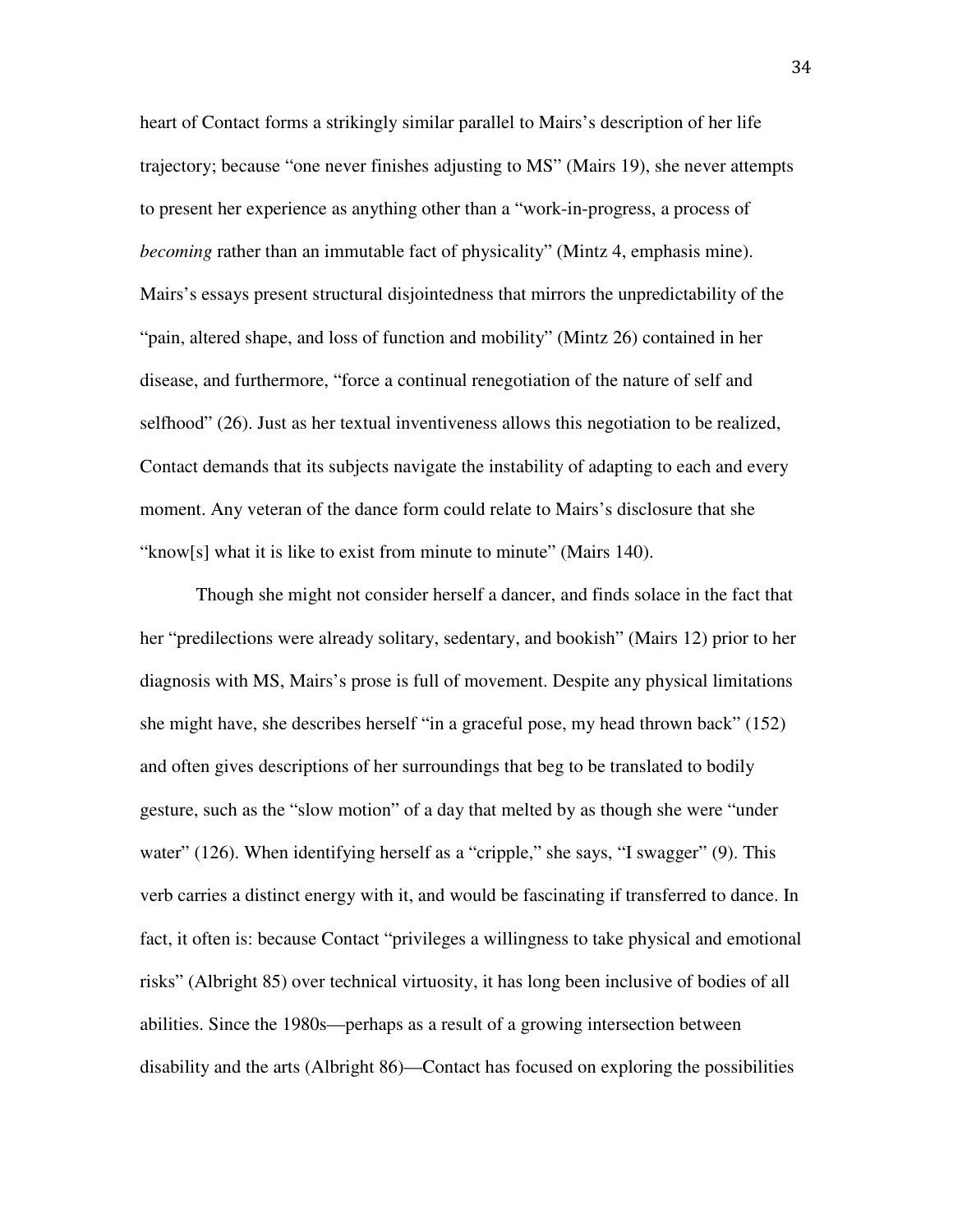presented by physically disabled and ailing bodies, and has used the expanded movement vocabulary to "refuse the known, the easy habit, the well-traveled path" (86). Because those living with Cerebral Palsy—or in Mairs's case, MS—can be taxed by even the simplest gestures, each expansion upon their movement necessarily springs from the type of fearlessness that Contact holds in high esteem. Far from being excluded from dance, in the world of Contact Improv, those living with disabilities are seamlessly folded into the group; and like every other dancer, regardless of ability, they are praised for meeting their challenges head on.

#### Staying in Touch: Mutual Reliance

The type of brazenness that Contact Improv encourages is mirrored in Mairs's use of language. Just as improvisational dancing provides a forum for dancers of all abilities to exert their creative voice, Mairs finds the authority to express hers in life writing—and just as she desires for her audience to squirm at her honesty, Contact enforces the "willingness to feel intensely awkward and uncomfortable" (Albright 87). While Mairs's writing destabilizes the binary between dis/ability, the "continuum of abilities" (Albright xxv) at the heart of Contact makes it the site of "certain psychic disorientation in which the seemingly stable categories of able and disabled become dislodged" (85). However, at the place where dance achieves its revolution through principles of touch and weight sharing, the parallel to Mairs appears to halt. In both the physical and metaphorical sense, Mairs "hate[s] to be touched," because she considers it to be one and the same with being "known" (*Plaintext* 87)—she resists letting people get close to her because it runs the "risk" of others "touching the inner workings of your life, not merely your body" (88).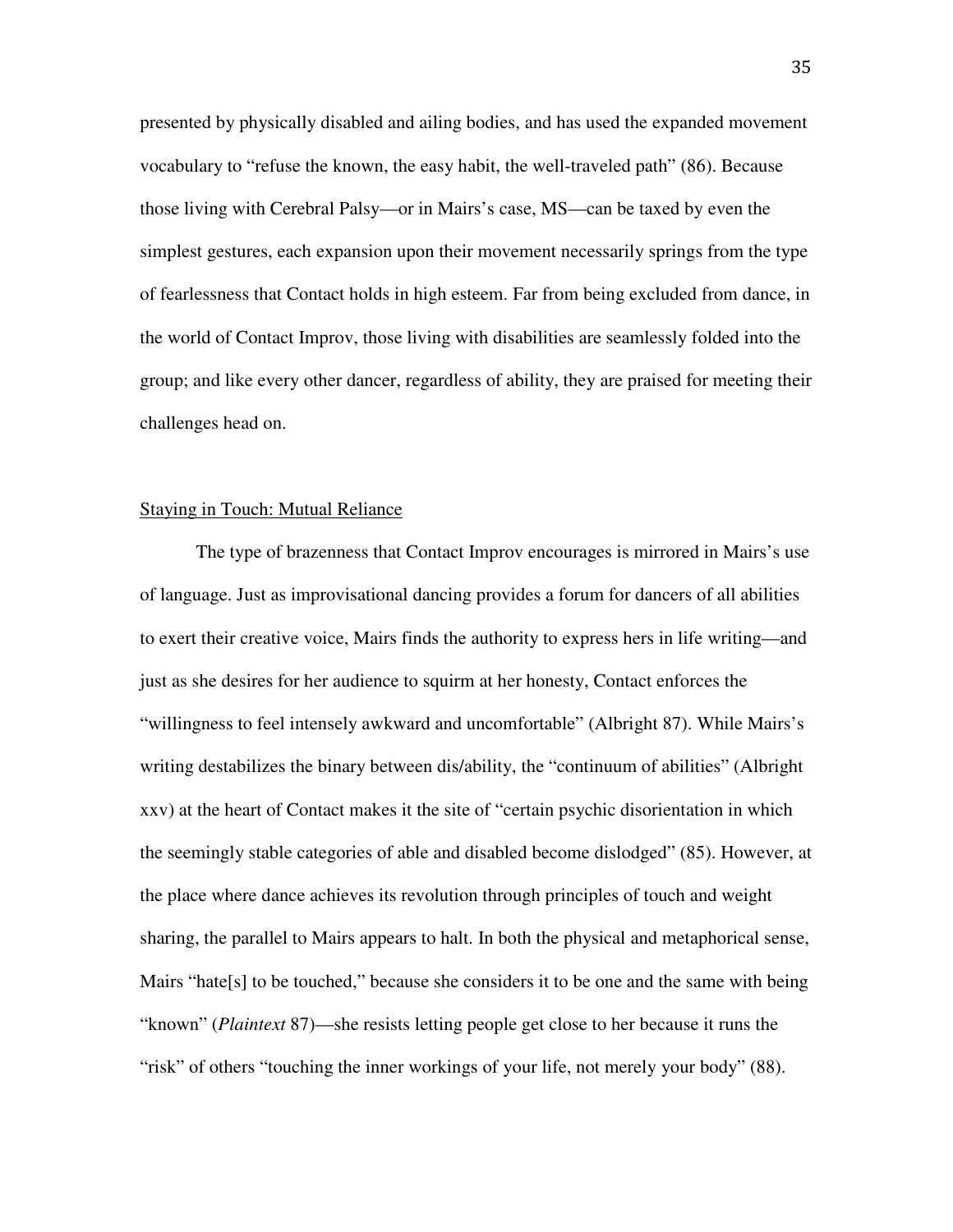Still, part of Mairs's position as an unreliable narrator—and part of the space left open between individual essays—is that we often realize things that she does *not*; in this case, that the very act of writing her life is allowing us to touch her world. While she is able to maintain a critical distance by putting her experiences into *words*, to be read at a later date, she is unabashedly describing her most intimate moments; whereas in Contact, an emotional distance may be maintained where a physical one never can. Perhaps this is the most significant difference between the two formats of expression: that the source of the disability, whether it manifests in a more physical or intellectual manner, dictates the shape that its catharsis must take. In any case, the line between writing and dancing is far less distinct than traditional generic distinctions have made it out to be: like most of the binaries that swarm at the heart of disability studies, it is overly simplistic, and deserves to be disrupted.

Despite her qualms, it is interpersonal touch itself that rescues Mairs: in "On Touching By Accident," she explains how an unexpected visitor to her house—"a figure [that] danced out of the darkness…and pleaded, 'Oh, can I use your bathroom?'" (Mairs 23)—halts her preparations to commit suicide. The dialogue that begins with this capricious interruption engages her in a relationship—much like the moment-to-moment interactions of CI—which ultimately saves her life. When referencing the most challenging eras of her life, Mairs writes that she "can trace the progress of my therapy and my satisfaction with it through my attitude toward [my daughter] Anne and my duties to her" (146). It is this sense of dependency, by no means separate from Mairs's position as a feminist, which "offers itself as a new departure for feminist political theorizing"(Butler 196): empowerment need not be "trapped within the unnecessary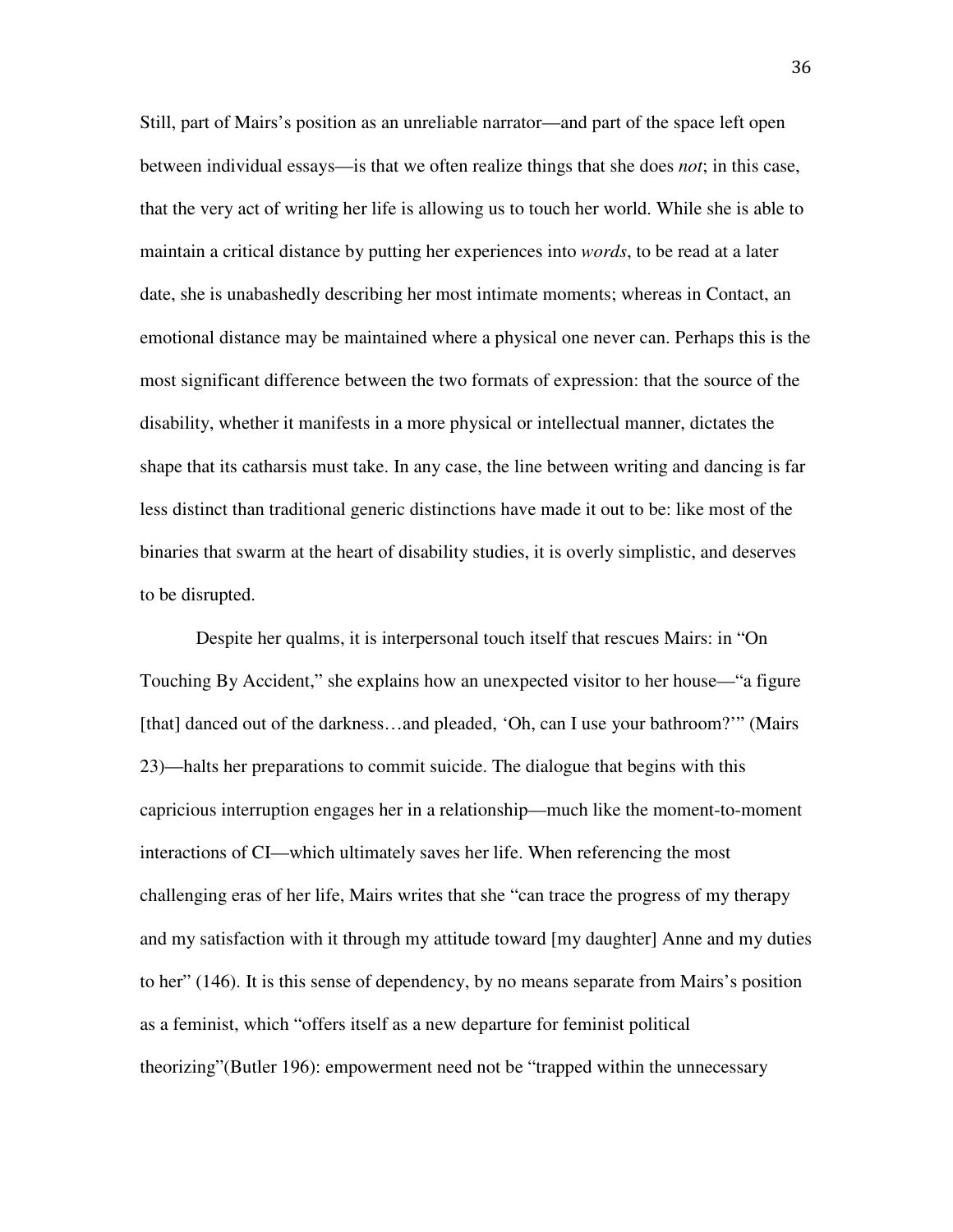binarism of free will and determinism"(201). Though Mairs's physical state demands her reliance on others, it is her emotional wellbeing that is rescued—and strengthened—when she gives, and bears, the weight of others. Mairs posits herself as a fiercely independent, authoritative narrator; however, her interactions with others are what truly define her. This interdependence—both in and in-between the lines of *Plaintext*—is what makes Mairs an essential voice in women's life writing, as well as a critical partner to the subject of my next chapter: Lucy Grealy.

## **CHAPTER TWO**

Lucy Grealy: *Autobiography of a Face* 

*"Mirror, mirror on the wall… who is the fairest one of all?"*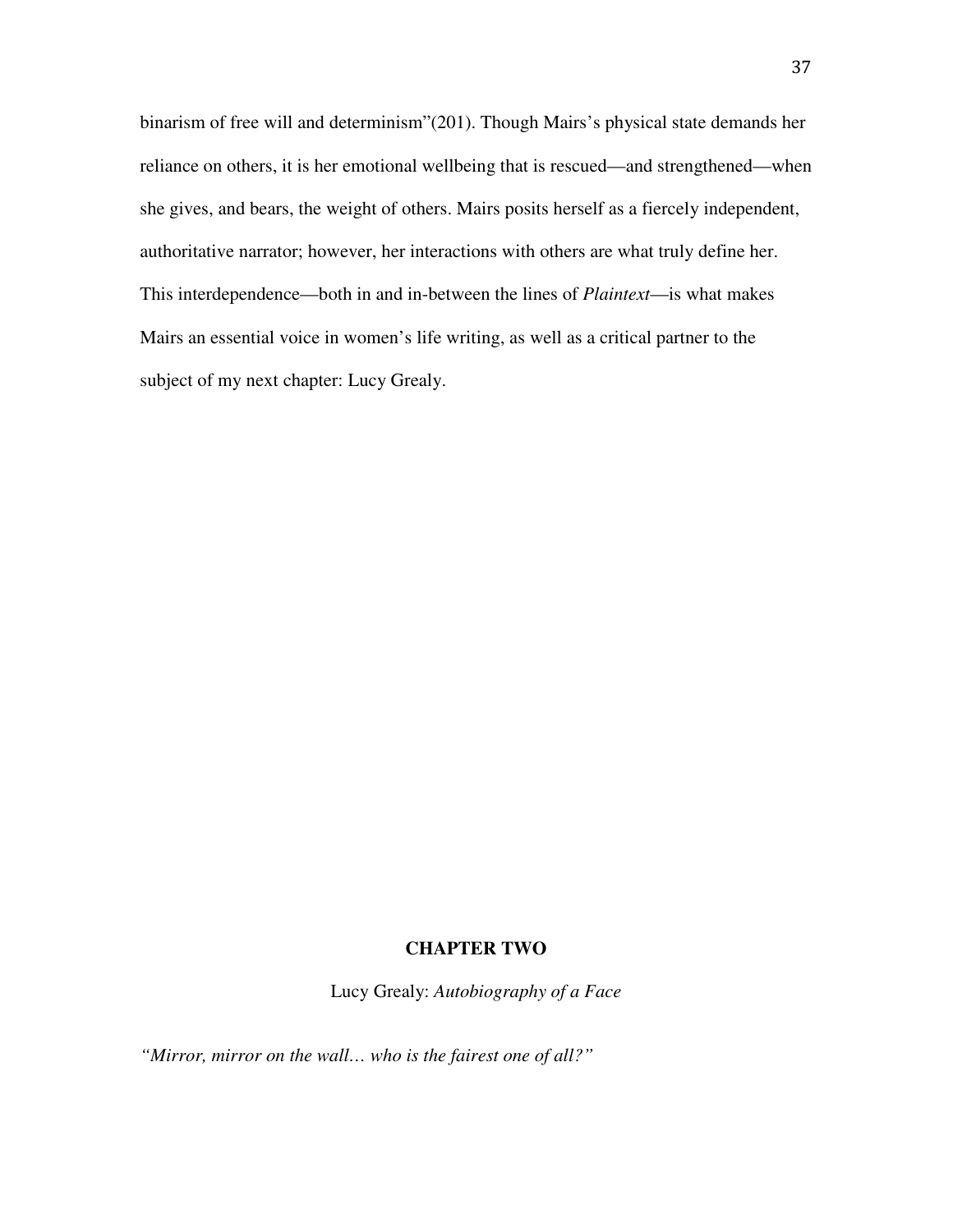If only the evil queen had been satisfied with the answer, Snow White would have led a much less eventful life. Though reality rarely gives us the chance to interact with enchanted mirrors, the plight of *Snow White*'s queen implies a familiar scenario: in modern-day America, we come face-to-face with our faces at every turn, and often trust these reflections to present us with an accurate evaluation of our embodied selves. In what Rosemarie Garland-Thomson calls an "ocularcentric era" (qtd. in Mintz 49), more emphasis is currently placed on the visual than ever before—and mirrors, whether in the shellacked window of a storefront or the gaze of a stranger, can be both a blessing and a curse.

For the late Lucy Grealy, author of *Autobiography of a Face*, mirrors take on myriad roles. On the one hand, they represent what she is most afraid of—a reflection of her face, the site of more than thirty failed attempts at jaw reconstruction—yet they also generate possibility, making up the "textual hall of mirrors" inherent in life narrative, "in which the narrated object is also a gazing subject" (Mintz 50). Just as a hall of mirrors casts images back and forth in an endless dialogue, autobiography presents a similar lack of unity: the subject writing is also the object being stared at, presenting the self as a multifaceted being that reclaims agency through language. Grealy is used to being the focus of attention, but through the medium of writing, she looks *outward*—rewriting, "literally reconfigur[ing]" (Mintz 19) her relationship to her face—creating a moment "in which we may recognize our own bodies, our own contingent selves" and therefore "reappraise the meaning of what [we] see" (50). Grealy uses her position as the author of her own story—the visionary with the potential to re-vision the way she is evaluated—to forge a mirroring in which her gaze is the only one that counts. Furthermore, because her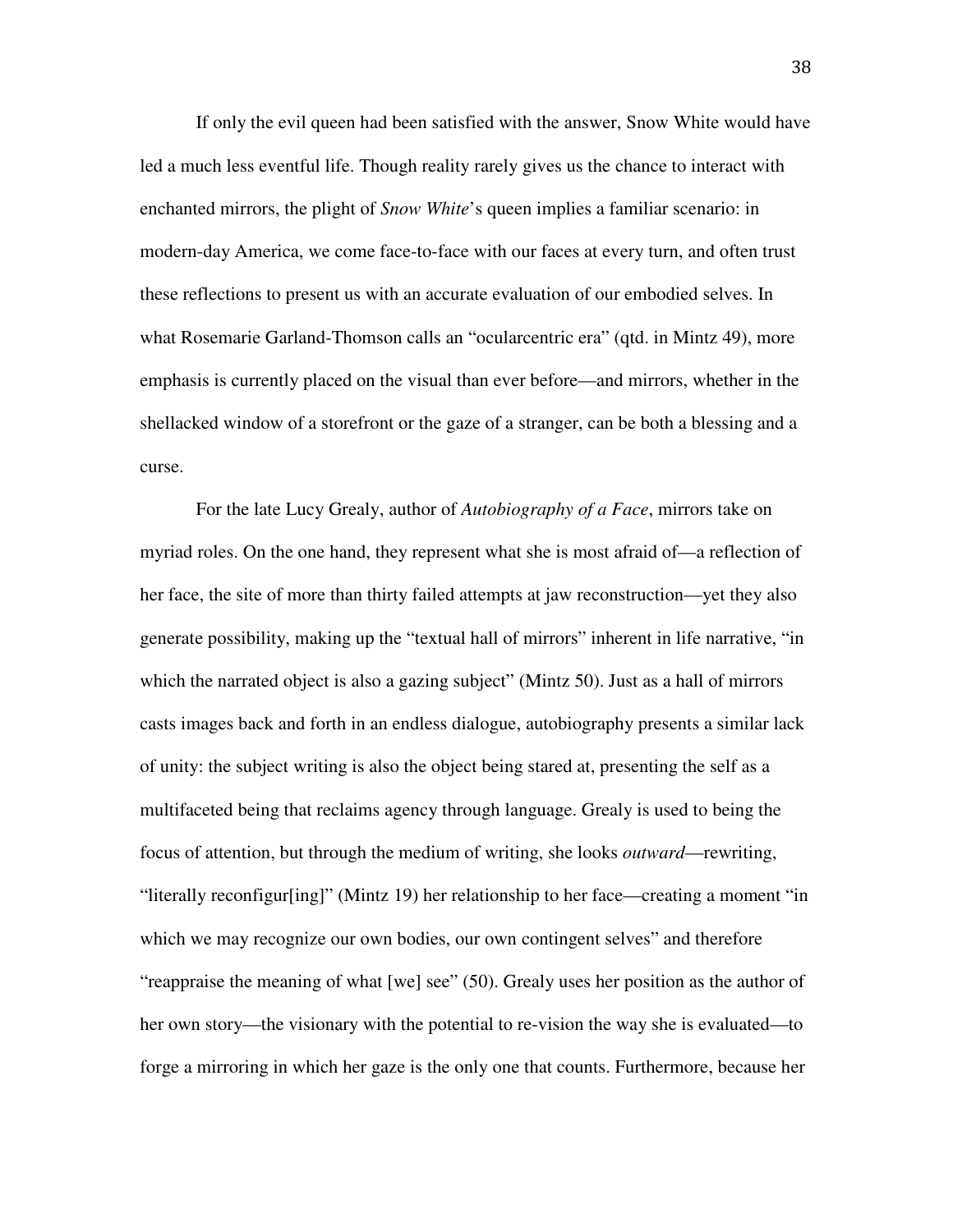face in the mirror does not match up with her internal sense of self, Grealy reveals the unreliability of vision as a portal into reality; she complicates the idea that external appearance reflects the spirit or self. By the end of her narrative, Grealy assures the reader that she has abandoned all mirrors as a reliable source of evaluation—that is, all except for one.

Lucy Grealy's relationship with Ann Patchett, an acclaimed novelist, goes beyond the typical limitations of identity: throughout Patchett's description of their bond, which she details in *Truth and Beauty: A Friendship,* their voices intertwine to the point where one woman's story is virtually inseparable from the other. Though Grealy often demands that Patchett act as a mirror, repeatedly asking her to confirm her appearance and accomplishments, the relationship between the two is more akin a pane of clear glass: though space exists between their two stories, it is translucent. Their experiences overlap in crucial ways; and in *Beauty,* published years after Grealy's death, Patchett fills in gaps left open in *Face* and honors their mutually dependent relationship. This textual relationality not only suggests that identity is mutable, a theme that reoccurs throughout Mairs's and Grealy's text, it also challenges the notion of in/dependence altogether; even though "independence" is linguistically modified to be the opposite of dependence, the two states are far from mutually exclusive. Though disability and illness often expedite the process, this chapter will build upon the idea that we are all dependent on human connection; and that by virtue of their interconnected lives—and texts—Grealy and Patchett suggest a new way of looking at autonomy in female life narrative.

#### Lucy Grealy: Language and the Mindbody

39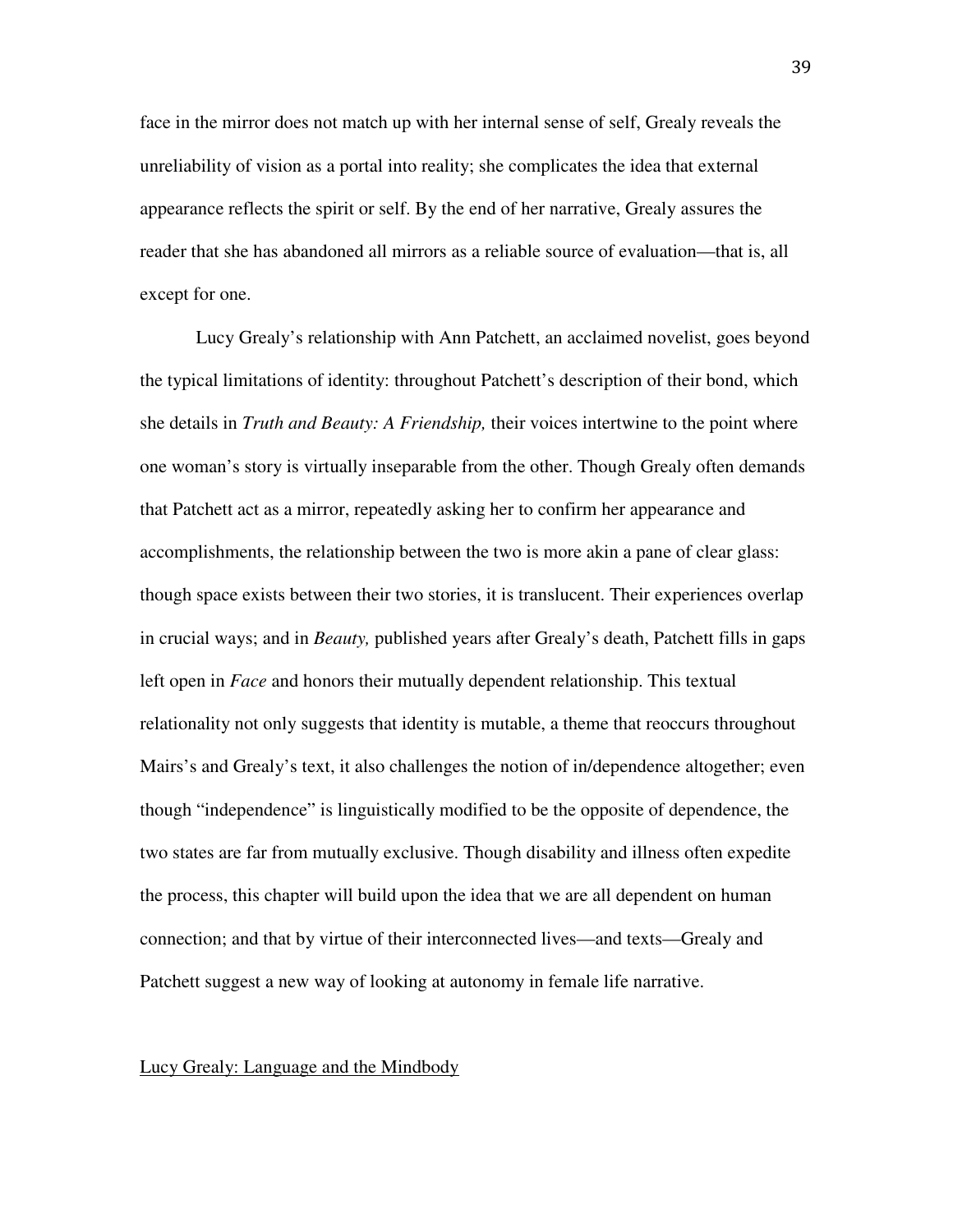At the age of nine, Lucy Grealy's life was changed by a kickball game: a classmate slammed into her jaw, setting a chain of events into motion that would eventually reveal a diagnosis for Ewing's Sarcoma, a rare form of cancer. In the fifteen years following, Grealy underwent more than thirty reconstructive surgeries—at times, losing more than one-third of her jaw—and a host of related health problems, all of which she discusses with candor in *Face*. She uses the space of her text as a forum for reversing social dynamics, speaking with authority on matters that she is uniquely qualified to address; for example, her mixed experience with Western medicine. Though she has a complex relationship to doctors, crediting them as her protectors and companions, she never shies away from describing their often brutal—and misinformed—treatment: not only is she repeatedly misdiagnosed, Grealy states that her doctors are "predictably patronizing" (Grealy 146), that one "hit…just slightly too hard with his reflex hammer" (74), and that—even when she was in agony, and "begged them to stop" (169)—"no one seemed to care very much" (198). By staking her text as a space where she has authority, she complicates the hierarchy that favors doctors and other medical professionals. Furthermore, Grealy also undermines the power dynamic that favors an able-bodied gaze; by refusing to hold back the nasty truth, her authority reverberates off the walls of a forum—writing, and art in general—that has historically been orchestrated around the aesthetically pleasing. At times, Grealy's story is far from pleasing; and when nondisfigured readers are made uncomfortable, their power is compromised.

Like Grealy's life, *Autobiography of a Face* is a text full of paradox. In addition to her inconsistent view of doctors, she often changes her mind about solitude; while she states that she relishes time spent unaccompanied, Patchett reveals about Grealy that "the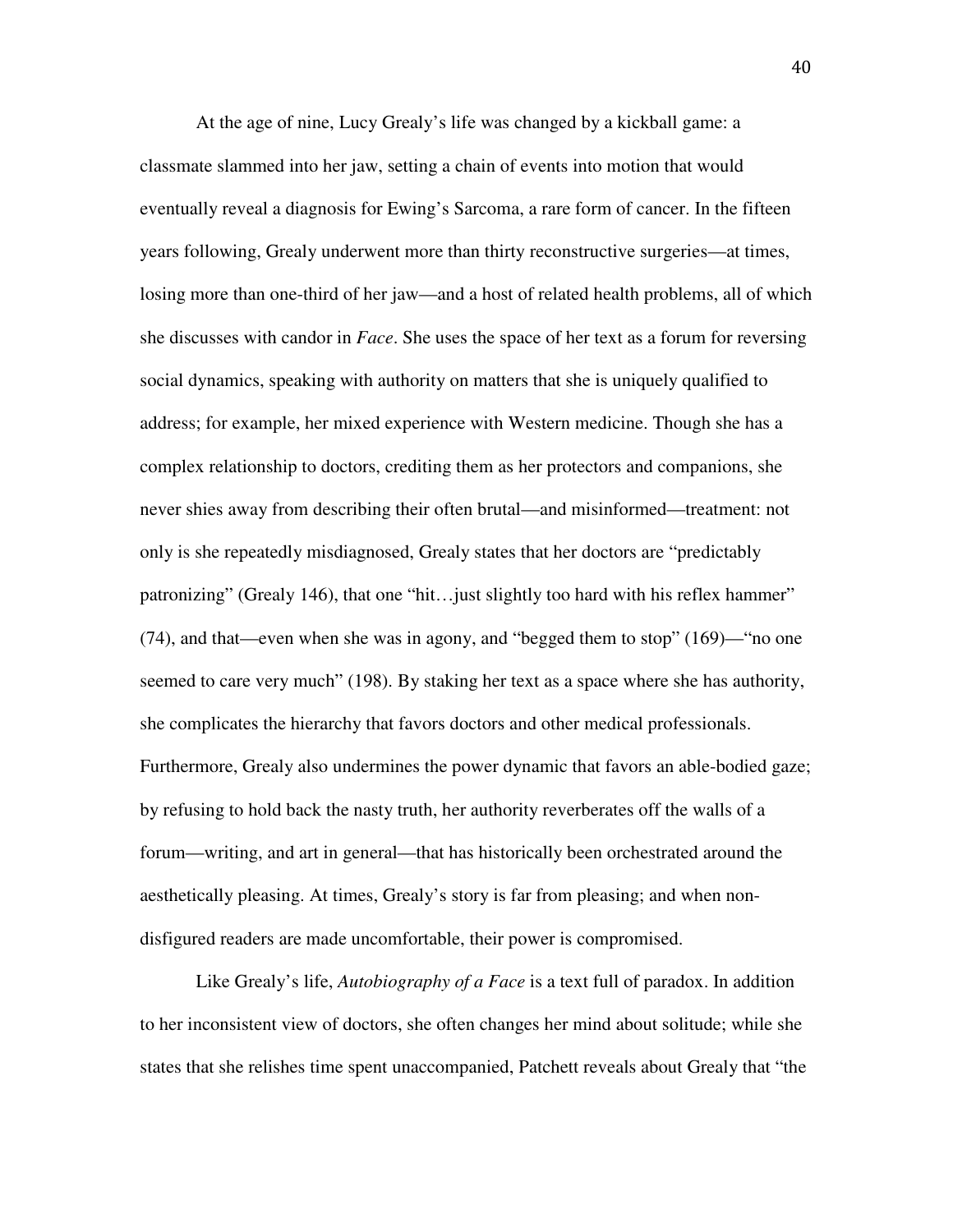simple act of being alone was nearly impossible" (Patchett 114) for her. Secondly, though Grealy ends *Face* with a vow to avoid gazing in every reflective surface that surrounds her, the title of her text itself speaks to the fact that her face is at the center of her concept of self. She blames it for every problem that arises in her post-cancer life—telling us that she "*was* my face, I *was* ugliness" (Grealy 7)—yet at the same time, declares that she is never able to fully identify with it. Her paradoxical relationship to her face both highlights the mutability of the self in relation to the physical body, which is always changing, and emphasizes the vulnerability of Grealy's voice—she does not have all the answers, nor does she claim to. This messiness, far from undermining her story, lends it an openness that might not be found in a logical, unswerving narrative. Regardless of her oft-changing stance on her face, the reader is able to interpret its all-consuming effect on her self-esteem, and is left to ask questions about American culture: what are the social expectations that recognize the face as the part most directly connected with standards of beauty, and why do they exist? Grealy does not claim to solve this dilemma; however, when she does direct the reader's attention toward her face—the "deviant" part of her appearance—she "rewrite[s]" her face "as a foundational aspect of her identity rather than a grotesque error to be overcome" (Mintz 19). This results in "a confrontation with cultural mythology," revealing "the deleterious effects *not* of disease but, rather, of normative attitudes about beauty and identity" 53).

Only four years old when her family immigrated from Ireland, Grealy was born into a way of thinking that romanticized the United States as "something big, a whole way of life, an idea, a piece of magic" (Grealy 33); however, her experience during adolescence compromises this vision. Like the suburban neighborhoods where "house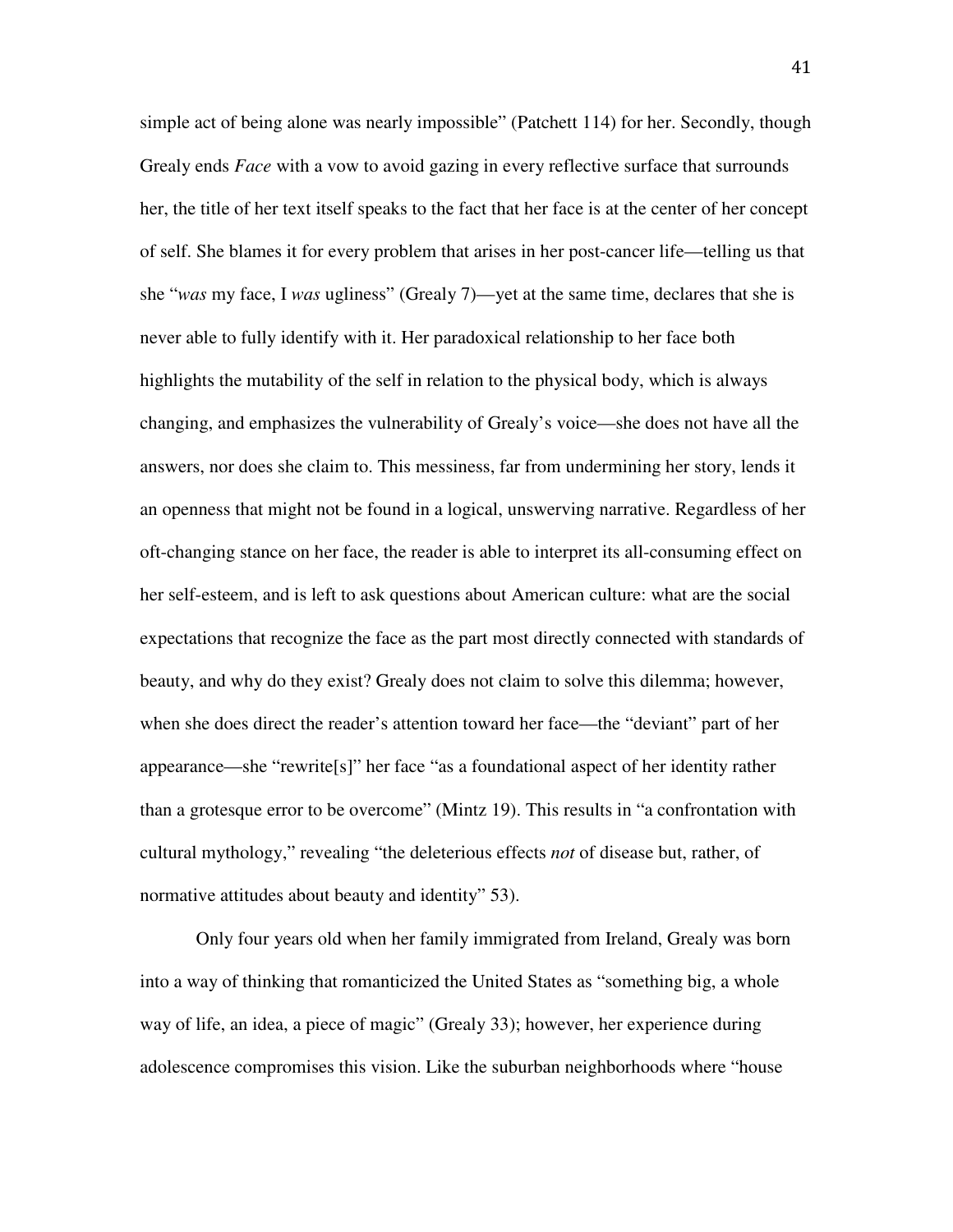after house looked exactly like the one next to it, save for the occasional cement deer or sculpted shrub" (2), negative reactions to her face lead her to internalize the idea that "beauty, as defined by society at large, seemed to be only about who was best at looking like everyone else" (187). Contemplating the moments that contributed to this realization, Grealy tells her reader: "Society is no help. It tells us again and again that we can most be ourselves by acting and looking like someone else, only to leave our original faces behind to turn into ghosts that will inevitably resent and haunt us" (222). Though this notion plagues Grealy for most of her life, and she comes to associate physical beauty with the sole purpose of attracting men (187), she only questions the forces that put this idea in place in a roundabout way. While American culture places an inordinate amount of attention on *all* physical beauty—telling the general public that it is only a pluck of the eyebrow, a box of teeth-whitener, and a four hundred dollar pair of jeans away from looking and feeling stellar—most attention is placed on *facial* beauty, especially for women. Grealy is more than aware of this fact, convinced that "the anguish of an anomalous face surpasses all other forms of injury or difference" (Mintz 57) when it comes to attractiveness. Even when her hospital roommate loses both of her breasts, and feels she has lost her femininity, Grealy has "no patience with her lament"; the woman still has a husband, something Grealy is convinced that she herself will never have. This solidifies her "conviction of the importance in this world of having a beautiful face" (Grealy 168).

Because she is *in* her lived experience, Grealy has difficulty separating it from the social conventions affecting her woes. Looking in, we have the opportunity to see what Grealy sometimes cannot: that her interaction with the world is not only subject to, but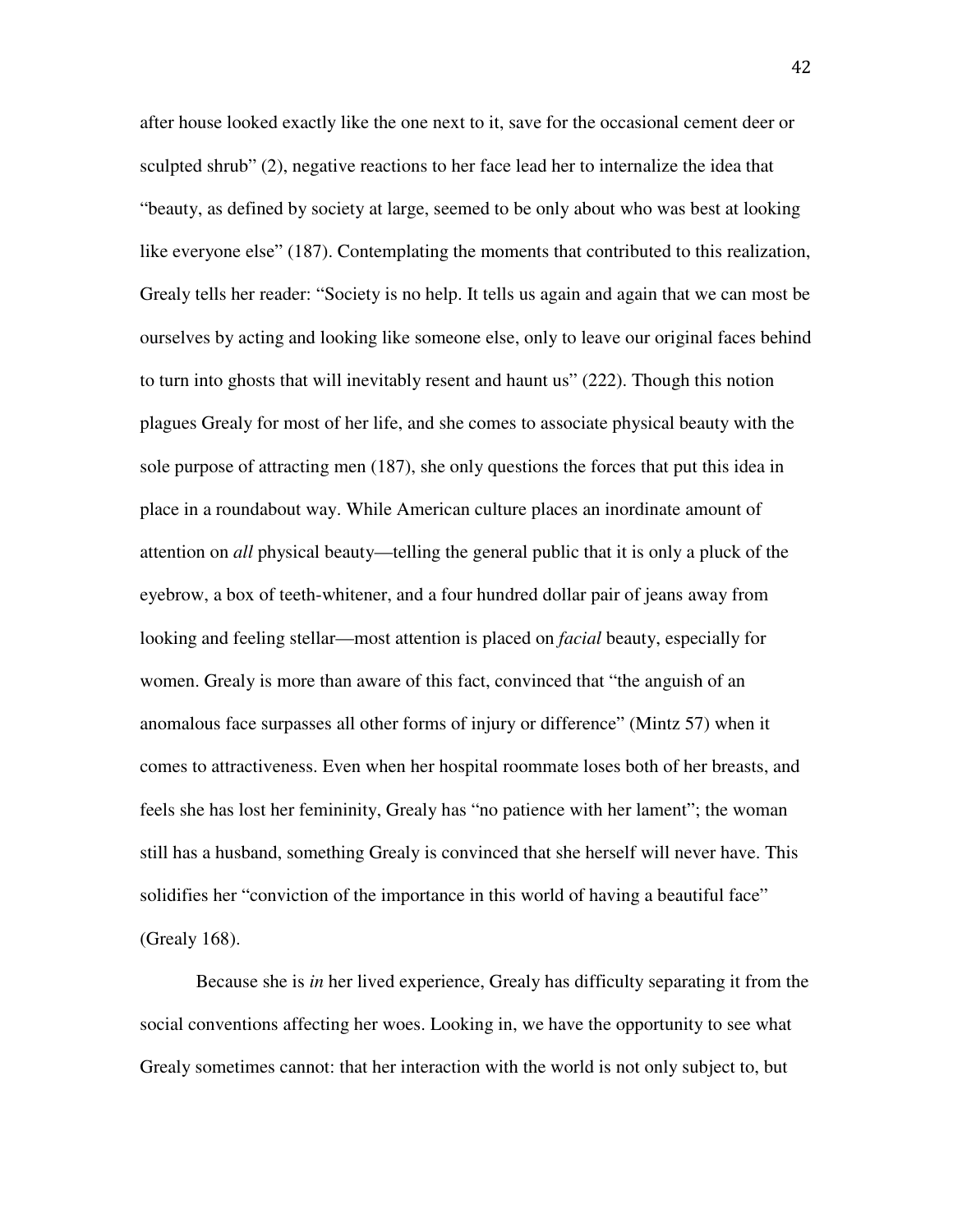*shaped* by social attitudes toward beauty and difference. Seeing these conventions at work, we are able to question their naturalization: despite the fact that the media spews single-note presentations of facial beauty, there is nothing innate that demands we react to difference in a negative way. *Face* leaves us with a heightened awareness of this fact, and reminds us that—whether the case is as extreme as Grealy's or not—difference is an inherent part of life, and it is our responsibility to respect it.

 The many negative responses to Grealy's face reinforce this point by providing a contrast. Throughout the text, the gaze of strangers—usually rooted in ignorance manifests in cruelty: young children are unafraid to call her a monster, and at one point, a group of older men drunkenly shout that she looks like a dog. According to Cohen's *Monster Theory*, these reactions are evident of a *sameness* found within the Other's physical abnormality; something in the aberrance reminds onlookers of themselves, and spurs them to lash out. This certainly affects Grealy: even when she is cancer free, she feels that her misshapen jaw "cancels out" (Grealy 157) the rest of her face and body, even the parts that she deems resolutely "sexy" (207). This causes her to seek surgery even when it is not medically warranted—a detail that "enriches feminist inquiry" by blurring the line between reconstructive and cosmetic procedures, revealing "both [as] efforts to normalize bodies by eradicating difference"(Mintz 6).

In the same way that it is a forum for reclaiming authority over her body, Grealy's text, like Mairs's, is a testament to its author's ability to handle even the worst situations with humor. Though she often feels hopeless, Grealy sees "some comic aspects to [her] predicament" (199), and—also similar to Mairs—deliberately uses unexpected language to allow room for a reconsideration of the situation at hand. For example, when a friend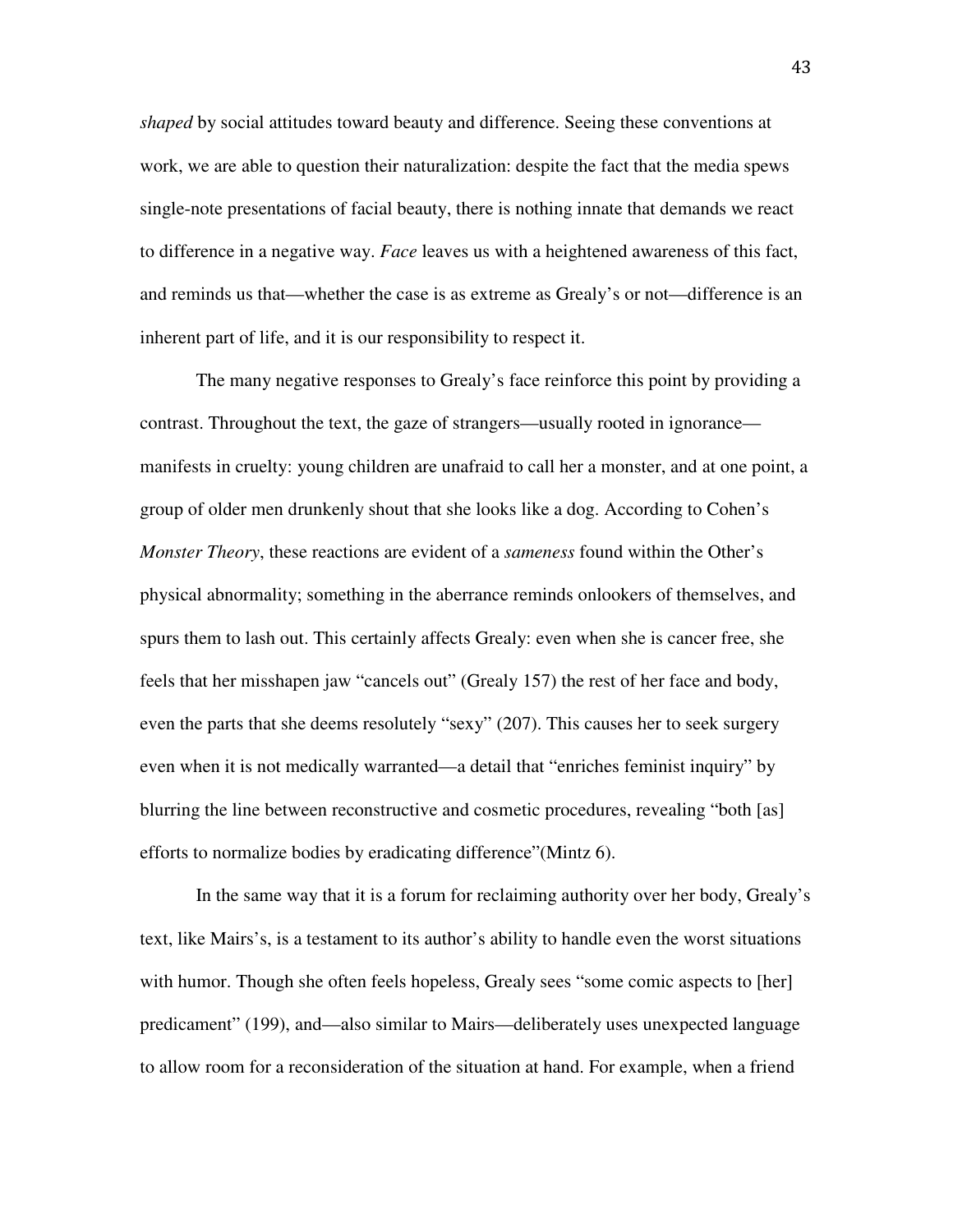at school asks whether she is dying, Grealy responds "in the tone of voice I'd have used if she'd asked me whether I was the pope" (121). This humor demonstrates her ability to reframe the direness of what is happening to her: she even relays that she was "fascinated" by the pain she experienced, and describes "how strangely peaceful [she] felt" (16) while it was occurring. She also reveals her awareness that "normally I'd have no reason to 'feel' my body or know it so intimately" (91). By steering clear of the maudlin vocabulary often used to describe illness and death, Grealy encourages a reconsideration of spoken language as the ultimate communicator of truth.

 Grealy plays with the ambiguity of language, questioning its power: "Language supplies us with ways to express ever subtler levels of meaning," she states, "but does that imply language *gives* meaning, or robs us of it when we are at a loss to name things?" (44). She points out the double meaning contained in specific words, such as *stroke*—which may signify a caress or a paralyzing episode, depending on context. Years after her initial diagnosis, when she finally hears the word "cancer" uttered in conjunction with her experience, everything changes; up until that point, the reality of her situation had been "couched in jargon" (46) that masked its severity. This raises a crucial point, especially regarding disability and illness as a category of identity: how much stigma, how much stress, is caused by the simple fact that we grope for words to describe our worlds, to recognize our fears and desires and make them tangible, when certain experiences lie beyond the realm of spoken language?

 Grealy is aware of the cultural importance of words, and the fact that they are often granted permission to label the world. However, she uses this potential limitation as a solution: "because the violence of cultural bias is deployed through language, it can be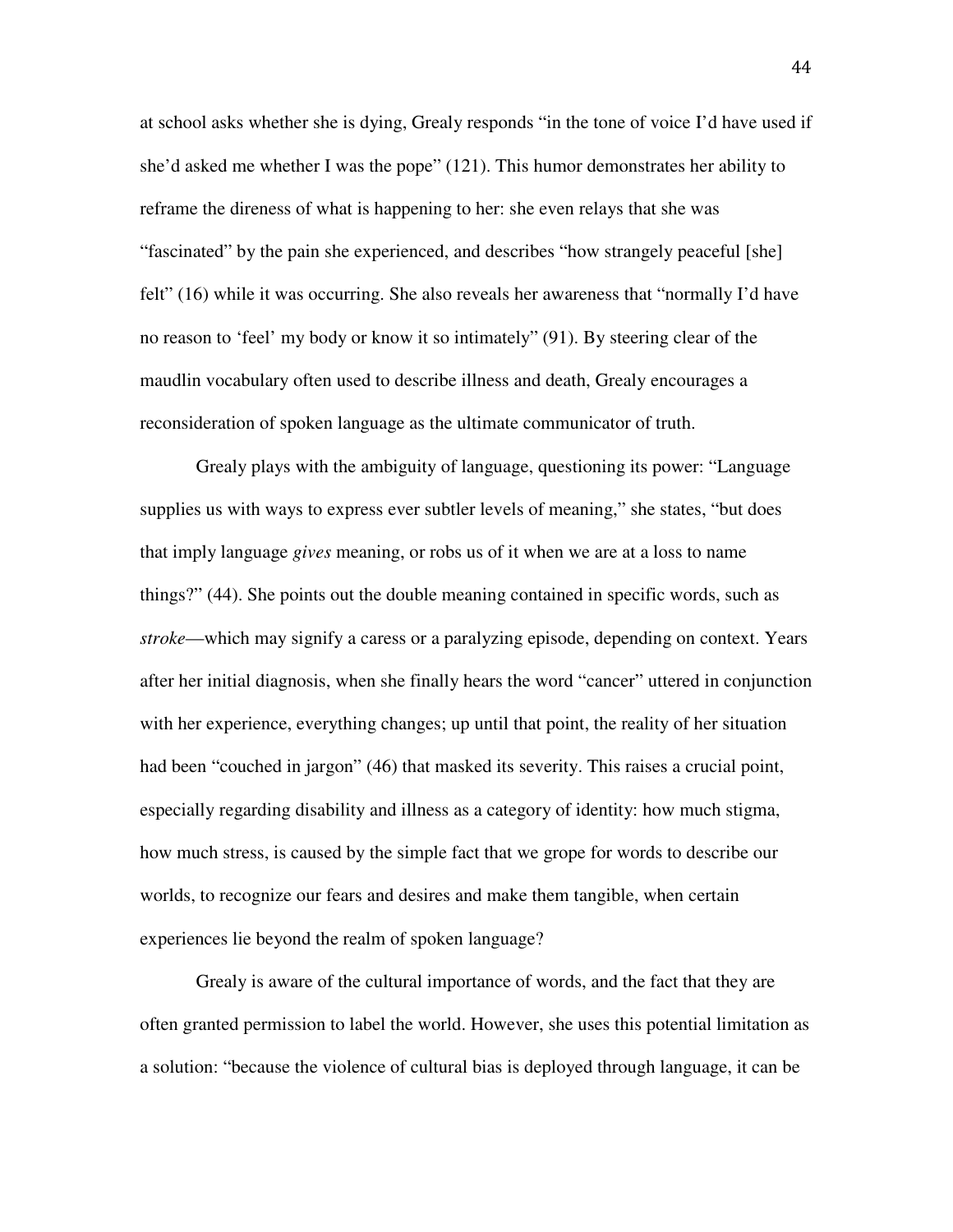rewritten" (Mintz 66). Words, whether in the context of a diagnosis or a cruel comment made by a classmate, contributed greatly to Grealy's internalization of inadequacy without them, she may not have believed so firmly in her deviance. It is language that leads to what Rosemarie Garland-Thomson calls the "formal rather than functional" (57) aspect of her disability—meaning that it was "a disability constructed totally by stigma and cultural meanings" (54). Though this is a controversial distinction that I will return to later, it draws attention to an interesting fact: because language was the hand by which she suffered, it is the very tool that Grealy uses to fight back. Rather than leave her story up to the hordes of doctors speaking about her in the third person, or to anyone who represents an experience of disability or illness without first walking and seeing from that perspective—*regardless* of whether that walking or seeing is done in a conventional manner—she tells it herself, exactly as she wants it. This complicates the one-sided "stare" dynamic in which passersby gawk at Otherness in a moment of "simultaneous desire and repulsion," having seen something of themselves within the "monster" (Cohen 16): by the very act of writing her own text, Grealy sends the gaze back *outward*—rather than look away, as she is expected to do, she stares back. By writing the truth of their experiences as only they know it, in texts as equally hybrid as their own "monstrous" selves, Grealy and Mairs go against the cultural expectation that they "mask" behaviors that would "disturb the public" (Linton 152): and in doing so, challenge the idea that they are monstrous in the first place.

"Only the life narrator knows the experience of traffic rushing toward her and makes an interpretation of that situation" (Smith & Watson 5): and accordingly, Grealy tells her story on her own terms, using the vocabulary she has developed "to name [her]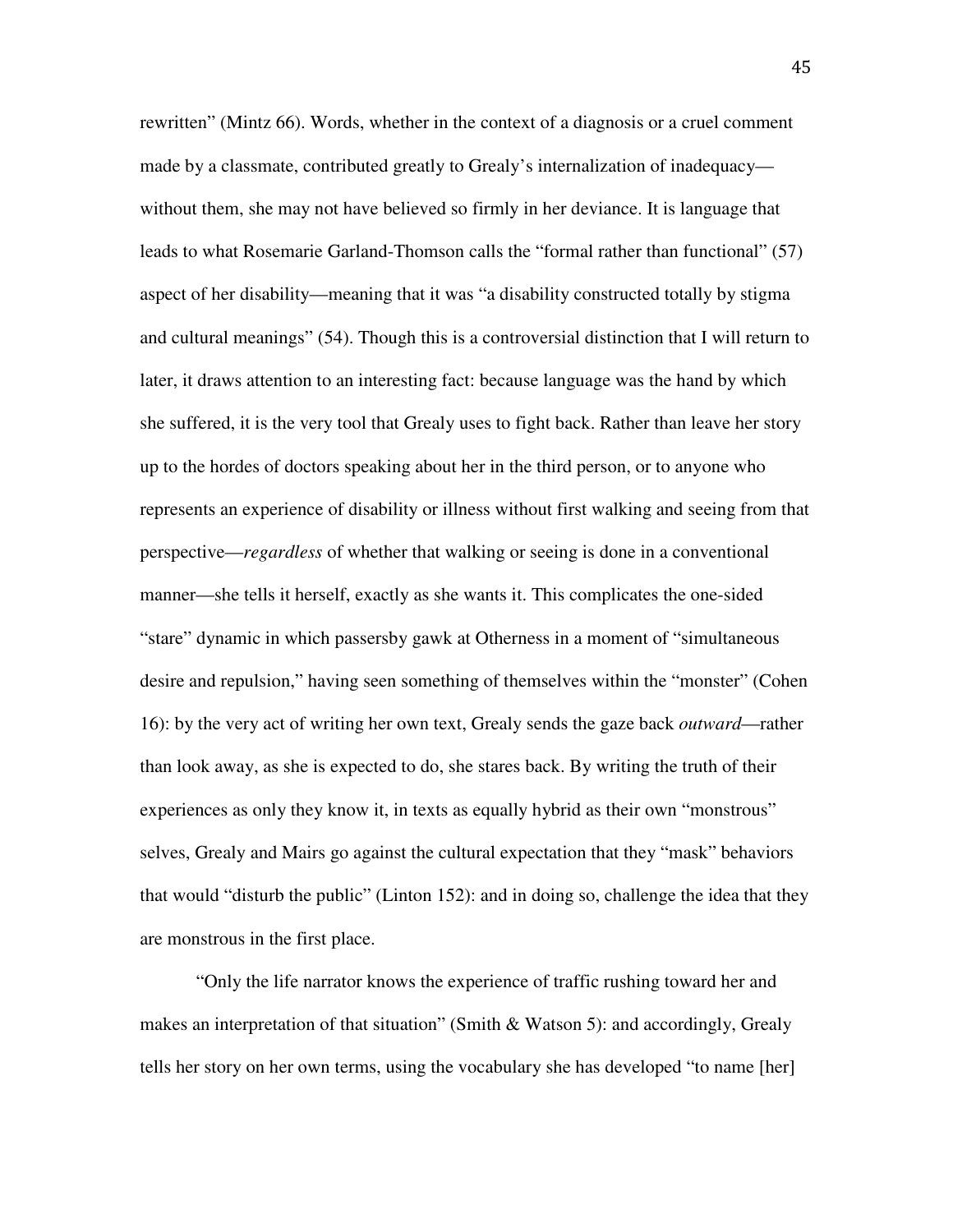own private losses" (Grealy 52). This is the ultimate act of empowerment; as Patchett puts it, Grealy "claimed complete ownership of her history. It was her world and she would present it the way she wanted to" (Patchett qtd. in Grealy 231). Grealy does more than just *remember* the events of her life and relay them in yet another heartbreaking testament about the trials and tribulations of illness; "'I wrote it,'" she insisted. "I'm a writer" (Grealy 231). There is a chasm between the simple act of relaying information and creating art, and by rooting herself in the latter category, Grealy expands the place of disability and illness memoirs in the grand scheme of life writing—taking them out of the realm of "victim art" and securing their rightful place amongst other memoirs. According to Patchett, Grealy's form of life writing represents "flecks of gold panned out of [the] great, muddy river" (232) that is life. "This is why the writer matters," Patchett tells us. "[Grealy] was making art, not documenting an event" (231).

While it is easy to agree with the assertion that Grealy's disability was primarily superficial, especially considering the social norms that told her she was defective, the reality is not so simple; between the radical operations (at one point, removing an entire bone from her leg) and chemotherapy, Grealy spent a considerable amount of time in extreme pain that left her unable to function. The physical discomfort, however, was "rather easy compared to the sort of emotional assault of guilt and shame that [she] was continuously throwing upon [her]self" (Patchett 136). This suggests that the line between "formal" and "functional" disability, as Garland-Thompson labels them, is not as solid as might be desired for the purpose of easy categorization. Grealy's example demonstrates the fact that the functional often comes as a result of the formal, and vice versa. They are inseparable. Even when Grealy's cancer is in remission, she suffers from extreme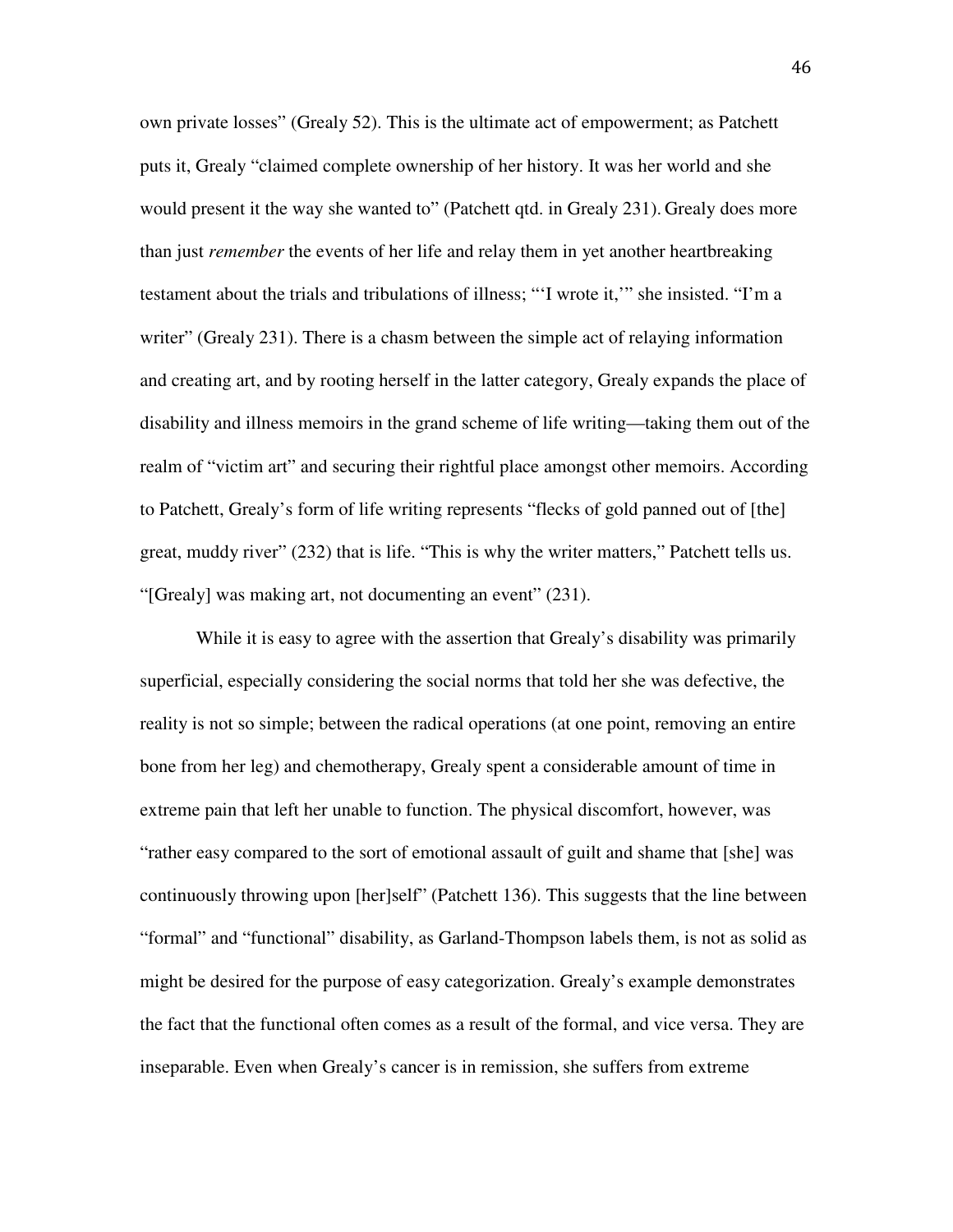*dis/ease*—the effects of which are often more immobilizing than all the hours she spent in a hospital. As a child, Grealy is aware of the dichotomy between bodily pain and emotional ordeal; in fact, the "physical drama seemed a bit of light relief" (Grealy 26) because "if nothing else, [it] was honest and open—you knew exactly what you were dealing with" (90). Compared to her feelings of inadequacy and shame for "failing not to suffer," Grealy states, "the physical pain seemed almost easy" (90).

As though in a vacuum created by the lack of corrective treatments, the latter half of Grealy's life was spent battling severe depression: but just as her jaw caused her mental anguish, her depression manifested itself in corporeal means as well. Patchett's text provides for an increased understanding of this connection in her description of Grealy's "scorching bouts of depression," which she says "would regularly roll her into a little ball and *paralyze* her" (Patchett 42, emphasis mine). Even though Grealy's time spent physically paralyzed in a hospital bed was limited, her depression often became so overwhelming that she "couldn't move" (77). Her vocabulary is often rooted in the physical as well: at times, she is "churning and shrinking" (Grealy 185) within her skin, and feels "fear's physical rush swelled inside [her]" (143). Compared to the physical procedures—after which she was usually up and about, bounding and dancing long before recommended by hospital staff—the "stupor of grief" (Grealy 163) that accompanies her loneliness is the most debilitating aspect of her illness, despite the fact that depression is not socially recognized as a disability.

What her text does, then—and what her fearlessness in describing her depression achieves—is a reversal of the typical mind/body dichotomy established in literature and in social contexts. When physical illness and depression accompany one another, as they

47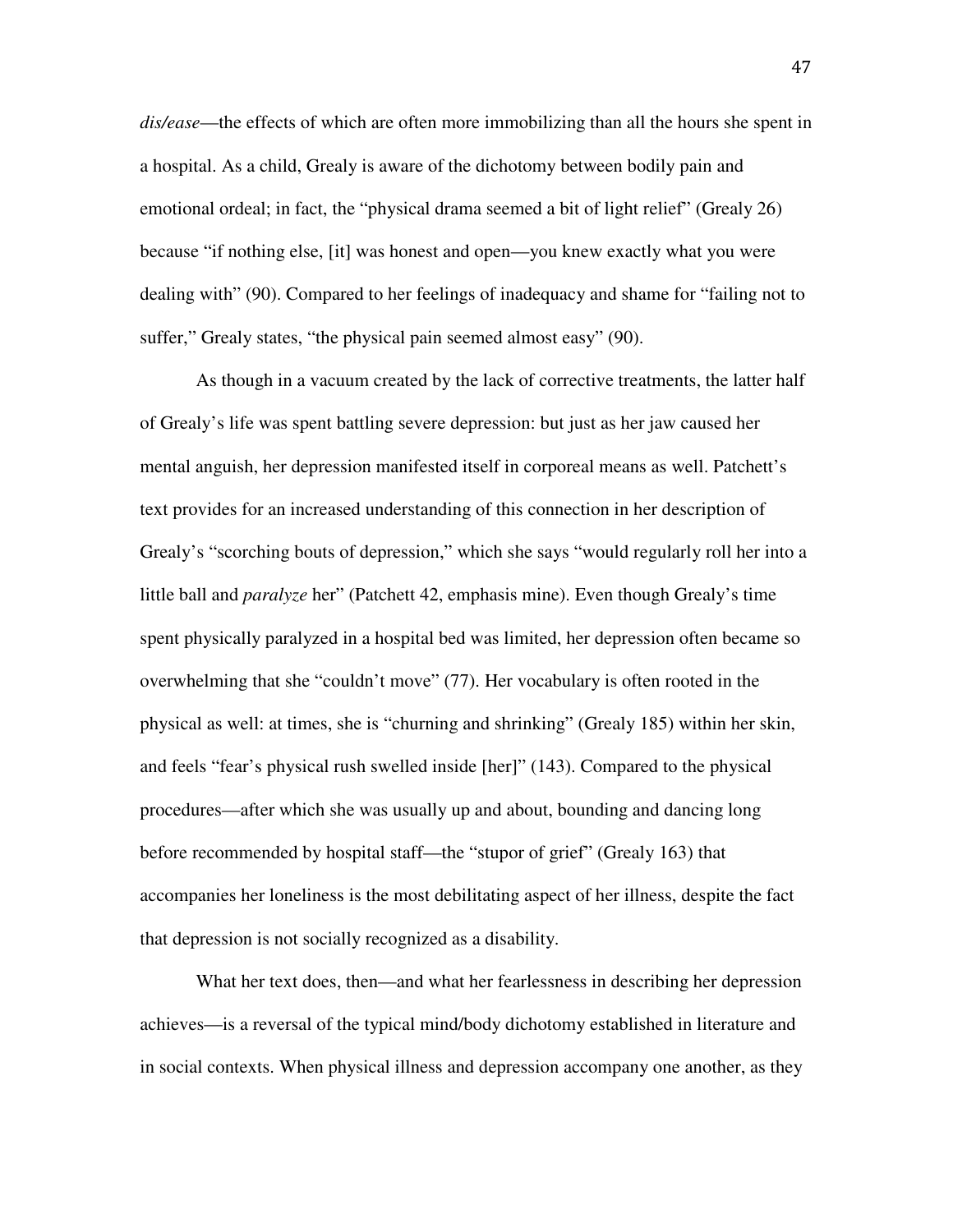do for Grealy and Mairs, they shine a light on the fluid boundary between issues of the mind and body: one is often the impetus of the other, and they continue back and forth in dialogue. In *Face*, Grealy reverses typical assumptions about her disability by stating the "overwhelming attacks of shame" (185) are, in fact, what prevent her from leading a normal life. A more accurate recognition of disability in the social sphere must acknowledge this emotional and physical entwinement, or it will fail to be comprehensive. "It's one thing to ignore your arm or your stomach," she reveals, "but ignoring your head isn't quite so simple" (Grealy 91). Grealy adds to the voices calling for a more complete acknowledgment of disability—and life, for that matter—that seeks not to separate the stomach from the head in the first place, but instead, asks how the two inform one another.

 Even admirers of Grealy's work fall into the trap of separating her mind from her body, representing a recurring issue in reviews of artwork that deals with disability and/or illness. Rather than judge *Face* for its artistic merit, the *Detroit Free Press* applauds Grealy for creating a "powerful testament to the triumph of the human spirit." Even given her statement that "the body is a connected thing" (56), *Mademoiselle* also praised Grealy for the way she "compensates—and ultimately overcomes—with wit, intelligence, and unconquerable spirit." This begs the question: what is she overcoming? Even though Grealy survived dozens of trips beneath the surgical knife, to suggest that she bypassed the toil on her body—particularly concerning its effect on her mental wellbeing—denies the very heart of her story, which "suggests that thinking in terms of 'twoness' at all—of 'body' and 'mind' as discrete, if connected, entities—falsely separates what are interpenetrating and constitutive aspects of self" (Mintz 52). Patchett follows up on this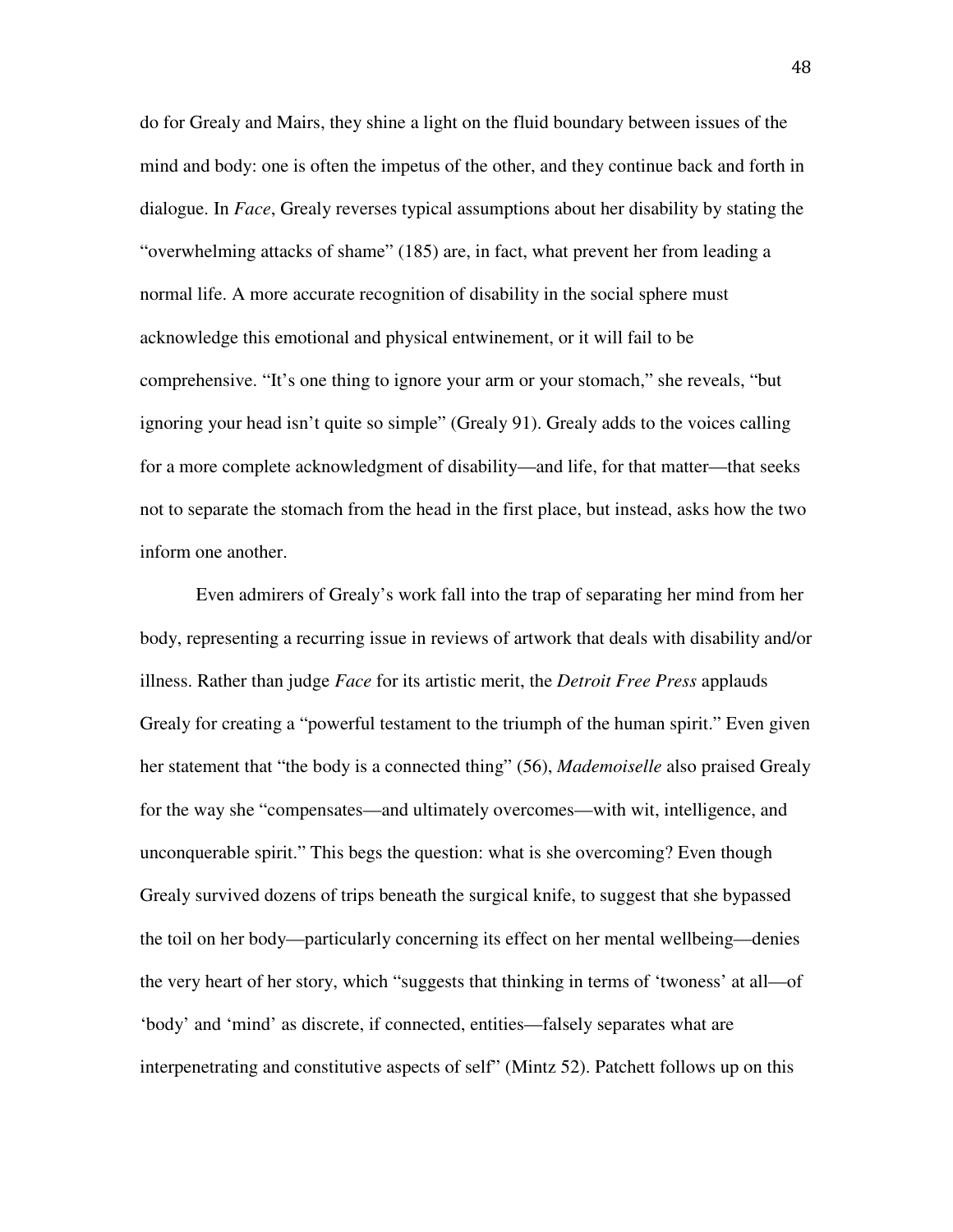point, reiterating once and for all that "the last thing [Grealy] saw herself as, the last thing she wanted to be, was the poster girl for the human spirit" (Patchett 230). One of the main revelations that Patchett grants in *Truth and Beauty* is the fact that Grealy's mental strength, her "spirit," was often broken as a result of outside influences. Generally, in life writing surrounding disability and illness, the "body read as broken becomes a measure of both social value and strength of character or spiritual worth" (Mintz 59). But when such qualities are emphasized at the expense of embracing the corporeality inherent in every story, a dangerous dichotomy occurs. By questioning this binary between mind and body, Patchett and Grealy's works—particularly when viewed in light of one another open up a more truthful way of looking at autobiography: as a story composed of more than one perspective, more than one self, and unquestionably rooted in the body.

### **Relationality**

 The concept of relational autobiography, a term coined by Susan Stanford Friedman in 1985, is of particular relevance to my analysis of Grealy and Patchett. In *Reading Autobiography*, relational autobiography is one of fifty-two categories—not including sub-categories and themes—that Sidone Smith and Julia Watson credit with comprising the various forms of life narrative. According to the two authors, the early modern period in the West, the historical crux of autobiography, was a moment intent on "celebrat [ing] the autonomous individual and the universalizing life story" (Smith  $\&$ Watson 3); stories written by the individual for his or her own "self-interested" evaluation of the "status of the soul" (2) achieved great popularity. In the years since, postmodern theorists have begun to discuss the inadequacy of "autobiography" not only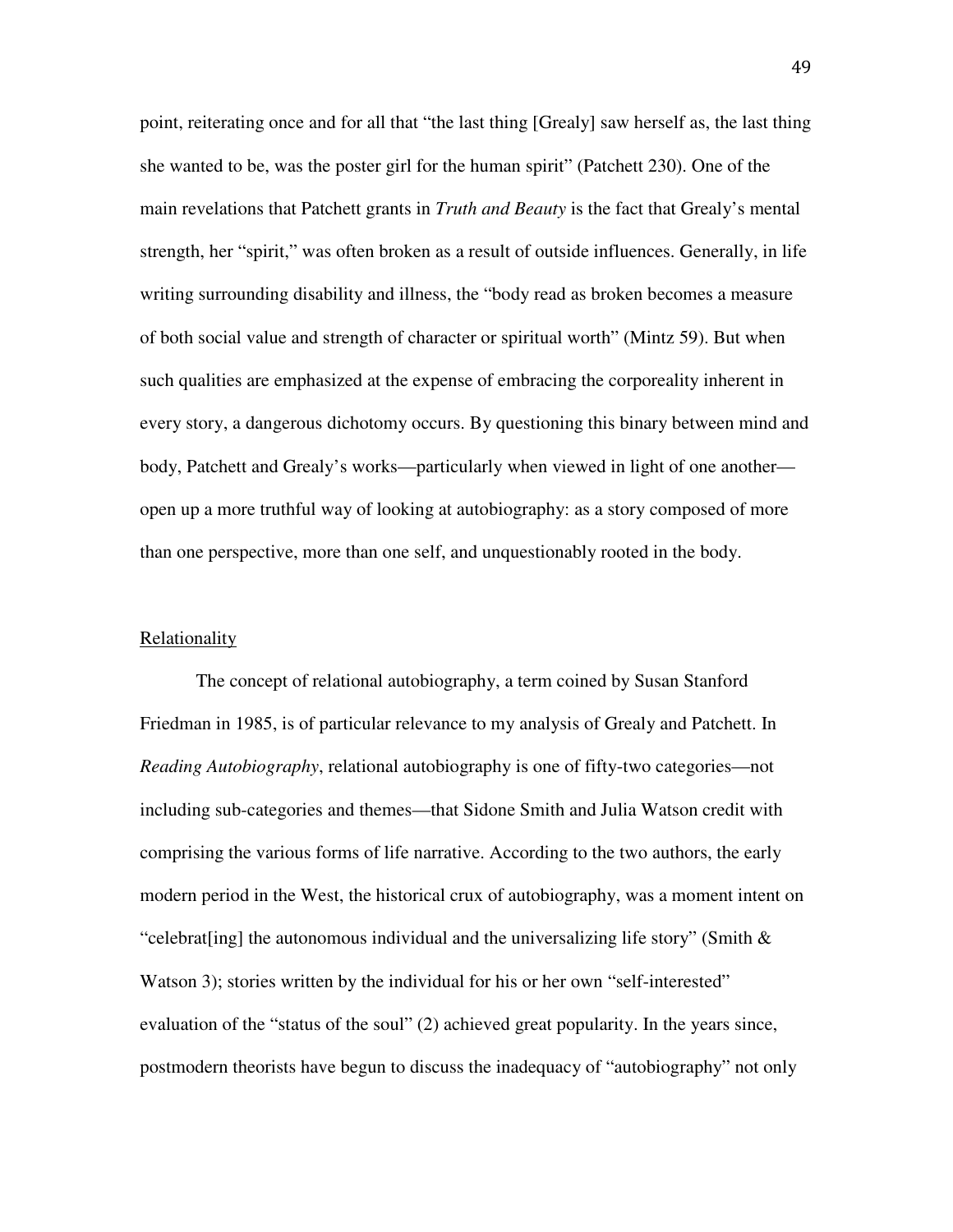to capture the reality of lives, but also the complexity of the "individual" that seeks to describe them. No longer preoccupied with a fiction of the self as a cohesive, static entity, concepts of autobiography have expanded to encompass a host of new possibilities, one of which is the idea of relationality. The first relation in question exists between reader and writer: because life is a process, not a "true-or-false story," communication occurs within the text that bridges both parties in an "intersubjective exchange…aimed at producing a shared understanding of the meaning of a life" (Smith & Watson 13). This is especially true of Grealy, who—far from writing her text merely for others to find connections to their own pain and misfortune—addresses issues that drive readerly reconsideration of social norms, and pushes awareness of the cultural moment in which the story takes place.

It is the second type of relationality, however, that truly makes a difference in understanding Grealy's impact on autobiographical narrative. Over the course of a lifetime, we all encounter "significant others…those whose stories are deeply implicated" in our own, and through whose stories we understand our formation and transformation (Smith & Watson 65). To call an autobiography the story of a singular, untouched life would be overly simplistic and ignorant of the fact that "no 'I' speaks except as and through its others" (Smith  $\&$  Watson 67). While it is crucial that Grealy tell her own story, reclaiming agency out of a "cultural script" (42) that constantly demeans her, Patchett offers a supplementary perspective in *Beauty*. At times, Patchett writes between the lines of Grealy's story—augmenting her friend's testament until she "blurs the line between auto- and biography"—and at others, she offers a new set of eyes that is able to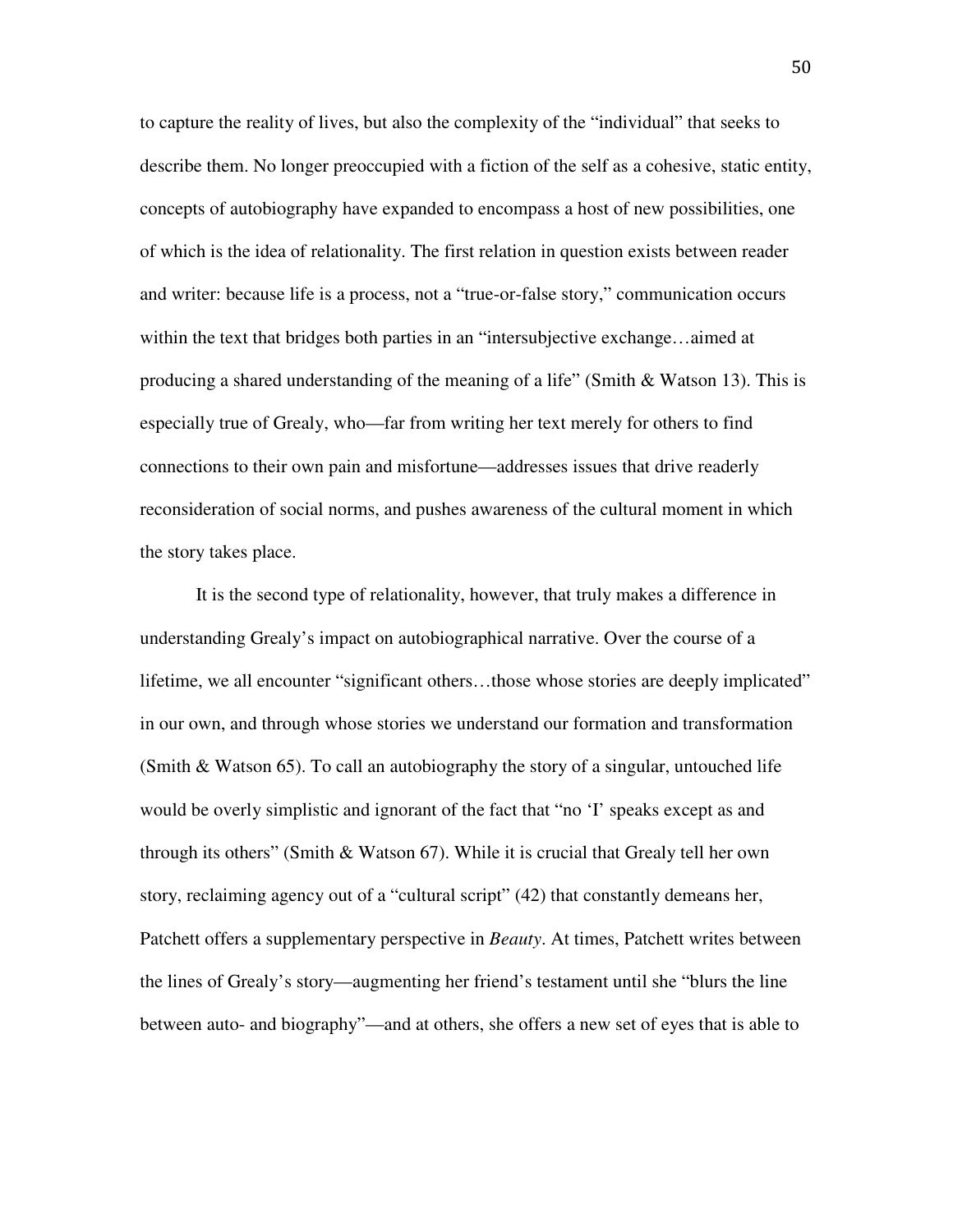detach, comment, and dig into the "dynamic recognition" that makes "identity…necessarily relational" (Smith & Watson 66, 202).

Relationality in autobiography is a critical departure away from the idea of the autonomous individual, because it describes women's life narratives as "interdependent and identified with a community…[capturing] a sense of shared identity" that "exists in tension with a sense of their own uniqueness…[across] fluid boundaries between self and an Other or others" (Smith & Watson 201). Grealy, already an Other by societal standards, relies on Patchett both physically and emotionally; she asks her friend to cradle her self-esteem when she is crumpled on the floor, and leaps into her arms each time they see each other, indicating that Patchett "was to hold her for as long as she wanted to stay" (Patchett 6). Extending the Aesop's fable regarding the relationship between a grasshopper and ant, Patchett infuses *Truth and Beauty* with a golden metaphor of what it is like to be in a mutually dependent—yet balanced—friendship. For Patchett, Grealy is *another* from whom she can expand her own identity; like the ant in the Aesop's fable, she relies on the grasshopper to bring the "truth and beauty to the party" (20). And yet, unlike most people, she never makes Grealy into an *Other*—in fact, whenever she sees her friend, she says it is akin to returning to her native country (216). Patchett almost exclusively describes their combined effort, both as friends and as writers who "volley ideas back and forth until neither of us was sure who belonged to what" (22), using the pronoun "we"; for all intensive purposes, they are inseparable. She writes:

Our friendship was like our writing in some ways. It was the only thing that was interesting about our otherwise very dull lives. We were better off when we were together. Together we were a small society of ambition and high ideals. We were tender and patient and kind. We were not like the world at all (73).

51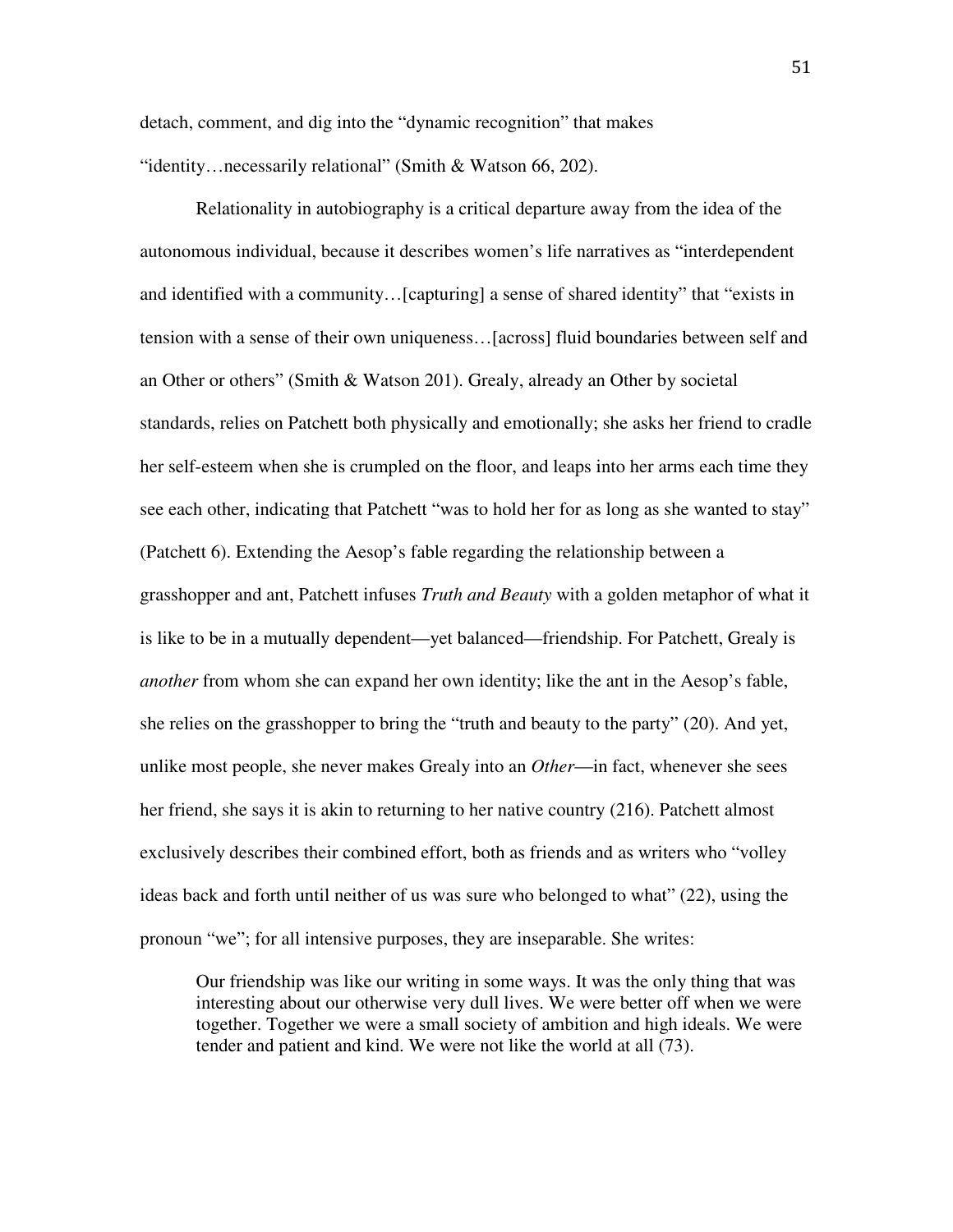For the two women, writing is daily bread, their precious way of interacting with the world—so to extend it to one another in a selfless exchange demonstrates their interconnectedness. Not only does Grealy act as a voice inside Patchett's head, dictating what she should and should not do, her medical traumas affect her friend in severe, often physical means; Patchett loses sleep, weight, and even neglects a case of hives in order to be by her friend's bedside. "Lucy and I were one another's history" (155), she says. When *Truth and Beauty* was published in 2004, two years after Grealy's death, author Joyce Carol Oates praised the novel not as a solo, but as "an inspired duet."

# Performing the Autobodyography

*We are always fragmented in time, taking a particular or provisional perspective on the moving target of our pasts, addressing multiple and disparate audiences. Perhaps, then, it is more helpful to approach autobiographical telling as a performative act.* (Smith & Watson 47)

Relationality, or the idea that individual stories are always woven into others, does more than just provide for a more comprehensive picture of life: it implies that the "I" within that story is variable and elastic (Smith & Watson 65). Over the course of one day, every person cycles through a progression of identities—those related to gender, career, nationality, and education, to name a few—categories that, by the very nature of their diversity, hold the potential to conflict with one another (33). "Because of this constant placement and displacement of 'who we are,'" Smith and Watson argue, "we can think of identities as multiple and as 'contextual, contested, and contingent" (33). One of the most significant shifts in viewing identity has been the realization of the discursive self; no "I" exists except in and through the interactions, language, and history surrounding its construction, defying the fiction of any unified self (Smith & Watson 47).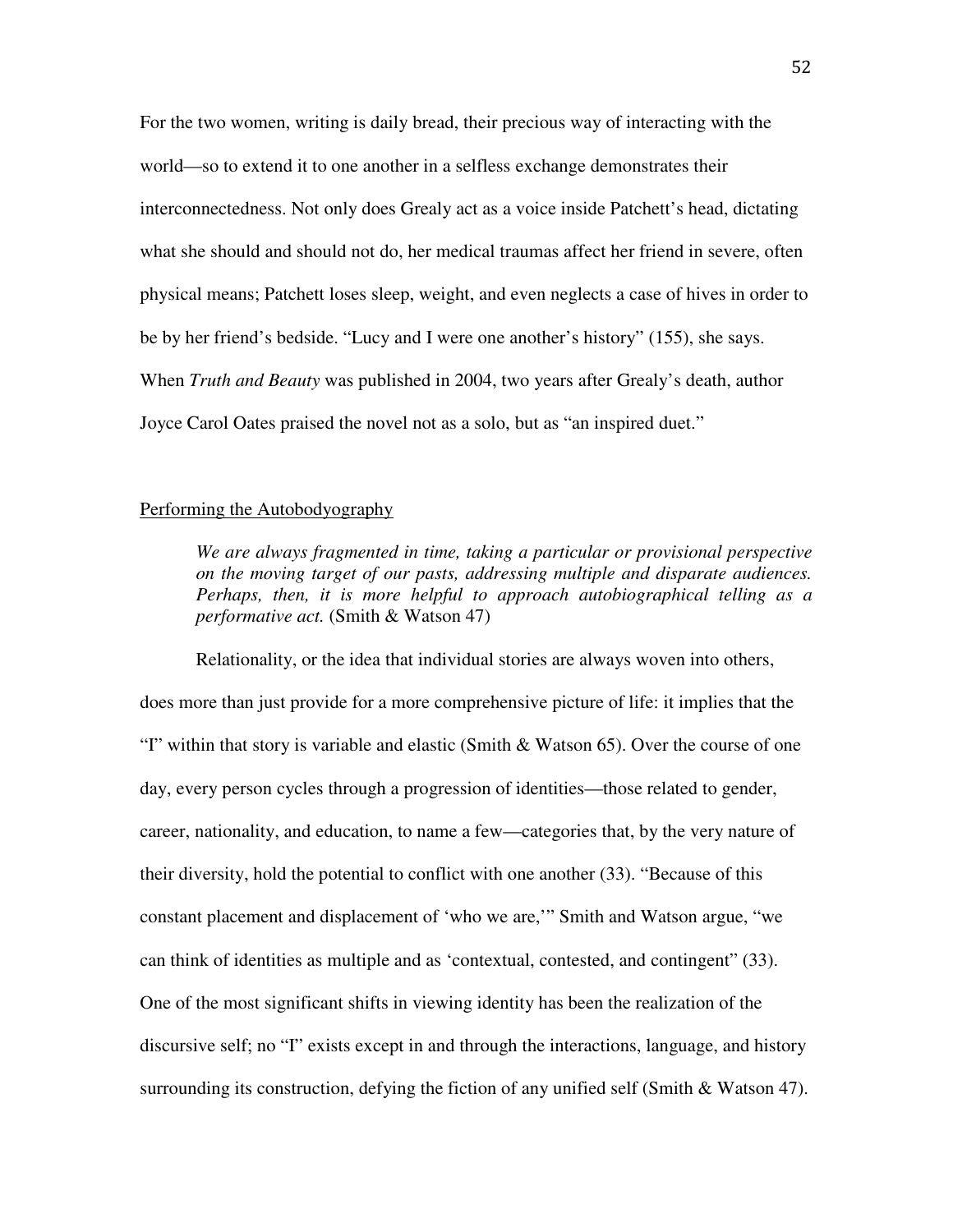They continue, "The stuff of autobiographical storytelling, then, is drawn from multiple, disparate, and discontinuous experiences and the multiple identities constructed from and constituting those experiences" (35). In Grealy's case, these are represented through her entwinement with Patchett and the daily negotiation of her own multifarious identities.

Though life writing surrounding disability and illness is not the only category that draws attention to the fiction of a coherent self, it magnifies it. Societal norms have traditionally sought to jam the spectrum of ability into an overly simplistic, universal definition for the purpose of categorization. Grealy, however, calls for a different kind of universality; she wants people to understand things about themselves by reading her story, but not at the expense of understanding the specificity bound up in her multipart identity. Her relationality with Patchett is not the only area where her identity is splintered beyond the "monolithic categories that have culturally identified [her]" (Smith & Watson 109): she also inhabits a variety of roles throughout her life, and performs them with gusto—drawing attention to the way we perceive identities, and how they are most accurately depicted in autobiography.

 In the course of one lifetime—and occasionally, in the course of one day—Grealy adopts characteristics of a charming invalid, humble martyr, glamorous hospital patient, tomboy, outsider, tortured poet, and hyper-sexualized bombshell. Sometimes her roleplaying is an effort to appease her internal image of how she should behave; however, her costumed changeability often occurs at the prompting of others. For example, each time she plays the "role of sick child" with meek acceptance, which she muses would make her "an equally good fascist or religious martyr" (Grealy 30), it is out of an effort to protect her mother and impress her doctors. While it is understood that "both the unified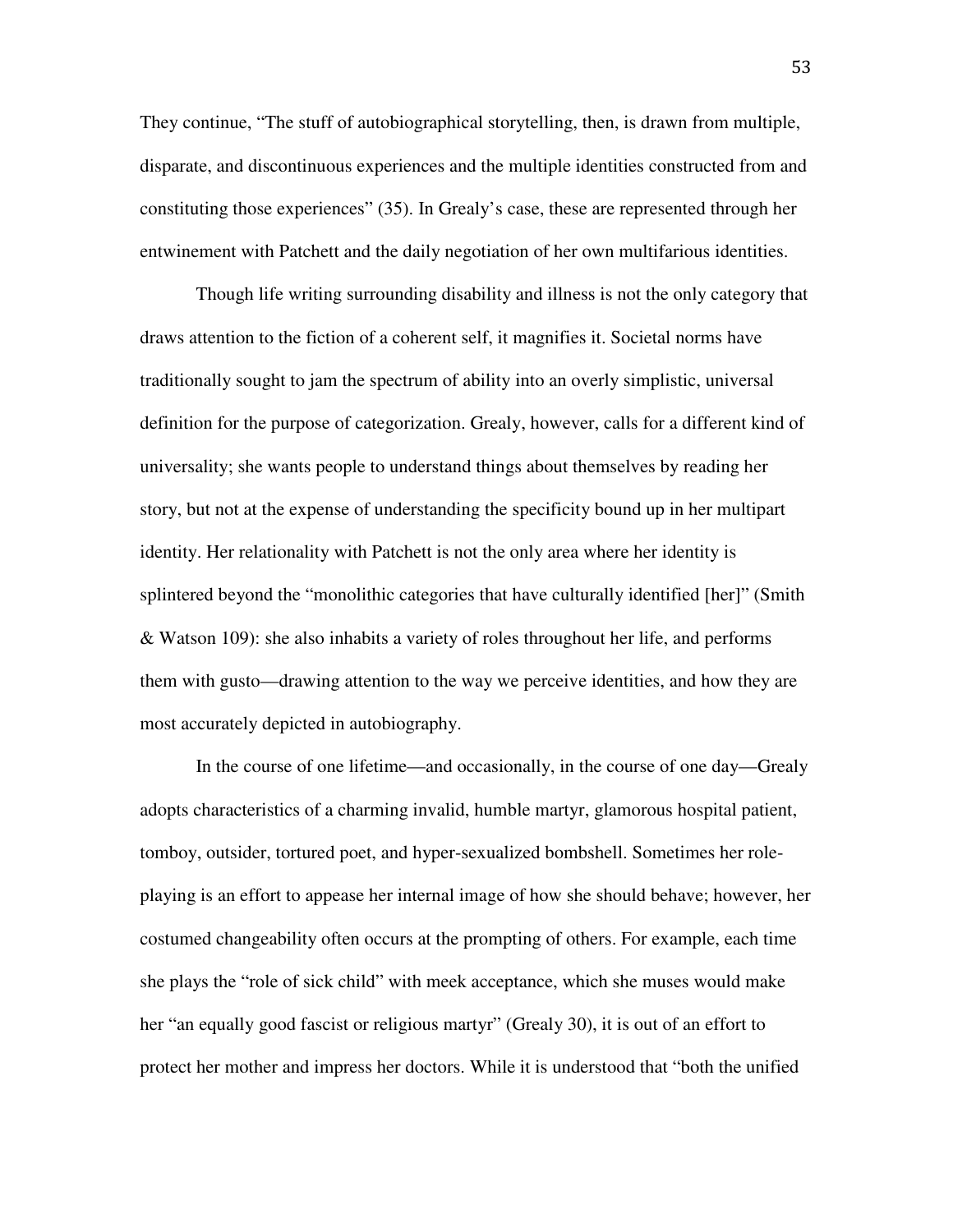story and the coherent self" are "myths" surrounding every identity (Smith & Watson 47), this lack of unity is especially relevant for Grealy: after all, her face—the center of her text and her attention—is constantly in flux. Its appearance changes so drastically throughout her lifetime that it is impossible for her to identify with an image of what it looks like—so much so that she identifies her mirrored reflection as an "imposter" (Grealy 220). The fact remains, however, that Grealy writes her autobiography *of* her face—in her opinion, she "*was* [her] face" (7)—therefore, it must be the *change* itself that she identifies with. This point is crucial: not only do the various roles that Grealy adopts deny "our hold on any single, essential 'Lucy,'" but her face's steady state of change ironically, the only constant—allows her story itself to be "unexpectedly mobile, available to new meanings, revisable" (Mintz 66).

 Though each and every self is diverse, the unpredictability inherent in living with illness and/or disability amplifies the moment-to-moment nature of navigating this multiplicity. In Grealy's case, she not only lives her identities, she also *performs* them. Even before the accident that revealed her cancer, Grealy's persona was dominated by a desire to be noticed—so much so that the initial attention she gains from her medical treatments makes her feel like the "principal player" (Grealy 20) in a "great adventure, the star of my own television special" (26). Throughout her narrative, she regularly adopts the position of an outsider looking in at the drama of her situation; "even as I was aware of my own overblown melodrama," she writes, "I took a strange comfort in this romantic, tragic role" (182). This observational quality grants an air of performance to her role-playing, making her at once the person who enacts the identities and the one who "witnessed [her] life unfolding like someone who has awkwardly stumbled in after the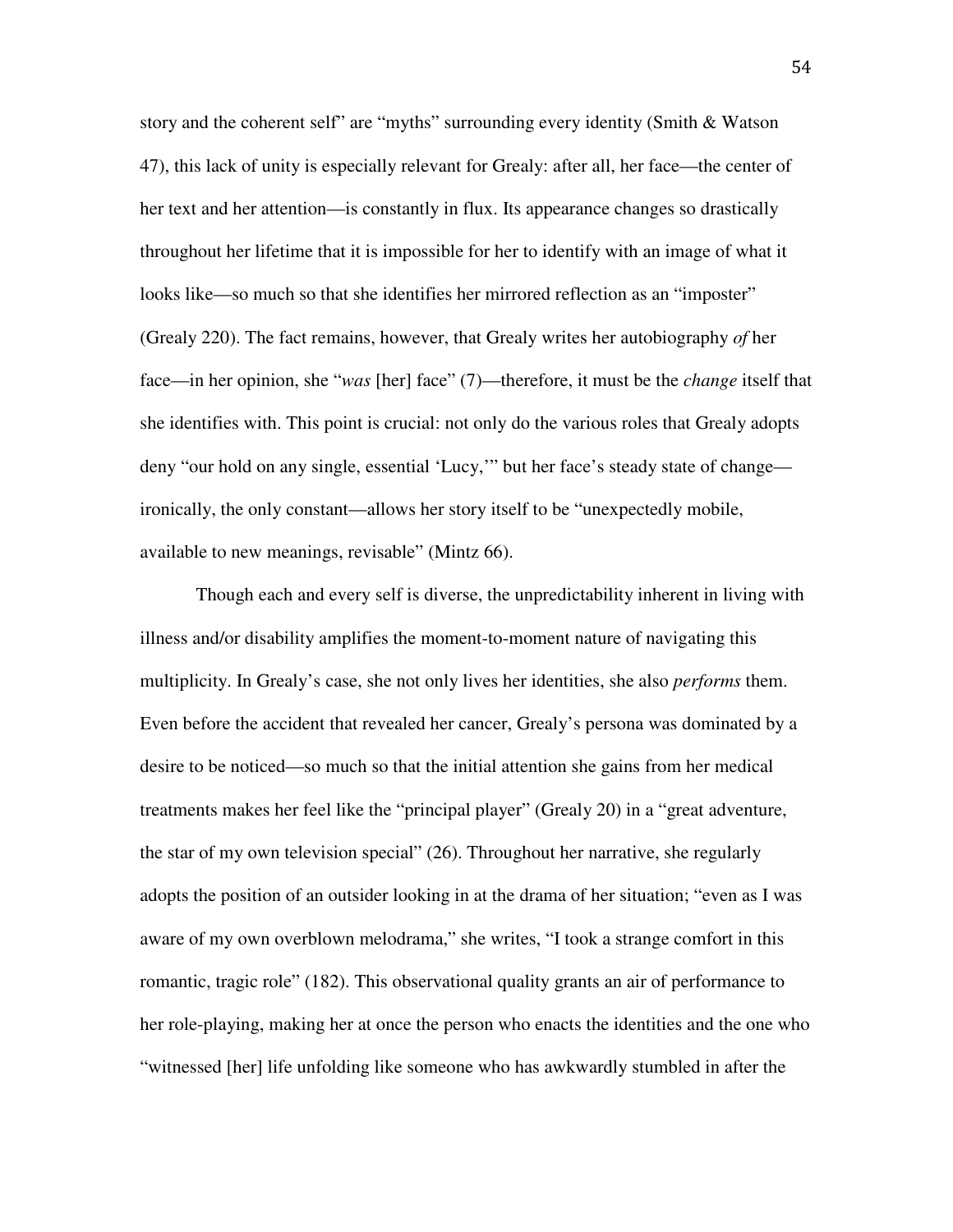movie has started" (Grealy 129). Furthermore, she is dependent on an audience to grant meaning, stating that "their approval or disapproval defined everything" (4). During the long afternoons spent alone in her house, Grealy questions whether the events unfolding around her would carry the same meaning in her absence. Because she is the subject of visual scrutiny, the "visually theatrical aspect of self-writing" provides her with a forum to revise the audience-performer interchange exactly as she sees fit, "enabling the (potentially endless) performance of new identities" (Mintz 50). This is not to say that her performance is unproblematic—it is not. At times, the performance of her face as the center of her self—as the title indicates—and periodic distancing from it becomes dizzying, and potentially compromises her reader's trust. However, the very fact that Grealy is consciously performing, enabling "the fluid possibilities of identity" (Mintz 65), restores agency to situations where she might otherwise be helpless; she may be an unreliable narrator, but she is a powerful one.

As Patchett demonstrates, Grealy is dependent on a real-life audience to confirm her self-worth; additionally, she "invite[s]" the gaze of her readers "only to invalidate the power of the ableist stare" (Mintz 49). By staring *back*, consciously performing her multiple identities, she invites others to "reconsider normative presumptions" (49) surrounding what they experience. Reminiscent of Butler's theory of performativity, Smith and Watson explain, "the interiority or self that is said to be prior to the autobiographical expression or reflection is an *effect* of autobiographical storytelling" (Smith 143). Essentially, no *I*—nor multiple *I's*, nor the eyes that study them—exist prior to the performance in which they are "produced and reiterated"; always in process, always "unstable" (143).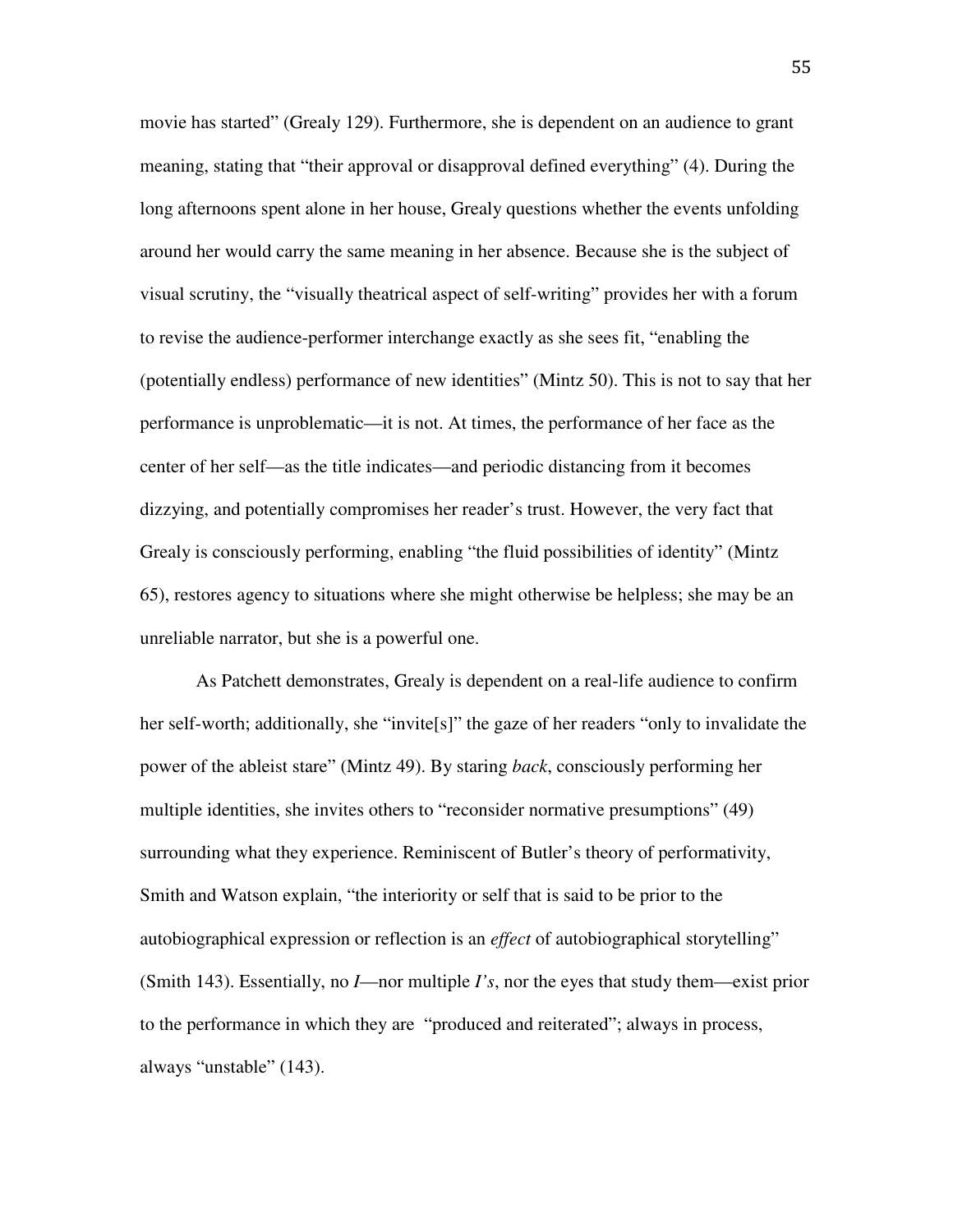This instability is at the heart of the performance metaphor, both in the literal interpretation of the word—as it applies to performing arts—and in the sense that it contributes toward the ever-shifting, indescribable nature of memoir. In actual theatrical production, the process is what is valued; any shakiness or uncertainty is understood to be part of the experience. Similarly, the act of "writing oneself onto the stage of one's own narrated life" (Mintz 50) is an erratic one: as Grealy demonstrates, identities are always "fragmented in time" (Smith & Watson 47), overlapping with others, and morphing in and out of sight. Such changeability is not suited for a typical proscenium stage; life's inherent volatility can only be depicted in a forum that is equally changeable, itself subject to contradiction and fissure. Such is the power of life narrative, a "fashionably postmodern" collection of genres that flex in order to bear the weight of disparate voices, shapes, and stories (Smith & Watson 109).

Debate is constantly swirling around autobiographical truth in memoir; as Grealy demonstrates, there is a fine line between remembering and creating. To address this tension within an already mutable category, Grealy—like Mairs—refuses to follow the typical ebb and flow of plot. Even though her text is largely chronological, it leaves the reader dangling at the end. A far cry from the narrators who return home at the end of the tale—sadder but wiser, with something remarkable to show for their efforts—*Face* is "a circular book, a story whose ending always folds back around to the first page" (Patchett qtd. in Grealy 236).<sup>6</sup> This does not mean that Grealy brings her readers full circle, looping back to the self she introduces on page one; rather, her text is a stage on which

 $\overline{a}$ 

<sup>6</sup> Interestingly, Grealy and Patchett's texts themselves overlap to the point where one citation is virtually inseparable from the other: Patchett intersperses *Beauty* with personal letter correspondence between herself and Grealy, and also writes the afterword in *Face.*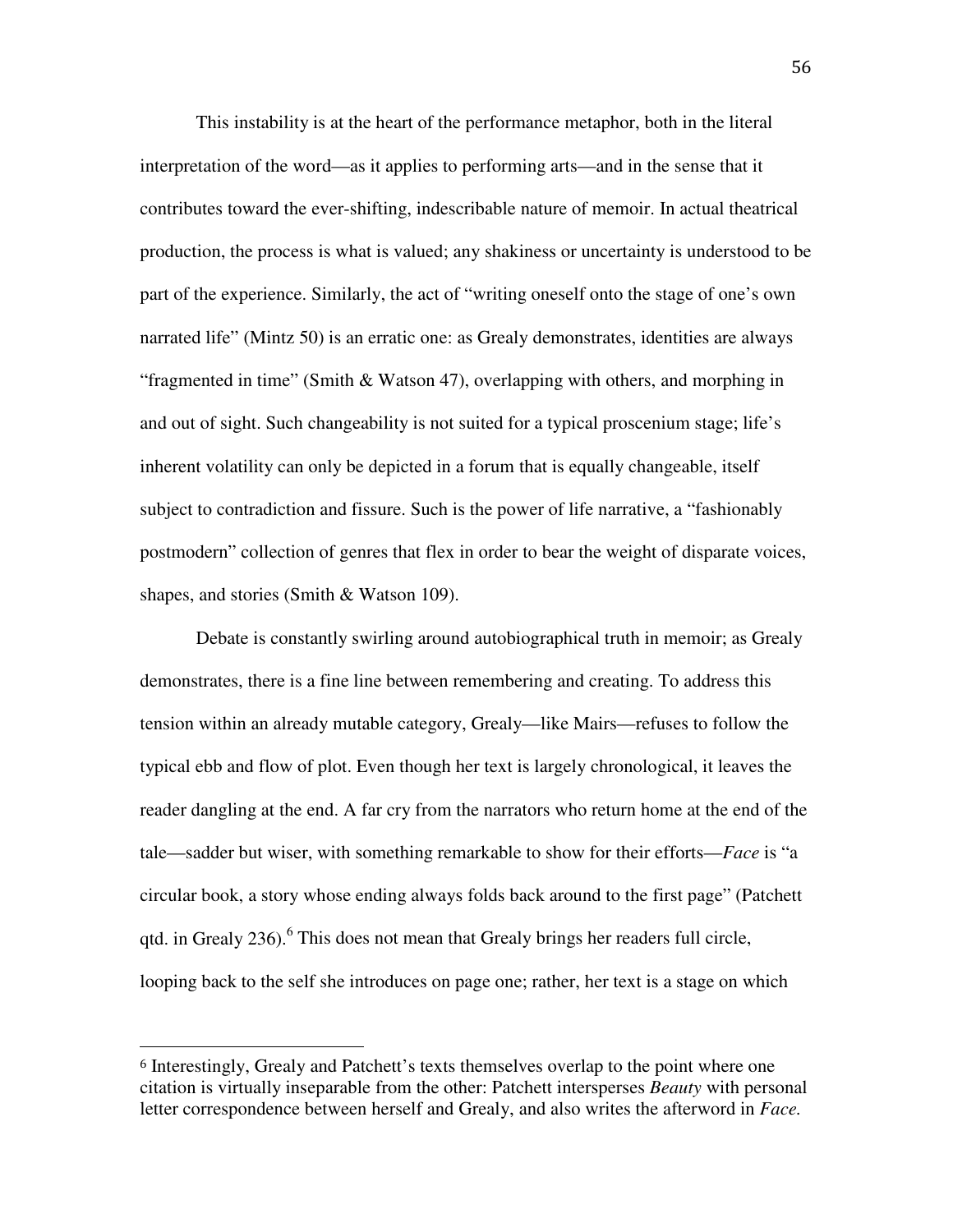she runs in circles, caught in an endless cycle of self-reflection that—despite her hope for change—does not promise to end anytime soon. The importance of this cyclicality is that it is true to life; regardless of disease or disability, the fact remains that reality is unpredictable and often disappointing. Like her life, Grealy's text is dotted with the revisiting and reimagining of past events; "reassembl[ing] various pieces of memory, experience, identity, embodiment, and agency into new, often hybrid, modes of subjectivity" that "interrogate cultural discourses defining and distinguishing the normative and abnormative body" (Smith & Watson 109, 42).

 Of all the common denominators that can be found between identities and their narratives, the fact is that they are all *process*-bound: like Cohen's monsters, they are *hybrids*—constantly in motion, and two steps ahead of the forces that attempt to define them. This "propensity to shift" (Cohen 6) draws attention to another crucial aspect of autobiographical writing: embodiment. The body itself is made up of countless processes, none of which ever cease to be in motion; a fact highlighted, sometimes grimly, in a body ravaged by illness. Writers with disabilities often have to toe a critical paradox between being "somehow nobody and nothing but body, all at once" (Mintz 70): because the body is the site of conflict, and often the impetus for writing, the artistic merit of the piece can be bypassed for its concentration on the physical. This issue has surfaced in some feminist discourses as well which discourage female authors from writing about reproductive or bodily processes on the grounds that it binds them to their corporeal selves.<sup>7</sup>

 $\overline{a}$ 

 $<sup>7</sup>$  A primary theme in ENGL 174; "Contemporary Women Writers," Professor Gayle</sup> Greene, Scripps College, Fall 2011.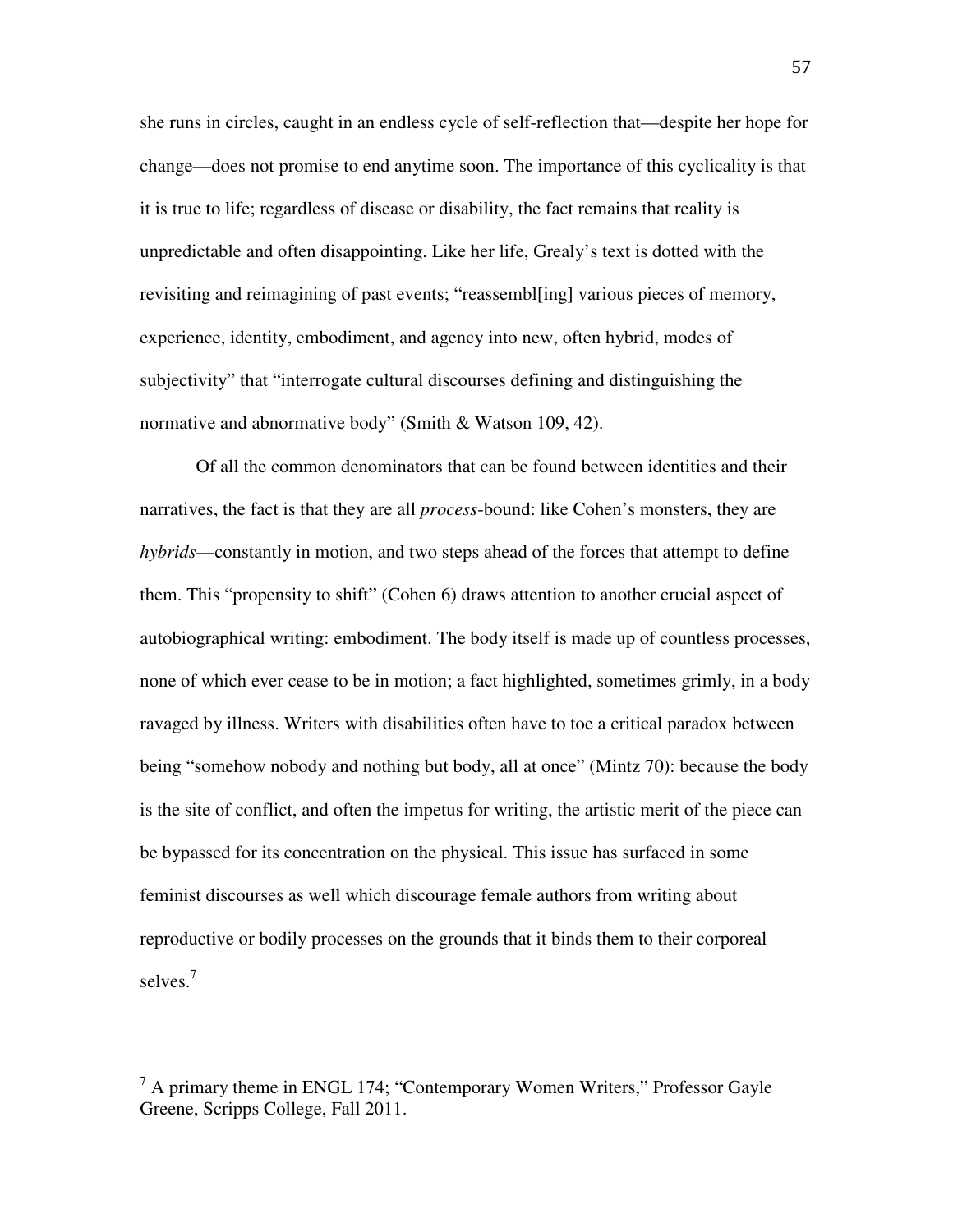What is interesting, though, is the impossibility of this discouragement: because all writers are embodied by the cultural discourses surrounding them, and the act of writing itself is a physical act, it stands to reason that "memory itself is embodied" (37). As Smith and Watson say, "memories are created as the subject reconstructs a sense of identity while engaging with the world in symbolic exchange. Subjectivity is impossible unless the subject recognizes her location in the materiality of an ever-present body" (38). There can be no "return to the body" in female life narrative or otherwise, because that would imply that one has left it—and in reality, there is always a body that perceives the sensory world and informs the writer as he or she translates experience into narrative, even if the final product is as disjointed as the experience itself. In fact, this very quality within Grealy's autobiographical "manifesto" is what makes it fascinating: seeking "not to guarantee a unified female body but, rather, to keep the 'story' of the female body in motion," it shows "how the 'truth' of particular bodies is open to revision" (Mintz 68). The intellectual aspect of autobiography cannot be considered at the expense of the corporeal when, in fact, the two are inseparable. Whether the narrative deals with the immediate deterioration of the physical body is irrelevant; the text, because it was produced by a body, is also necessarily an autobiography of that body—an *autobodyography*. The impact of life writing by women with disabilities is that—because their bodily fluctuations are often magnified—their ability to articulate this universal experience is heightened as well.

By admitting that the face she sees does not correspond to the *self* that she knows, Grealy highlights the disconnect between mirrors and truth; just as her face undergoes countless transformations, her identity is fragmented into a variety of masks to be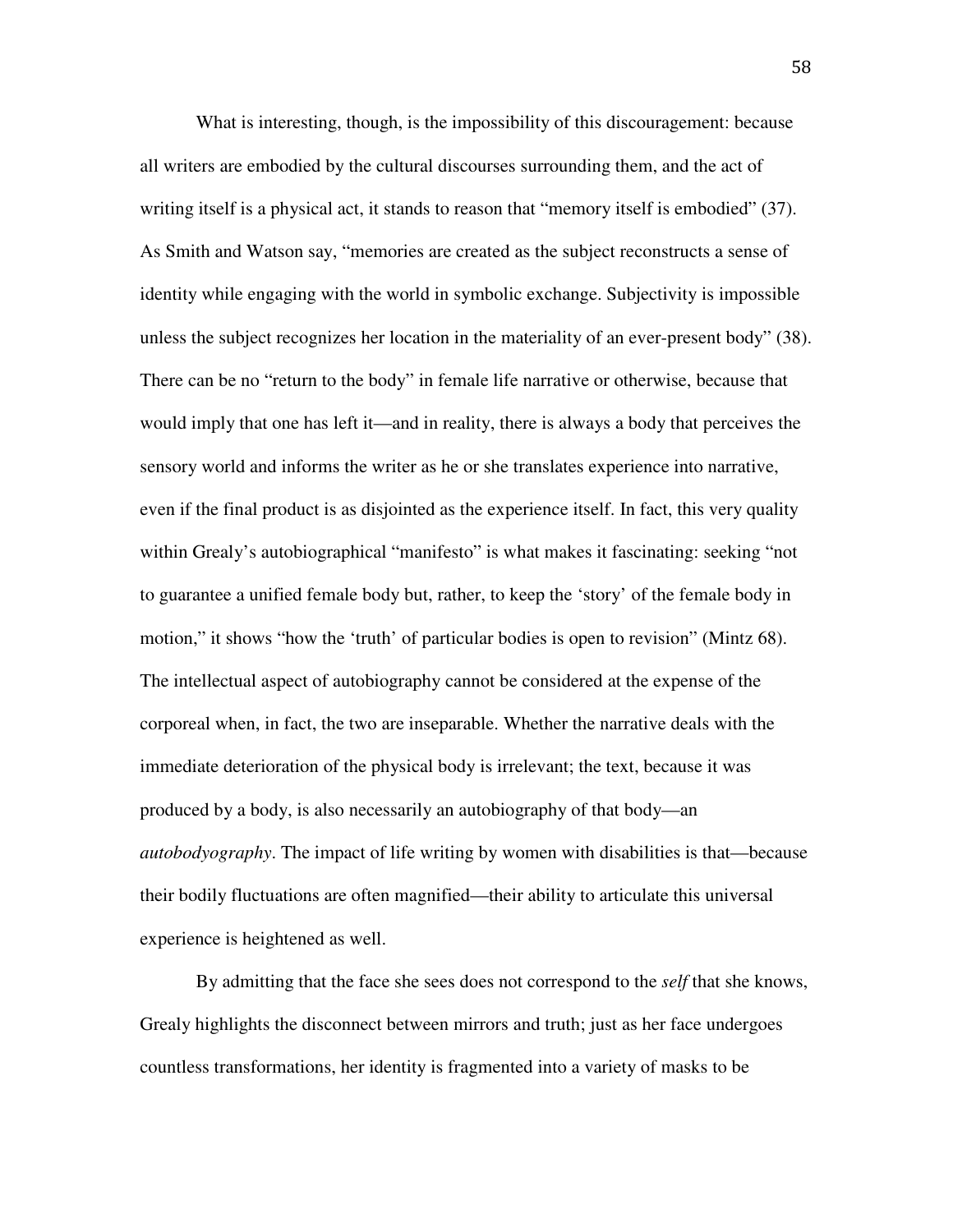adorned. No matter how pristine the glass, no one reflective surface can capture the multifarious, transitory nature of the self; however, the forum of life narrative—a stage that Grealy uses to "slip in and out of her various personae with great ease, even flair" (Grealy 38)—captures the movement inherent in life. The theatricality contained in the performance of morphing identities, at once able to be contained within a text and completely uncontrollable, is like a hall of mirrors that blurs the line between the "I" staring, watching itself being stared at, and staring back out.

Though it is contained between two covers, Grealy herself admits that at times, her writing feels like "a performance piece, something in which the act of doing both equaled and surpassed the notion of a single moment in which a piece is 'completed'" (Grealy qtd. in Patchett 205). Though the type of performance that Grealy hints at is a metaphorical one, she opens up an interesting question: what new ways of representation, perhaps lost in autobiography's hall of mirrors, can be found in physical performance? According to Smith and Watson, visual artists "can place the material body in the picture in order to make embodiment visible" (75). Just as language can be used to fight back in a sphere where words are used as the means for oppression, it should be possible to use this ocularcentric society's weapon against itself: and what better way to combat the intensely visual than through a medium which itself is intrinsically visible?

#### **CHAPTER THREE**

### Dis/ability and Dance

The dream of first principles is alive when boundaries are transgressed, and life emerges as movement in itself. - Petra Kuppers, *Bodies in Motion*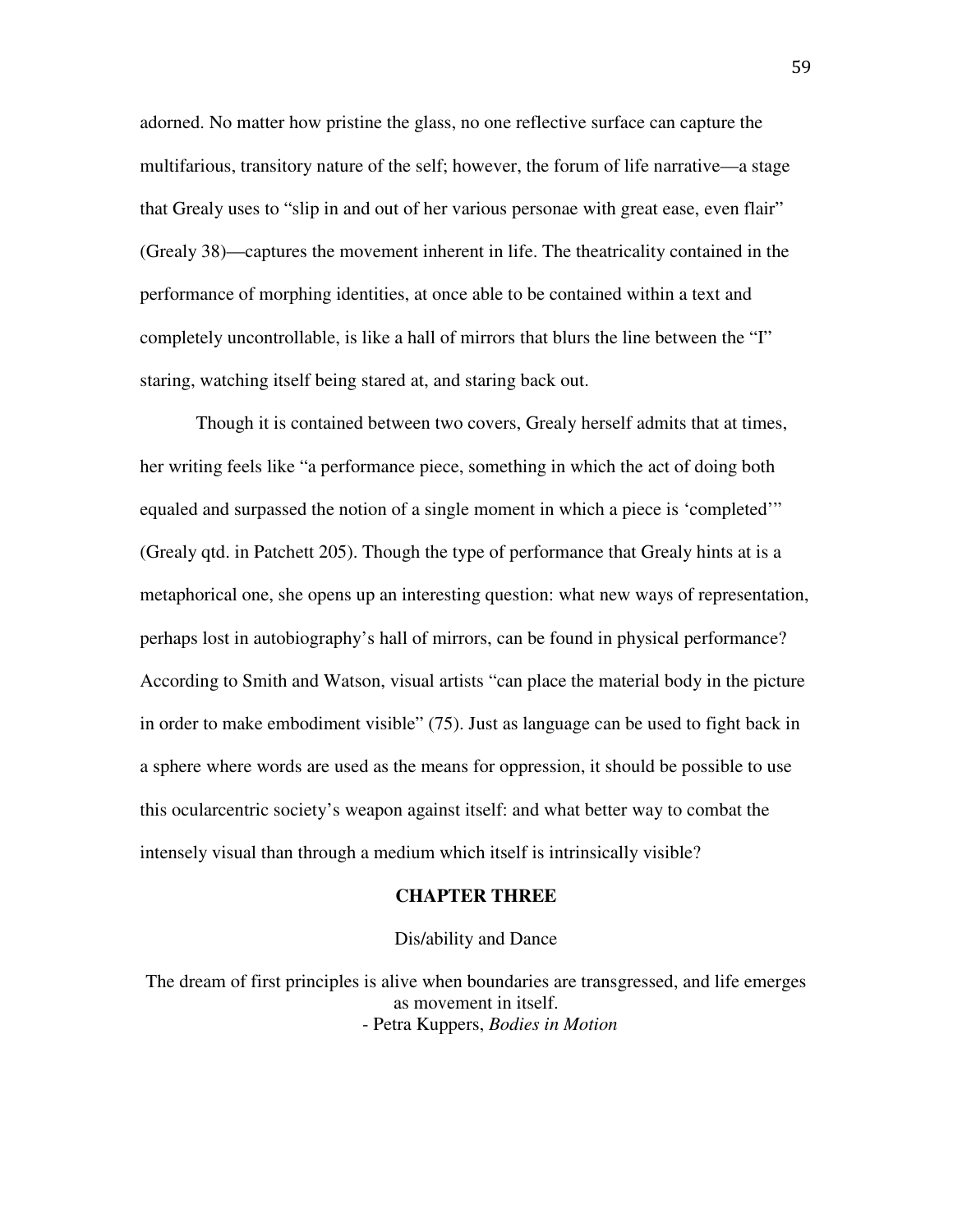In a contest between spoken language and the larynx, only one is considered to be the carrier of our innermost thoughts and outermost energies; however, how could words exist without a body to articulate them? "Words cannot grant themselves authority," says Kimerer LaMothe, author of "What a Body Knows." "There are forms of knowing that cannot be mediated to us in words, which give words their meaning." These forms are the physical, the corporeal, and the intuitive: and for the body that has been *disabled* by a word that cannot hope to encompass what it claims to describe, physical communication speaks volumes where words cannot. In the case of a body that has been marginalized, the act of reclaiming authority is "particularly effective in a physical context, since we react viscerally to dance and are less able to screen out elements that do not fit into intellectual categories" (Desmond 103).

There's that word again—*dance*. As an activity, dancing has long been associated with the most able of able-bodies; ballet in particular has been crafted as a forum for tremendous physical control. To enter into this sphere, then, as a body that has been marked as disabled, is a radical undertaking: it challenges ideas of what dance can be, what bodies are capable of, and what social forces have traditionally put dance and disability in separate corners*.* It is "precisely because the body has been a major site of oppression that it must be the site of the battle to be waged" (Albright 108): to let the body talk, to speak in an organic and sometimes unsettling language that shifts and *moves*—as all living bodies do—denies the fixity disability, exposing the fluid nature of societal labels and of identity itself. What Mairs and Grealy capture through the ebb and flow of their prose is *physically* captured in the form of Contact Improvisation—a revolutionary dance form that not only welcomes difference, but also thrives on it.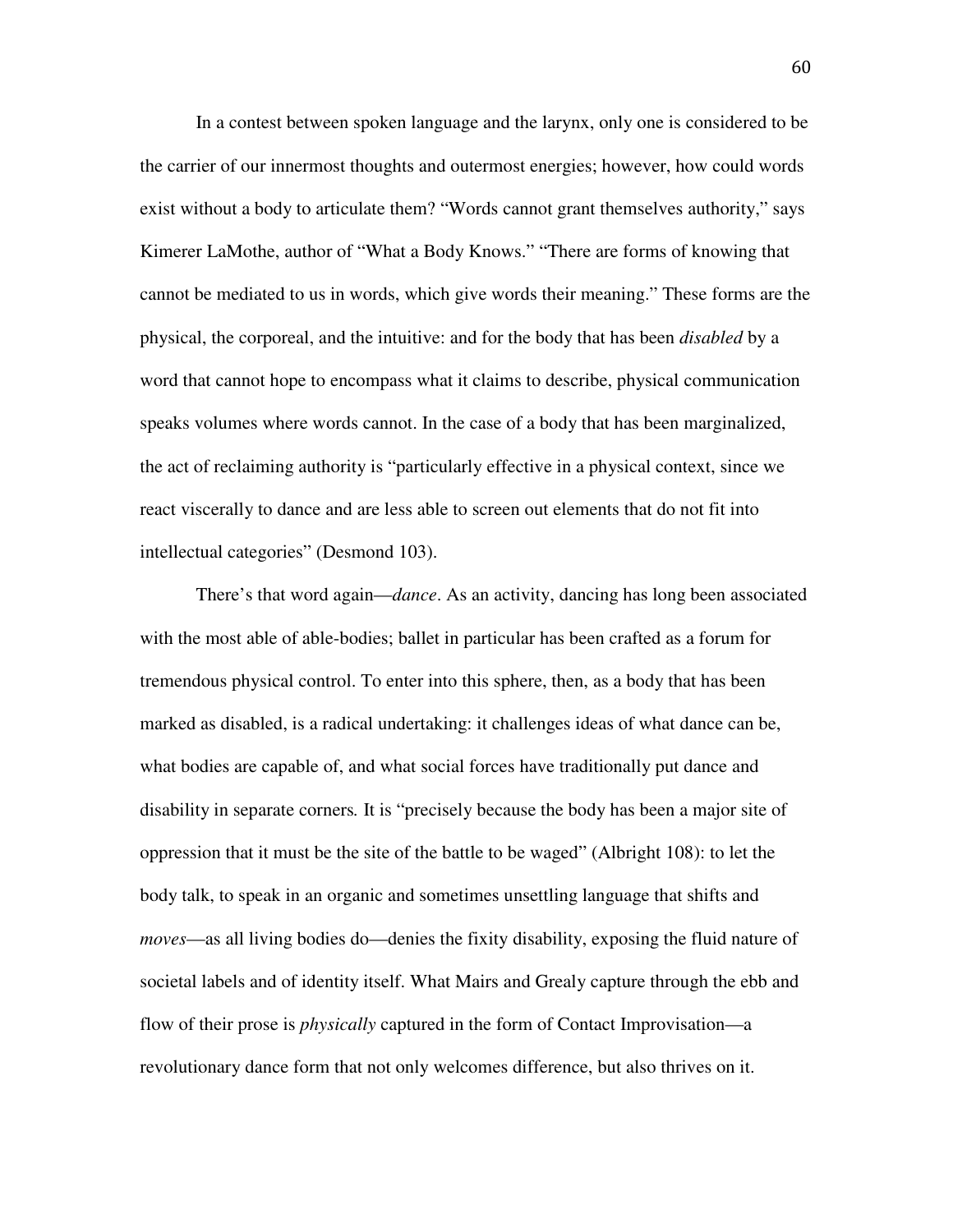Despite the power of words, CI goes where literature cannot: it appeals to an imageobsessed culture by being visible, but by questioning the validity of what can be seen, also undermines the authority of vision. It presents a form that engages the body, mind, and soul simultaneously—making it known that "the visible is only one aspect of the unfolding dimensions of moving" (Kuppers 134).

## Historical Background: The Construction of the Ideal Body

 Compared with literature, film, philosophy, and painting, dance—as anything less than an abstract concept—is typically excluded from critical discussions in the Humanities: but according to Norman Bryson, this is more evident of "the quirkiness of academic institutions" (Bryson 75) than a lack of relevance. In fact, Bryson says, dance presents one of the "most interesting vistas for the humanities at the present time" (76): because the body has traditionally been the site upon which social rules are inscribed as well as the medium of their portrayal, to observe the body—particularly, what the 'ideal' body is at any given time—is like looking through a keyhole into the social mentality of that historical moment. For example, the inception of ballet coincided with Louis XIV's reign over the court of Versailles. By making ballet a desirable act, high on the social ladder—and also codifying the art form with a movement vocabulary that favors physically coordinated bodies —Louis XIV ensured that a fit body "formed the basis of courtly self-presentation" (Bryson 62). The 'ideal' ballet body that we know, love, and love to hate was constructed not out of recognition of the reality of bodies, but a desire to control a population: "bodily orchestration, discipline, and spectacle" did more than found a burgeoning art form, they were at "the heart of the state apparatus" (Bryson 61).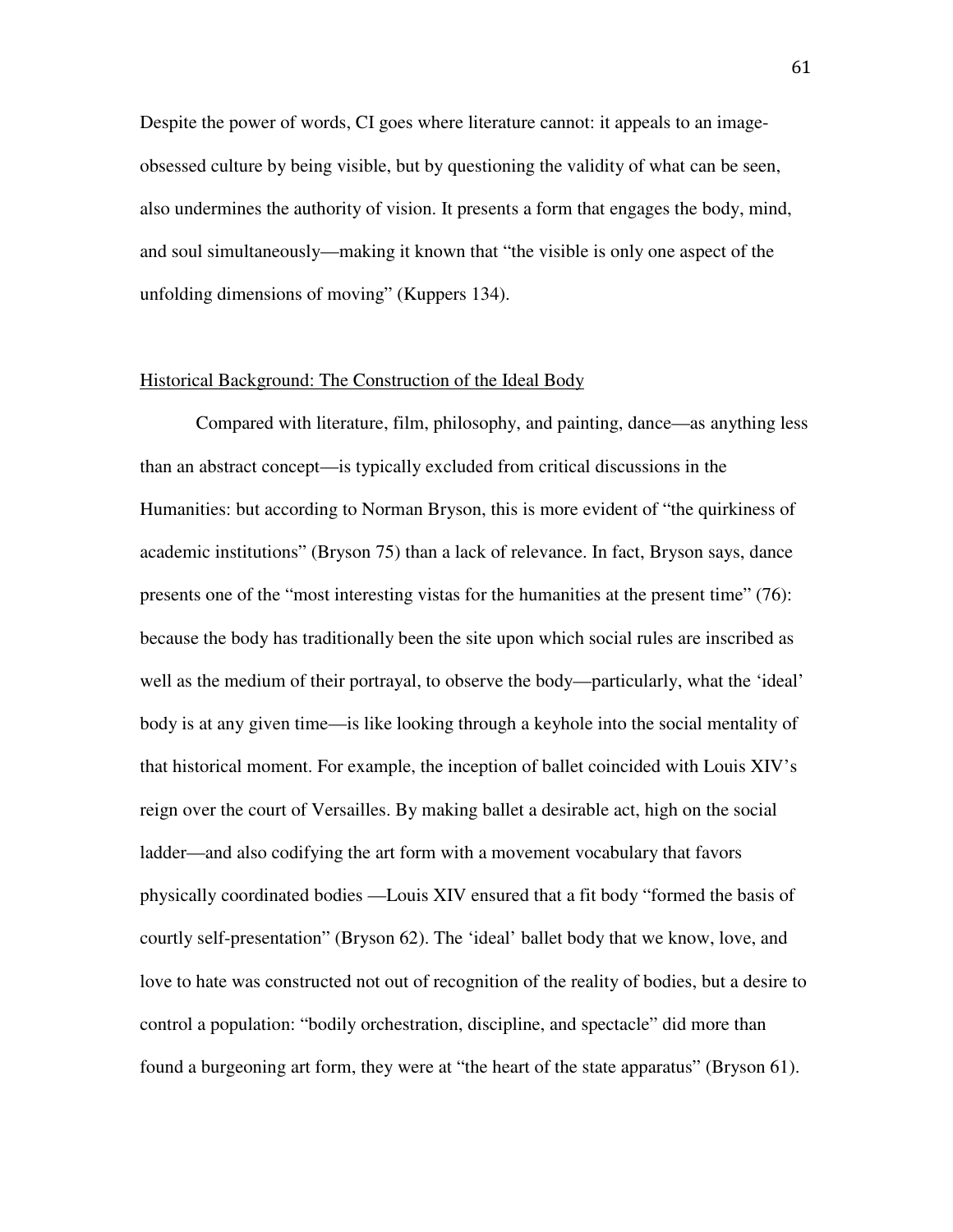A body that did not fit into the prized aesthetic represented a threat—it was a body out of state control.

 Even without Europe's formal courtly setting, the "frontier mentality" at the root of American culture is based on "a simplistic equation of selfhood with freedom in physical mobility" (Albright 61). Alongside pipe dreams of self-sufficiency, American culture is steeped in capitalistic desires for productivity; and both prize a body that is able to move and do more work. To be free, then, one must not simply be mobile, but also autonomous: capable of self-control, which—not coincidentally—primes the body for being controlled by others. Because of the media's role in disseminating images of what a body 'should' look like, it is easy to forget the political interests behind its construction but analyzing this impetus "is like an archeological dig into the deep psychic fears surrounding disability" (Albright 58). Today, as "American culture is emphasizing with a passion heretofore unimagined the need for physical and bodily control" (Albright 73), the body that falls outside the perameters of efficient physicality—outside the "aspirations of bourgeois individualism" (Albright 63)—represents transgressions not only of the boundaries of the body, but also of the institution that created those boundaries in the first place.

### Physically Integrated Dance

 Though few—and in the case of ballet, hardly any—bodies are able to fit the naturalized ideal, the disabled body, as I have argued, has long represented the pinnacle of Otherness that threatens to destabilize the state apparatus. For this reason, when the

62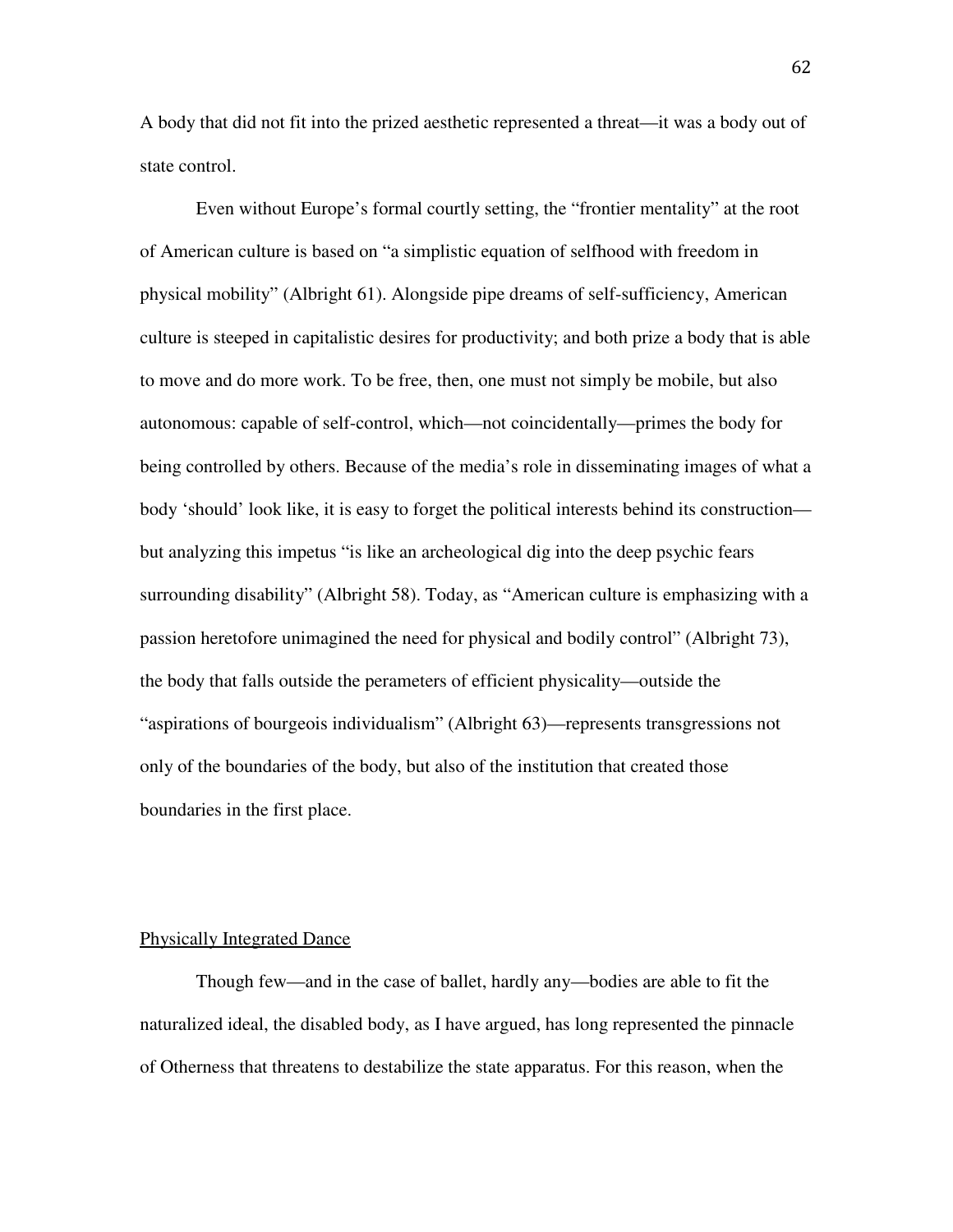disabled body moves into the role of dancer—a role "historically reserved for the glorification of the ideal body" (Albright 57)—it "stakes claim to a radical space, an unruly location where disparate assumptions collide" (58). Dance forms like ballet, in their "fetishization of control" (Albright 73), represent a fantasy of what the human body is capable of under extreme control: the audience settles comfortably into their seats in front of the proscenium stage, and the lights dim and rise to signal the beginning and ending of the unreality. Not surprisingly, this distinct chasm between performer and audience was also a product of Louis XIV's reign at Versailles, as well as the improvements in theatrical sound and lighting technology that arose during the period. In this space, the audience typically enters a voyeuristic excursion into the might-be—the potential for freakish capability put on display—making it the ideal format for another *might-be*, the possibility of corporeal failure that always looms. According to Janet Wolff, all women—not just those that are affected by disability or disease—are socialized into believing that their bodies are deficient (87). To put said bodies on display, particularly those with outward signs of aging and deterioration, and to present them in a positive light is to reclaim some of the agency that has been compromised by social demands on an unattainable ideal of controlled perfection.

In ballet technique, dancers aspire to make the impossibly strenuous appear effortless—and combined with the proscenium stage and booming sound, the audience is transported through a "fantasy of achievement" (McRobbie 207) and shielded from the strain behind the action. Though some mixed-ability (or physically integrated) dance companies attempt the same effect—arguably to their detriment, which I will address later—others make no attempt to safeguard the audience from the effort behind the dance,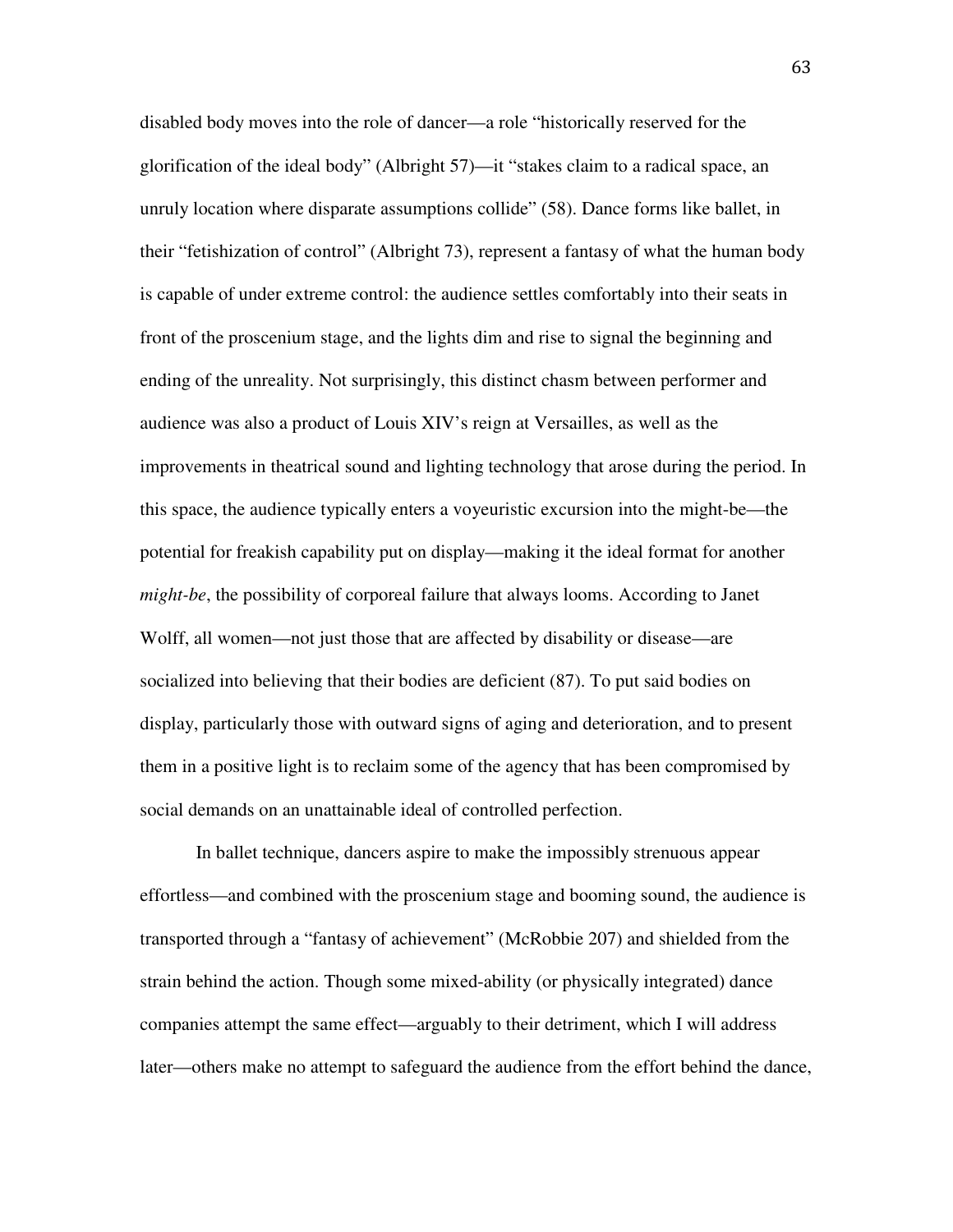"shattering the illusion of ease and grace by the disruptive presence of fleshy experience—heavy breathing, sweat, technical mistakes, physical injury and even evidence of a dancer's age or mortality" (Bryson 74). Though not every body is affected by illness, every single body ages, and every single body dies: and by making this fact visible, disabled dancers break the illusion that their bodies are abnormal—and remind audiences that the corporeal possibilities represented may come into anyone's life at any given time.

 By entering an arena that has typically shut them out, disabled dancers force a radical reconsideration of the binaries that excluded them in the first place. By identifying as both "disabled" and "dancer"—which in many cases, is a synonym for "ablebodied"—disabled dancers "confuse non-disabled people's concepts of what dance can be, what bodies are supposed to do, and what disability means" (Kuppers 68). They "deconstruct the polarization of ability and disability," pointing out the falsity of that binary, and "challeng[ing] the prevailing vision of professional dance that equates physical ability with aesthetic quality" (Albright 57). Furthermore, when audience members observe dance of any kind, something called "metakinesis" occurs: according to John Martin, "inherent contagion of bodily movement" leads to "sympathy on a muscular level" (Albright xix). By sitting in proximity to the dancers, audience members begin to identify with their specific movement qualities, "kinesthetic reflexes and dynamic momentum" (Bull 283). Suddenly, the taboo is broken: one person's corporeal experience becomes blurred, and the boundaries separating performer from audience member are problematized. Both disabled and non-disabled parties are encouraged to consider the wall that makes each an outsider to the other, and in doing so, may "find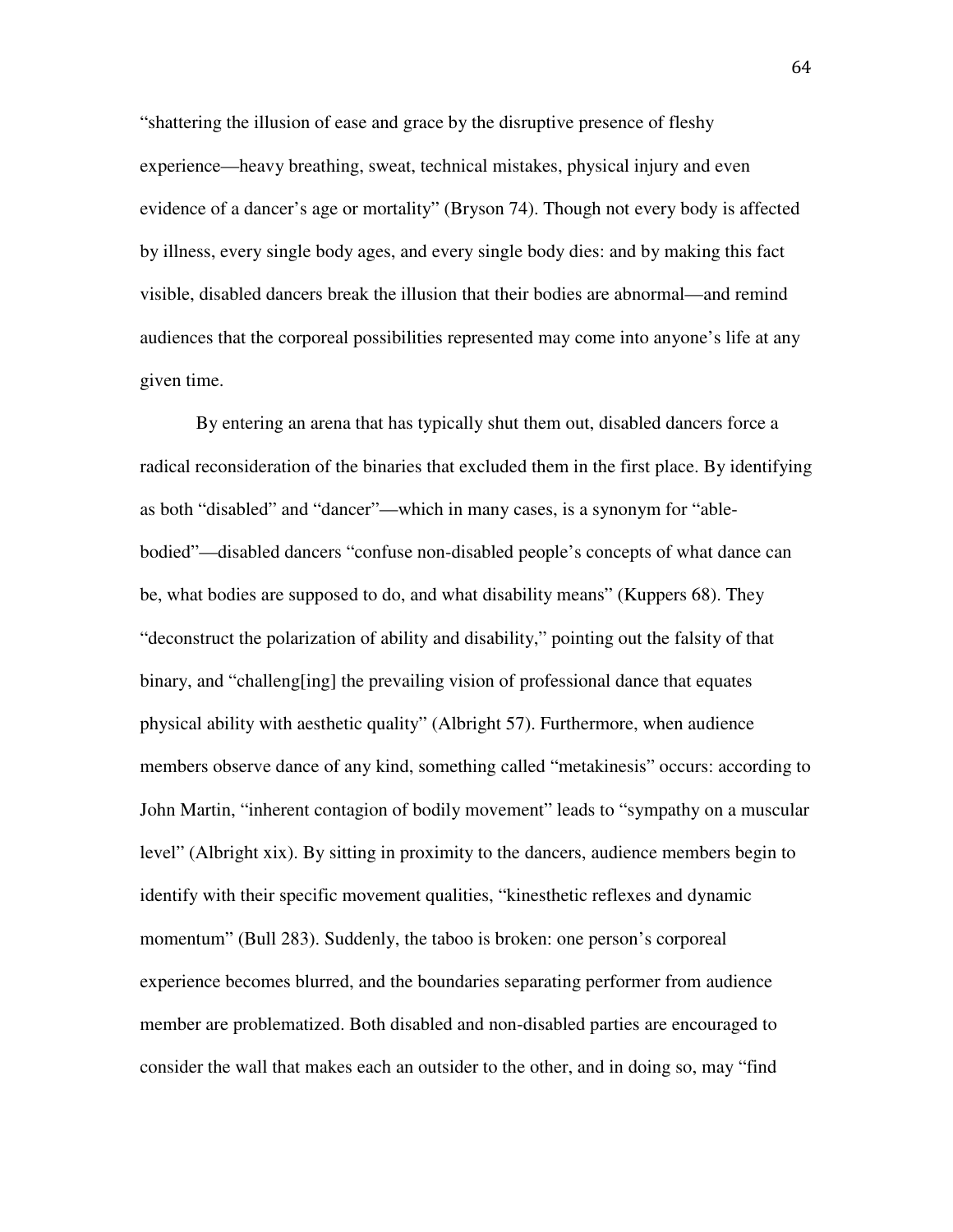[themselves] aligning…into new relations with them, relations that might not so easily be categorized as 'oppressor' and 'oppressed'" (Kuppers 3).

 However, not all reactions to physically integrated dance have recognized its capacity. In 1994, dance critic Arlene Croce famously coined the term "victim art" in response to Bill T. Jones's project *Still/Here*, which featured HIV/AIDS patients. Remarkably, without even watching the piece, Croce attacked it for its apparent inattention to the art of dance, saying it focused instead on the turmoil of living with terminal illness—falsely separating the two categories, and assuming that "people who are defined by their bodies are trapped by them" (Kuppers 53). The backlash against Croce was fervent, but the question remained: why did she react with such hostility? Albright would argue that the bodies reminded Croce of her own inevitable bodily failure, but that does not answer the larger question. Croce is by no means the only critic to tackle physically integrated dance, and the more receptive—but no less demeaning reaction is what Albright calls the "language of astonishment" (79). For example, when a critic watches a man dance without having any legs, they commend his physical and emotional feat with language that "reflects both an evangelistic awakening (yes, a disabled man can swagger!) and traces of a freak-show voyeurism (see the amazing feats of the man with no legs!)" (Albright 79). This approach prevents the art from being measured for its merit, and reinforces the divide between physically integrated dance and classical dance, which—besides presenting different aesthetics—share much more than the word *dance* in common.

Audiences do—or don't—go to physically integrated performances for a variety of reasons; but when sexual and racial difference take the stage, Cohen's theory of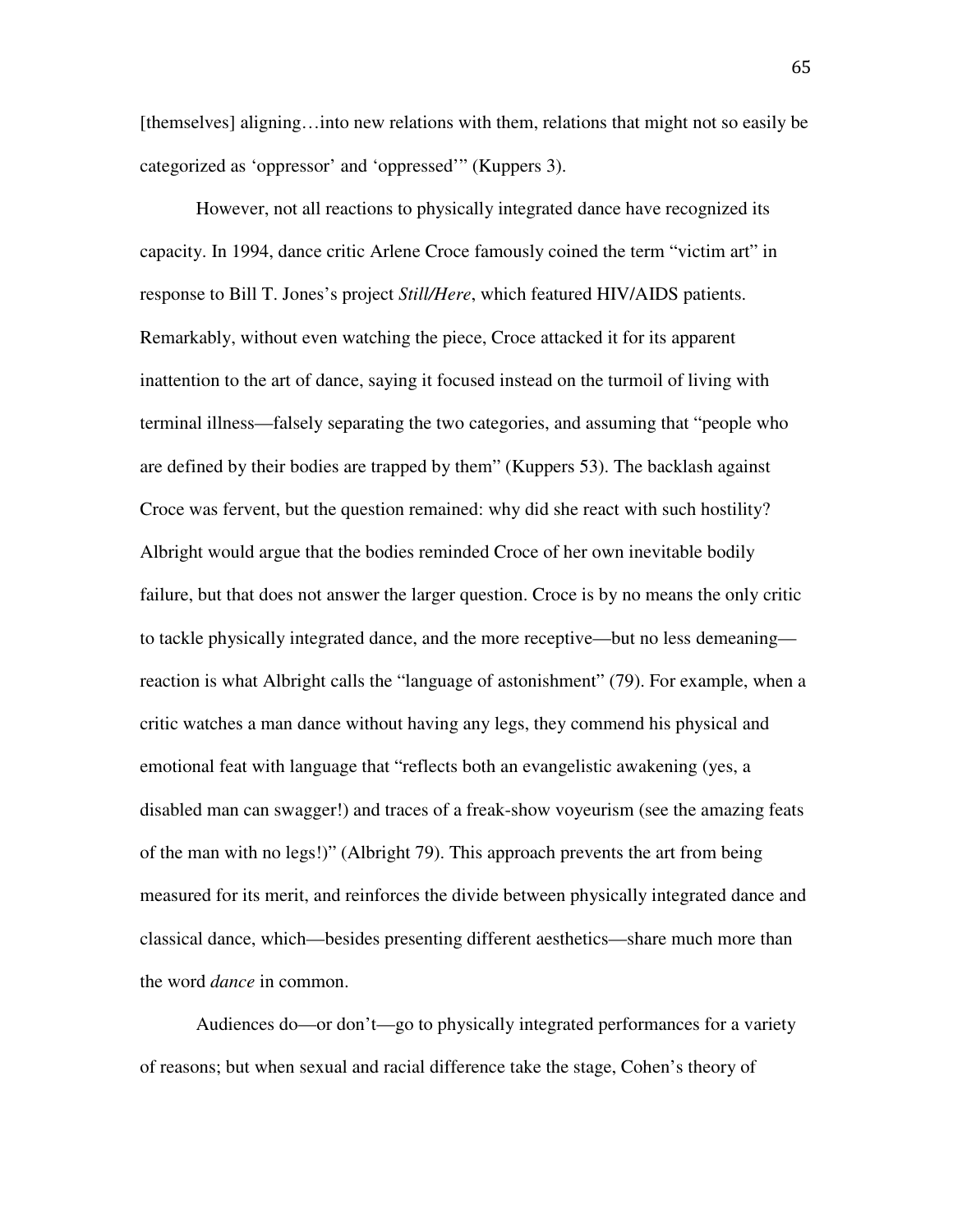"simultaneous repulsion and desire" (Cohen 6) becomes even more relevant toward analyzing audience motivations. In *Embodying Difference*, Jane Desmond explains why Anglo audiences gravitate toward dances that present sexual and racial "Others": seated safely in the confines of a theatre, audience members are free to experience what is often considered a taboo and risqué way of moving in an arena that is "clearly delimited in time and space" (41). When the lights signal the end of the performance, everyone is free to go home, having gotten to temporarily inhabit an enticingly different world "without paying the social penalty" of actually being of that world (Desmond 37). In the case of physically integrated dance, then, why do audiences watch—if they watch at all? In addition to Martin's theory of metakinesis and empathy that originates on a cellular level, many dance theorists have argued that audiences watch disabled dance out of a desire to feel better about their own ability—like a dance of sexual or racial provocation, dances of mixed abilities within an enclosed stage allow able-bodied audiences the chance to feel anything from pity to repulsion to desire, while still guaranteeing that they will walk out of the theatre back into a world that favors the able-bodied.

What they do not count on, however, is the fact that disabled dancers are uniquely qualified to hold up a mirror to the audience's own insecurities and feelings—the gaze is unexpectedly refracted back. Because the body *is* the site of our social histories, and because unlike sex or race (for the most part), the body we have *will* change and deteriorate in its ability over the course of a lifetime, the audience is given insight into their own reality. In physically integrated dance, the audience goes from watching to *witnessing*, "a kind of perceiving (with one's whole body) that is committed to a process of mutual dialogue" (Albright xxii). Similar to the way that Mairs and Grealy imbue their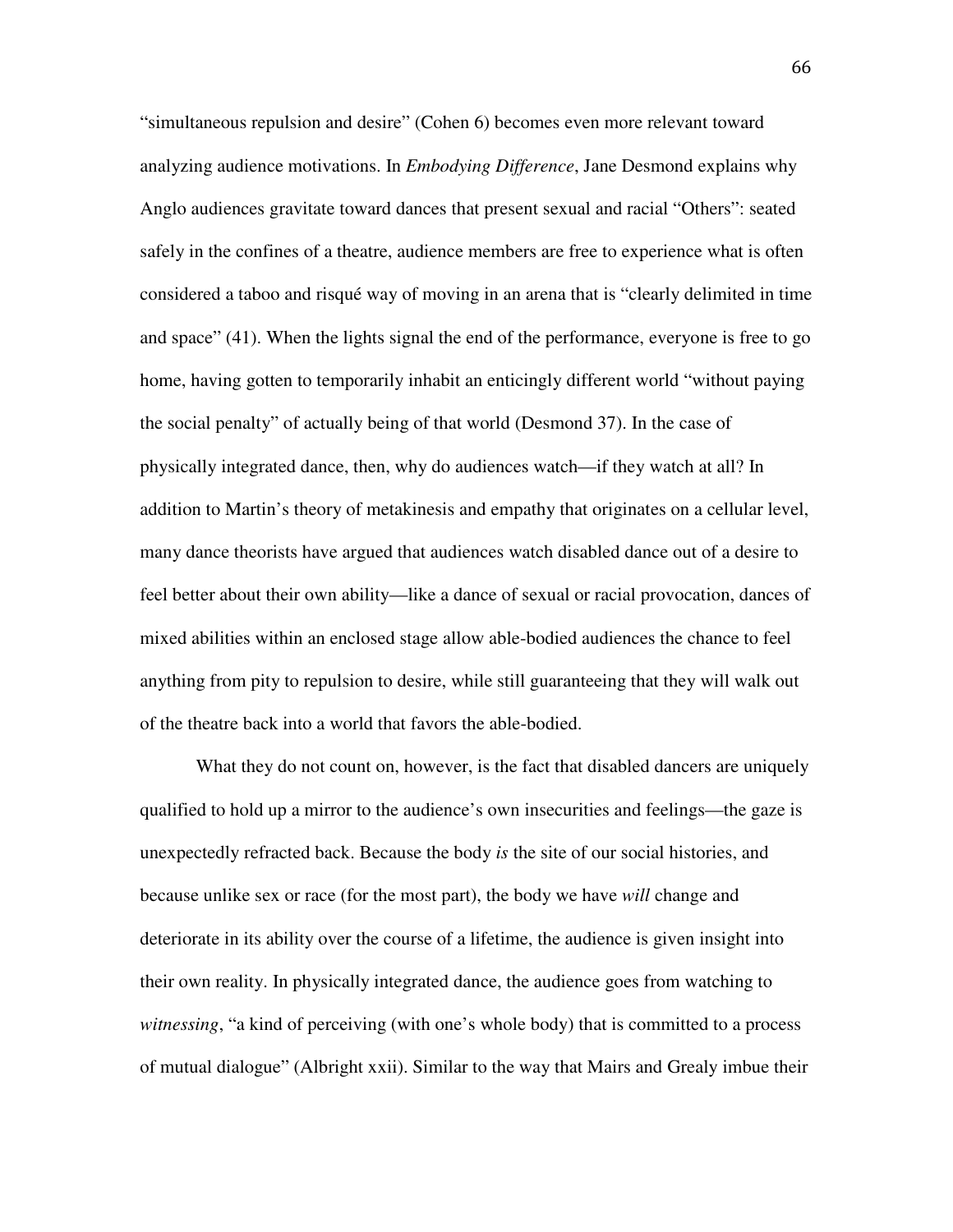readers with the responsibility to reconsider dis/ability, physically integrated dance "raises the stakes of audience engagement": oftentimes, making audiences uncomfortable and requiring them to *stay* with that discomfort in a meditation of obliterated binaries. Observation is turned into "more than a flat visual gaze," and instead requires "attending to kinesthetic, aural, somatic, and spatial sensations" (Albright xix).

This phenomenon is heightened even further when the proscenium stage, which creates a natural boundary between performer and observer is abandoned, as it is in Contact Improvisation (CI): suddenly, not only are the binaries between dis/abled and disabled/dancer complicated, but there is no safe observational space to settle into. In CI, the role of audience member becomes "obsolete": it "pulls the audience in as witness to the ongoing negotiations of *their* [own] physical experience" (Albright 90, emphasis mine) in addition to the experiences unfolding around them.

# Contact Improvisation: Defiance, Dis-ease, and Expanding Definitions

*The body can relax, let go, take a vacation from trying so hard, or not at all…Follow your partner. Risk the road. Go down the untraveled paths of back or neck. Let bone graze bone. Fall into pools of flesh. Lounge in heat. Drink the elixir of expansion, the release within response…Let your body call you back into yourself, into your most deeply embodied self. Land, dive, soar. Find the crumbs that lead back home.*  - Cheryl Pallant, *Contact Improvisation* 

Contact Improvisation is not of this world. At least, it is not of the dance world of ages past—the one that demands that a specific body enact specific movement, under specific circumstances of light and sound. As the above quotation, an introductory exercise to CI, indicates, Contact Improvisation is about following bodily sensations in a mutually dependent dialogue of weight-bearing and exploration of "the mystery of the unfolding movement, not doing, not action, not goal, not even the crafting of beauty"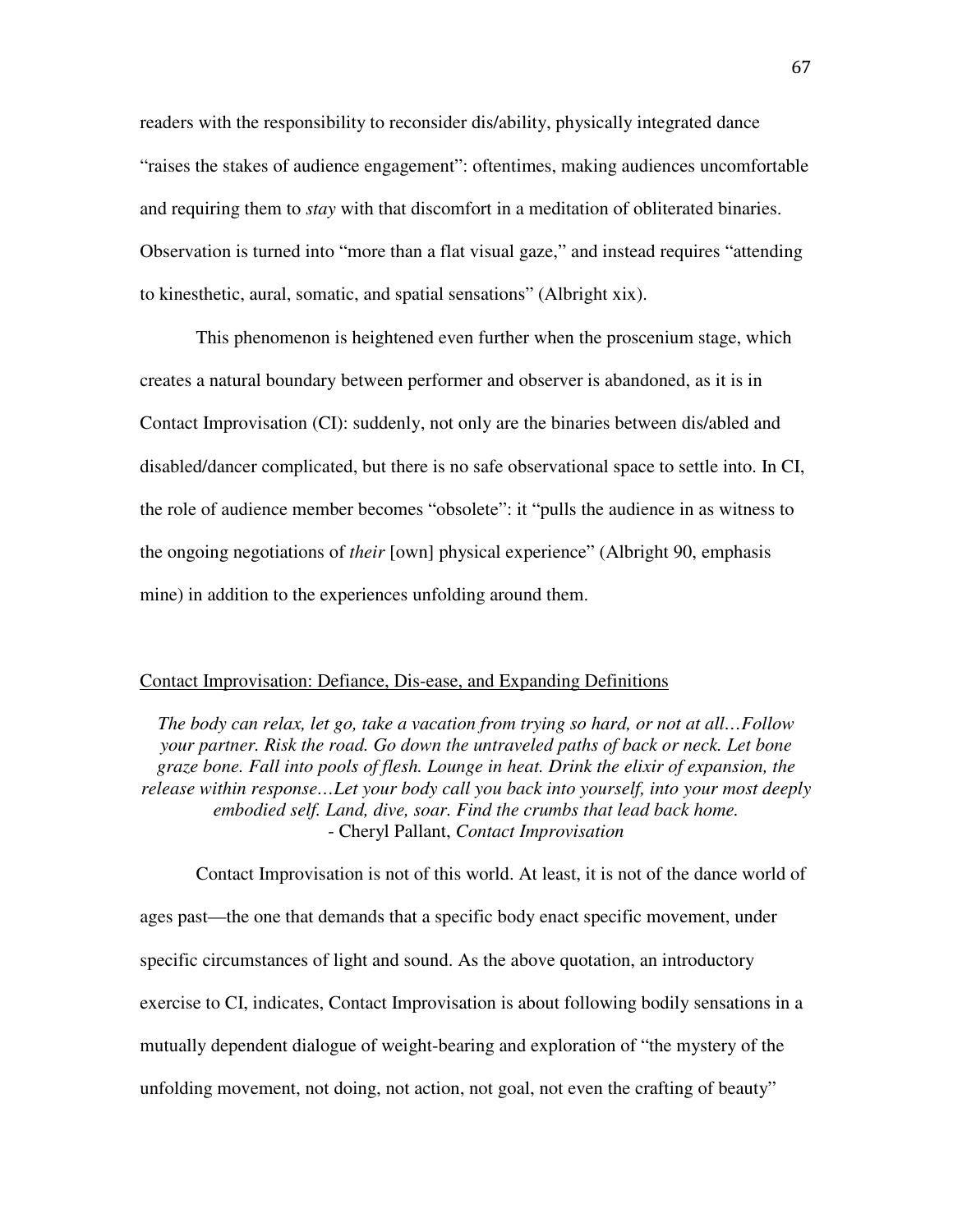(Pallant 87). Bodies of all shapes and sizes, all ability levels and all walks of life, are encouraged to "enter a mutually reflexive, living relationship with their surroundings" (27). CI pays tribute to the ever-changing process, the improvisational dialogue that places *touch*—physical and symbolic—at the forefront.

 Contact Improvisation is a postmodern dance form based on a rolling point of physical contact between two (or more) dancers, who yield to the momentum of each other's bodies to create a fluid exchange of weight. Certain elements of CI remain consistent, and the six principles that drive the movement—attitude, sensing time, orientation to space, orientation to partner, expanding peripheral vision, and muscular development—are at the forefront; however, what makes the form so effective is its slipperiness—its unwillingness to be "reduce[d] to a sound bite" (Pallant 74). Though Steve Paxton is credited with starting the form in 1972, he decided not to trademark the work, "preferring ongoing dialog instead" (14). Even today, as CI has gained popularity throughout the professional dance world and has permeated film, television, stage, and therapy sessions alike, "[Paxton] refuses to claim the terrain mapped out by CI as his own. He doesn't command that only an elite few lead the Contact brigade" (Pallant 14). In stark contrast to ballet, which thrives on institutionalized distribution, codification, and certification, CI spreads primarily by word-of-mouth and collaborative "jam" sessions all over the world. In this way, it is much more than just another jewel in the crown of professional dance—the democratic nature of its founding was "an act with profound personal and societal implications" (Pallant 15).

 Of all the dance forms that are—and are not—accommodating toward the full spectrum of dis/abled bodies, CI has a unique capacity for "hierarchical reshuffling"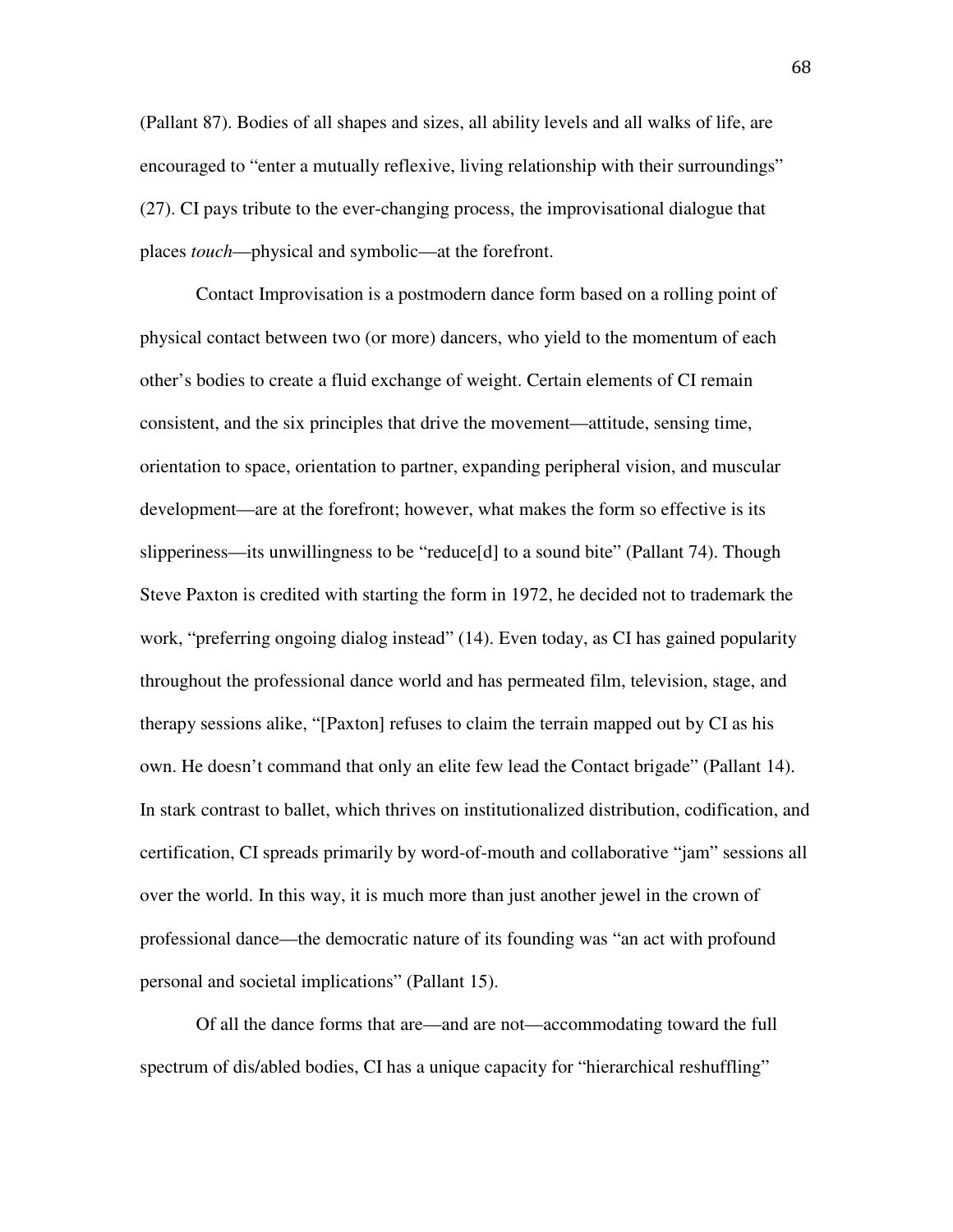(Pallant 80). For one, it is based on a *mutual* exchange of touch: there is no clear leader or follower, and the hierarchies surrounding ability, race, class, age, and sexuality melt away. In this "new world of equality,"

…partners can examine given roles and opt to abandon them for a revised relationship…the dance acts as a pyre for burning unwelcome social debris and clearing space for a new social order based on mutual respect and equality. (Pallant 80)

Because CI itself is a free-floating entity, the "stage for a new social order" (Pallant 82) that refuses to turn anyone away, every session can produce a partnership that might not otherwise occur—the elderly dance with the young, and someone of lower class may share weight with someone of high economic status, marking one of the "few occasions" where the two may interact "on equal footing" (82). By moving through space together in an environment that fosters trust, ideas of alienation or reckless autonomy—notions at the heart of American culture—disappear, encouraging awareness of the importance of touching and being touched.

 Within a culture that "promotes individuality and its unintended byproduct, isolation" (Pallant 5), the act of touching is nothing short of momentous. For one, the type of gentle touch that CI solicits causes boundaries between partners to dissipate; it pokes holes in our armors of self-presentation, "quite literally, keep[ing] us in touch, allowing us to forge necessary connections between ourselves and the other" (97). In the case of a disabled body, which is constantly deemed the societal and corporeal Other, this connection has the potential to erase a lifetime of ignorant judgment. Secondly, touch spurs numerous health benefits: the simple connection of skin-to-skin has been linked to stress relief, the stimulation of the immune system, increased self-awareness, the generation of synaptic links, and profound shifts in energy (97). Drawing on the comment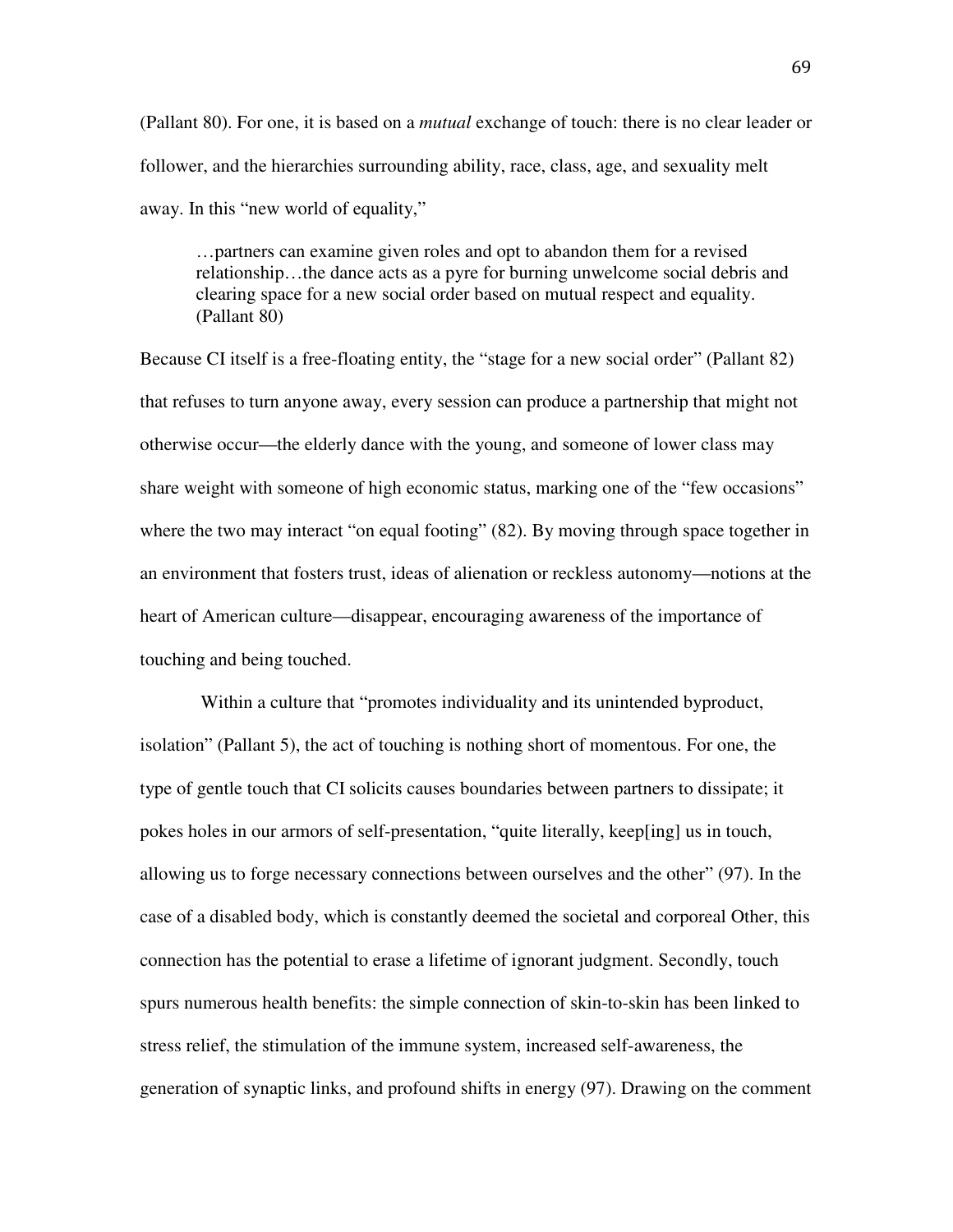of masseuse and Trager® practitioner Deane Juhan, who sees our society as "touch deprived and touch phobic, despite innumerable physical and psychological benefits" (96), I believe Contact is key to forming a more comprehensive treatment for physical ailments and disabilities. ${}^{8}$  Especially in a CI setting, which denies that physical connection is solely sexual—reserved for intimate relations—and re-presents it as easy and natural, touch is a necessary step in the rehabilitation of the body and mind. Cheryl Pallant, avid dancer and author of *Contact Improvisation*, who was diagnosed with scoliosis as a young girl, internalized the judgments of others and segregated herself from the dance world until she discovered CI. Besides embracing her curved spine as simply one more facet of her identity, her physical contact with other bodies caused her back spasms to disappear, "the pain vanishing also in subsequent years" (2). Pallant is not the only one to credit CI as much more than a dance form, but also as a system of movement therapy; like the act of being disabled itself, it represents an amorphous, slippery category that impacts the mind *and* body in profound ways.

 In CI, the mind and body are never separated: they are fused through the act of touch, and furthermore, through the bodily *listening* that the form demands. In it, "partners pay attention to the ongoing fluctuations of their bodies, from the obvious to the subtle…emotions assert and retreat, and memories emerge and recede, all spilling into movement sequences" (Pallant 32). The emotional history of each individual forms the basis for the movement itself, and likewise, "where the body goes, so too goes the mind" (100). Rather than asking participants to surrender their feelings at the door and mimic a

 $\overline{a}$ 

<sup>8</sup> The Trager® Method incorporates fundamentals of body-mind integration into massage, using techniques of rocking, shaking, and stretching in order to release habitual tension in the body resulting from blocked energy in the mind.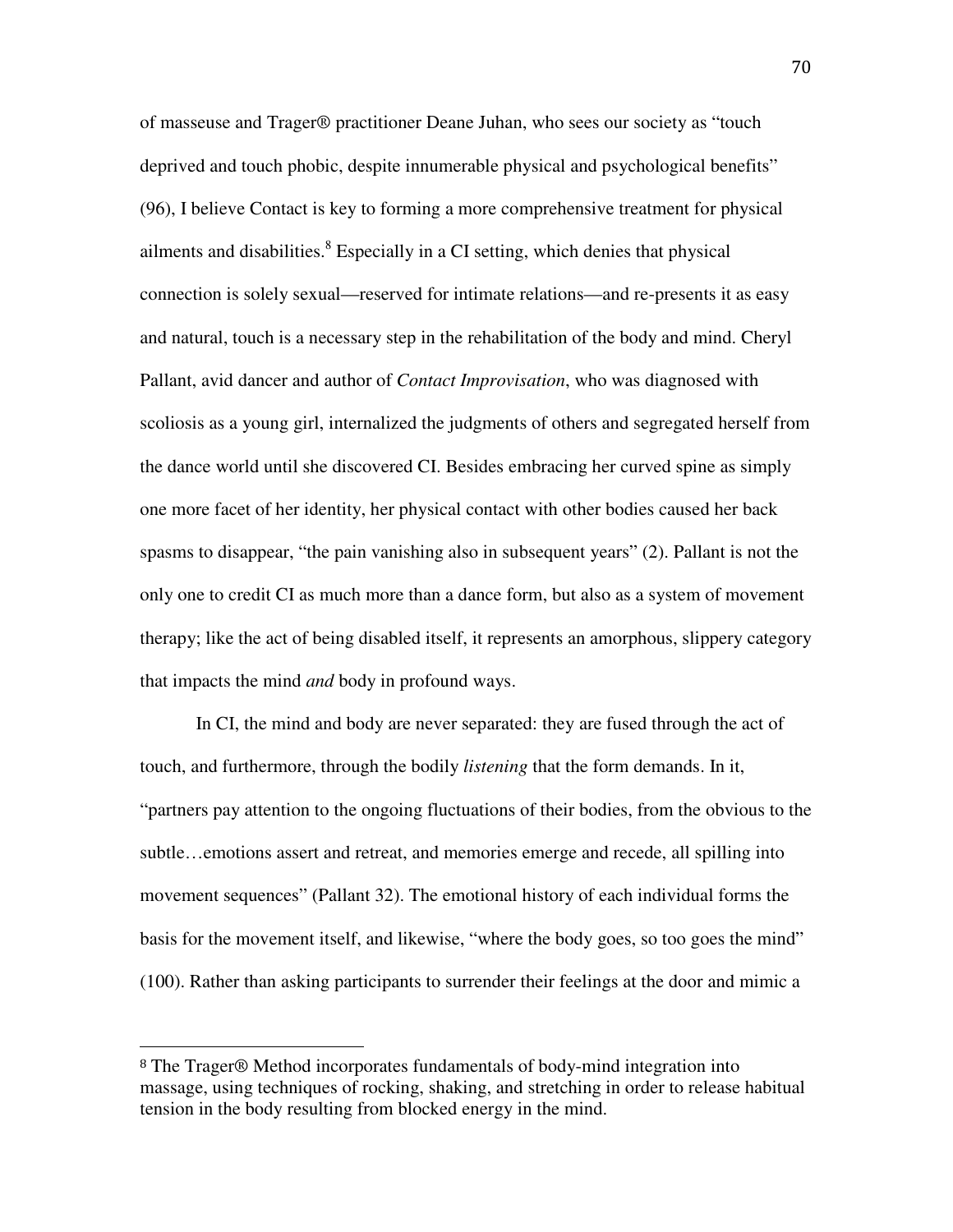codified recipe for aesthetic beauty, CI simply asks for surrender—the emotion is contained within the motion, "mind and body inextricably entwined" (17). For this reason, it is not only the ideal format for the physical therapy of bodies affected by illness, injury, or disability, but also an effective forum for those bodies to enter into the dance sphere because it treats the mindbody as a unit—and expands *disability* beyond its societal definition as a primarily physical issue.

 Many times, at the beginning of a CI jam, participants will go around and list their individual needs—it is assumed that everyone, regardless of whether their "special need" is their paralyzed legs or their pending divorce, is dealing with specific physical and emotional burdens. Because CI recognizes ability as a "continuum and not as an either/or situation" (Pallant 87), it questions why visible disabilities are more culturally stigmatized. This contrasts greatly with ballet, which—in its delineation of bodily perfection as "the necessary prerequisite" (Bull 272)—has spurned a host of body image related issues, including a culture of severe eating disorders.<sup>9</sup> Ballet companies are notoriously reluctant to acknowledge how deeply these psychological issues impact the physical, because their effects may not be visible to an audience; however, in CI, no such hiding is possible. When a dancer suffers from distorted body image, "only reluctantly do they lean into their partner…the contact remains tentative" (Pallant 51). Body image struggles will easily put a Contacter at greater disadvantage than one who may be "disabled," but more comfortable with his or her own body as it is.

 $\overline{a}$ 

<sup>&</sup>lt;sup>9</sup> This issue, while not easily traceable to one source, has been the subject of intense media scrutiny. For further research, see *Dancing On My Grave*, by Gelsey Kirkland; and more recently, "The Light Fantastic? Ballet Dancers and Anorexia," by Julia Mackrell (*The Guardian,* 6 February 2012).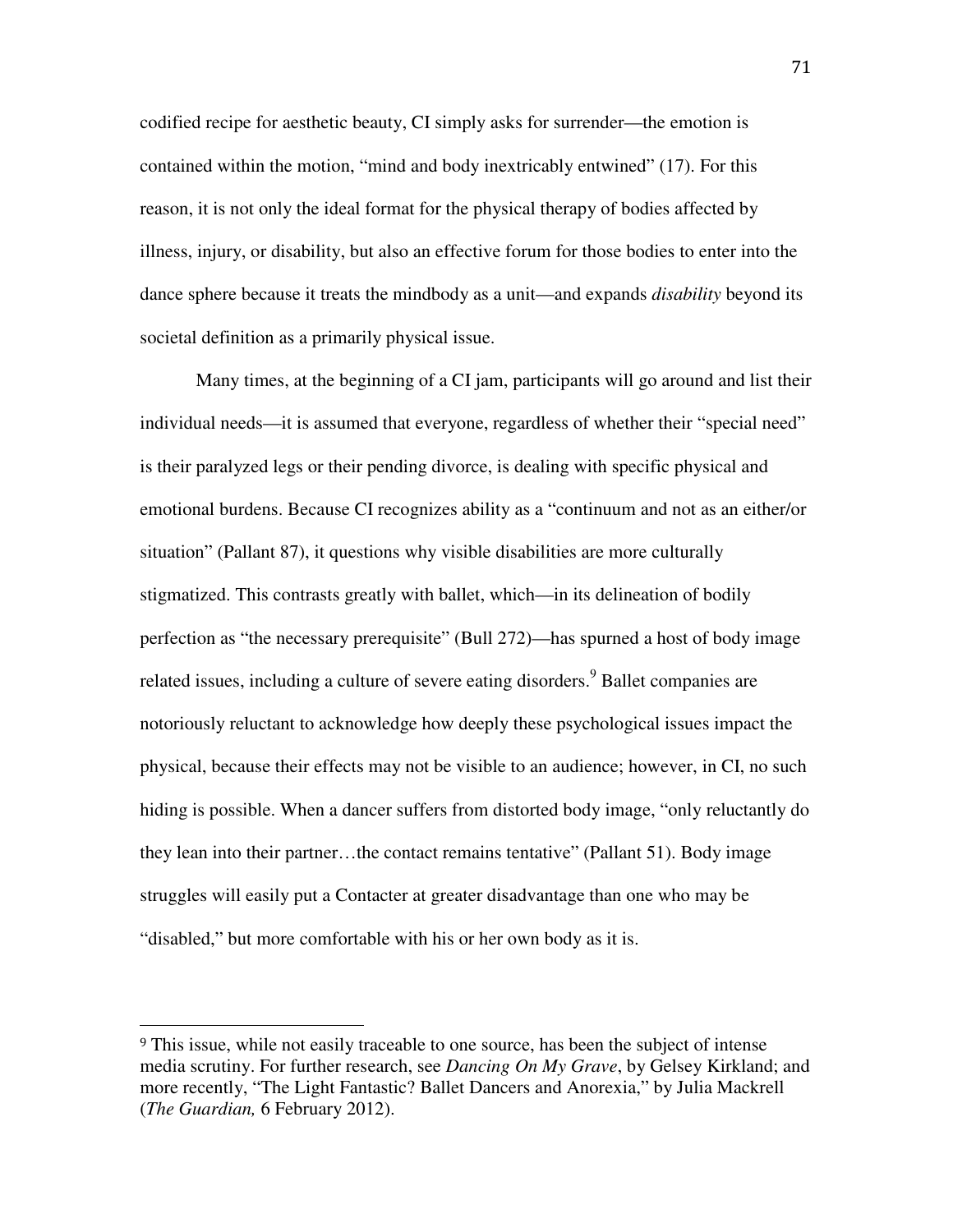To further complicate the issue of dis-ease in dance, as opposed to clinically diagnosed disease, oftentimes the technical virtuosity prized by classical dance forms can "obscure other qualities of [CI], like its ability to communicate or stumble into the realm of novelty and surprise" (Pallant 43). A body that is physically fit may also be "hardened," demonstrating "little elasticity and receptivity," leading to a "limited range of listening and motion" (Pallant 104). This negative description of the fit, able body flips the bias typically presented to us, *especially* in the dance world: it breaks the tether between disability and inability, proving the dichotomy is a false one. By the very nature of its process, CI shines new light on dis/ability studies by allowing people with physical limitations—many of whom "[speak] of trusting and loving their body as it [is]" (Linton 63)—to emerge as more able than the bodies dealing with eating disorders or sexual/physical abuse, both of which are "intensely disabling" (62). Says Simi Linton, a disability rights activist and author:

I think we need to develop a more complex and self-critical discussion of physical freedom in order to recognize that the ability to move—anywhere at anytime does not necessarily equal a true psychic liberty…[paralysis] isn't necessarily any more personally disempowering than an experience of a body image disorder, even though only one of these people would be considered 'disabled' in our society. (63)

Through her experience as a disabled woman and organizer of the Society for Disabled Studies Conference's wildly popular dis/abled social dance, Linton knows that the only way to make change is to expand beyond a proscenium stage, and out of the movement vocabulary that has deemed dis/ability untranslatable to dance. And according to Pallant, "CI becomes the very vehicle for that change" (Pallant 51).

(Broken) Body Language: A New Vocabulary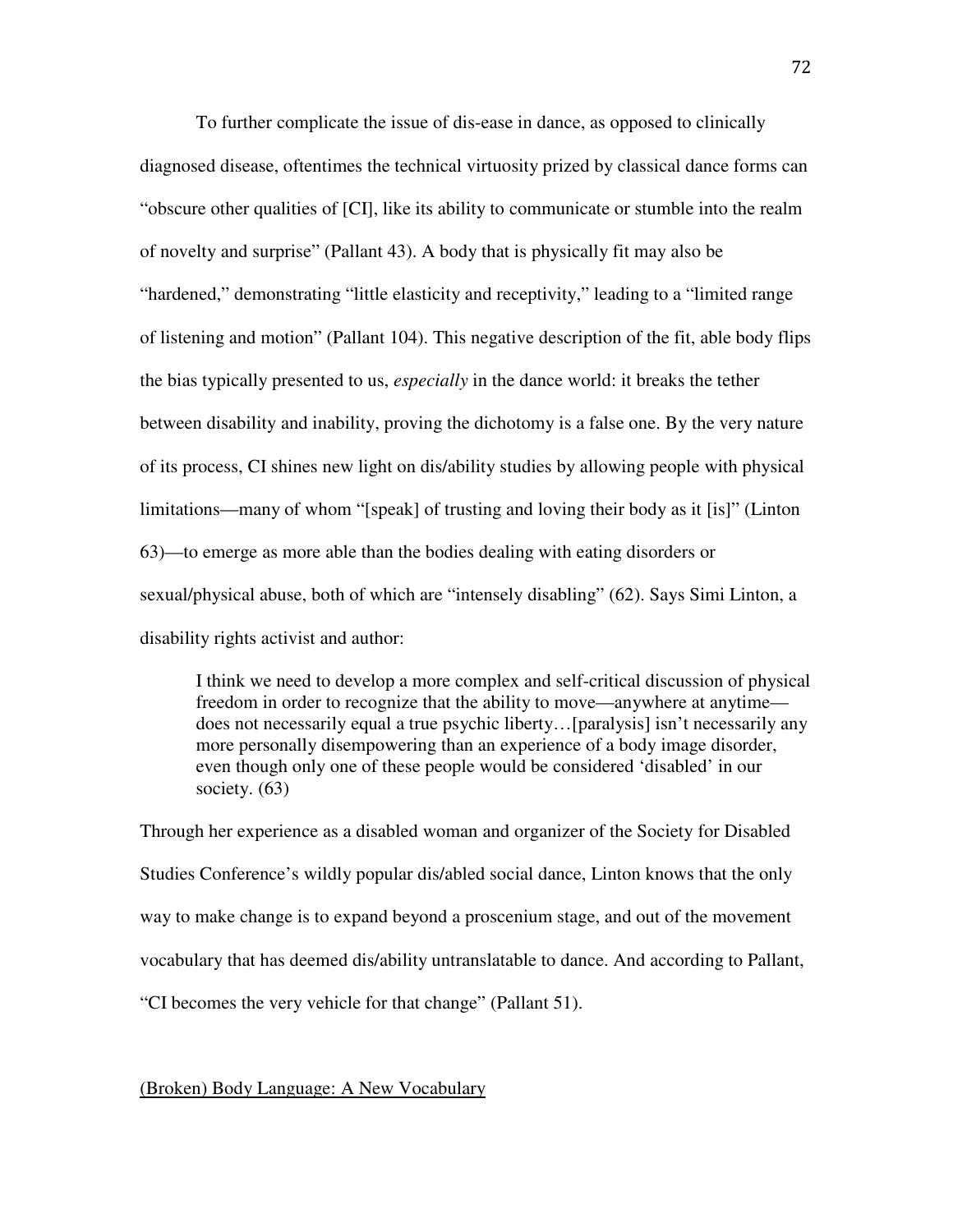The problem with many physically integrated dance companies is that they attempt to conform to an aesthetic that has already been established, only with a different set of bodies—and the performance appears strained as a result. The aesthetic of ballet is exclusive to begin with, focused on "an ethereal presence rather than a real corporeality" (Wolff 95). Therefore, when someone attempts to wheel into the archetype, to fit into a narrow space that is unaccommodating to *most* bodies, the integrity of the disabled body and of the classical form itself are compromised. According to Linton, "if disabled dancers merely mimicked or recapitulated standard dance, albeit in alternative ways, we would not have an impact on the art form called dance" (Linton 152). The only way to do that is to abandon the old vocabulary altogether, and dance in a new language—one that is *better* communicated by a disabled body.

More than any other dance form, Contact Improvisation facilitates this invention. For one, Contacters often *purposefully* work with so-called disabilities: in a jam, closing one's eyes and making the legs "dead weight," or simply deciding to work in an alternative plane of movement—on all fours, or with the entire body sprawled on the floor—is considered an opportunity, not a limitation. It is through these restrictions, especially lack of sight, that deeper bodily reflexes and possibilities are accessed—it leads to a heightened sensory awareness and a new way of looking at the world. Some disabled dancers have tapped into the specific beauty of their movement, presenting it as something to be desired; Bill Shannon, for example, uses his crutches to make a "highly sophisticated and complex action out of walking down a flight of stairs…developing this everyday action into a ballet of swoops and falls" (Kuppers 62). It may not be classical ballet, but it is ballet nonetheless—and the only physically integrated companies that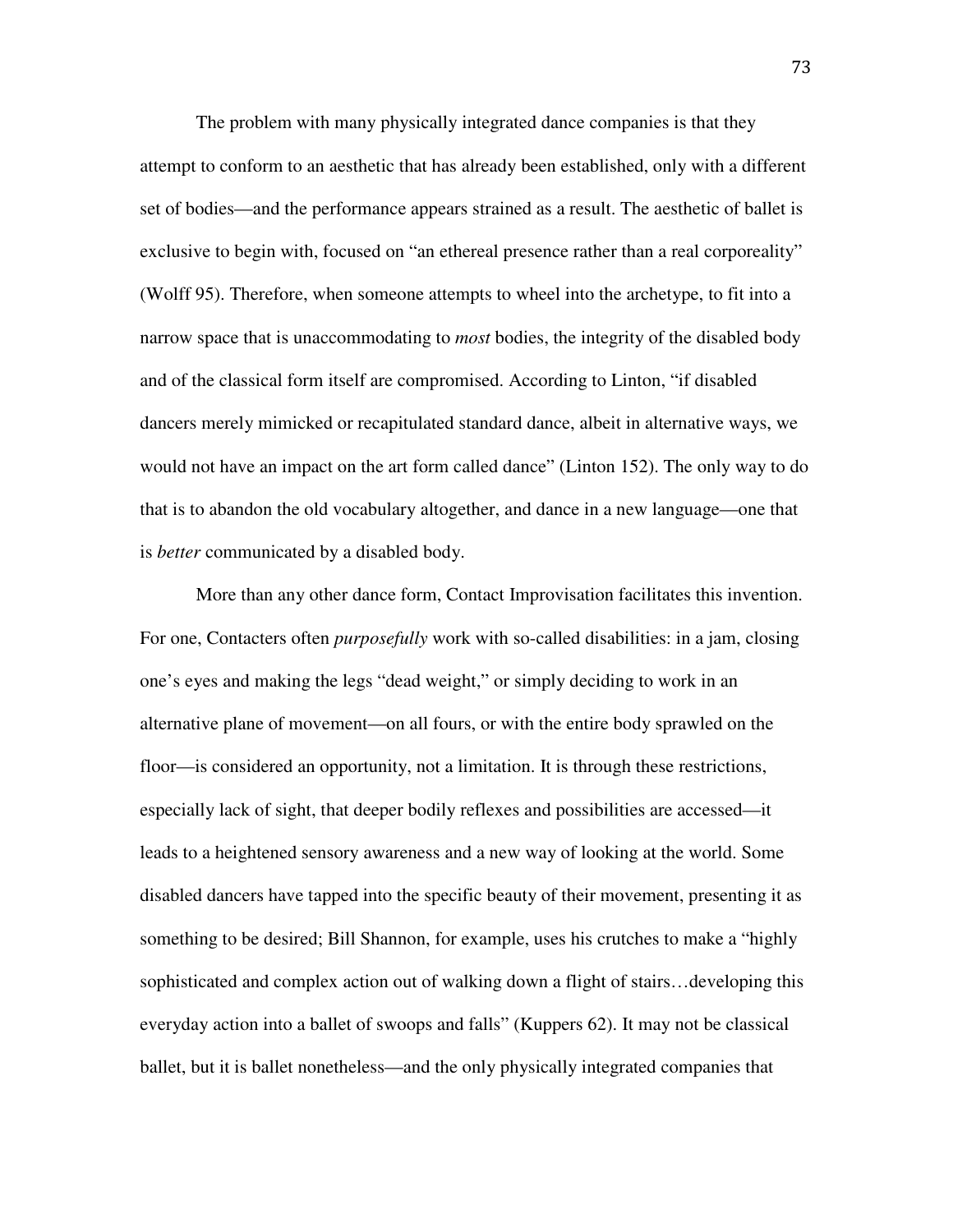succeed in reframing disability in a positive way are the ones who choreograph using the extraordinary vocabulary exclusive to the bodies they are working with.

Even with the best intentions in mind, many companies that feature disabled dancers—as opposed to CI, which is not compartmentalized into professional companies—do so in a way that is potentially insulting to both audience member and artist. One example is that of Cleveland Ballet Wheels, a well-received company that features Mary Verdi-Fletcher—a paraplegic—as one of its principal dancers. Verdi-Fletcher, who was born with spina bifida, is praised for her dedication to bringing wheelchair dancing into the mainstream—but she does it by replicating the aesthetics that characterize that mainstream. She is described as having the "spark, the spirit" (Albright 66) that make a dancer shine—but in the company's choreography, this quality is emphasized instead of the unique movements available to her *only because* she is in a wheelchair. In one piece choreographed by Sabatino Verlezza, Verdi-Fletcher is lifted overhead by a male able-bodied dancer, waving her arms in a display of triumph—which "paradoxically reinforces, rather than disrupts, the negative connotations of disability" (Albright 65) by making it appear as though she must be hoisted into the position of "real' dancer, one whose 'spirit' doesn't let the limitations of her body get in the way" (66). It would be different if it were Verdi-Fletcher's choreography, if she had agency in narrating her disability as she sees it—but as it is, CBW's orientation of bodies on stage often "seems to invoke all the worst stereotypes of disability in a completely uncritical manner" (Albright 69).

Light Motion, a Seattle-based company under the direction of Charlene Curtiss, edges more toward the disruption that Albright calls for; Curtiss maneuvers her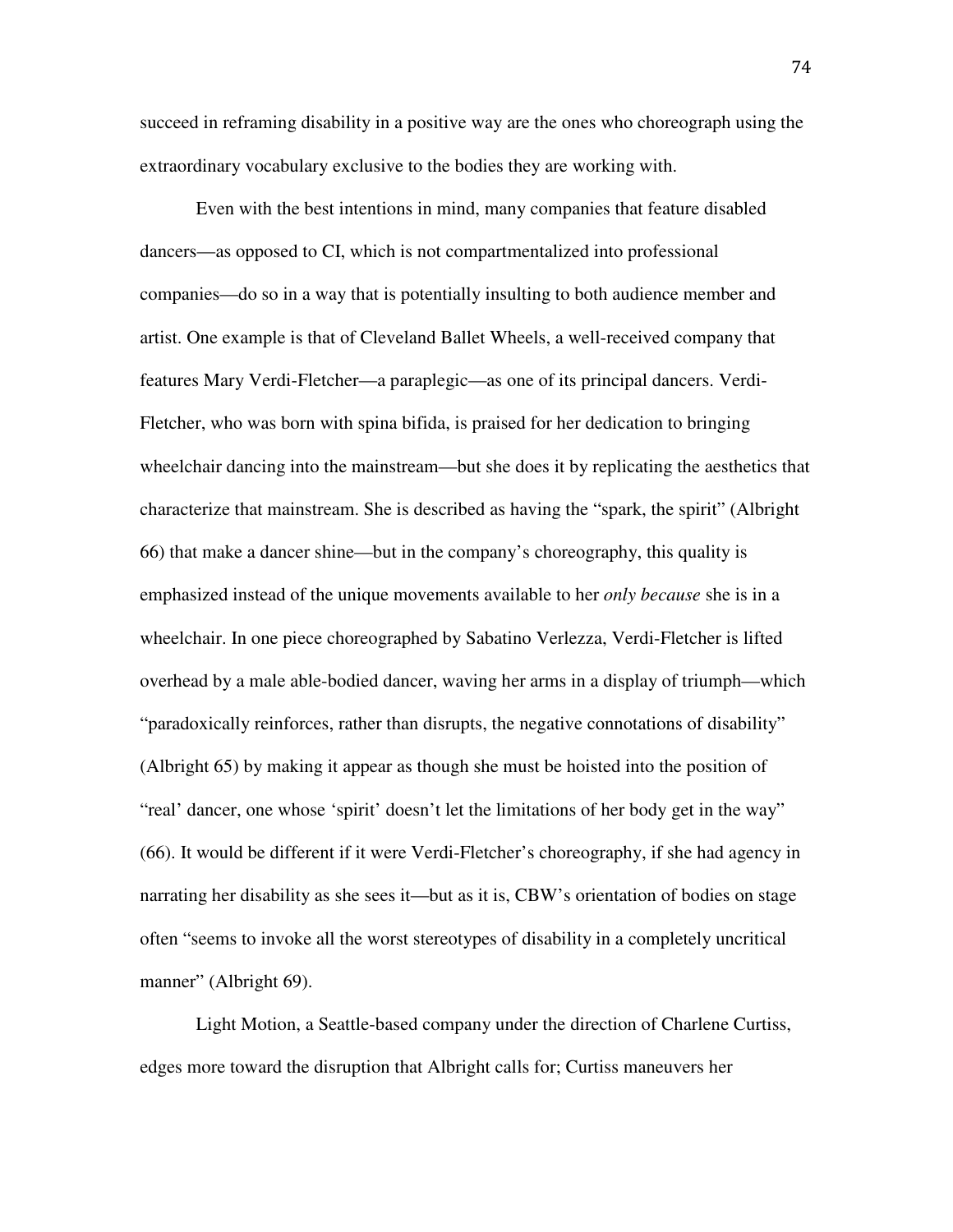wheelchair as though it is an extension of her own body, "expanding its legibility as a signal of the handicapped into a sign of embodiment" (Albright 83). Even better, Can*do*co—based in London—utilizes innovative plays with momentum and level changes, exploring the ways that wheelchairs and legs may support and connect with one another. "The choreography refuses the implicit ideology of standing upright by placing most of the movement on the ground" (Albright 80). Still, despite the numerous ways that these companies are working toward revolutionizing perceptions of disability onstage, the fact remains that they are doing it *on a stage*—fencing in "innovations and disportments" that, according to Simi Linton, can "never quite 'fit' in the confines of a proscenium stage" (Linton 154).

Where these companies attempt, Contact Improv achieves true progress—without even trying, or acknowledging that it is doing so. It does not make money or win audiences over based on a philanthropic presentation of bodies not typically seen—it simply gives all bodies the clean slate and lack of expectations required for creativity to bloom. Besides DV8, a mixed abilities dance company that uses film as a medium for disrupting the ableist gaze, CI represents a rare opportunity to break out of the boundaries automatically created by an elevated stage. Furthermore, by welcoming all abilities and acknowledging that disabilities are rooted in the psychological as well as physical, CI breaks the trend in physically integrated dance that caters to lower body paralysis—with no aesthetic to aspire toward, the wheelchair is given no more attention than less visible disabilities.

This is particularly relevant next to physically integrated companies: for example, the GIMP project. Despite the many admirable traits of Latsky's vision, when Helen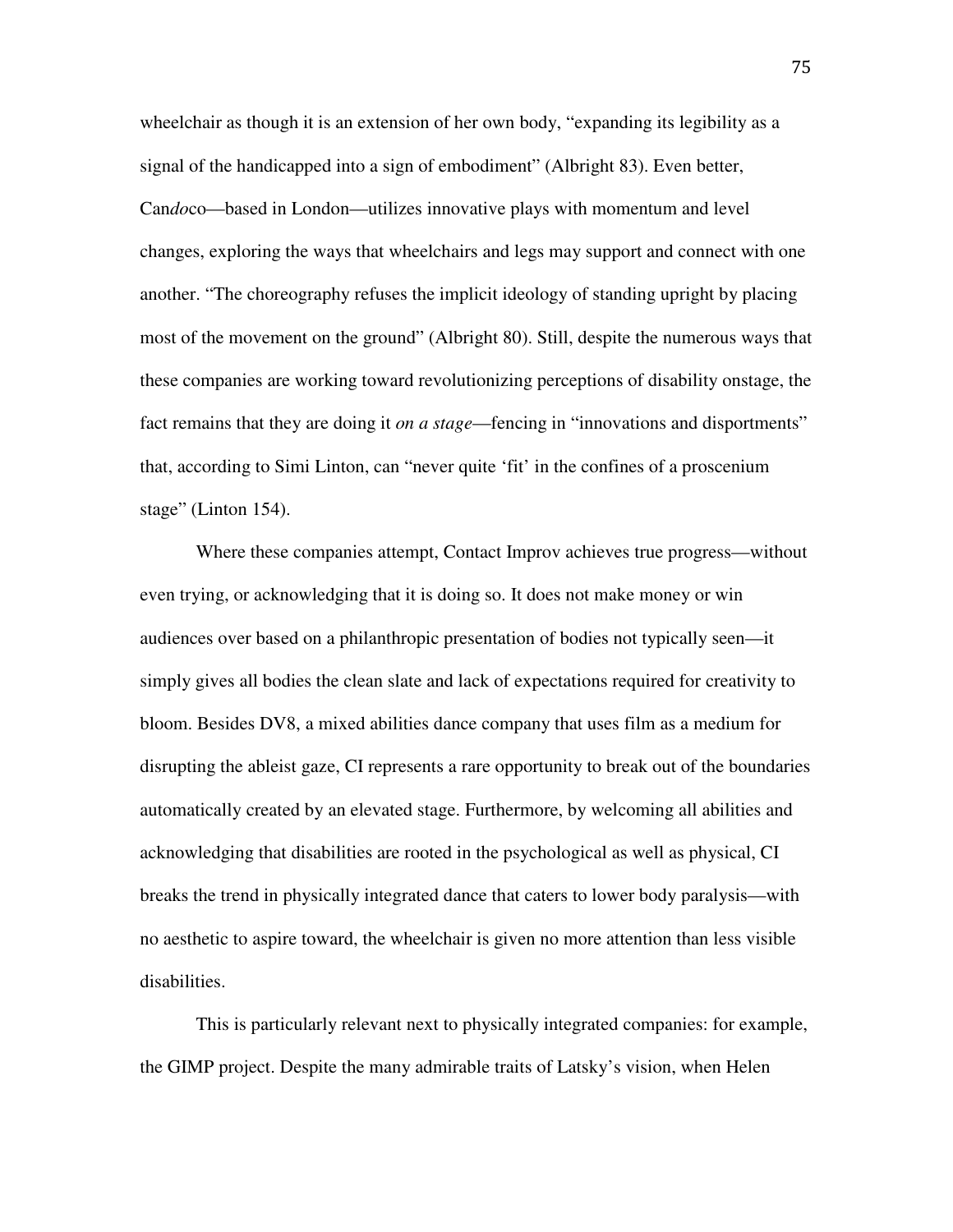O'Neill reviewed the company in 2009, the main focus of her article inadvertently points out a critical trap: she praises the able-bodied dancers for overcoming their emotional setbacks, and the disabled dancers—apparently, more likely to present "raw emotional honesty" (O'Neill 3) because of their condition—for their struggle to keep up with the physicality of the dance. She writes that Jeffrey Freeze, a professional dancer before joining GIMP, was asked "what is YOUR risk?" by audience members—as if his life's emotional and physical hardship would be less trying simply because he had two working legs. In contrast, Contact Improv treats the mind and body as a unit: all dancers are assumed to bring a level of emotional and physical vulnerability to the table, despite their societal position as dis/abled. CI gives space for a new language to develop, one that treats disability and dance in the same sentence—not as two worlds colliding.

Language is an important forum to consider if real change is going to be made; especially considering that "all bodies are limited, disabled by language" (Kuppers 58). Of the plethora of bodily experiences—and identities determined by race, class, sexuality, ability, etc.—we are expected to be able to check the reality of our bodies off in a box that asks whether we are *male* or *female; able or disable; Hispanic, black,* or *white.* If that's not debilitating, what is? Forging a new vocabulary that genuinely expands upon the particularities that the disabled body has to offer—and making that vocabulary visible through a medium that embraces it, like Contact Improv—proves that semantic labeling is not set in stone, and neither are the judgments behind them. Proving that language itself is a "ritual machine," and that the "disabled body isn't the raw matter preceding the fully arrived, evolutionary pinnacle of linguistically communicating 'normal man'" (86), opens the floodgates of reconsideration: the way we treat dis/ability is constructed, not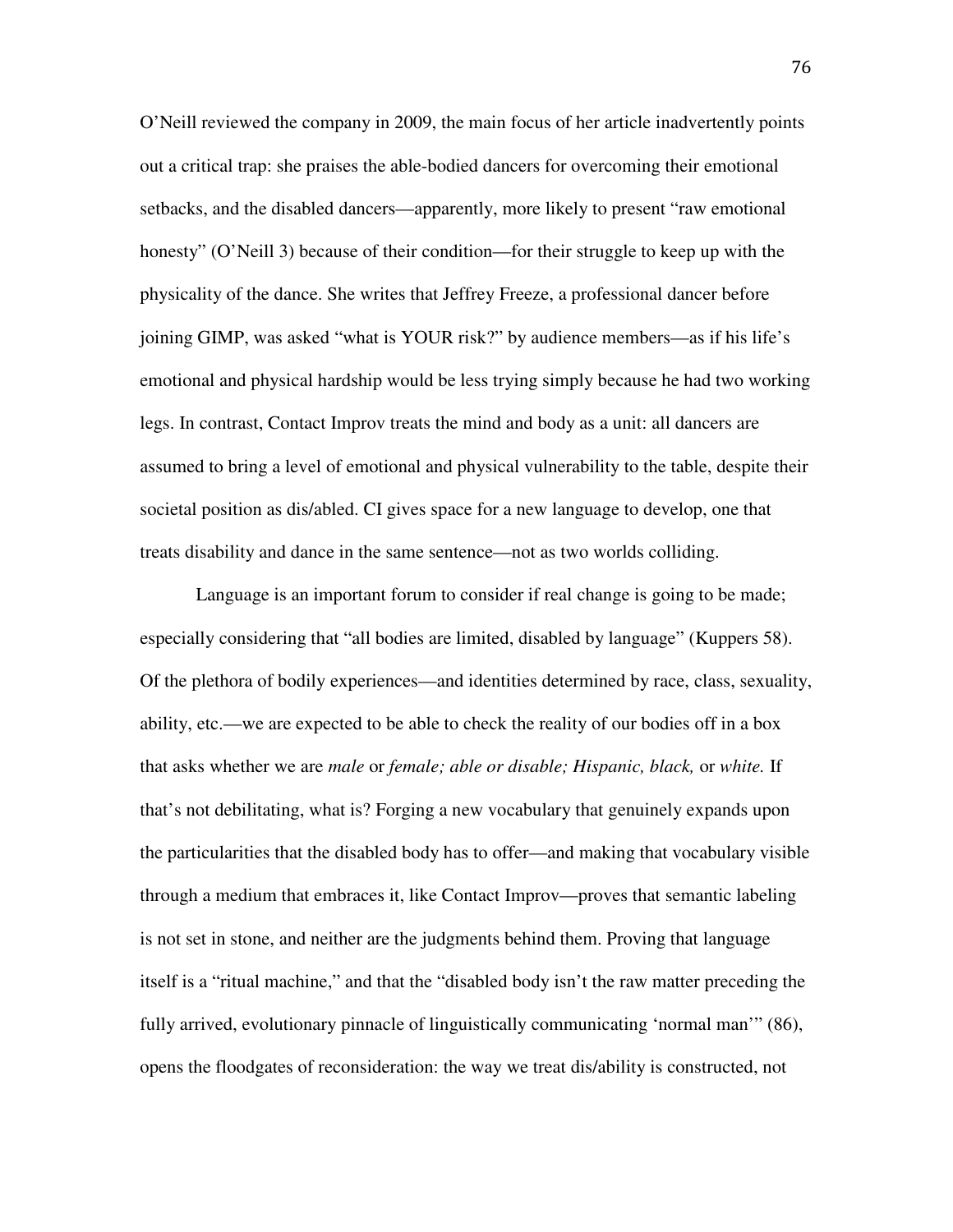innate. By redefining what qualifies as an acceptable body and beautiful movement, CI achieves this opening; and because "language…contains shortcomings, often proving imprecise in capturing the moment-to-moment challenges in movement and consciousness" (Pallant 4), CI relies on bodily communication. "In place of words, the close proximity of bodies sharing weight and skin, bony and soft surfaces, firm and slack muscles all provide an endless stream of information about the physical condition of the dancers and where the dance can go" (Pallant 22). In my experience, when CI partners attempt to consult verbally, it actually causes their muscles to tense in a way that hinders the dance. The social dominance of words is undermined, and in its place, the body is left to speak openly and honestly about its experience.

By the very fact that they are physical, dance and movement have the ability to communicate in a way that "mere language cannot (yet)" (Kuppers 3); they fight the "ocularcentric society" that Rosemarie Garland-Thomson describes with their insistent visibility, with the fact that an audience may not so easily tune them out, or place them back on a shelf. We react instinctively to dance, and have bodily reactions to the moments that hit us at our core—the moments where pins and needles crawl up and down our spine—reinforcing the act of witnessing as a physical, not merely intellectual, experience. Dance is essential to my argument because it engages audiences beyond a one-dimensional stare, disrupting the notion of gaze altogether—including the male gaze. The female disabled dancer, by "radically question[ing] the ideal image of a dancer's physique," (Albright 57) has the power to fracture the male gaze where even the strongest body cannot. Furthermore, the act of jumping all over the stage—the tactic that Grealy and Mairs emulate in their texts by pluralizing identity and rejecting chronology,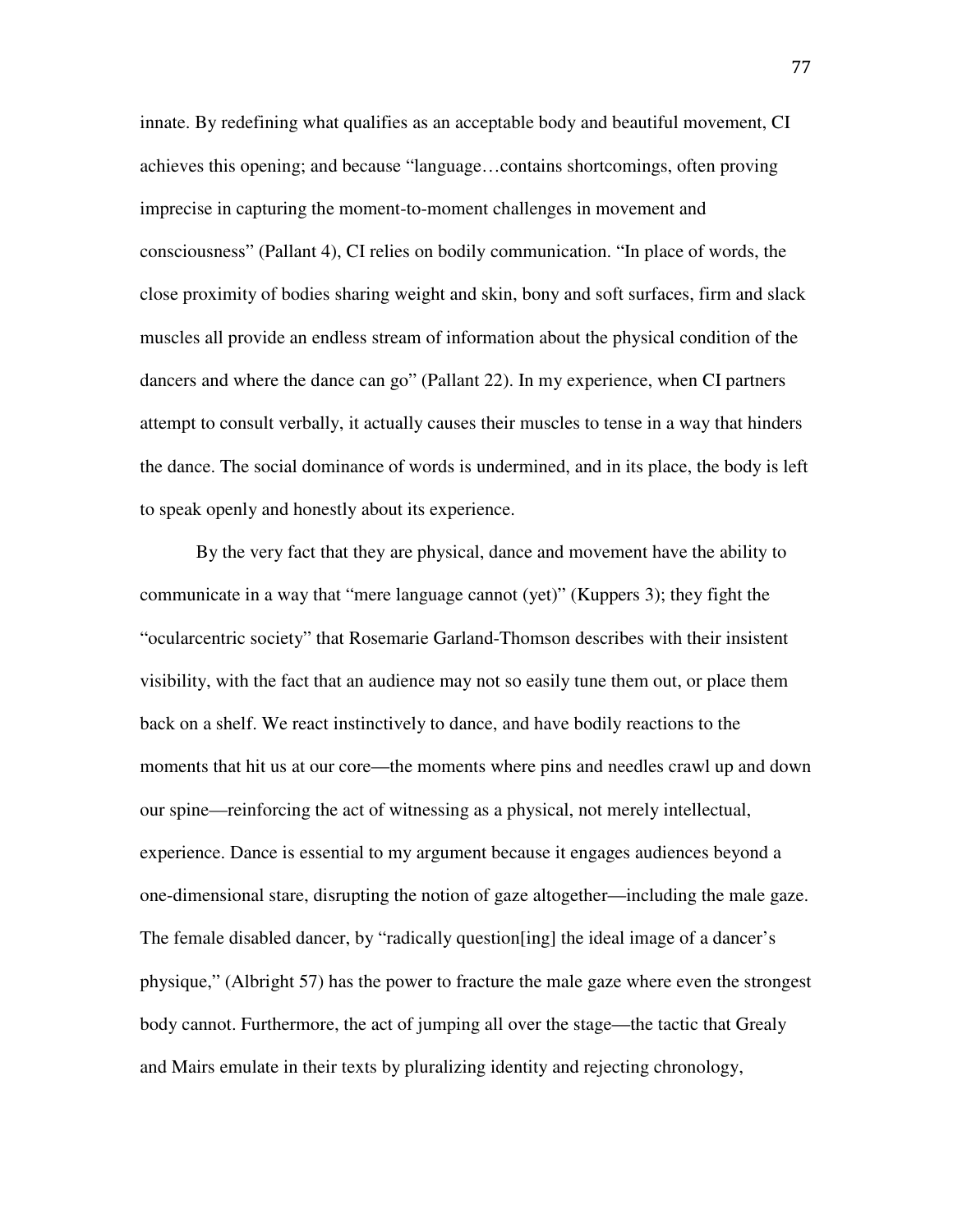respectively—physically represents the jumbled, nonlinear nature of life itself. Even better, a dancer in a wheelchair may evoke the fluid transition between the multiple identities inherent in each life by rolling across the stage; something that she is able to do, not in spite of her disability but *because* of it.

According to Petra Kuppers, a life or a body that has encountered trauma is jolted into paralysis; the current of life is disrupted by an event that is a "moment out of flow" (Kuppers 104), which then repeats in one's memory like a broken record. To move, then—to dance—represents a unique opportunity around this paralysis, a "flow of energy, and a way of being alive, that negates fixity" (1). It saves the narrative from being weighed down by the paralysis of trauma, whether that rigidity is physical or symbolic. In the case of the former—and the reason why dance is so relevant—"the ambiguous decision to perform one's body," to deny the fixity of corporeal trauma, "opens up new chapters for disability narratives—and for dance" (Kuppers 68). Furthermore, because disabled bodies are often treated with overt delicacy—like "precious, breakable doll[s]" (Mintz 15)—the act of dancing, and throwing one's body around with all the momentum and immediacy that it craves, obliterates the stigma by proving that they do not break.

## Synergy and In[ter]dependence

The written word is not an indisputable authority in relaying the twists and turns inherent in embodiment; however, there are many writers—and Lucy Grealy is among them—who make their words dance, and construct their texts in a way that captures the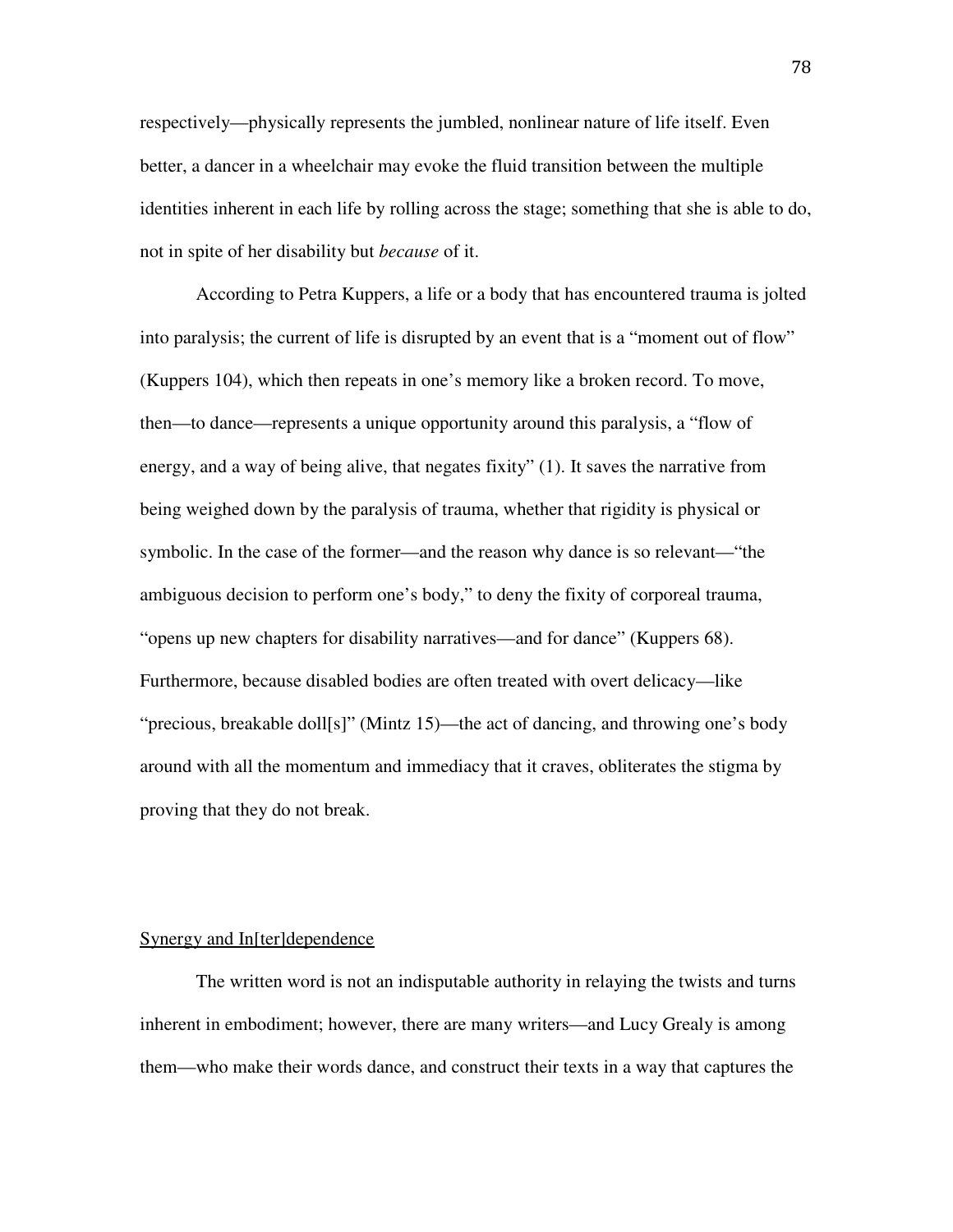movement of storytelling. As I have shown, by the sporadic nature of her storytelling and the "ease" with which she "slip[s] in and out of her various persona" (Grealy 38), Grealy captures the motion inherent in the decidedly un-unified experience of being alive and demonstrates how the "'truth' of particular bodies is open to revision" (Mintz 68). If her life story were to be captured in dance, it would be a Contact Improvisation. For one, she reflects upon the singular and "fleeting…nature of all moments," (Grealy 86) which is fundamental to any improvisational form. In CI, all movements are understood on this basis; the "smooth or bumpy course of the dance" is given room to unfold because dancers are encouraged to meditate on the fact that circumstances are constantly shifting—"it's just that some motion is more visible and active than others" (Pallant 48). CI leaves no room for anticipation, which is particularly relevant considering Grealy's relationship to time: despite her awareness of the present moment, she consistently "postpones happiness until the next operation," (Grealy 187) and admits that the physical pain of chemotherapy worsened when she knew what to expect (82). Disability and illness serve as magnifying glasses on the minute changes always taking place inside the body; but ironically, the pain within them can also foster a warped sense of anticipatory dread. CI presents a way of negotiating this paradox, and remaining centered in a world that is constantly morphing by engaging in a dance that is similarly unpredictable.

As I described in chapter two, Grealy's text demonstrates the multiple roles that she embodies throughout her life, both related and unrelated to her illness. She reflects on this fact, embraces it, and—though she fixates on the turmoil of her face—acknowledges that it changes so frequently that she "never had time to become acquainted" (Grealy 221) with anything other than its constant change. As a medium, dance is open to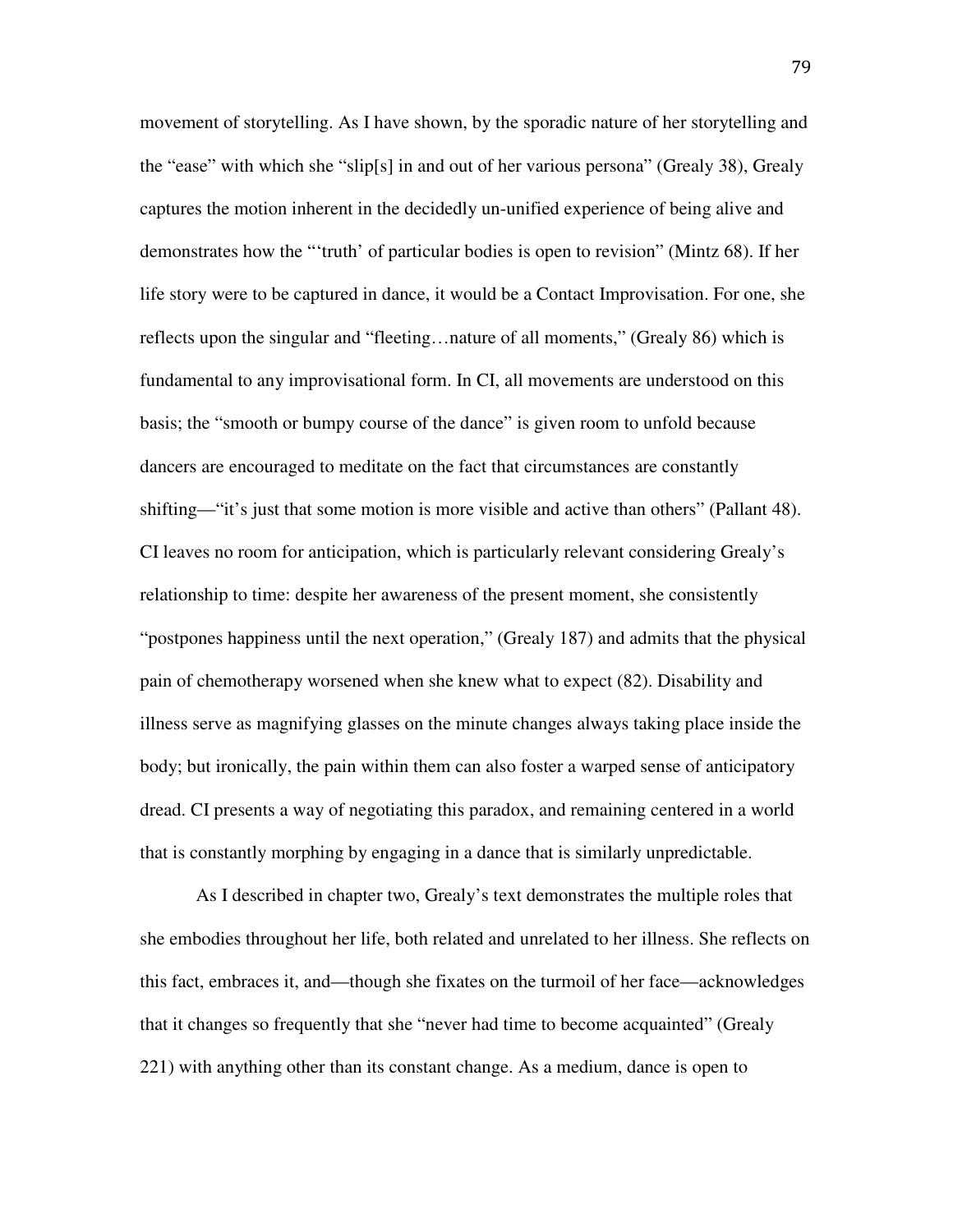multiplicity by the very fact that it places bodies in motion, but by cutting out the anticipatory rise and fall of narrative, Contact Improv is the most receptive to plurality of identity. By engaging participants in the mutable nature of their surroundings, the pressure to conform to one label disappears: "Whether we identify ourselves as Son, Mother, Dancer, Student, Frail, Charming, or Difficult, the dance floor reveals identities as mutable and as varied as the dance" (Pallant 67). All bodies, not just disabled ones, are constantly shifting; and though one card of identity may be shuffled to the top of the deck, it does not change the fact that a host of experiences and selves exist beneath it. By allowing space for these identities to ebb and flow, CI "provides a concretely irrefutable experience of a connection to something beyond our singularity" (Pallant 114)—both within ourselves and in relation to the world around us.

CI does more than encourage touch, it demands it: the exchange of weight sparks a domino effect, which "reinforces compassion by revealing how every action carries repercussions, repercussions that are conjoined" (Pallant 91). Grealy is no stranger to this effect; after all, it is a collision with another student during a kickball game—a blow that knocks her "into the present, the unmistakable *now*" (Grealy 14)—that sets the chain of events into motion that leads to her diagnosis. She muses on the idea of human touch with frequency, realizing that "part of the job of being human is to consistently underestimate our effect on other people" (65); but in CI, no such underestimation is possible. When two people share weight, no matter how steeled one partner may appear, he or she will inevitably move under the influence of another body. "Such a relationship cannot be taken lightly…when a hip bone presses into our flesh or hair flies in our faces, the stimuli compels acknowledgment and response" (Pallant 103). Though she struggles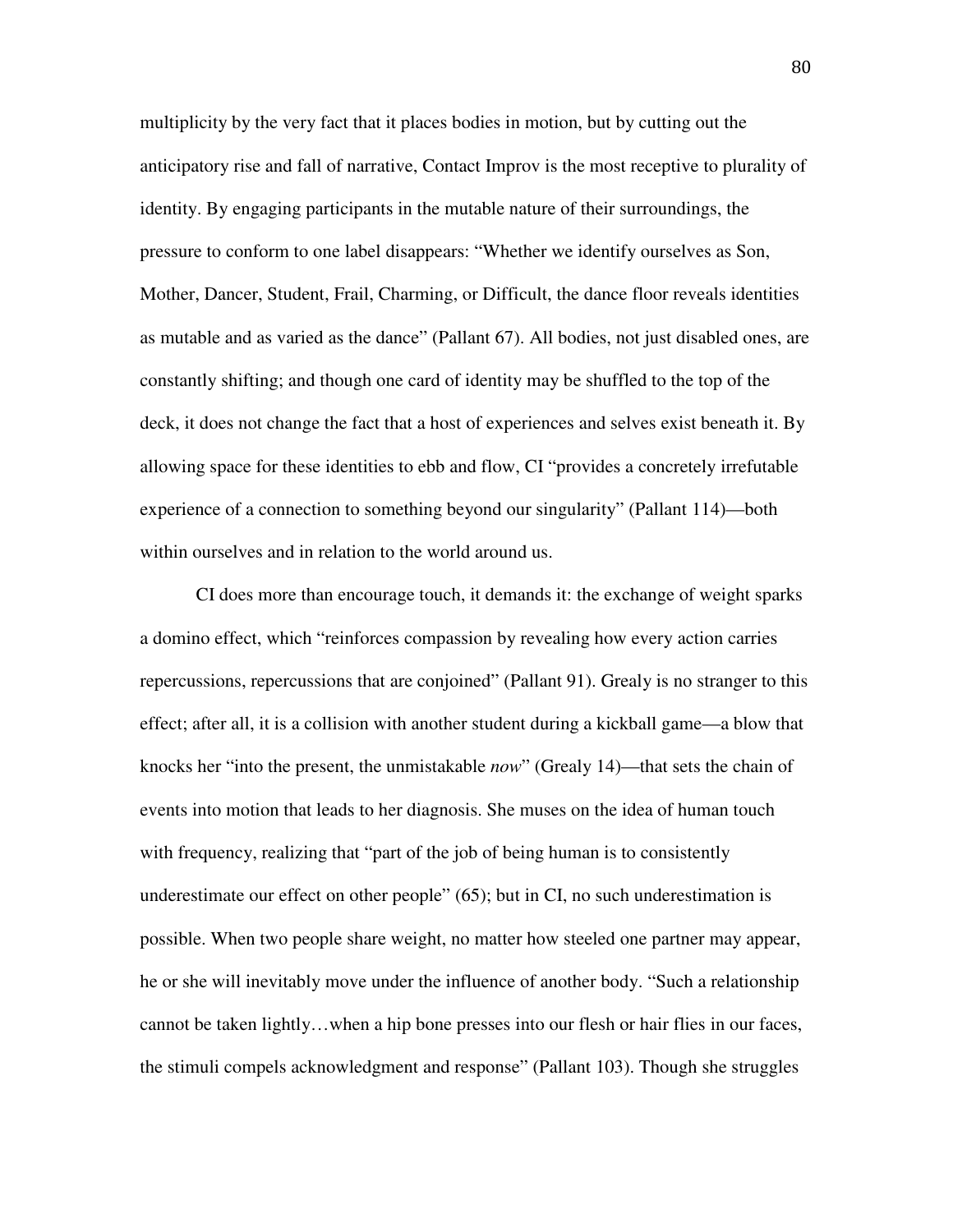to understand her place in relation to others, Grealy states that human touch "was akin to surrender, the closest I ever got to experiencing trust" (Grealy 153)—a fact best demonstrated by her friendship with Patchett. The synergy between the two is fundamental to their existence; and like CI, demonstrates that independence is found within interdependence.<sup>10</sup>

First and foremost, CI is a process of sharing weight; at any given moment, one is both receiving and giving. The dance ceases to exist otherwise. One of the most popular introductory exercises asks partners to stand back-to-back, distributing mass evenly through the shared surface area, and to walk out slowly until both are sitting on the floor. Like most CI exercises, "every weight shift, movement, and psychological state directly impacts a partner…one finds standing possible *only* if the partner offers a stable surface" (Pallant 39). This interdependence is the backbone of the dance, and the most significant metaphor that can be gleaned from it: each movement directly impacts another person, "without the presence of competition and struggle for dominance": which in our culture, is a "rare dynamic" (86). Like Grealy and Patchett, who lift and lean on each other in a cycle—through life and through text—that keeps them on equal footing, CI works *only* if partners are on equal footing—it is what keeps them, quite literally, from falling to the floor. On a spiritual level, CI fosters the Buddhist notion of interconnectedness: "it's about finding a balance…without sacrificing individual differences" (Pallant 85). Though one is responsible for the safety of another, the strength to support them "lies primarily within oneself" (Pallant 4): proving that independence is actually interrelatedness, harnessed by dialogue "where seemingly individual energies emerge and merge to create

 $\overline{a}$ 

<sup>10</sup> Both theoretically, as I have attempted to demonstrate, and on a semantic level as well: "**in**ter**dependence.**"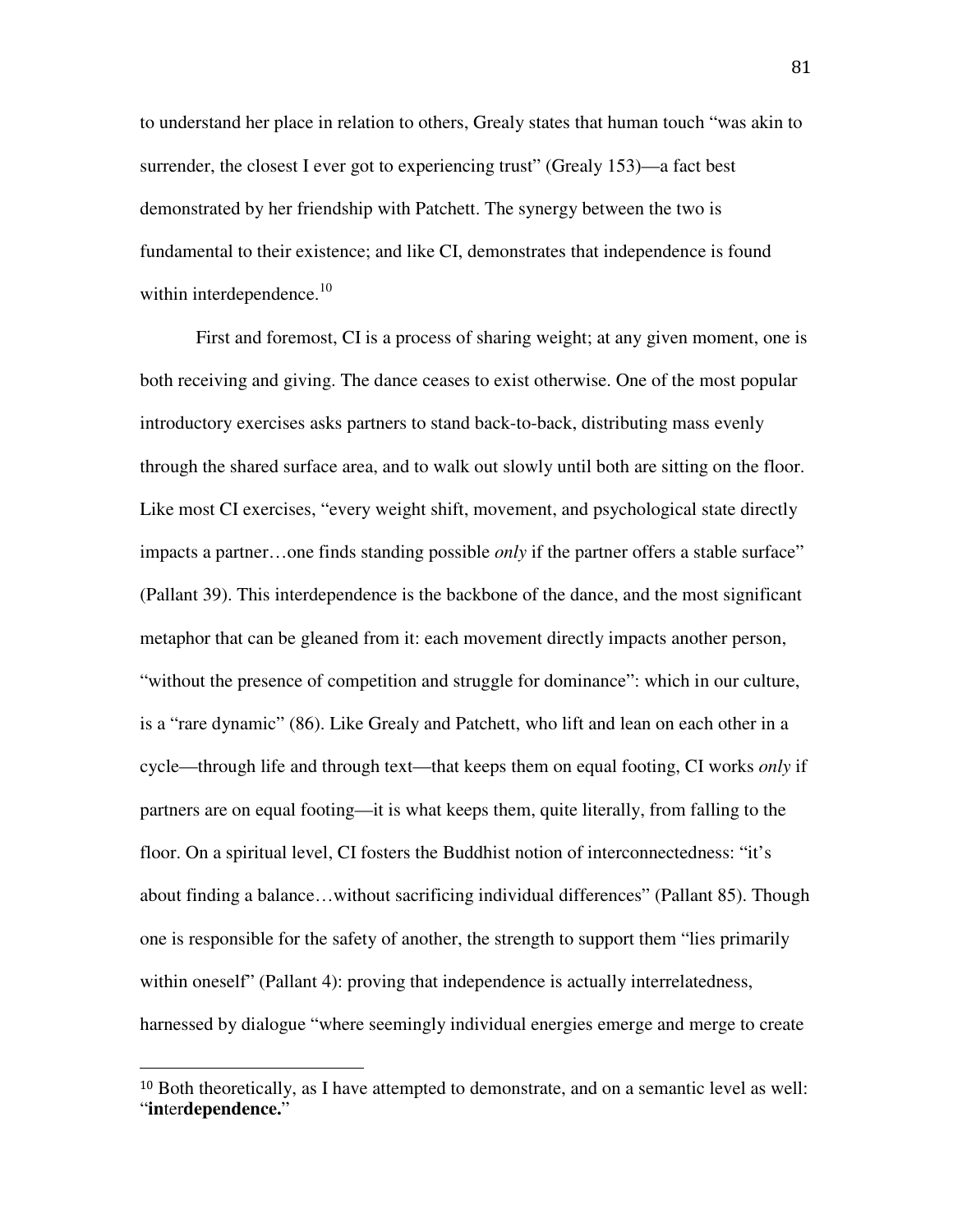a flow greater than any one person" (Pallant 87). The disabled and ill are not the only ones dependent on others; even when we are able to take our own pills, take out our own garbage, or sit upright without the aid of another person, we are *each and every one of us* reliant on others. CI is merely a physical reminder, a visual aid for acknowledging the fact that it is possible to be "fully absorbed" in ourselves, "but also, paradoxically, each other" (Pallant 116).

It sounds simple, but for many, interdependency is an inconvenient truth. For one, it destabilizes theories of feminism that claim the only empowered woman is one who is alone: not dependent on a man, not dependent on anyone but herself. This may have been a necessary stance to take in generations past, but it conflicts with another feminist train of thought—the one that "values all and demeans none" (Pallant 84). Feminism has "only relatively recently started to acknowledge disability as an important area of difference within its ranks" (Kuppers 50) because disability presents a problem for the connection between isolation and independence. Like the "fear of contagion" that disabled dancers provoke in audiences, or "the fear that the visible presence of someone else's 'large, aging, and dimpled thighs' will unloose one's own" (Albright 91), the disabled body reminds the world that *everyone* is dependent on others at some point. Every body deteriorates and every body ages. Contact Improv, by placing a full range of abilities together without labeling them—and requiring those bodies to physically lean on one another—breaks the false idea that, because they are outwardly reliant on others, disabled people are weak.

Far from perfect, CI is not without weaknesses that make it appealing to some and not to others; for example, despite the fact that it refuses to pinpoint any aesthetic as

82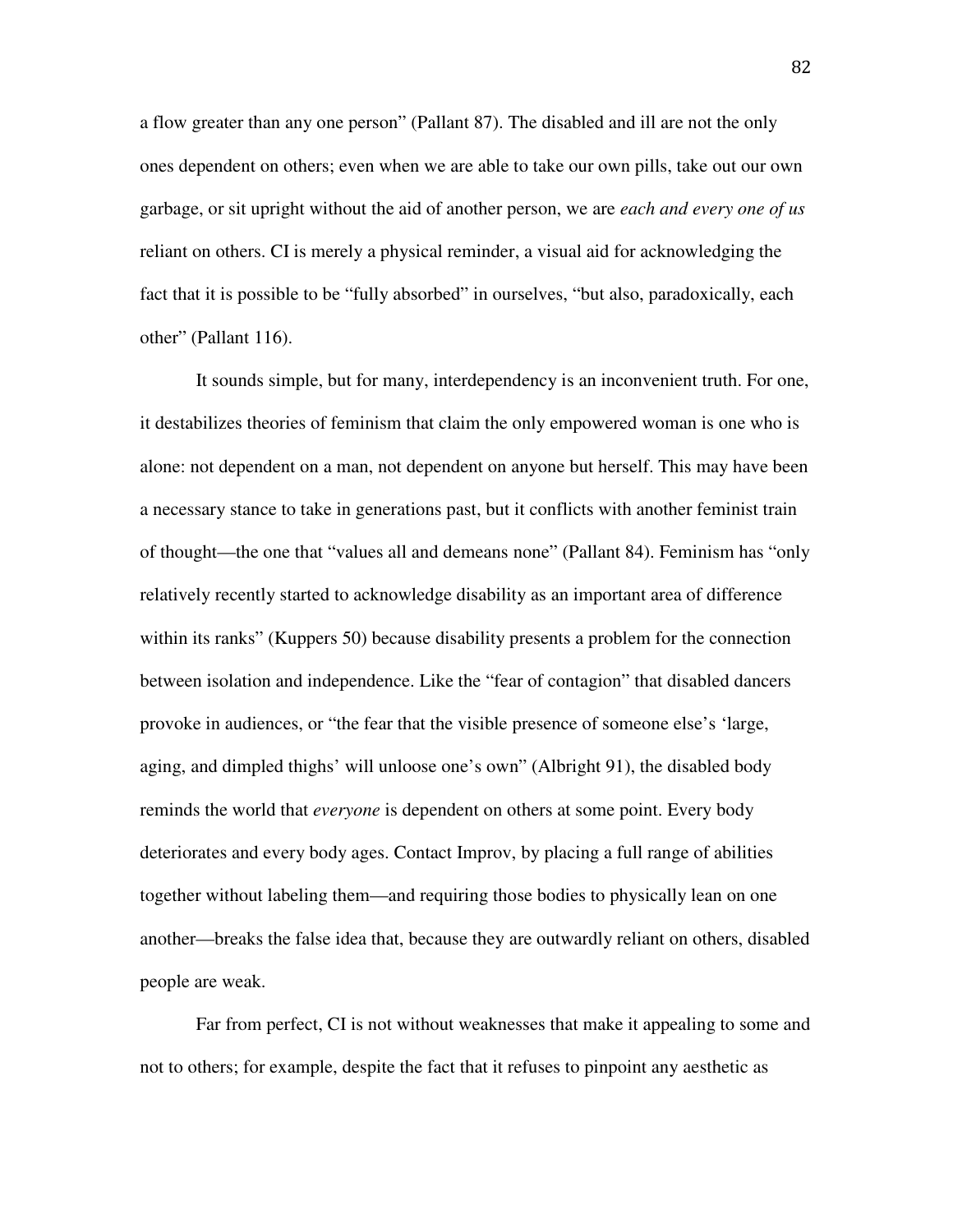being better than another, my experience with the dance has taught me that it is difficult to regulate this value. Inevitably, certain participants will prize some techniques—fluid transition between movements, for example—and feel less capable if they are unable to emulate it. Furthermore, like any physical activity that requires inversion and unpredictability, participants are put at risk of injury. However, the limitations of CI are overwhelmed by its strengths: over time, participants acquire the skills they believed to be unreachable—and it almost always comes as a result of releasing in the mind, unclenching from an ideal, and letting the body *react* organically to the movement of others. This constructive reliance is what separates CI from narrative-based dances those it does not seek to compete with, nor replace—and is what makes it relevant to theories of autobiography that posit the self as a community-based identity (Smith and Watson 278). CI expands the notion of what it means to be disabled and what it means to be a woman; it is possible to rely on another without being needy, and it is possible to be needed without being a caregiver. Weight must be given in order to be taken.

### A Fair Share of Space

The disabled body plays a unique role in the performance world because it is often considered to be "transparent:" it is typically associated with the visible, physical body, from which one can never separate, and "it functions as a master sign in our culture" (Kuppers 54) as a result. Whereas other categories of identity may be appropriated or shed, disability is commonly associated with the physical body—and how can a physical handicap be taken on or off? It cannot; however, it is not impossible to perform disability. This is a restoration of agency, an expansion upon what Luce Irigaray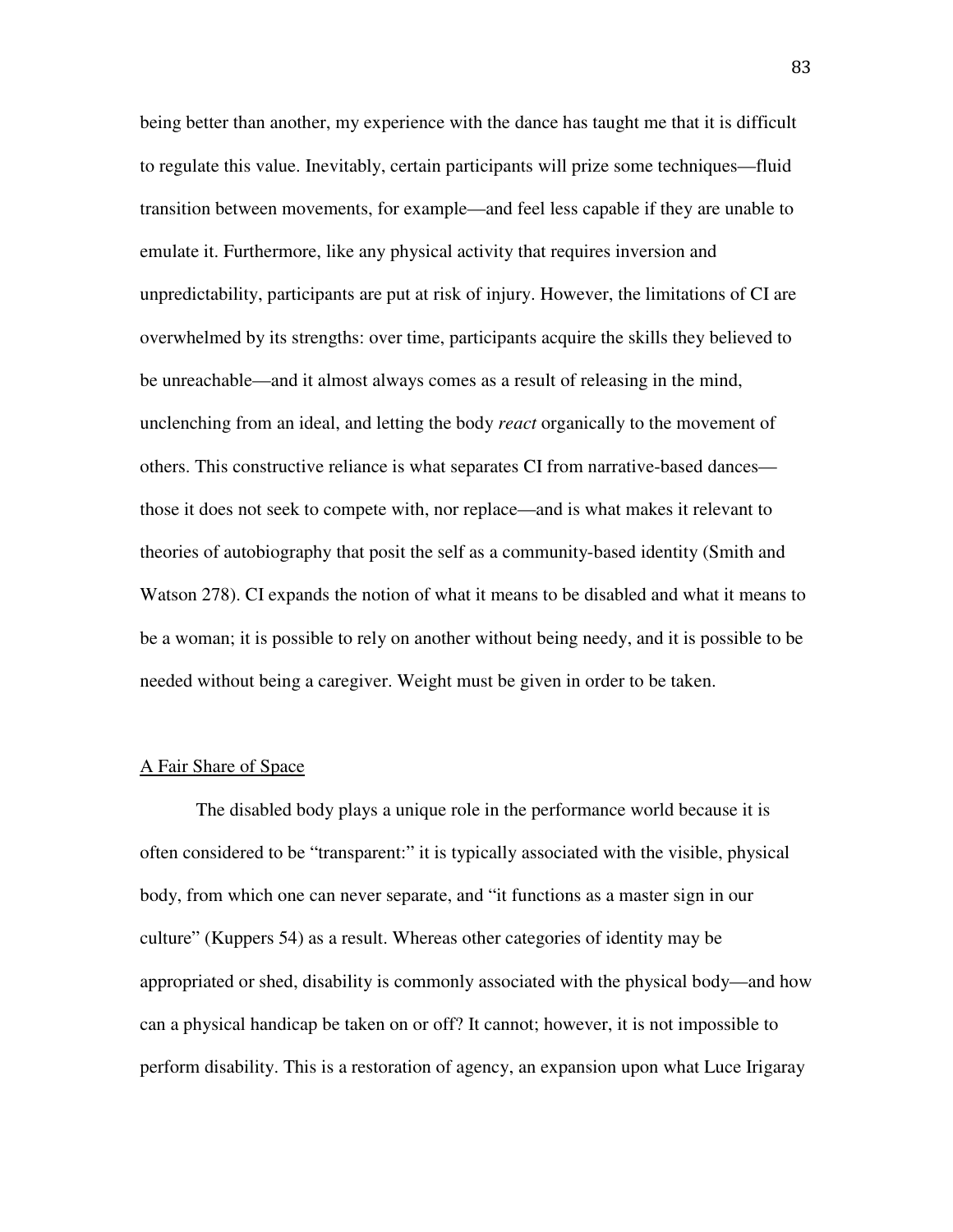calls "mimesis," or subversion through a purposeful appropriation of characteristics associated with identity categories. Like Butler, Irigaray says that for a disabled woman "to play with mimesis" is to "recover the place of her exploitation by discourse…so as to make visible, by an effect of playful repetition, what was supposed to remain invisible" (Kozel 102). Just as Mairs momentarily fools a doctor with her appropriation of "abled," performance of dis/ability—especially in Contact Improv, where ability is understood to exist on a spectrum—demands that the abnormal body have a place both onstage and off. Often, the lack of privacy created by constant medical treatment and social gawking has "undermined many [disabled] people's ability to be confident in their use of space" (Kuppers 125); so to dance, to let one's physical body take more than its fair share of space, is an act of empowerment.

Is it possible for the disabled to perform ability? If it means a paraplegic bounding out of a wheelchair and running a marathon, only to shout "Gotcha!" at the end of the race, the answer is always going to be *no*. However, disability is not always visible—and the qualities of able-bodiedness may be appropriated and subverted. "Art is, for many readers"—and audience members—"an enabling concept" (McRobbie 230); so when artists intentionally disable an able-bodied audience, showing them that that their identities may be tried on and discarded, the dis/abled hierarchy is blown skyward leaving empty space in its wake, a blank slate for a new vocabulary to emerge. Dance, a medium that "insists on changes in location, on moving through spaces" (Albright 133), represents the frame; and Contact Improv, by insisting on the present moment, and embracing the "sticky web of identifications" (Albright 133) inherent in each body, is the canvas. CI paves the way for a new type of math equation: just as being disabled and

84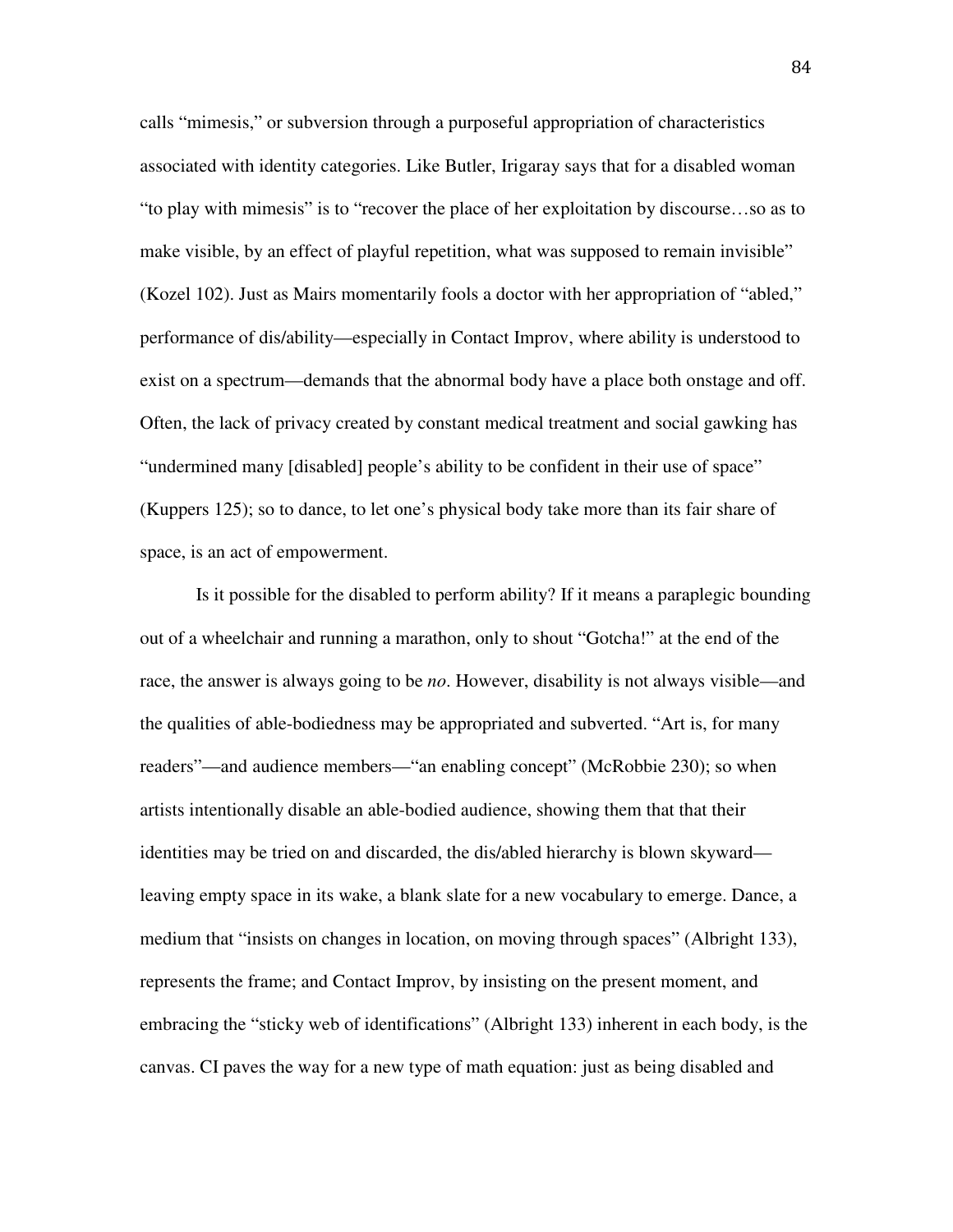being a woman does not necessitate identification as a disabled woman, in CI, one body plus one body does not equal two: there is always the third entity, the mystery of the "elemental tie" that emerges in the "tangible presence of another" (Pallant 102), that keeps it one step ahead of any language that threatens to limit it.

### **CONCLUSION**

# Moment[um]

 As Emma Goldman once said, "If I can't dance, I don't want to be part of your revolution." In this thesis, I have argued that dance—with bodies or with words—is much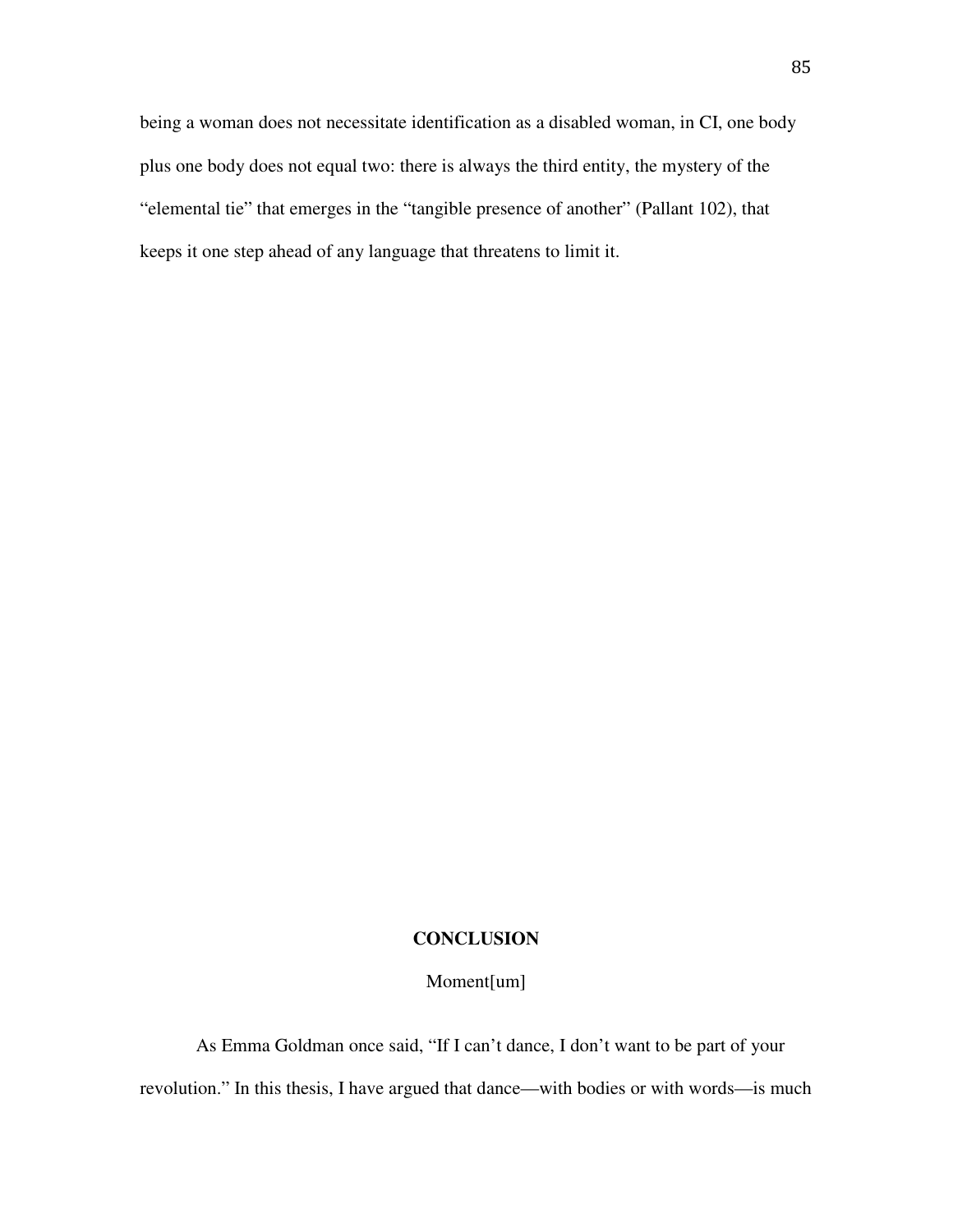more than a perfect pirouette, or defiance of corporeality. In Contact Improv, reality is the backbone of the revolution that Goldman calls for: regardless of body type or dis/ability, dancers are encouraged to give more weight—to lower the center of gravity in order stay grounded, and to remain connected to the authenticity of individual shapes. For bodies that have historically been marginalized, to dance—to take up space, whether on the cool marley of a dance studio or the blank pages of a book—is to stake claim to territory that has typically excluded them. It brings the social powers forming that exclusion into question: why have certain bodies been prized, certain ways of moving given more value, and what fears are those judgments covering up? When the dis/abled perform the stories of their bodies, it makes able-bodied audiences aware of their simultaneous sameness and difference; it reminds them of their own organic, fallible bodies, and breaks the stigma surrounding dis/abled "Otherness." In the case of CI, participants—dis/abled or not—are brought into physical proximity with another, sharing weight in a mutual dialogue until the definition of that Otherness is as blurry as the dance itself.

Dis/ability and illness, arguably more so than any other identity category, have been associated with lack of authority: those bodies so "marked" (Ferris 91) are unable to shift in and out of their physical ailments. However, as I have demonstrated, the liberating forums of life writing and Contact Improv provide space for performance, both portrayal of able-bodiedness and articulation of disability-specific vocabulary, which radically question any binaristic definition of dis/ability. In keeping with all bodily processes, the experience of being dis/abled is constantly changing, and can be effectively represented through mediums that are themselves continually morphing. Both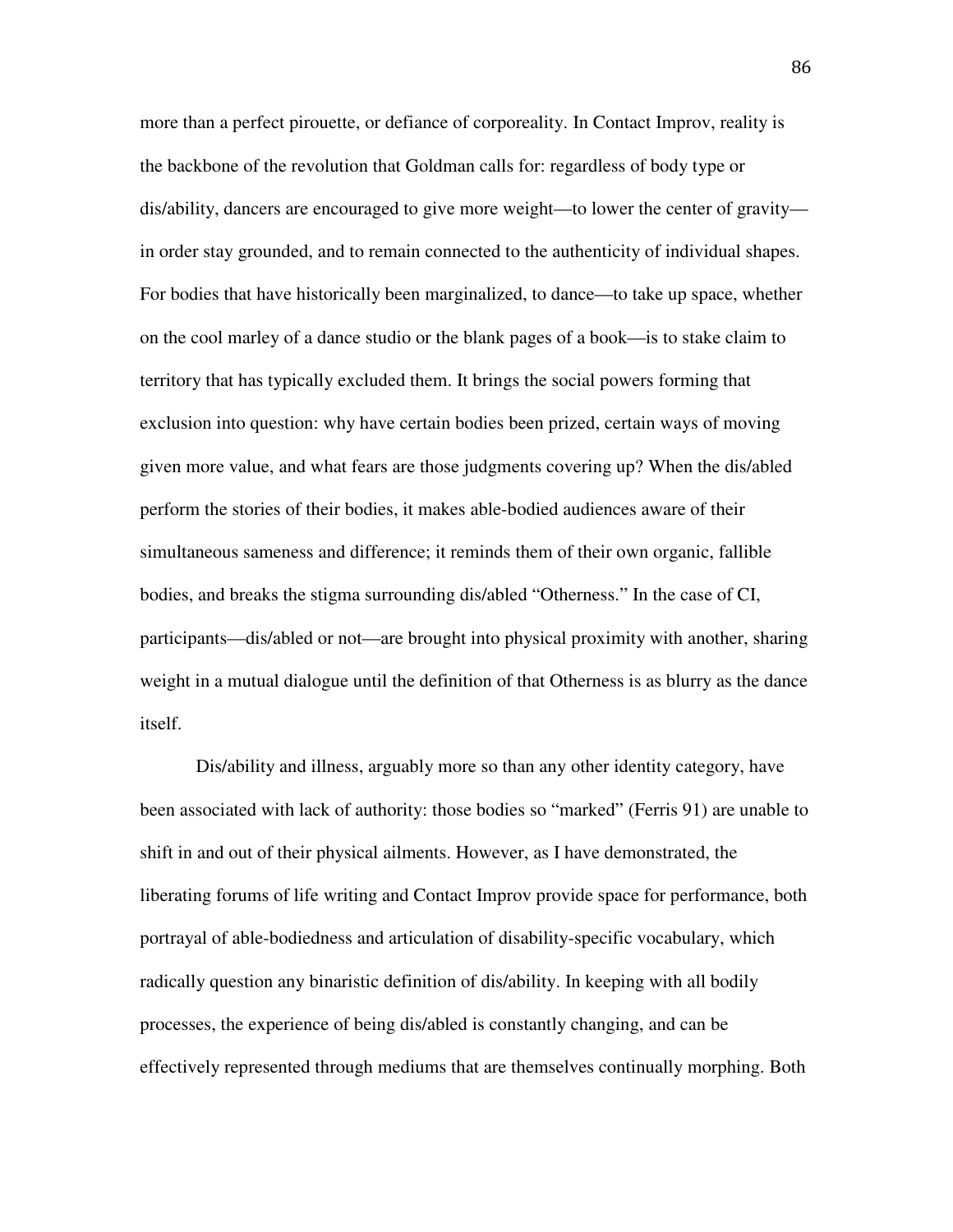Grealy and Mairs utilize the flexible forum of life writing to shift in and out of their multiple identities; denying the fixity of the "self' in autobiography and challenging the fixity of disability and illness as a societal label. Though intensely personal, both writers seamlessly incorporate their corporeal struggles into the rest of the trials and tribulations of their daily lives—thus reaching out to audiences, and refusing to essentialize what is often considered a radically specific experience. Furthermore, their discussion of dis-ease and depression challenges the societal hierarchy that posits physical ailments as most debilitating. This interrelationship between body and mind—as well as the interdependency each writer engages in—is what bridges them to CI, which I believe is a comprehensive tool toward the articulation, and rehabilitation, of the body-mind unit.

At times, the fundamentals of Contact have made their way into official rehabilitative services. Professor Janet Hamburg used the Bartenieff Fundamentals—a branch of Laban Movement Analysis, $<sup>11</sup>$  a technique very similar to CI in its philosophy</sup> and practice—to develop a system called "Motivating Moves for People With Parkinson's." The system is a series of simple exercises and visualizations that target the basal ganglia area of the brain, the center that controls movement, and has had remarkable success in getting Parkinson's patients "unstuck" from frozen moments. This is merely one demonstration of how, when the ailment is pscycho-physical—as ailment always is—the treatment must be comprehensive as well. However, even when the impetus is not strictly "rehabilitative," the philosophy and practice contained in CI addresses holding patterns in the body and mind in a way that is true to their mutually informing relationship.

 $\overline{a}$ 

 $11$  Created by Rudolph Laban, LMA is a system for describing, interpreting, and notating patterns of movement based on four categories of analysis: body, shape, effort, and space.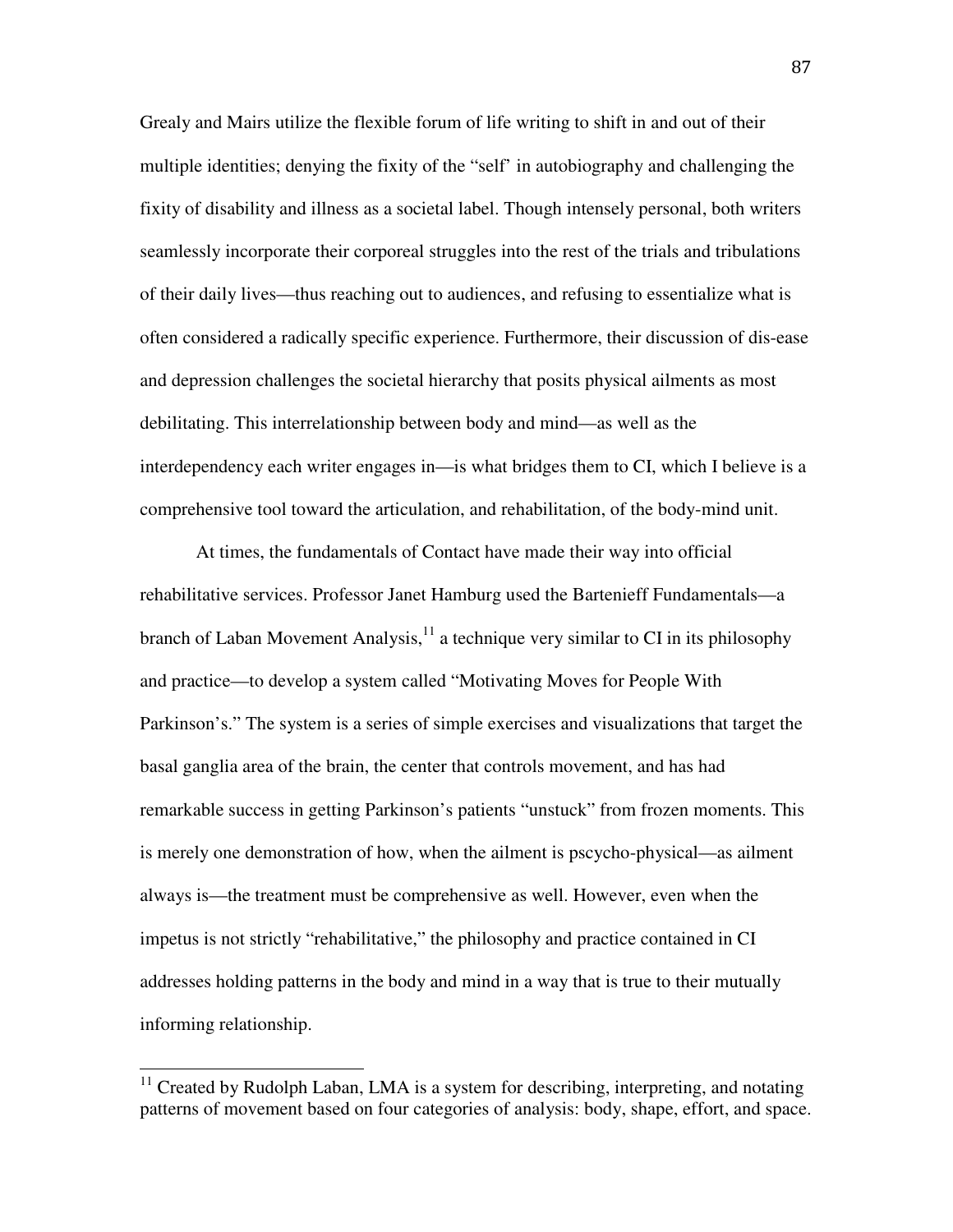I have argued that dancing holds potential for expression where mere words cannot go, engaging audiences in physical as well as visual manner; however, the language of the body and a body of language are not separate universes. Rather, to look at writing and dance together as an "intratext" is the only way to capture the full range of experience. Just as the act of writing cannot be separated from the physical body that takes pen to paper, the reflective self can never be taken out of dance—and Contact Improv, by abandoning clean-cut endings in favor of the emergence of individual stories, is the ideal forum for this overlap.

Occasionally, CI does incorporate narrative: during one improvisation class, my peers and I were led through an exercise that combined dance and writing in a manner more significant than anything I have ever encountered. First, we were given five minutes to write a memory of a place—any place—with the only requirement being to let our words flow without second-guessing them. Secondly, we were asked to find a partner; and together, after reading our separate memories, to engage in an improvisational dance that revealed the similarities between our remembered experiences. Each person memorized one or two lines of his or her own text to recite out loud; and the final product was a stunning physical, and verbal, dialogue that captured the interrelatedness within our independent experiences. Having necessarily only touched on the vast existing literature on dis/ability, autobiography, and dance, I know better than to believe that I can provide an answer to what is a complex and highly sensitive area of study; however, I believe that the above exercise provides a vital suggestion. The interdisciplinary dialogue between writing and dance—much like my stance in the Humanities major, and my impetus for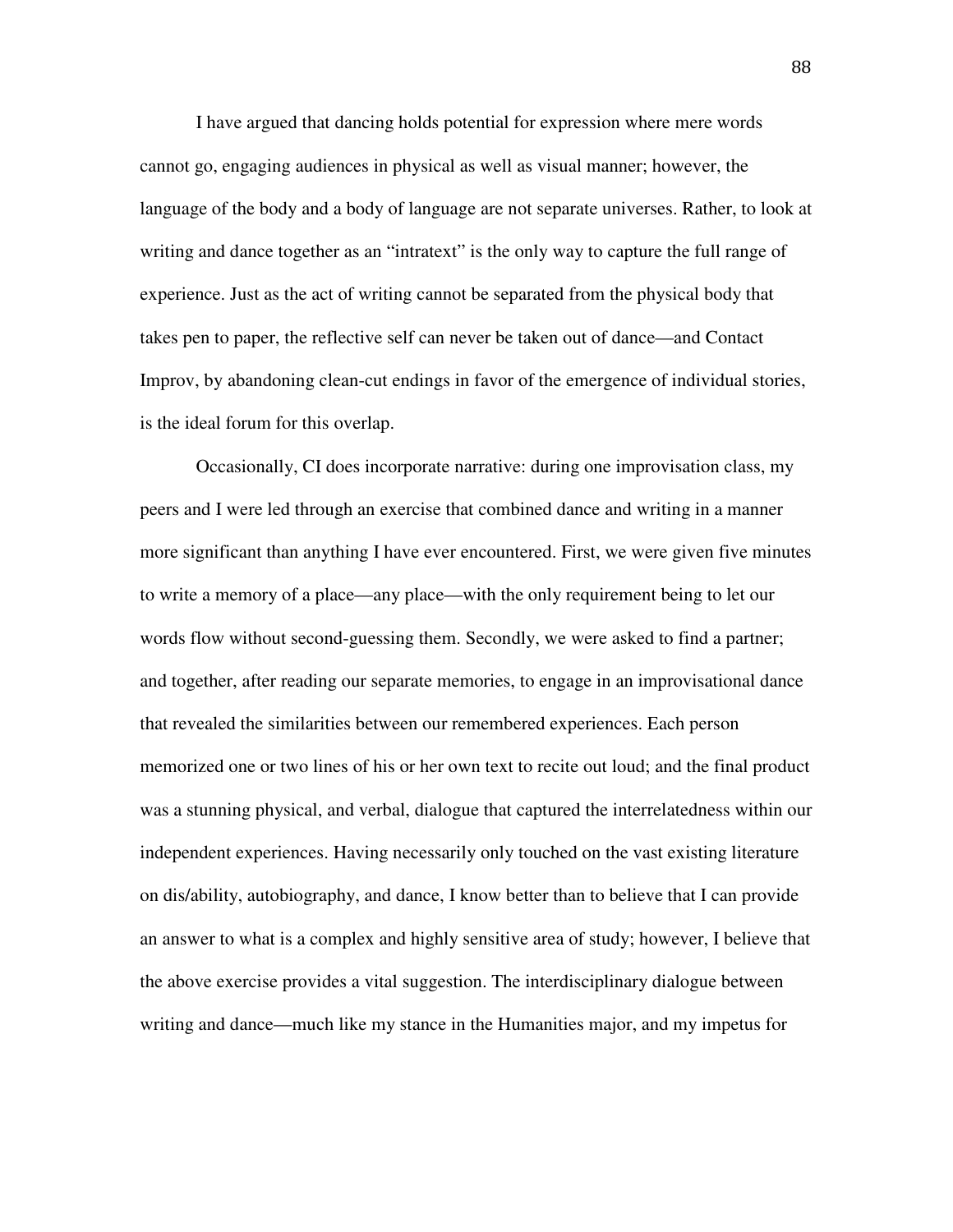taking on this project—presents an opportunity for understanding one's own body, and those that may seem different, in a way that enriches fluency in both disciplines.

Without a doubt, the best part of this project has been the chance to experience, not only theorize, Contact. For the past few months, I have participated in twice-weekly CI classes with a group of students who, like myself, were completely new to the form. While no one in the group identifies as physically disabled, the wide range of physical and emotional experiences made each session—and each partnership—an exercise in listening to individual strengths and weaknesses. Those of us who entered the room with considerable dance experience were no better off than someone without it; no amount of physical preparation can cushion the profoundly vulnerable act of giving, and taking, weight. At one point, simply cradling another's head in my hands—and feeling the moment when she registered the trust that my presence provided—allowed my body to yield to the floor in a way that hadn't previously been accessible. As I continue to engage with the literature on CI, I am proud to say that my personal experience with the form has reinforced my belief in its potential: for disabled bodies, yes, but for *all* bodies equally. As one acquaintance told me, herself a cancer survivor, "Contact Improv is, of all the types of dance I've done, the best metaphor for life." You lean, you take, you learn. There is nothing but the present, the moment[um] that each dialogue creates, to carry from one moment to the next.

"*Disability* describes a condition that rests both in identity and in a complex set of social relations that can affect many people, if not all, in sentient life" (Crutchfield  $\&$ Epstein 9)—so why are dis/ability studies not considered an essential part of every collegiate curriculum? Why, when we at the Claremont Colleges receive notification of a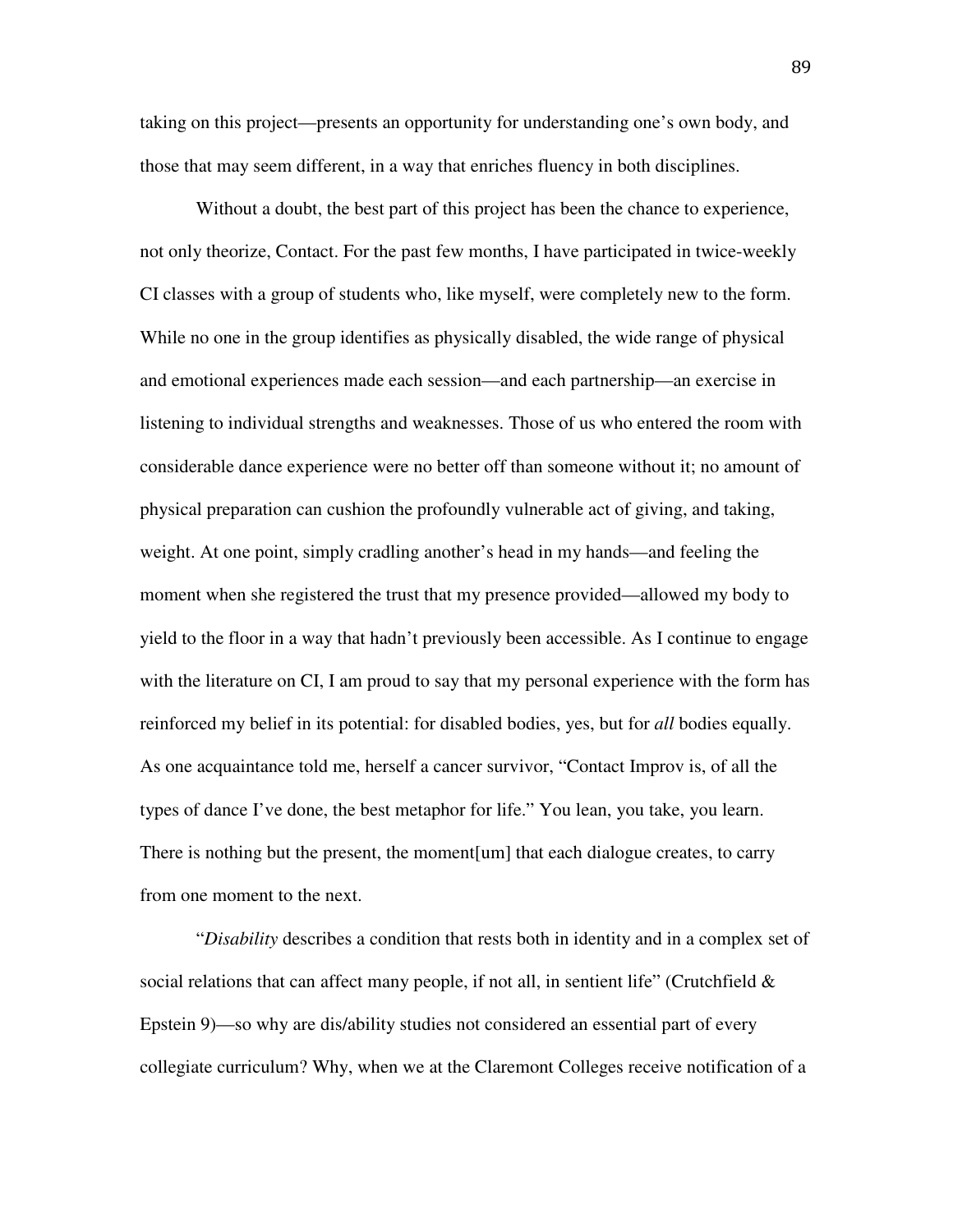"Developing Allies Workshop," is ability not listed as one of the categories that delineate privilege? In the future, it is my hope that dis/ability will be understood as a topic that affects everyone, not only those who identify as disabled; and that by engaging in activities that treat the mind and body holistically, issues surrounding body image and disabling dis-ease will be given due attention as well. Though language limits the body, like dis/ability itself, words are ambivalent: the same movement that may be deemed unnatural may also be a *movement*, a radical mobilization of people demanding political change. The potential for transformation rests in the hands—and feet, and wheels—of those willing to realize that dis/ability does not exist in a binary, and that the vocabulary created by marginalized bodies, besides being *moving* (poignant, touching), writes an imperative word in the text of embodiment. All one has to do is read it.

#### Works Cited

Albright, Ann Cooper. *Choreographing Difference: the Body and Identity in* 

 *Contemporary Dance*. [Middletown, Conn.]: Wesleyan UP, 1997. Print.

Cohen, Jeffrey Jerome. *Monster Theory: Reading Culture*. Minneapolis, MN: University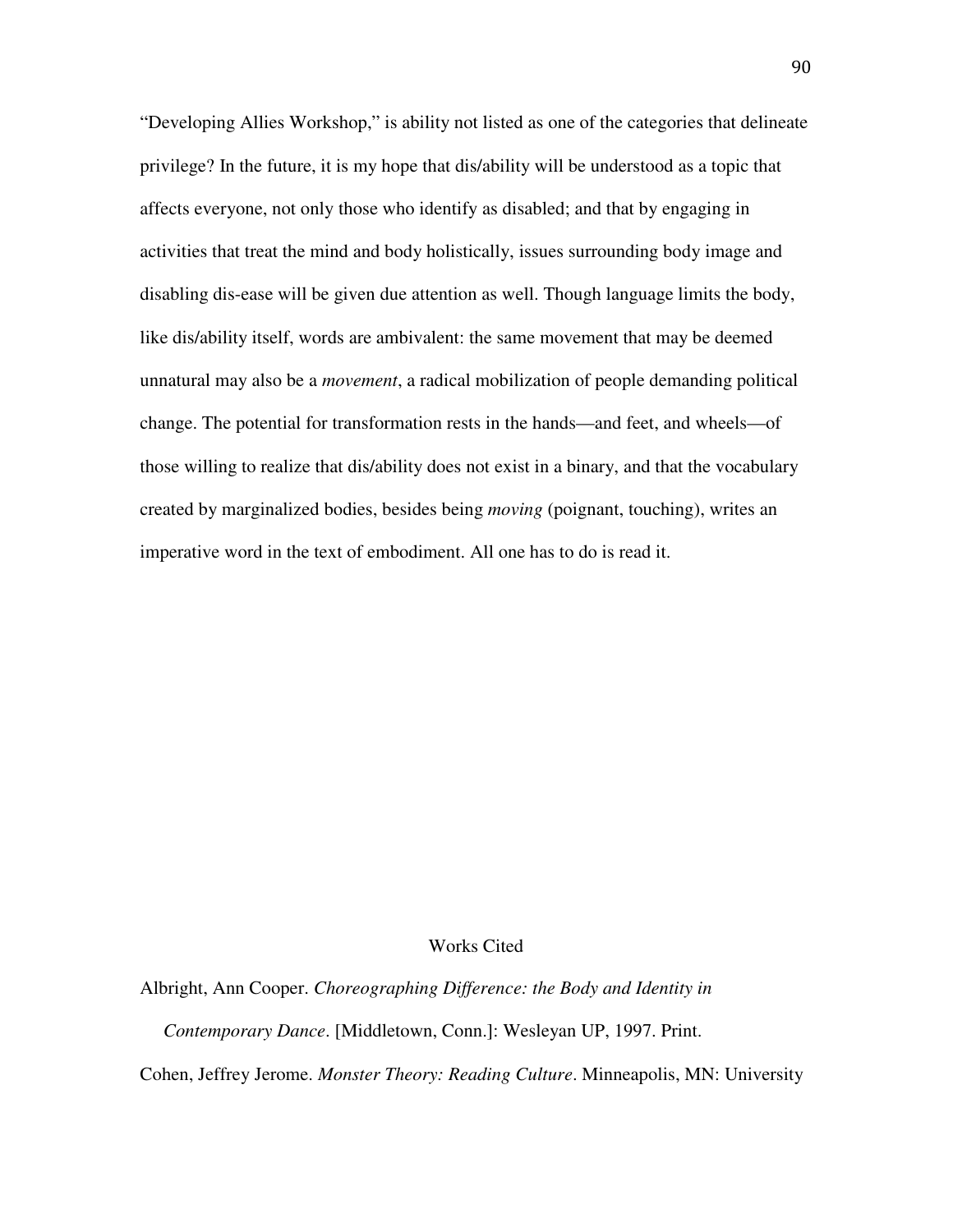of Minnesota, 1996. Print.

- Crutchfield, Susan, and Marcy Epstein. Introduction. *Points of Contact: Disability, Art, and Culture*. Ann Arbor: University of Michigan, 2000. 1-20. Print.
- Desmond, Jane C., Norman Bryson, Janet Wolff, Angela McRobbie, Cynthia Bull, Susan Kozel. Desmond, Jane C., ed. *Meaning in Motion: New Cultural Studies of Dance.*  Durham: Duke UP, 1997. Print.

Grealy, Lucy. *Autobiography of a Face*. Boston: Houghton Mifflin, 1994. Print.

- Kuppers, Petra. *Disability and Contemporary Performance: Bodies on Edge*. New York: Routledge, 2004. Print.
- LaMothe, Kimerer. "What a Body Knows: To Dance Is a Radical Act." *Psychology Today* 29 Nov. 2011. Web.
- Linton, Simi. *My Body Politic: a Memoir*. Ann Arbor: University of Michigan, 2006. Print.
- Mairs, Nancy. *Plaintext: Essays*. Tucson: University of Arizona, 1986. Print.
- McRuer, Robert. *Crip Theory: Cultural Signs of Queerness and Disability*. New York: New York UP, 2006. Print.
- Mintz, Susannah B. *Unruly Bodies: Life Writing by Women with Disabilities*. Chapel Hill: University of North Carolina, 2007. Print.
- O'Neill, Helen. "Brandishing Unique Bodies, Dance Troupe Triumphs." *Associated Press* [New York] 17 May 2009. Print.
- Pafunda, Danielle, Cynthia Hogue, and Jim Ferris. *Beauty Is a Verb: The New Poetry of Disability.* Ed. Jennifer Bartlett, Sheila Black, and Michael Northen. El